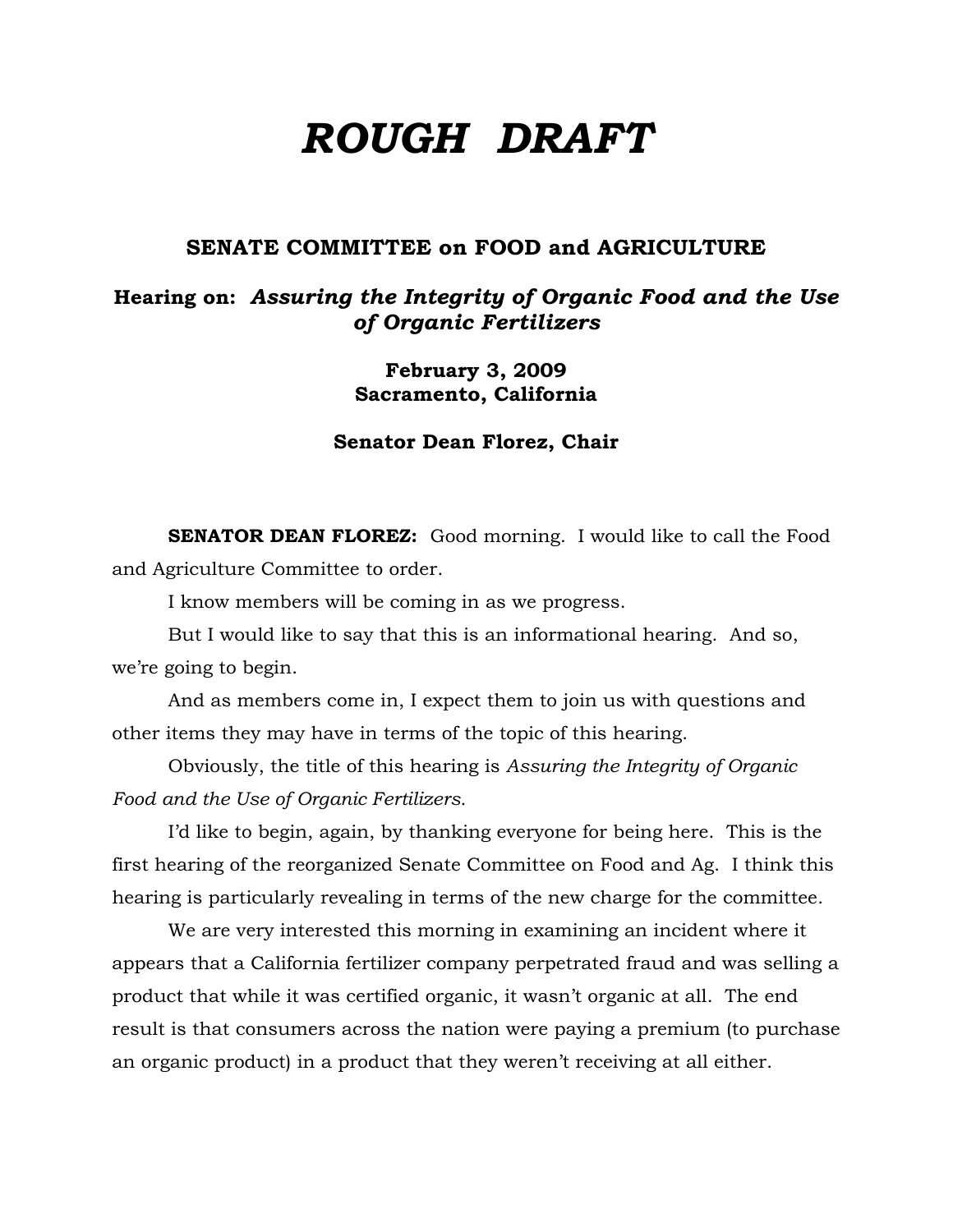It's important to remember that this appears to be a fraud committed on California growers as well. Organic growers invest a great deal of time and a great deal of money in the quality of their soil to ensure that they comply with the rules of our National Organic Plan. But we would be remiss to not talk about this particular aspect as well. In the end, this is a situation that both hurts consumers and growers, because when consumers lose faith in what they are buying is organic then the entire system loses value for everyone.

 Today we are going to spend a little bit of time, a great deal of time, talking about the current Organic Program. It's set up both nationally and in California. And where we can find, in the process in this organic chain, we can prevent fraud and where we can make sure that this doesn't happen again.

 I can tell you that the committee, again, will have a lot of critical questions for CDFA, which is the state agency responsible for investigating these incidents related to fertilizer. And it seems from my view of it, only that the investigation moved at a pace that didn't protect anyone. In fact, it didn't protect growers; it didn't protect consumers. So we would very much like to hear from CDFA in terms of what they knew; when they knew it; and, of course, whether they have sufficient authority to carry out its charge; and why it took so long to pull this particular product from the market?

 We'll also be hearing testimony from the CEO of Converted Organics. That's the company (a reformulated company) that purchased the fertilizer in terms of what we were talking about today. I hope the committee receives testimony that will provide some level of assurance that the problems of the facility are a thing of the past.

And the committee is also very interested in receiving testimony from third party certifiers, which also play a prominent role under our nation's Organic Program. The committee would also like to know what role they played in this incident, and whether the certifiers should have a more diligent role in rooting out apparent fraud.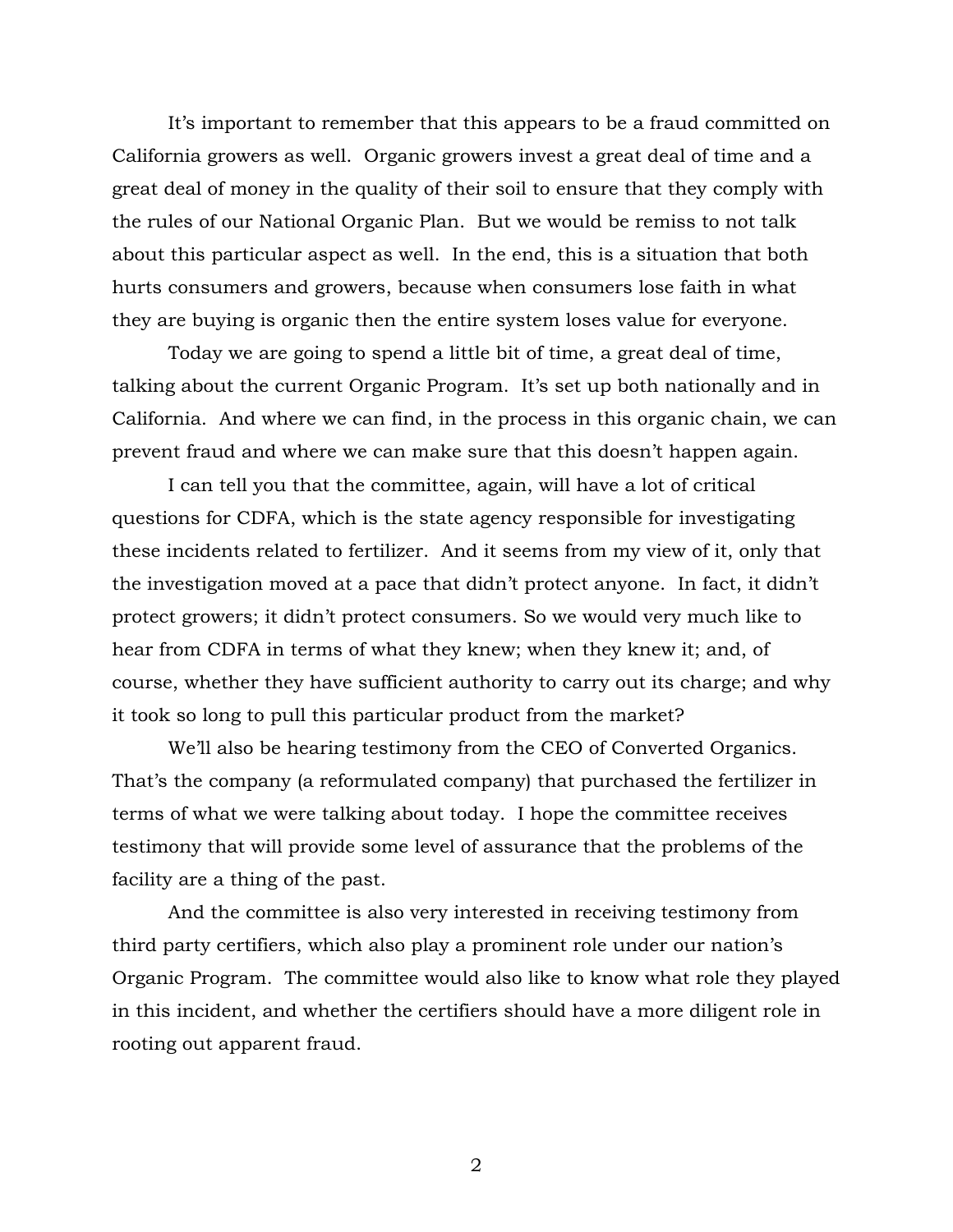It's important to remember that that incident does not only impact organic growers, but, also, we're interested in getting their perspective in terms of the outcome of these types of issues as they move forward.

 So I do appreciate everyone being here. We do have quite a lengthy agenda.

I'd like to thank the senators for being here for this informational hearing.

Why don't we start on the agenda by asking if there's any opening comments from members?

Why don't we go ahead and bring, if we could, the Section two…

**SENATOR DENNIS HOLLINGSWORTH:** \_\_\_\_\_\_\_\_(no mic) **SENATOR FLOREZ:** Senator Hollingsworth, thank you for joining us. **SENATOR HOLLINGSWORTH:** (no mic)

**SENATOR FLOREZ:** Yes, I think we will probably move the room as the hearings become much more interesting as we move forward in the year. So we'll take Senator Hollingsworth's comments and we'll make sure we'll get a bigger room.

 Why don't we go ahead and begin, if we could, with the state regulators of the organic food and fertilizers? We have Rayne Pegg, Deputy Secretary, Legislation and Policy; we have the senior environmental research scientist from the Cal Department of Food and Ag; and we also have the special investigator from the California Department of Food and Ag. Thank you for joining us. We very much appreciate you being here.

And normally we allow for opening statements, but I do have some questions for you, so I don't know how you'd like to proceed. Questions will be okay?

#### **RAYNE PEGG:** Yes.

**SENATOR FLOREZ:** Great. Let's just start big picture, if we could, for the hearing. Why don't we talk about the overview of the organic systems (period) in terms of how it operates and how the context, if you will, for today's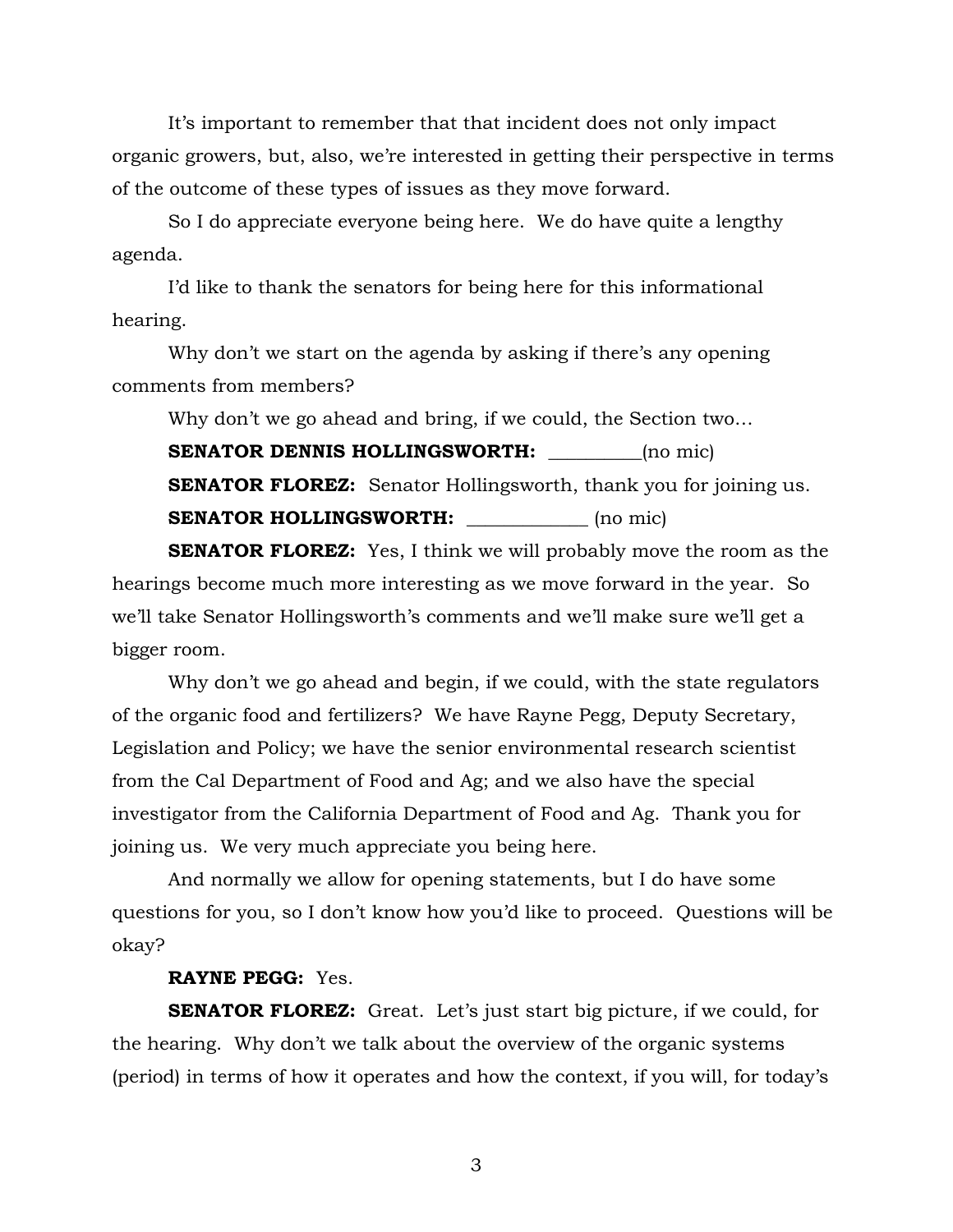hearing? What are the overarching laws that govern the program? These are federal laws, so maybe you can explain a bit about that.

**MS. PEGG:** My name is Rayne Pegg. I'll just introduce the panel \_\_\_\_\_\_\_\_\_. We have Amrith Gunasekara, who is the senior scientist of the Fertilizer Program. And then, Pierre Labossiere, who did the investigation on California Liquid Fertilizers. And you'll hear from Pierre in regards to the investigation.

In regards to our two programs: we have the Fertilizer Program that investigated the situation with California Liquid Fertilizers and has oversight and jurisdiction and were governed by the Food and Ag code for the fertilizer code. We also have the Organic Program, which has enforcement activities on the National Organic Program handled by USDA. So they're two separate programs; they have two separate authorities. They do share information. And I think it's important that we make that distinction on the two.

You know, it is critical that we have a system that reassures growers that they're actually getting an organic product, as well as consumers—that they're getting an organic product.

Organic fertilizers are a new entity for the Fertilizer Program. We regulate, review, and register products that are less than 110 pounds. Primarily, organic fertilizers sold in California are over 110 pounds. There isn't one test that shows us you have a synthetic product being added. We have to look at the ingredients of wild sea fish, and feathers, mined sulfate and determine what could be occurring under the test? And I think that's what you see with Pierre's investigation.

What is interesting about this is that it did challenge our existing authority and regulatory system. And because it challenged it, we've recognized, and we have been in the process since 2006, of doing a strategic plan of the program and making changes to the program.

With Assemblywoman Caballero we're introducing legislation that will add felony and increase our fines to those that are found spiking organically claimed product with non-organic ingredients.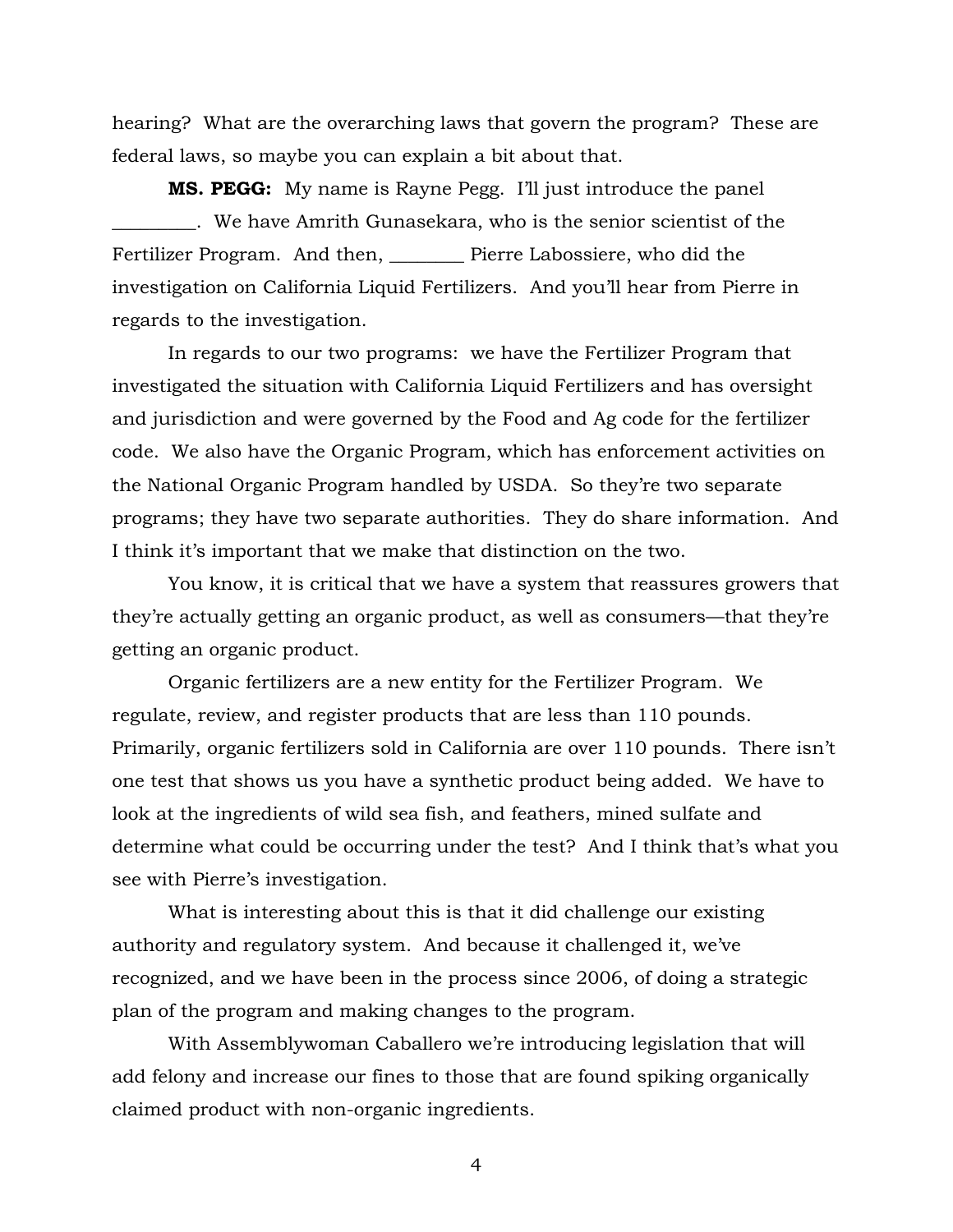We're going to require registration of bulk materials, organic bulk materials (which is currently not required in this state), so we can have better oversight.

We're going to require registration. With the registration we are going to increase the registration fees on organic fertilizers so we can increase inspections and reviews of products.

We're going to require full disclosure of ingredients.

And in the case when we do reach a conclusion such as we did with California Liquid Fertilizers, we will be notifying OMRI, WSDA, manufacturers, distributors, organic certifiers, organic growers, and the public of any violations that may have occurred.

So that just kind of summarizes those two programs.

If you have specific questions on the Organic Program (which deals with produce that you see on your grocery store shelves) we have someone from that program that can step up.

**SENATOR FLOREZ:** Okay. So it looks like you were given everything that CDFA is doing in terms of this particular issue. This all came about when? When did all of this new activity, these new initiatives begin?

**MS. PEGG:** For the program or when did the investigation begin?

**SENATOR FLOREZ:** Right now, everything you've just mentioned, when did all that start?

**MS. PEGG:** We started a strategic plan in 2006. We've already increased the staff of the program investigators, recognizing that we needed more people out in the fields. So, we've done that. And then we've also been in the process of giving more regulatory authority….doing regulations regarding full disclosure.

**SENATOR FLOREZ:** Let me ask you a couple of questions regarding the actual language that you've just mentioned. Now, is this language that's been submitted….Is the member from the Assembly in the council? And this is a big push forward as we speak?

**MS. PEGG:** Yes, Assemblywoman Caballero has agreed to take the bill.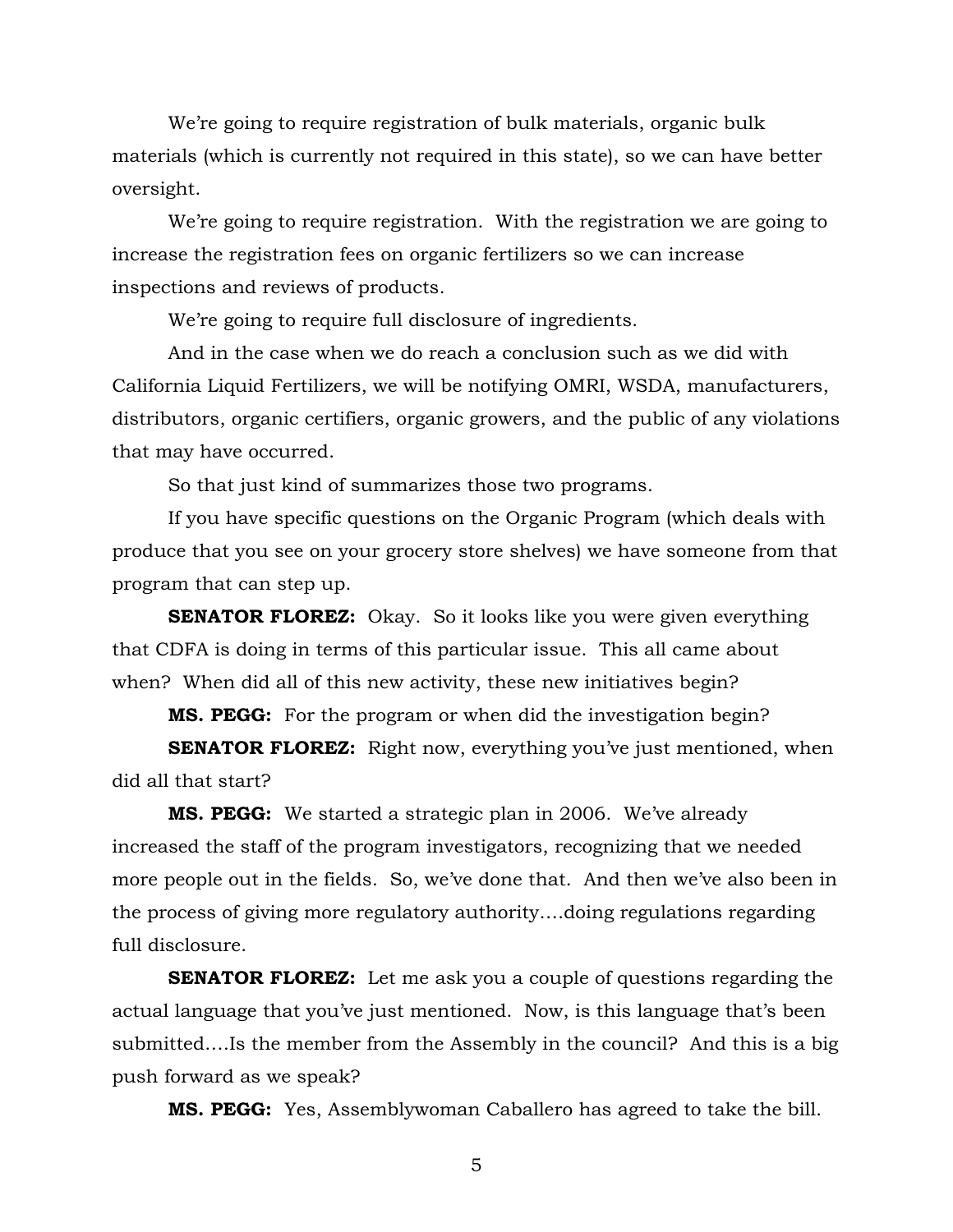**SENATOR FLOREZ:** Okay, she agreed to take the bill, but is there language written to do everything that you just mentioned to this committee in order to…

**MS. PEGG:** Yes, we do have language.

**SENATOR FLOREZ:** Why didn't you share it with the committee so we could cut to the chase and actually see, ultimately, what you actually are doing?

**MS. PEGG:** We can share it with the committee. I'm happy to do that. I don't have it on me. But we can share it with the committee.

**SENATOR FLOREZ:** Okay. So, we have language that's going to be introduced that you don't have with you, and yet, we're talking about how to change the program. So it would be helpful to have language to us, as a committee, prior to a hearing. It just, kind of, saves us some time in terms of talking about how things can be fixed, if you could actually share that with us, because all we have is a laundry list of things you're going to do, correct?

**MS. PEGG:** Um hmm.

**SENATOR FLOREZ:** And we're not quite sure you're actually....no bill has been introduced, is that correct?

**MS. PEGG:** Right. But there has been Leg Counsel language that was submitted early on.

**SENATOR FLOREZ:** Okay. Is there anything in your language—you didn't mention third parties. What's the role of third parties in this process?

**MS. PEGG:** So CCOF—third party certifiers?

**SENATOR FLOREZ:** Yes, certifiers.

**MS. PEGG:** And that's under the Organic Program. They certify. And they can speak to that probably better. They certify growers to be producing in an organically approved way.

**SENATOR FLOREZ:** Right. But everything that you've mentioned in your laundry list of, if you will, changes, I mean, how does that ultimately watch the watchdog? So in other words, the certifiers are the folks at the very beginning of this process (either through the national program or the state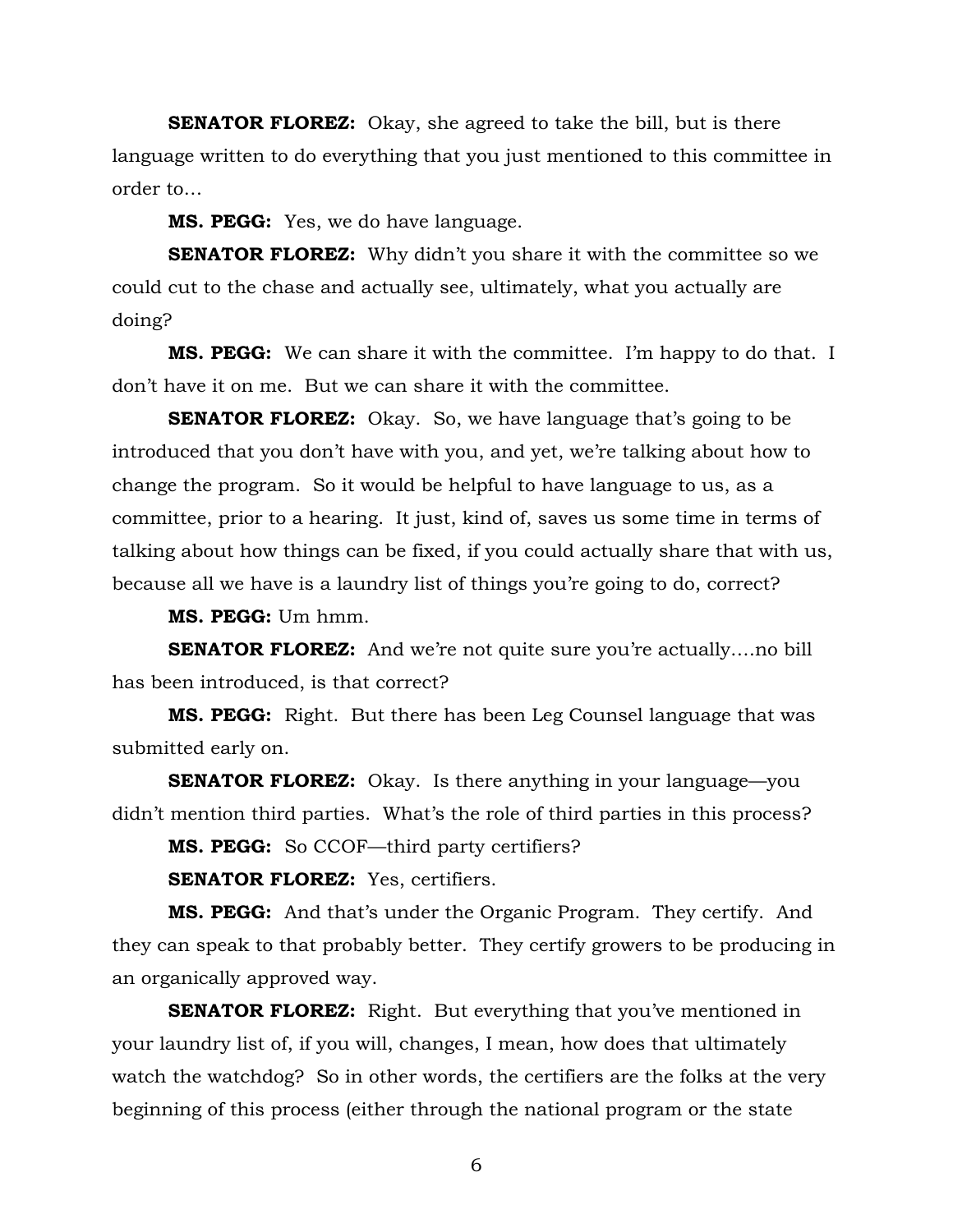program) that give us some indication that things are not amiss. Why isn't that included in your particular laundry list of legislation?

**MS. PEGG:** We're happy to take recommendations from you on how you want to improve the Organic Program. We recognized that there needed to be changes to the Fertilizer Program and we've added more notification to the program as a policy.

**SENATOR FLOREZ:** Is this an indication, from your point of view, that these changes that you've mentioned, this laundry list of changes in the organic field, are a point to some sort of massive failure in our program as it exists today? Because it's pretty….right out of the box you're, kind of, giving us, you know, "We're going to make some major changes," so is that, kind of, pointing to the fact that the Organic Program isn't working at all?

**MS. PEGG:** The Organic Program is different than the Fertilizer Program. This investigation was…

**SENATOR FLOREZ:** Okay. Why the Fertilizer Program?

**MS. PEGG:** This investigation was the first of its kind, so organic fertilizer investigation was the first of its kind. And, you know, I think maybe it would be best if you hear from Mr. Labossiere in terms of what he had to go through to piece together a puzzle. It's not an easy indication.

**SENATOR FLOREZ:** Okay, if you see a big railcar full of synthetic fertilizers outside of a plant that's not supposed to use synthetic fertilizer, how is that a big puzzle? I'm just trying to figure that out.

**MS. PEGG:** Well, several fertilizers are also distributors of conventional fertilizers, or, they just are resale facilities, so we had to make that determination. Two, when Mr. Labossiere goes into the facility, he sees feathers there. He talks to the manager. The manager claims "I'm using feathers and wild sea fish."

**SENATOR FLOREZ:** Right. But in his investigation he points to the fact there aren't enough feathers to produce the requisite amount of what's coming out of the plant, and yet, outside of the plant is a railcar out of Chicago, right?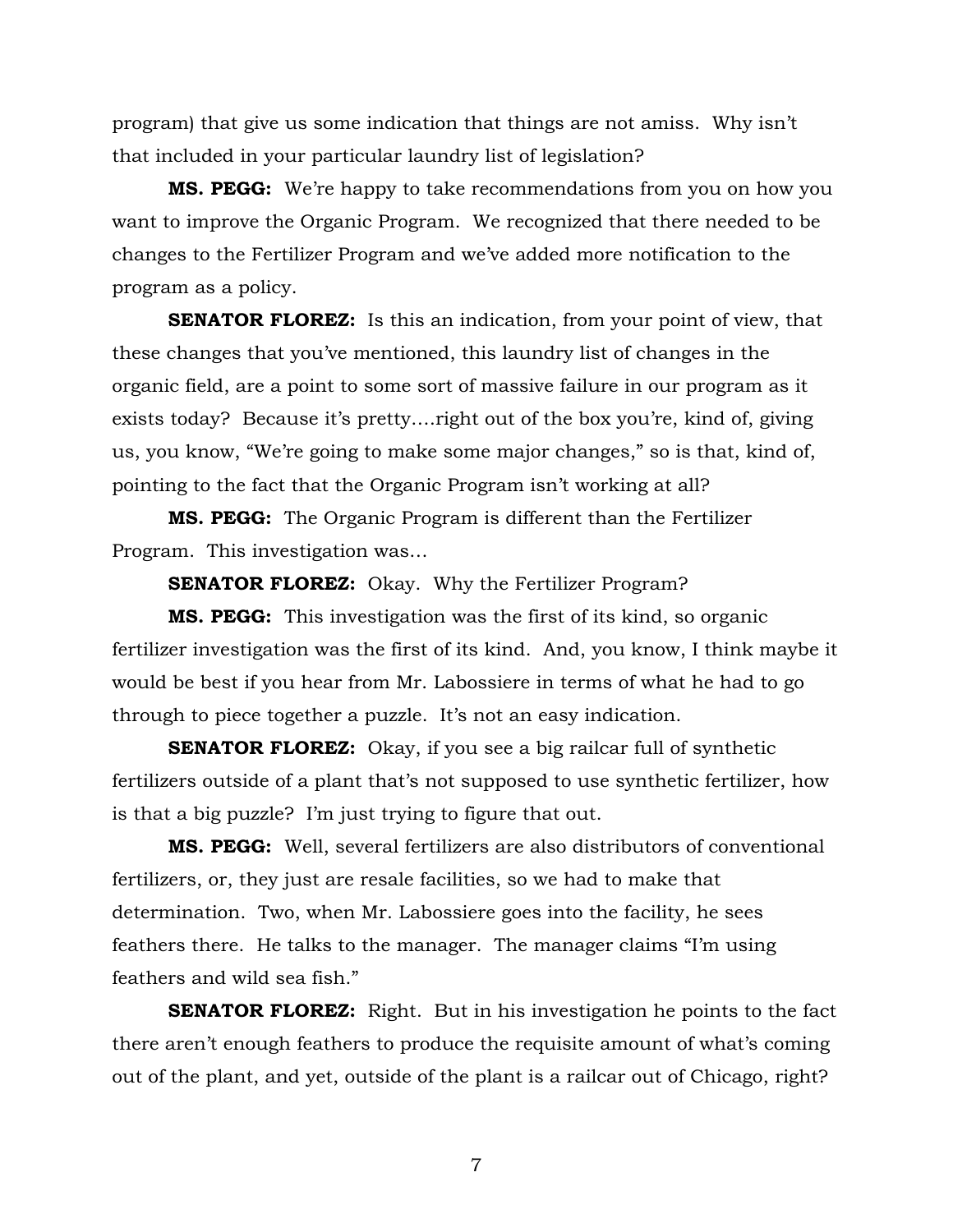**MS. PEGG:** Right. And I think you highlight exactly what he had to determine.

**SENATOR FLOREZ:** I guess my question is how is that very difficult in terms of investigating those types of….I mean, here you have a whistleblower who points out, in 2006, in great detail, even to the point of saying, "Look in this particular bin, you'll find fraud." And then you have our investigator go out and do a couple of tests (three or four or five different tests), which a good many of them proved conclusive. Then he goes out and sees a railcar outside of the plant that clearly is from Chicago and clearly has synthetic fertilizer in it. And I'm trying to understand; this is a new process, therefore, this is going to be a much better way to protect consumers, or farmers for that matter, who think they are buying a product to put on….they're not worried about….this is your job not theirs, right? I mean, at the end of the day they're buying a product and they're expecting to put it on their particular fields and that it's not going to throw their program in disarray; it's not going to ruin the soil that they've been working so hard to get certified in the first place. So I'm kind of wondering how, from a CDFA point of view, this is giving us any assurance that things are going to change? Because from the enforcement point of view, you've upped penalties and fines, correct?

**MS. PEGG:** Right.

**SENATOR FLOREZ:** But, then, why did this particular company get such a light penalty and fine when you already had the ability to do just about everything you've said already in statute? I'm just wondering; what's the difference other than today's hearing?

**MS. PEGG:** If you don't mind, let me answer a couple of comments that you've made.

#### **SENATOR FLOREZ:** Please.

**UNIDENTIFIED:** (no mic)

**MS. PEGG:** No, we've already discussed it. And it was a recommendation of the advisory committee to the Fertilizer Program that they increase the fees. We have a \$500 misdemeanor penalty provision. That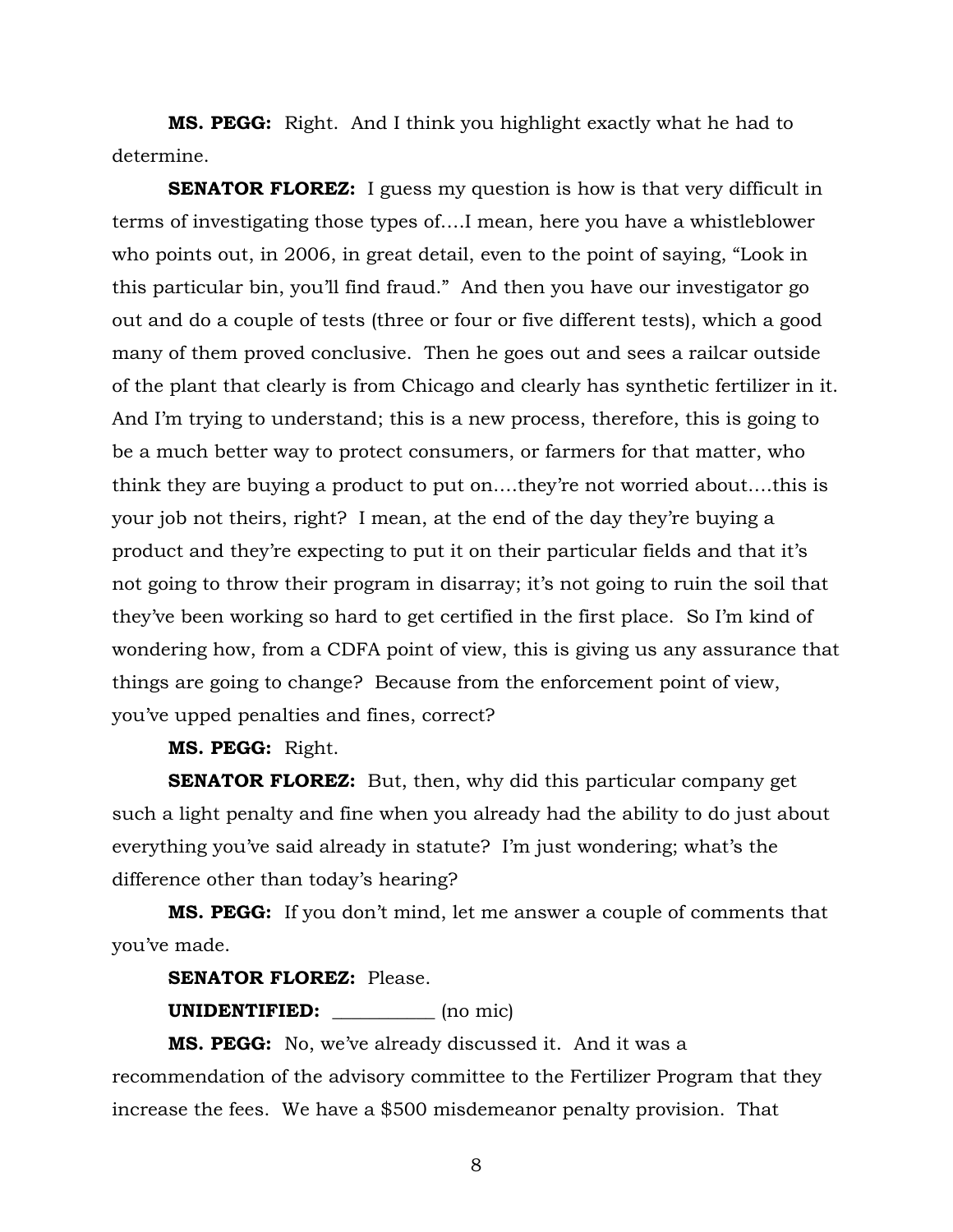doesn't deter these guys. I mean, they're making millions of dollars. How would it deter them, right?

**SENATOR MALDONADO:** But setting this hearing didn't trigger those? **MS. PEGG:** No. We already had this language.

**SENATOR FLOREZ:** That's why I love these hearings, though, because we get to hear all the good things you're going to do in terms of where we're going. And I think it would have been helpful, though, to have those types of initiatives, given that this hearing has been noticed for two weeks in the file. If we knew that was going to be the recommendations it would have been nice to have the language. This is the oversight committee over CDFA.

**MS. PEGG:** Right. Why don't I answer a couple of your questions that you raised?

**SENATOR MALDONADO:** First of all, if I may just briefly.

**MS. PEGG:** Uh huh.

**SENATOR MALDONADO:** Mr. Chair, I think with all due respect, we might want to send a letter to members of the Legislature, like Ms. Caballero, and say, "If you've got a bill that's coming up give us a heads up," I think that might help you.

**SENATOR FLOREZ:** Right. But you knew this hearing was forthcoming, right?

**MS. PEGG:** Right.

**SENATOR FLOREZ:** I think Senator Maldonado mentions a good point: If there's members who are introducing legislation that helps transform this program, those are good to hear from, so we'll absolutely do that.

**MS. PEGG:** Right. Let me just touch on a couple of things—what our authority is.

The Fertilizer Program does not certify something organic—a fertilizer organic—that's left up to OMRI and Washington State Department of Agriculture. That's what we rely on.

**SENATOR FLOREZ:** Why don't you tell us what OMRI is, the acronym, for those listening out in California.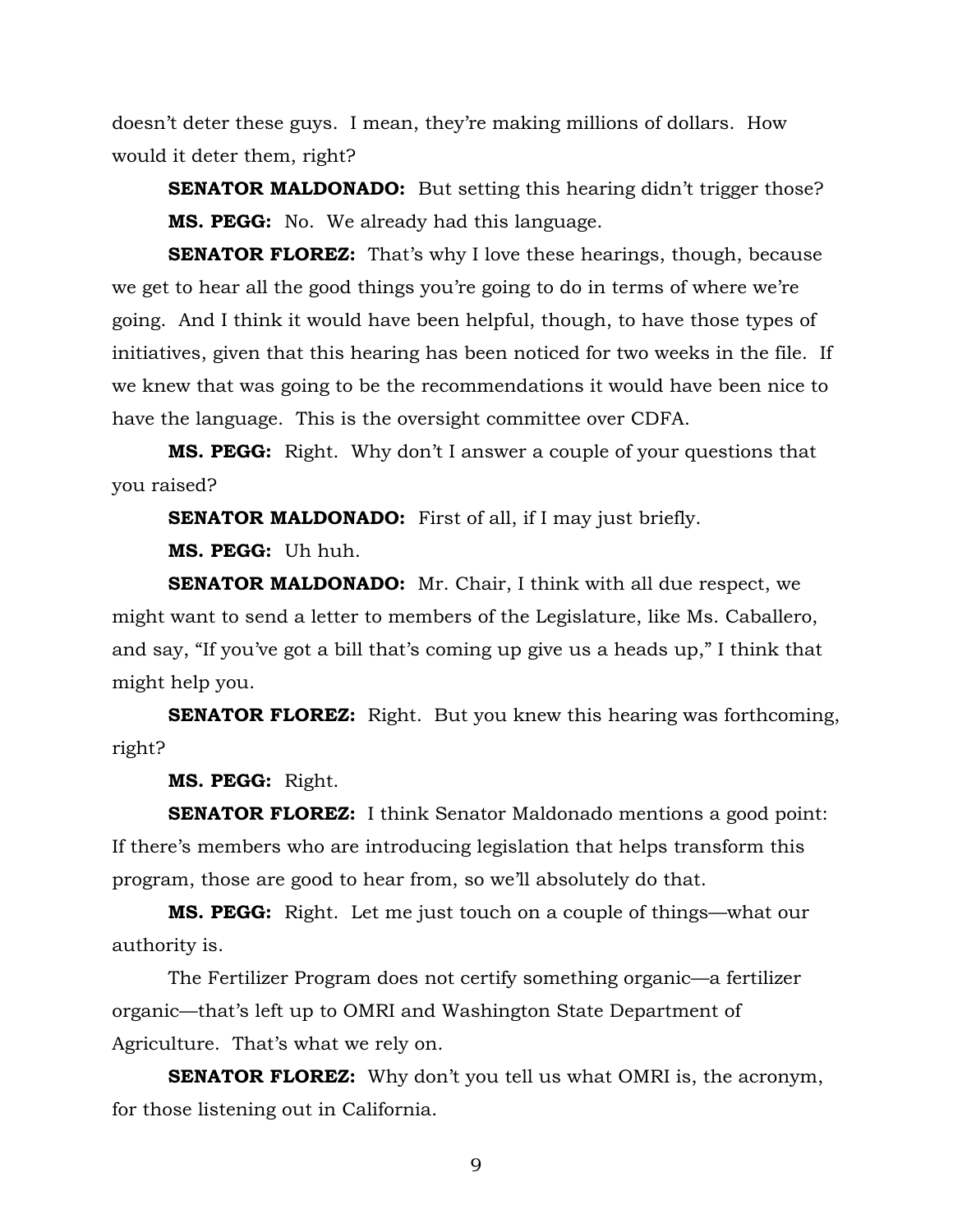**MS. PEGG:** It is the Organic Materials Review Institute.

**SENATOR FLOREZ:** And it is a third party? Give us what this particular entity does so we can understand it.

**AMRITH GUNASEKARA:** OMRI review process, as Rayne mentioned, is we don't have the authority to register and review….mainly register bulk organic fertilizers, which is what is being distributed for the production of food and crops. What we do register is mainly for home and garden specialty fertilizers. Now, if we have a label that comes \_\_\_\_\_\_\_\_\_\_ CDFA for the review and registration process, say, a specialty fertilizer (this is under 110 pounds bagged), what we require….and if it's making claims that this can be used for the production of organic food and crops, what we require them to do, then, is to seek third party verification.

In this case, OMRI, the Washington State Department of Agriculture, or any other third party recognized organization by the USDA NOP; once that certification is obtained, that's basically a seal on their label, and also, listing on this third party organization's website list. Then, we move forward and register their product.

One of the gaps we identified as part of our strategy planning was that since the bulk fertilizers are not going through our shop, per se, we don't have this oversight, which we have moved since strategic planning started in April 2006, and per recommendation by the Fertilizer Inspection Advisory Board to try to fill by the legislation that Rayne just talked about.

**MS. PEGG:** And so, what occurs when it comes to organic bulk fertilizer is we usually end up finding out either from one of our investigators in the field who takes a sample and recognizes there's something going on here, or a complaint, which is what occurred in 2004. And for the first year in the investigation, we took samples. The product was not found so we took similar samples and there was no indication of a synthetic ingredient being added for the first year. It was only in the second year, through sampling, through getting the paperwork, through seeing the railcar, that we were able to build a case against this gentleman.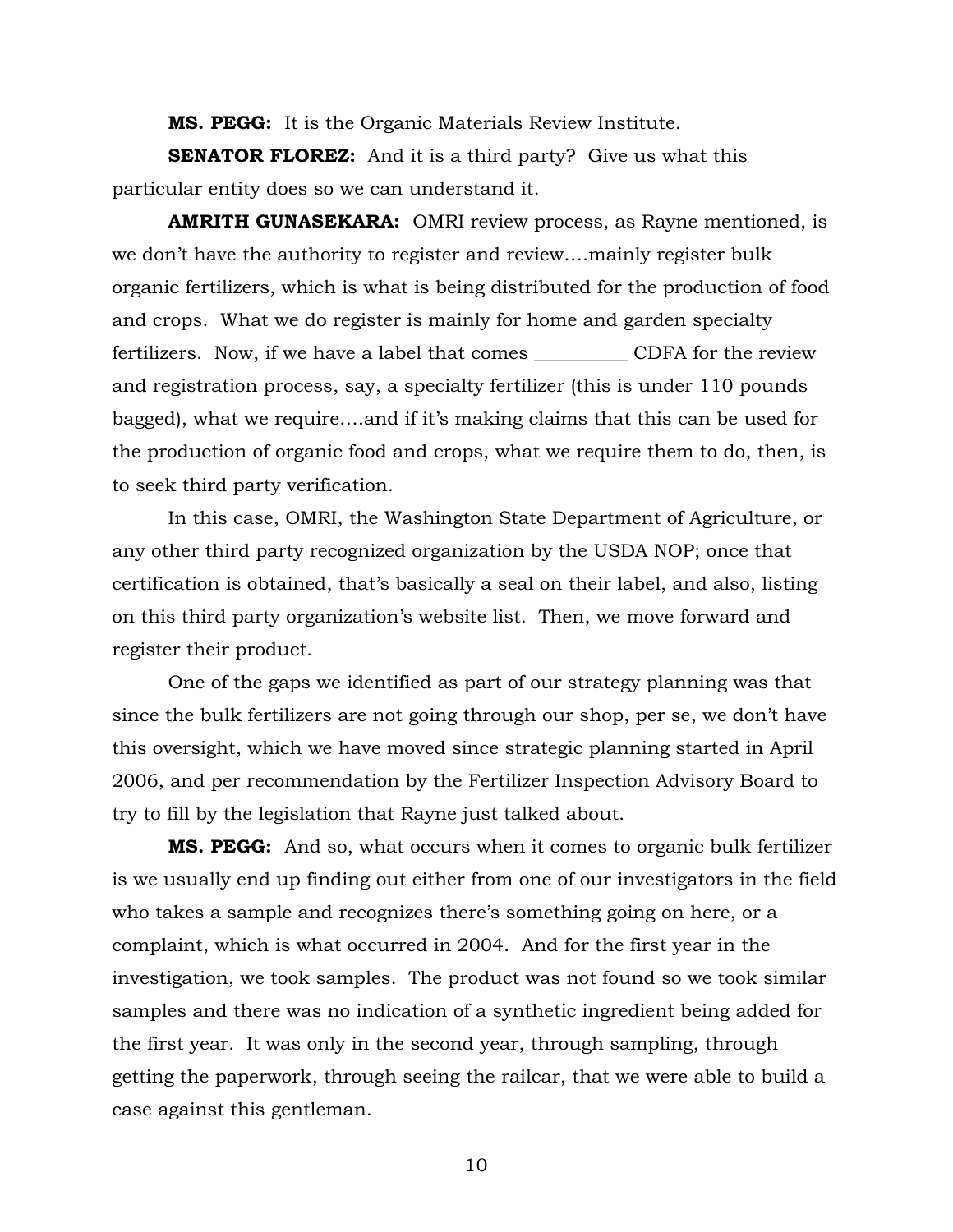**SENATOR FLOREZ:** And the second year was what year?

**MS. PEGG:** 2005 to 2006. So the first year, 2004, July 2004 to June 2005, there was no indication.

**SENATOR FLOREZ:** So 2006 was the indication (at least in terms of the report that I read) that there were some major problems in here. Is that correct?

**MS. PEGG:** Um hmm. And do you want to give some examples? **SENATOR FLOREZ:** Sure.

#### **PIERRE LABOSSIERE:** If I may.

The investigation was initiated back in 2004, as mentioned, and at that time we had somebody else covering two areas. The area wasn't being covered fully.

I'm a 50 percent fertilizer, 50 percent feed inspector. So in 2005, that's when I took over the area. And I went and took a sample. It wasn't easy to get a sample of the product because usually that's a product that's moved and applied right away.

So just to give you an idea; many times I would go to the grower's location or to the plant and I wouldn't be able to get any product. Now, sometimes I'm at the location I can see the product in a container but then there is nothing that tells me that the integrity of the product hasn't been compromised. For example; it may have been put in a different container something may have happened and unless I can verify that, the sample would be meaningless, because we have to be fair to both the Board of Consumer and to the investigation itself.

So 2005, I get the sample of that product and we checked for the sulfate sulfur and our lab finds it. Then when I checked with my chemist, he tells me the sulfate sulfur that's in there could be coming from the processes, from different sources so we don't know. There is nothing here that is conclusive. But, it is an indication that something is going on.

**SENATOR FLOREZ:** Let me ask a question. Even though at that very beginning point when you were trying to figure out from a test perspective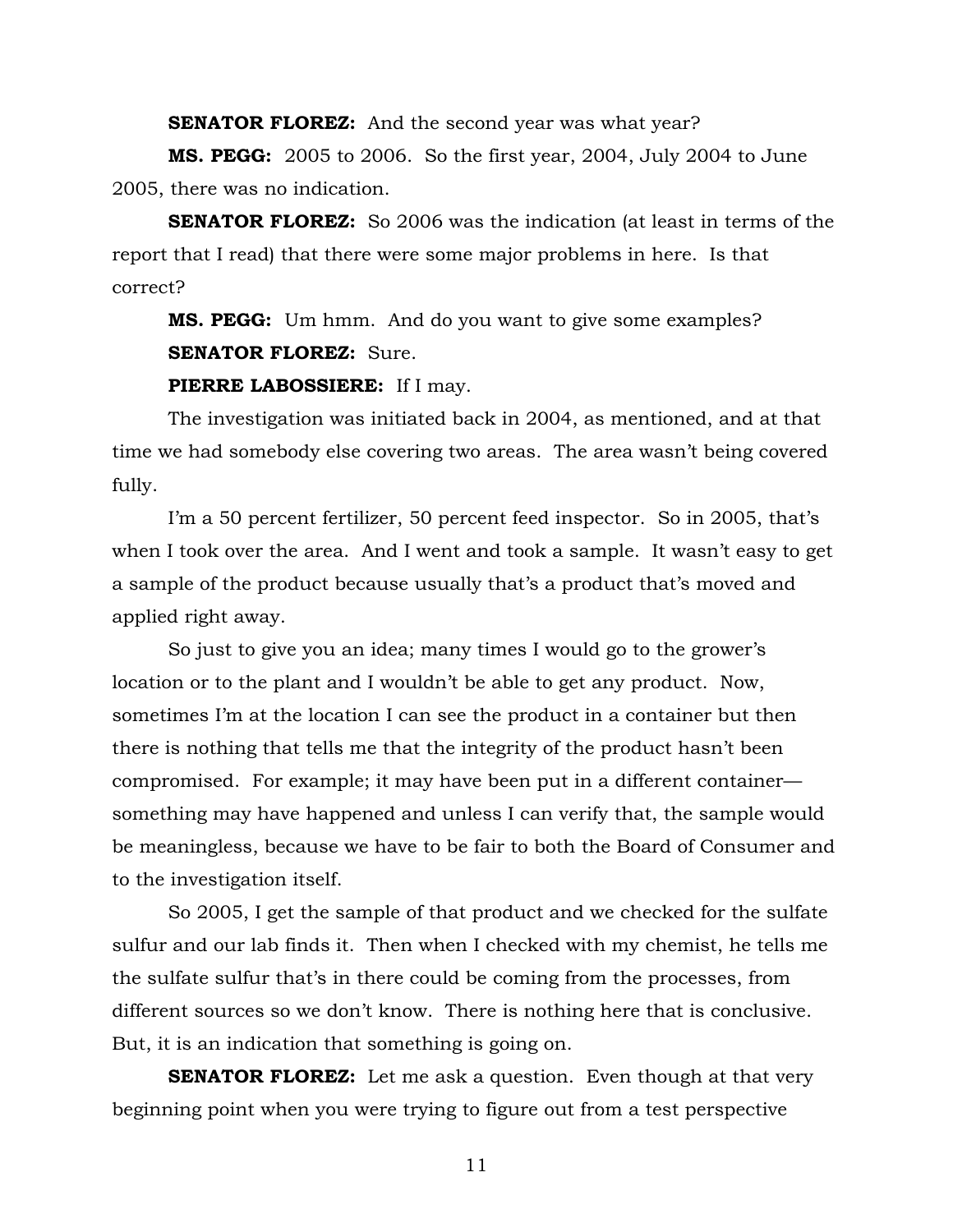whether it's conclusive or not, our California Ag codes provide violations for labeling issues. So in other words, the reason you don't know is because our labels aren't necessarily reflective of what you're looking at, is that correct? In your report you mentioned, as you're going through this, lots of violations of this particular code due to being not labeled at all, so why isn't that the first indicator, the first beginning of a problem right there from the very beginning?

**MR. GUNASEKARA:** Senator, if I may? You're absolutely right; we do have violation language in there for label violations. That is what separates this investigation from a simple violation.

Here we were looking to see if synthetics were added. And like Rayne said, there is no single test. There were violations and they were issued based on not having a label, based on your guarantees falling below what they were supposed to do. So what we did for the sake of the hearing, just to make it easier, we separated out the violations from the synthetic issue, because this is really \_\_\_\_\_\_\_\_\_ based on a synthetic issue.

Just if I could, briefly explain why is it so hard to see synthetics have been added from a laboratory test? Usually when we have the label, as you all know, you have a guarantee list, and when we sample it and send it to the lab we'll tell the lab to run it for the guarantee list. However, in this case, what we did was we had to actually ask for additional \_\_\_\_\_ or additional tests that weren't part of the guarantees, to link it up with the purchase of the synthetic product, which is why we had to, kind of, build a case over time, because it is outside a typical violation that historically the program has been designed to do.

**SENATOR FLOREZ:** Okay. Let me ask a question just on that process. So even though your first indicator is the non-label as some sort of problem, that's already a violation, correct?

**MR. GUNASEKARA:** That's correct.

**SENATOR FLOREZ:** Okay. And then, you could not ask for, if you will, shipping documents that would give us some indication, from ADM in this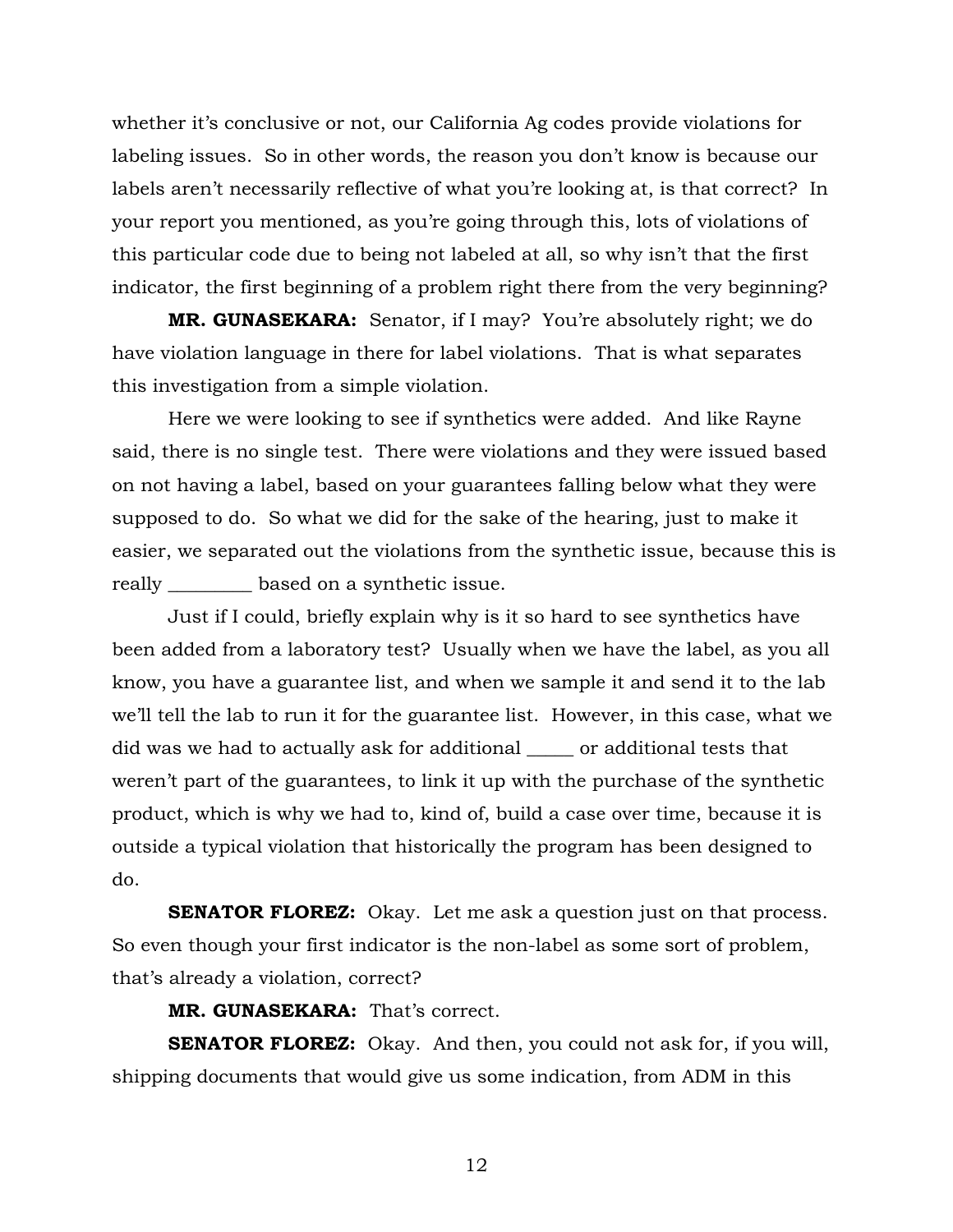case, that would allow you to then, even before the testing, say, "ADM just sent a lot of material to this particular organic fertilizer producer…"

**MR. GUNASEKARA:** That's a great point, Senator. We did ask for that documentation, and we did eventually receive it.

Let me add one more…

**SENATOR FLOREZ:** You got it. But let me ask a question. Did ADM ever register as someone who would be able to do this in California—provide this type of amendment?

**MR. GUNASEKARA:** They weren't licensed. They had to be licensed to ship it into California. They weren't licensed and we issued them a license violation for that.

**SENATOR FLOREZ:** Okay. Go ahead.

**MR. GUNASEKARA:** Just one thing I'd like to point out is even though we had those documents (which was a key point of the investigation which happened in February 2007), I think one of the things that we constantly had to find was we had to link up what was being purchased as being added and sold to the farmer. And that's where the complexity comes into play, because we had never done this before. And it required sampling and …

**SENATOR FLOREZ:** I got you. So that's where you have the tough issues—to try to figure out those inputs, correct?

**MR. GUNASEKARA:** That's correct.

**SENATOR FLOREZ:** And why is that a problem? Tell me what the Center for Analytical Chemistry of the California Department of Food and Ag does.

**MR. GUNASEKARA:** Sure. They are a division of our testing facility. Basically, they have all the analytical testing located in this facility. Whenever we take a sample we send it there for analysis. For example; if nitrogen guarantee was four percent, when the inspector takes a sample…so all the analytical equipment, the chemists, they're all located in this one location.

**SENATOR FLOREZ:** I got it. So this is my problem. I'm trying to figure out, for CDFA, as they load this bill up, things that we needed to fix. And if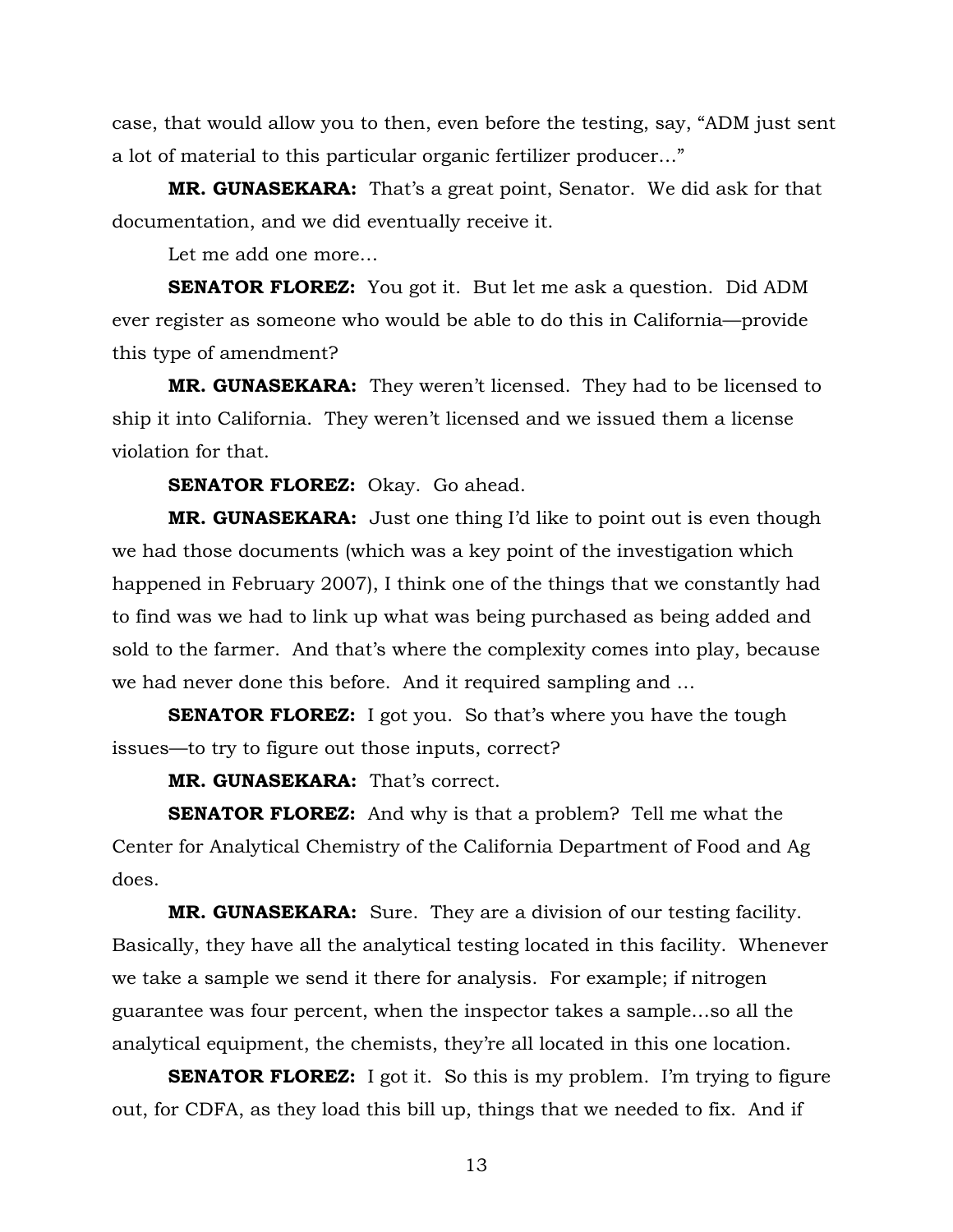you look at the Center of Analytical Chemistry within the CDFA department, this is the place where you would send that particular test that you're having problems with deciphering but it doesn't go there does it? It goes to somewhere else.

**MR. GUNASEKARA:** Actually, Senator, the lab is designed to give you an unbiased opinion of the results. It is not up to them to make the decision if it's a violation or not. But, they do the results and send back to \_\_\_\_\_\_\_\_\_\_\_\_\_\_ and \_\_\_\_\_\_\_\_\_\_\_ determines if it's a violation or not. For example; myself and other people on the fertilizer staff.

**SENATOR FLOREZ:** And so, when the report came back from the Center of Analytical Chemistry back to you, in this particular case what did you do?

**MR. GUNASEKARA:** At that time we couldn't….like Pierre mentioned, it's simply seeing that the synthetics have been added. There's no one test to determine that. So we had to continuously take additional tests and request data. And I think the major breakthrough in this case was seeing that those railcars were being delivered and purchased by CLF, who was selling and using an organic fertilizer.

**SENATOR FLOREZ:** I guess what I'm confused about is you have a Center for Analytical Chemistry within your department that you sent something to, to analyze. And they sent it to you. And then you couldn't make a determination. So what good is the Center for Analytical Chemistry, then? I mean, we're trying to cut the budget right now. I'm trying to figure out what is this providing if it isn't giving you conclusive evidence that something is wrong? What is the point of this particular department?

**MR. GUNASEKARA:** The center is mainly a testing….an experimental facility. It just basically gets in samples and then it analyzes those samples and gives you the results. Then it is our job to determine if it's, in this case, synthetic or not. The lab is built to take away that unbiased opinion where they interpret the results. That's not us. So they are basically an experimental facility that has equipment there. It's a through-put facility that runs your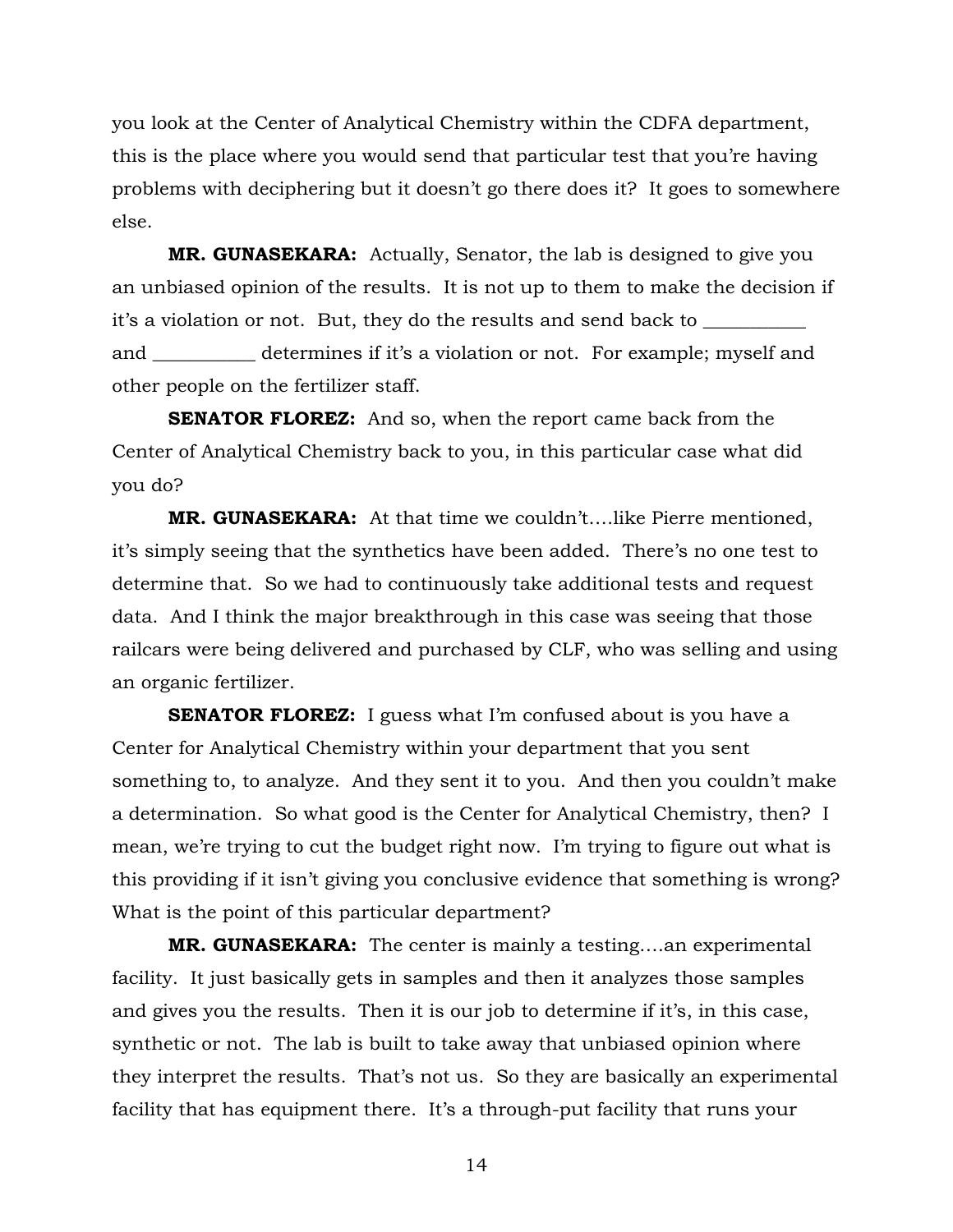tests and then gives you a result on the test. And they do it not just for us, I think they do it on pesticides and feed products as well.

**SENATOR HOLLINGSWORTH:** Mr. Chairman?

**SENATOR FLOREZ:** Yes, Mr. Hollingsworth.

**SENATOR HOLLINGSWORTH:** I'm interested in questioning the panel if I might?

**SENATOR FLOREZ:** Sure. Jump in anytime.

**SENATOR HOLLINGSWORTH:** And any one of you may answer if you have an answer to my question.

I'm trying to understand exactly the regulatory authority that the department has in what, really, we're dealing with are two different areas. Currently the Department of Food and Agriculture has the authority, through its lab to test, to verify that a label is actually….that the manufacturer is actually delivering a product that meets the label—the total nitrogen and phosphate and so forth. But over here, the Department of Food and Ag has developed the regulations that have been put down from the early nineties when the State got involved in organics. Basically, the Legislature has told the Department of Food and Ag that certification of something being organic is going to be through third parties, is that correct?

**MS. PEGG:** Right. The two….one is produce, you know, the Organic Program (and CDFA does have enforcement of as well). But, one is produce and one is inputs.

**SENATOR HOLLINGSWORTH:** But CDFA does not certify a farmer as organic, correct?

**MS. PEGG:** Right.

**SENATOR HOLLINGSWORTH:** A third party, a private organization, certifies a farmer as organic and there is a protocol they have to go through and a number of years of not using non-organics on the farm, things like that, correct?

**MS. PEGG:** Correct.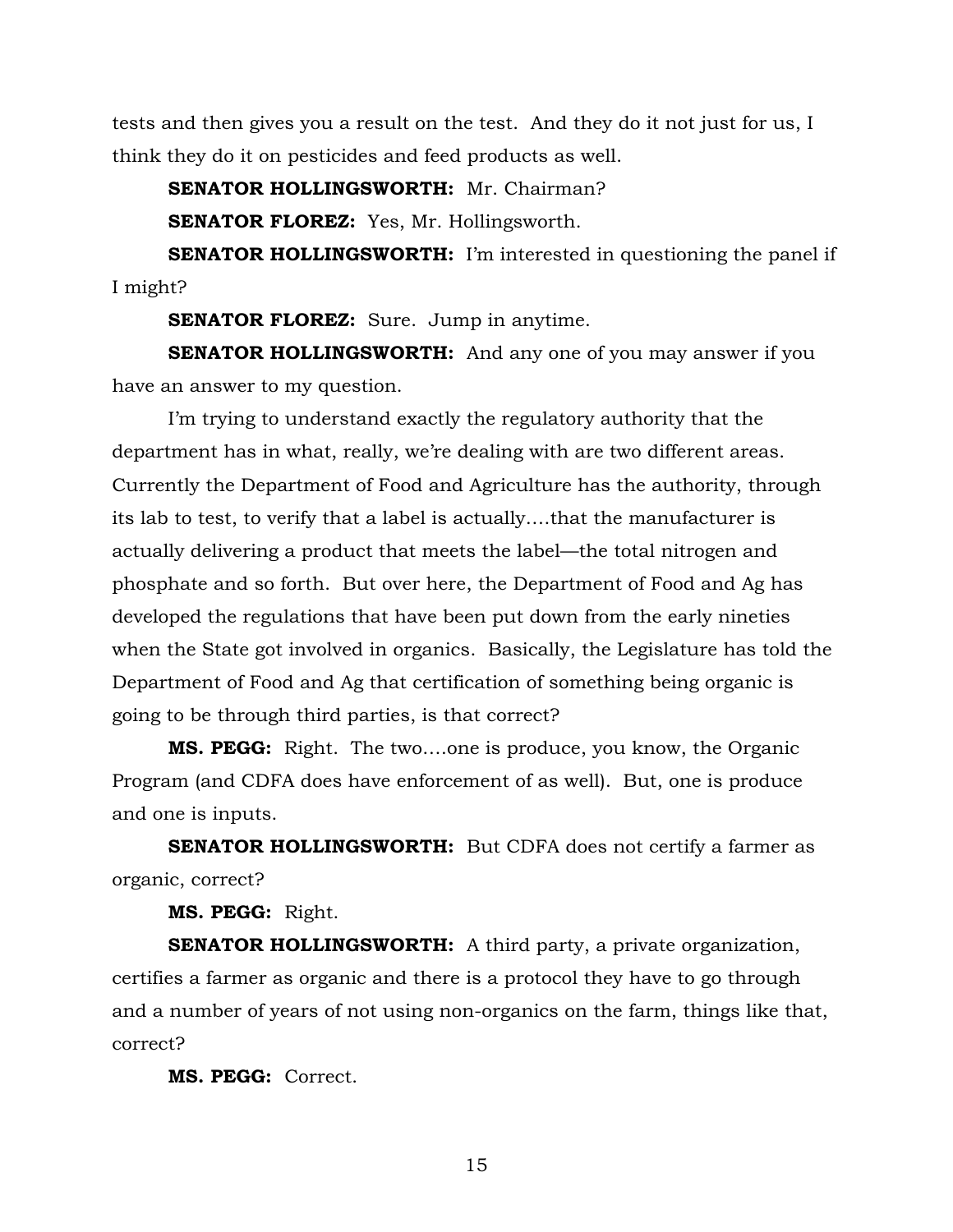**SENATOR HOLLINGSWORTH:** So when this came about, the State currently has the ability to enforce, essentially, fraud provisions on the contents of a fertilizer being sold in terms of its nutrients and what it supplies not on what it was made from whether or not it's organic, correct?

#### **MS. PEGG:** Correct.

**SENATOR HOLLINGSWORTH:** So was there anything that was harmful to the public health? Was there anything in these products that was a nonregistered ingredient; should not be applied in California; off label use?

**MS. PEGG:** Not in this case at all. And we do have cases….the Organic Program does have spot inspections and takes samples from grocery stores and out in the field and we'll check it for any residue or any chemicals being applied that are not organically approved. And if there is a health impact, then we do notify…

**SENATOR HOLLINGSWORTH:** But none of that was found in this case? **MS. PEGG:** Right. Correct. There was no…

**SENATOR HOLLINGSWORTH:** So over here, the State has the regulatory authority on what's in it in terms of what it delivers to the soil?

**MS. PEGG:** Right.

**SENATOR HOLLINGSWORTH:** But over here on the organic or not side, that's a third party's purview outside of CDFA's current authority?

**MS. PEGG:** Um hmm.

**SENATOR HOLLINGSWORTH:** So would it not make sense that this is a fight between that organization and the person who is seeking to continue as an organic fertilizer supplier, that their beef is with them, correct? You have no regulatory authority to say whether or not they're organic at this point in time (now if the Caballero bill goes through maybe we're going to change that, but I'll get to that in a second)..So wouldn't it be in the farmer's interest in that organization's interest….The farmer is going to lose a lot of money because they're going to have to go back through their protocols to be certified organic again because they've had fertilizer applied that was not, correct?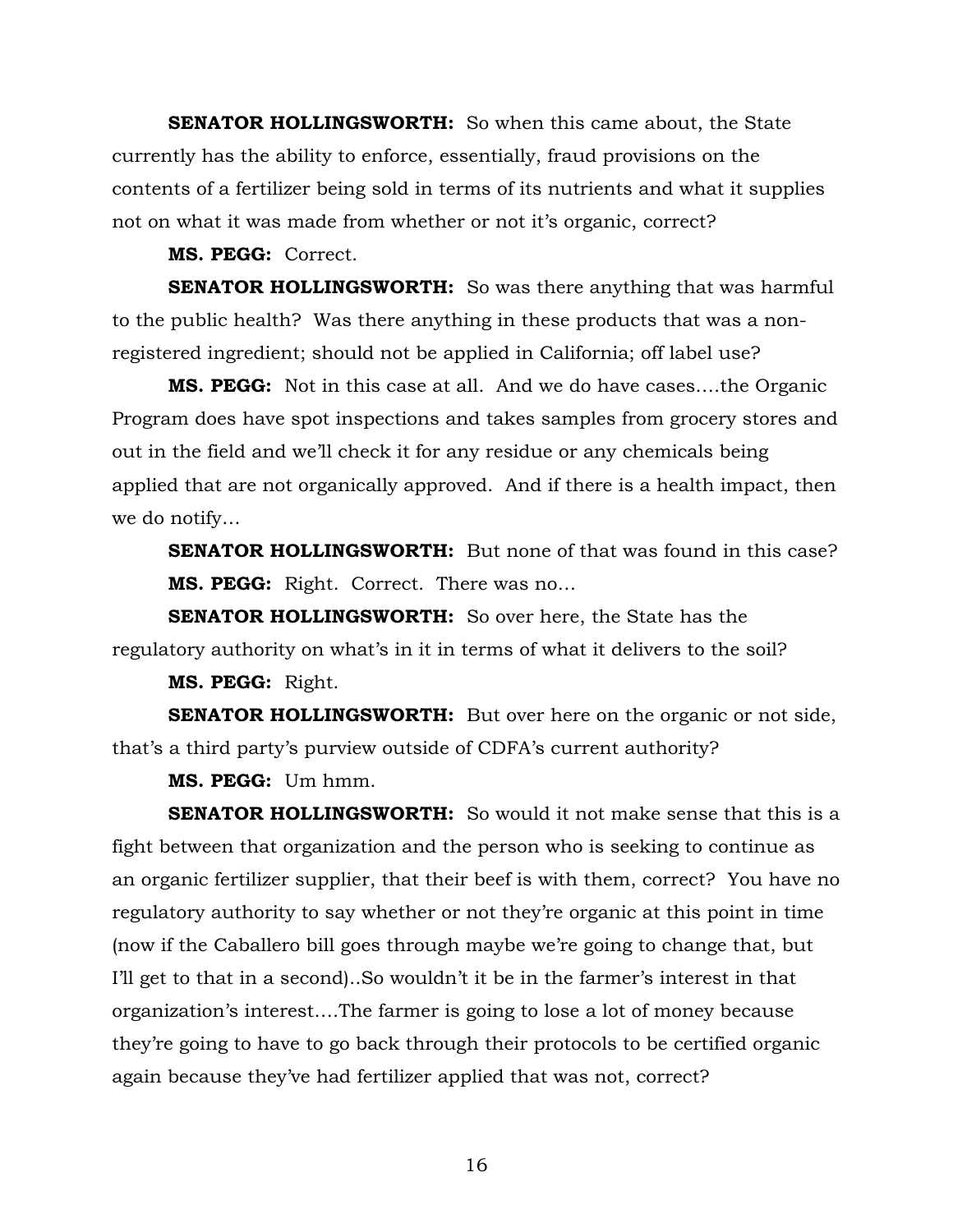**MS. PEGG:** In some scenarios. It really varies in terms of what the case occurred, like\_\_\_\_\_\_\_\_\_ you lose the product technically.

**SENATOR HOLLINGSWORTH:** Okay. But there are damages?

**MS. PEGG:** There are damages.

**SENATOR HOLLINGSWORTH:** So they could sue this person in civil court?

**MS. PEGG:** Right. And a certifying agent can also take away their certification.

**SENATOR HOLLINGSWORTH:** And the certifying agent can pull the certification of the supplier and the farmer and maybe for certain products of the farmer depending on the use?

**MS. PEGG:** Right.

**SENATOR HOLLINGSWORTH:** Okay. Now, if this person over here was saying they were delivering something that was organic and it was not, doesn't the case of legal fraud come into play there—not just the Department of Food and Ag, but criminal charges possibly?

**MS. PEGG:** Yes, someone could have taken up charges.

**SENATOR HOLLINGSWORTH:** They could have taken up.

**MS. PEGG:** Independently of the department.

**SENATOR HOLLINGSWORTH:** So if we're talking about taking a major step since the beginning of the State's involvement in organic farming in the early nineties, to where we are now going to be certifying (we're not going to rely on third party certifiers), how much is that going to cost?

**MS. PEGG:** To be clear, we're not proposing any changes to the Organic Program in becoming certifiers.

**SENATOR HOLLINGSWORTH:** Okay, but you've got two different ways of so-called regulating people—one is enforcement; one is third party compliance. Are you talking about, now, adding fines and enforcement over here on third party compliance?

**MS. PEGG:** No. We're talking about the Fertilizer Program. So if you're found…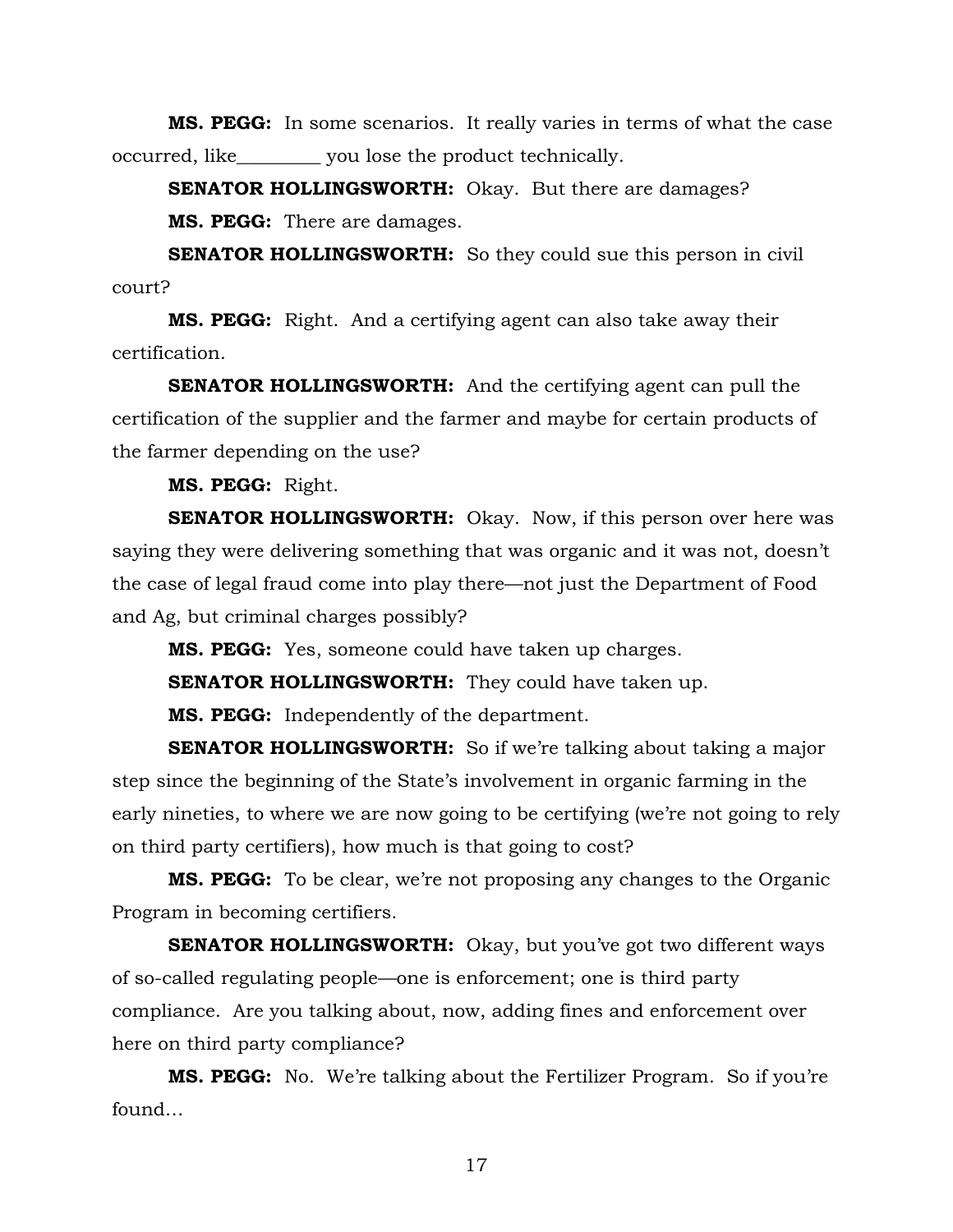**SENATOR HOLLINGSWORTH:** That's what I'm saying. So if the Fertilizer Program over here is talking about fines and enforcement, how is that going to fix the problem of somebody who is certified as organic not using organic ingredients in their fertilizer?

**MS. PEGG:** Well, if you're talking about a certified grower….typically a grower does not know that they're receiving….If they did have knowledge, that would be a different scenario.

**SENATOR HOLLINGSWORTH:** I think we're talking past each other. **MS. PEGG:** Yeah.

**SENATOR HOLLINGSWORTH:** Right now the State, through the Department of Food and Ag, has regulatory and enforcement authority on whether or not a label is meeting its ingredients list in terms of the application of soil—what it's going to be amending the soil—but it does not have regulatory authority to say you're not using organic inputs in your fertilizer. Are you looking at changing that and regulating whether or not it's certified organic with fines and enforcement, or are you looking at upping fines and enforcement over here, which we don't really have a violation of at this point?

**MR. GUNASEKARA:** Okay, I'll answer that. So, Senator, we're talking simply on fertilizers here, right?

**SENATOR HOLLINGSWORTH:** Correct.

**MR. GUNASEKARA:** So on the fertilizer: yes, there are third party organizations overseeing if this fertilizer product can be used in the production of organic food and crops.

What we have already looked at as part of the strategic planning is if we can….we have the facilities and the staff and the expertise that already do this review. We would need additional staff and training to go ahead to look at these organic labels if the bulk now falls under registration program, right? So the bulk fertilizers for organic never went through a review process and registration process through the program, right? So if you're looking at changing that and then making that, yes, we would need additional staff and expertise.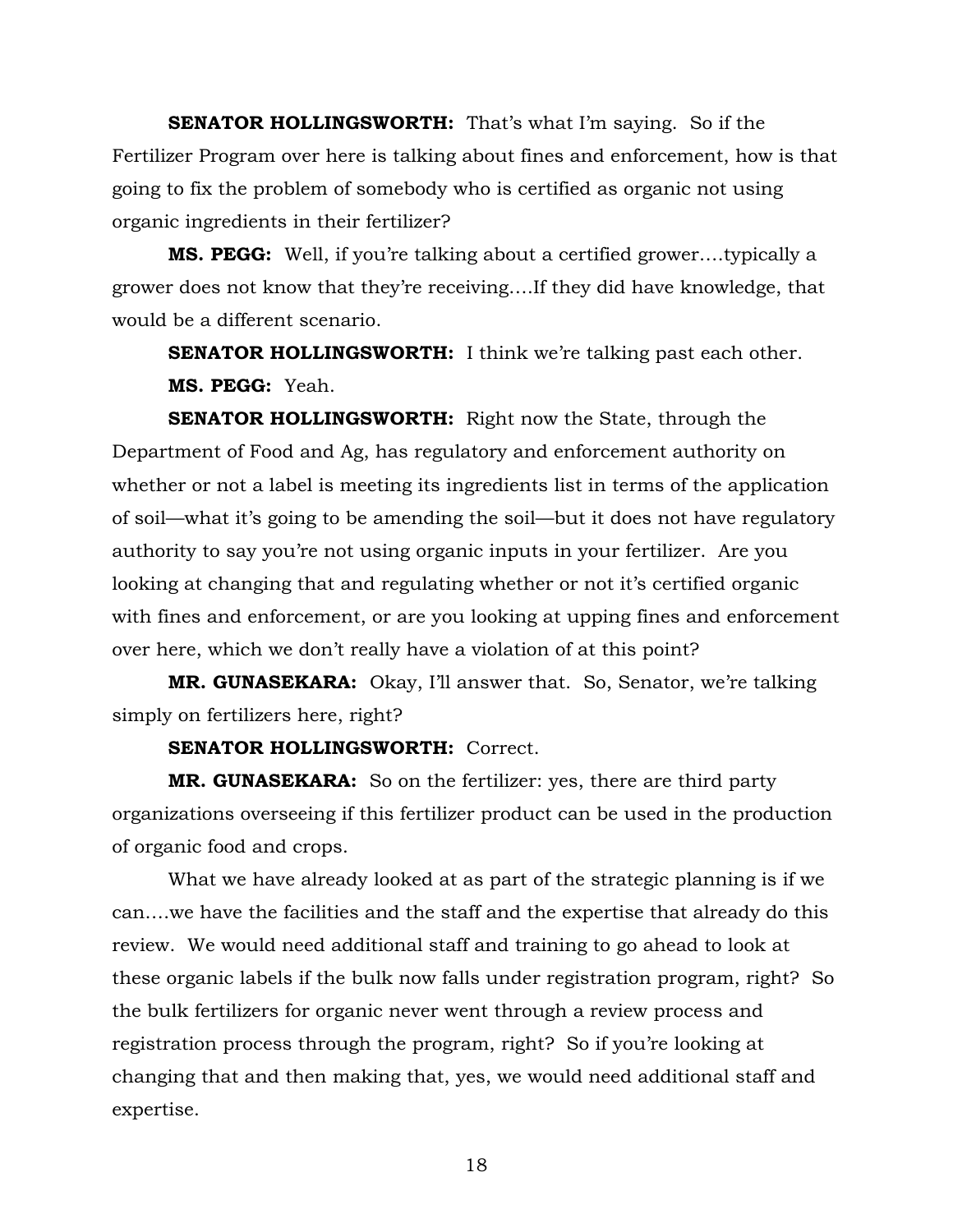**SENATOR HOLLINGSWORTH:** So you're saying now you're going to start looking at the nutrient content of organic fertilizers?

**MS. PEGG:** Bulk.

**SENATOR HOLLINGSWORTH:** Bulk organic fertilizers.

**MR. GUNASEKARA:** Yes. One thing when we read the label, Senator, what we always do is we make sure that the nutrients can be derived from the derivation statement on the label. Every label has to have a derivation statement telling us where those initial ingredients came from. So we often compare the nutrient guarantees with those derivation statements. For example; if there was a certain nitrogen content guaranteed, for example, from ammonium nitrate, we want to make sure that you can actually derive that content from the ammonium nitrate.

**SENATOR HOLLINGSWORTH:** So you really are saying that we're going to get into certifying organic fertilizers as organic?

**MR. GUNASEKARA:** If that's what it leads to…

**SENATOR HOLLINGSWORTH:** Well, if there are enforcement and penalties associated with "we don't think you can get this amount of nitrogen from the organics that you're listing on your label," then we're getting into enforcement of organics.

**MR. GUNASEKARA:** Yes.

**SENATOR HOLLINGSWORTH:** Thank you.

**SENATOR FLOREZ:** Senator Hancock.

**SENATOR LONI HANCOCK:** I can see that with the increased interest which we have in organic produce the public does need to be protected and businesses that are conducting themselves according to the rules need to be protected in this process. My question is why didn't the department turn this over simply to the attorney general's office as fraud or unfair business practice?

**MS. PEGG:** Our objective at the time was getting the product out of the marketplace, and so, that's the settlement that we reached with CLF. Another party could have taken it forward. In the future we are going to be referring all cases to the district attorney or the Department of Justice.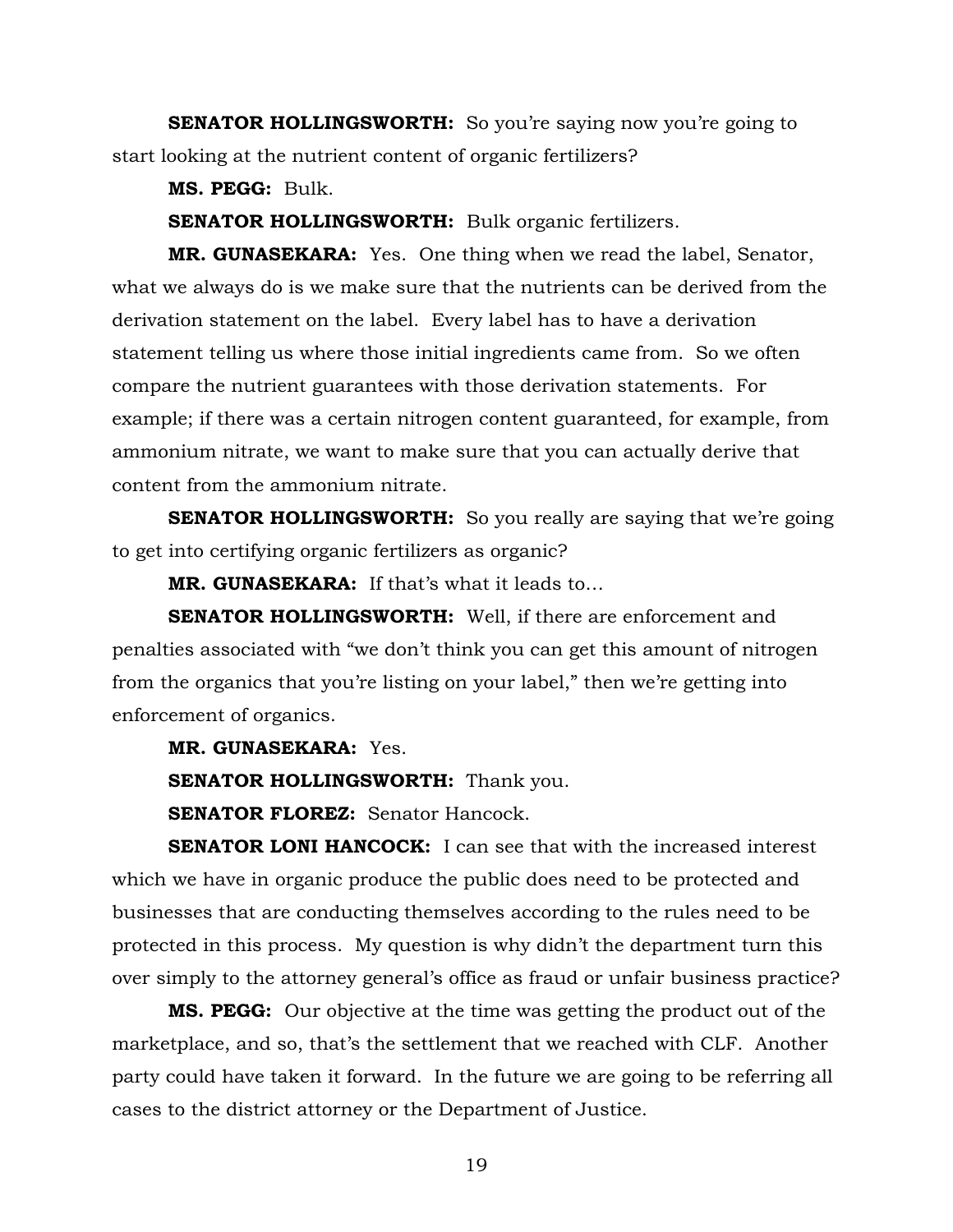**SENATOR HANCOCK:** So what did happen to CLF; they just removed the product?

**MS. PEGG:** They were required to remove the product, notify all their customers, remove it from OMRI listing (which certified them organic), and then, certifiers also notified growers to stop the use of the product.

**SENATOR HANCOCK:** But did the fines kick in at all?

**MS. PEGG:** We only have a \$500 and misdemeanor.

**SENATOR HANCOCK:** It wouldn't have made a difference.

**MS. PEGG:** A fine wouldn't have made any difference. And I think that's why we're proposing it to be changed, because it really doesn't deter this activity.

**SENATOR HANCOCK:** Could you just tell me what OMRI stands for again?

**MS. PEGG:** Organic…

**MR. GUNASEKARA:** It's the Organic Materials Review Institute.

**SENATOR HANCOCK:** And it's in Washington, the State of Washington?

**MR. GUNASEKARA:** Actually, I think they're located in Eugene, Oregon. And the other third party organization for fertilizers is called Washington State Department of Agriculture.

**SENATOR HANCOCK:** So other states have this capacity?

**MR. GUNASEKARA:** OMRI isn't a state organization. It's a third party organization. But the Washington State Department of Agriculture, it is a state organization.

**SENATOR HANCOCK:** And you could probably tell us how much we pay these third party certifiers? I mean, again, I'm wondering if it would be more efficient and effective to have it in-house as a protection mechanism rather than give it to other states. But it may be that setting up the laboratory and the protocols makes it more efficient to contract out.

**MS. PEGG:** And CCOF may want to speak to, if we were to specifically certify something organic and some issues that may arise from that from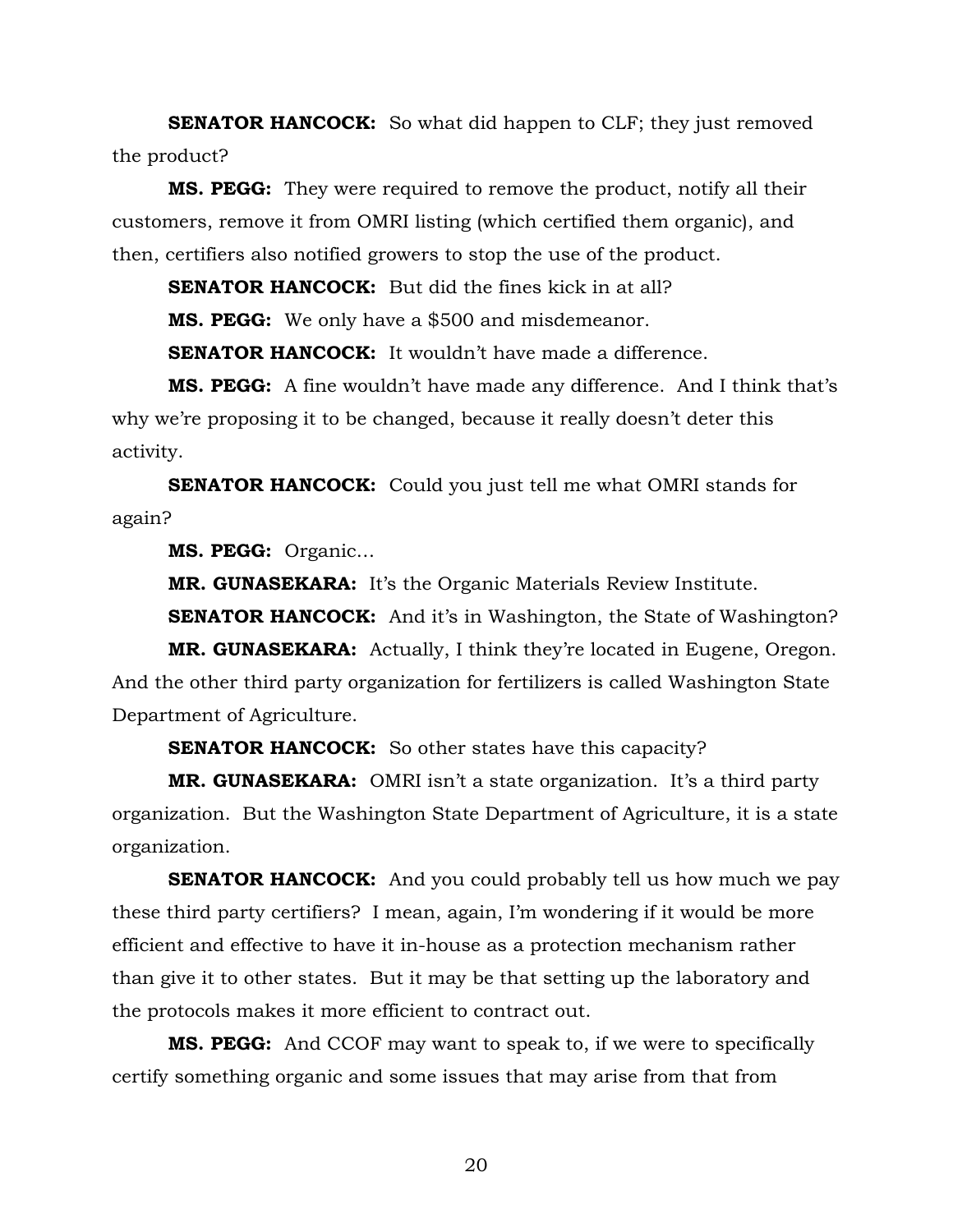having just a state certification, which has been some of the arguments against having a state certification.

We do feel it important that we do have more enforcement authority if we do detect that something is going on, because we do have so many people in the field throughout the state to pick up on these incidences that may occur. But I know their registration fees vary.

**MR. GUNASEKARA:** Yeah, as for the fees, I can't give you exact numbers, Senator. What I can say is we charge currently a \$100 registration fee for conventional fertilizers if it comes through our shop as a registration fee. What I do know is that their charges are considerably higher. I can't tell you an exact number at this point.

#### **SENATOR HANCOCK:** Thank you.

**SENATOR FLOREZ:** Let me follow Senator Hollingsworth's very important policy question in terms of these separate arms, and yet, from a grower perspective, some transparency in figuring out treatment. The third parties who are certifying these fertilizers, is that ultimately working—this third party system for California for consumers? Is this a workable system?

**MS. PEGG:** For fertilizers?

#### **SENATOR FLOREZ:** Yes.

**MS. PEGG:** I don't think we really have an opinion on that. I think it's important that we have a program that can offer investigators an enforcement should we find a fertilizer manufacturer in this state not adhering to their claims on the label.

**SENATOR FLOREZ:** So is that enough, though? I guess you had a label claim here. Do the labels mean anything? You're saying that there's a label on it but, yet, we still have to go through this entire convoluted three-year process or two-year process in order to get some sort of thought that the label actually meant something, and so, therefore, we come to these long drawn out…

**MR. GUNASEKARA:** That's a good question. What I would like to point out is that there's really two types of labels in terms bulk; there's the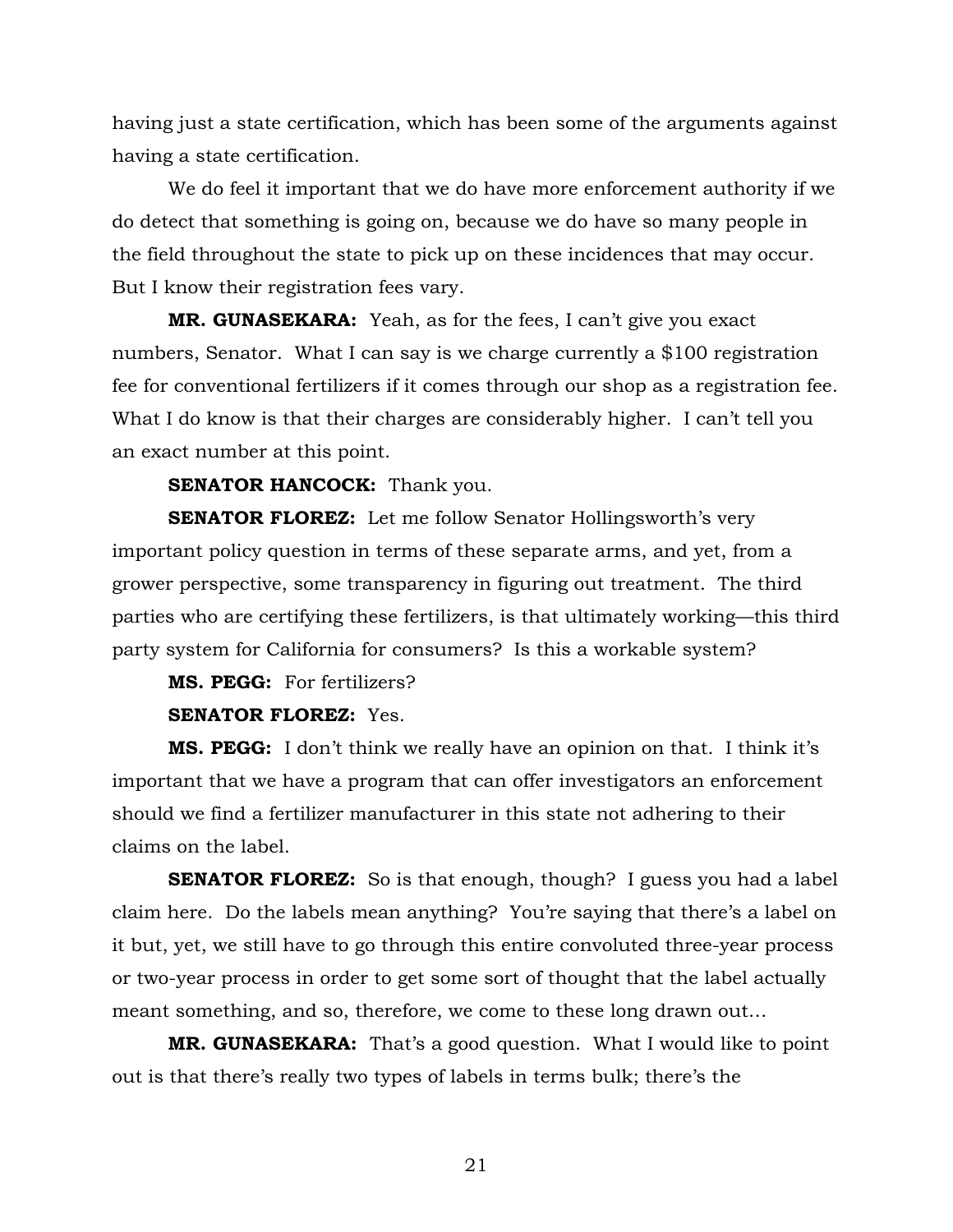conventional labels, and then there's the authentic labels. And with the conventional labels, historically, we never had an issue.

If you look at your packets, what I have included in there is an organic fertilizer label, an example of it, followed by an example of a conventional label. Now if you look at the conventional label you'll see that it's very straightforward; there's a nutrient guarantee, where the product comes from, and some directions. However, if you look at the organic labels, you can see there's a lot more information in there which requires much greater review if a registration program on this were to be created. So what we have noted was the label does offer a lot of information. It's actually our starting point. Before we even take a sample, the inspectors in the field are trained to look at the label and see if there are issues with it.

This whole investigation was born from the fact that we saw the label and we thought some of the guarantees were a little higher than what could be derived from organic sources, so, therefore, it was a very starting point for us. And there's an immense importance to the label.

**SENATOR FLOREZ:** Yes, Senator Maldonado.

**SENATOR MALDONADO:** How long does it take to register a conventional label?

**MR. GUNASEKARA:** Right now I can't tell you that because conventional labels don't come through our shop. What comes through our shop is the packaged products. And the packaged products have a lot more information than the conventional label I have shown you here. Sometimes a company, simply to make sure they're within the laws and regulations, they would voluntarily send us a commercial bulk conventional label. And, you know, from my strategic planning analysis, it doesn't take very long to review those because they're very straightforward.

**MS. PEGG:** We have 90 days to get back to any person submitting a label for approval.

**SENATOR FLOREZ:** Okay. Let me ask a question. You just mentioned that, in fact, this investigation started because you looked at the label and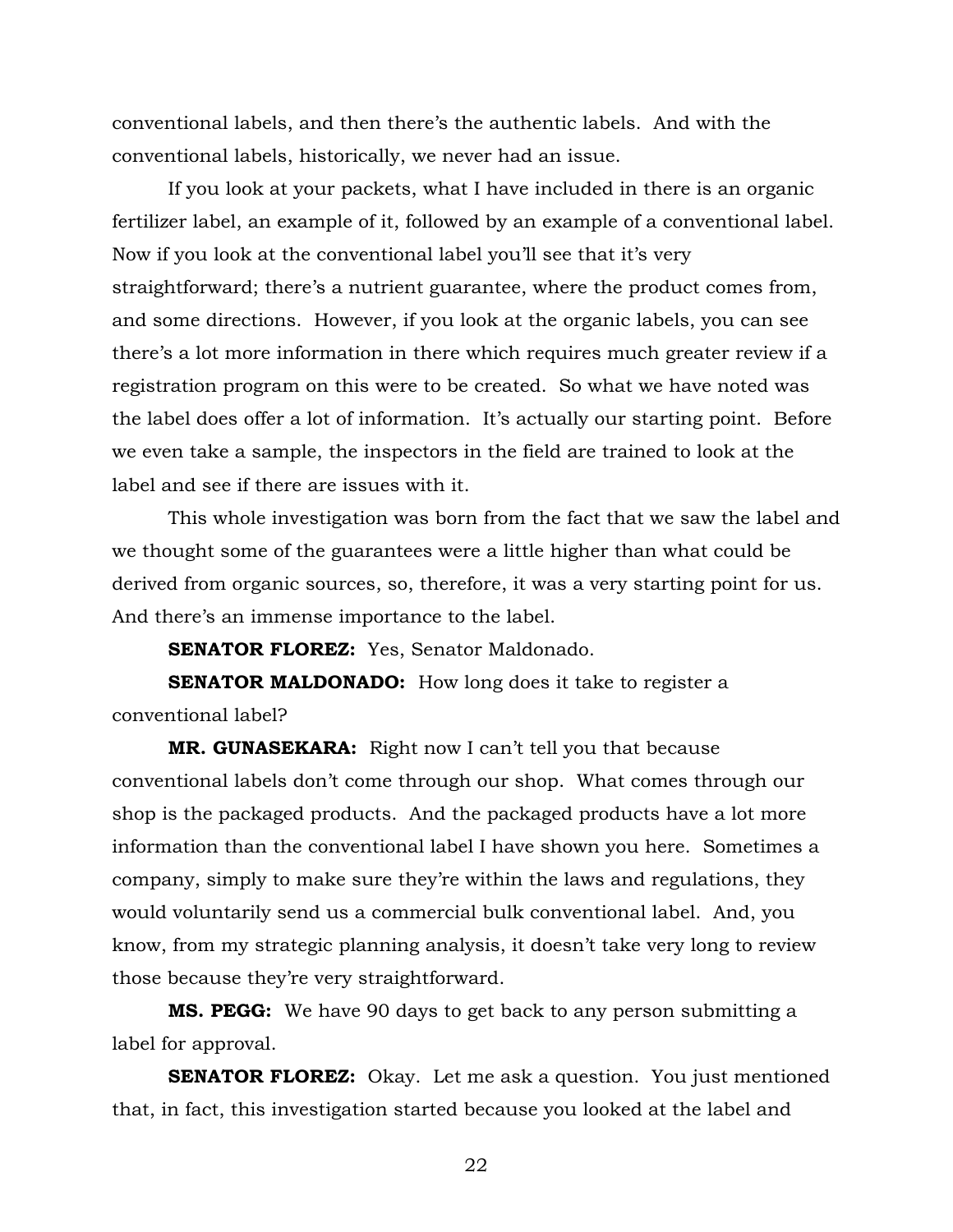decided that somehow it was promising more than it might be able to deliver, is that right? I mean, I thought it was started by the whistleblower. I'm confused. I thought a whistleblower wrote a letter in 2004, June  $18<sup>th</sup>$ . So which one is it? Is it the whistleblower or is it the fact that you're looking at labels and coming up with your conclusions?

**MS. PEGG:** Well, it's both. We get a whistleblower. And then we also pull a label and see if there's anything there. And then we did sampling as well.

**SENATOR FLOREZ:** And how long did it take for you to initiate an investigation after looking at this letter, June 18, 2004?

**MS. PEGG:** We did sampling in June.

**SENATOR FLOREZ:** Based on the letter or based on your normal everyday procedures?

**MS. PEGG:** We did it based on the letter. We got a tip that there may be some adulteration occurring. And correct me if I'm wrong, but that product that they claim in the letter was no longer in the marketplace.

**MR. LABOSSIERE:** Well, that product. The person at the time who was checking into that couldn't find the product. And so, as I got the story myself later on, a year later from her when I took over the area, she said it was one of those pending issues. It was very difficult to find that product in being that she was covering some other area as well. She wouldn't be able to spend the time and she passed that onto me to follow-up on this. Now, I experienced the same difficulty that she had in finding the product. Because it's one thing when you go someplace and you are working with the manager and he tells you, "This product is being produced. We have a load going out at such and such a time," but it's another when this information is not forthcoming and you have to be playing around and trying to find it everywhere you could. So that's what was driving this investigation.

And so, by 2006….actually the railcar wasn't sitting in front of the place. The railcar was at the \_\_\_\_\_\_\_\_\_ in Salinas. It's through a tip that I was able to find where it was at.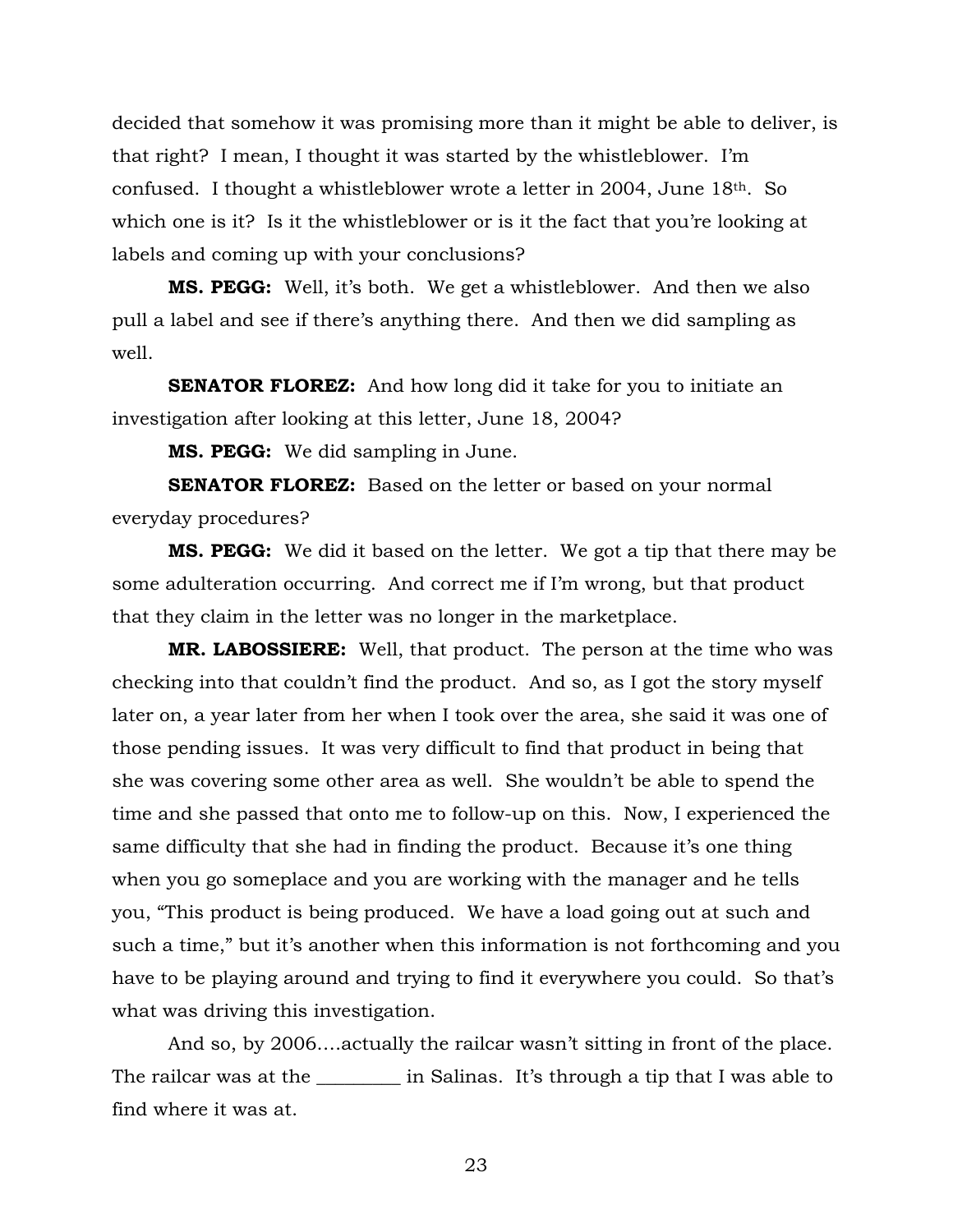**SENATOR FLOREZ:** CNN Railways, right, in Salinas?

**MR. LABOSSIERE:** Right. It was through a tip that I was able to find that on President's Day, and I just went over and took that sample. But even then there was great difficulty in finding the paperwork. There was no label on the railcar. The manager came on the line. The actual employee who was dealing with it was not communicative towards me. I managed to get a little tiny bit of information out of him and then the manager took over and told me he had no paperwork on it—no MSDS or anything. So the following day he gave me some that said simply "liquid fertilizer." So I was able to backtrack on all of this. And I don't want to go through the whole story with you but basically, it was a very difficult case. Now, once you find that, I had to link it, as Amrith said earlier, to a particular product, and there was the difficulty of linking that to the particular product.

**SENATOR FLOREZ:** Let's go through that real slow so we can understand. As Ms. Caballero is putting legislation together; let's see if we can enhance your powers a little bit. Because it shouldn't be that difficult if you're out there looking and you're our government representative making sure that our farmers aren't being defrauded and consumers are getting the product.

Are there limits on when you can perform an inspection? Let's go through your duties. I mean, are there limits on you in terms of inspections? Can you do it any time? Tell us what….I mean, you're the person in the field, so why don't we go through that so we can understand it.

**MR. LABOSSIERE:** As an inspector I can request that I can do a tour, an inspection; request to find what are the ingredients; where they are, and that's what I did.

**SENATOR FLOREZ:** So that's physical inspections? So you can actually show up at the door, the field, the railcar, the trucking company and you can ask; you can look?

**MR. LABOSSIERE:** Right, I can ask. But then it's one other thing when we are dealing here with a very different industry. Because in a normal conventional place you have the bins—the urea is labeled, sulfate, potassium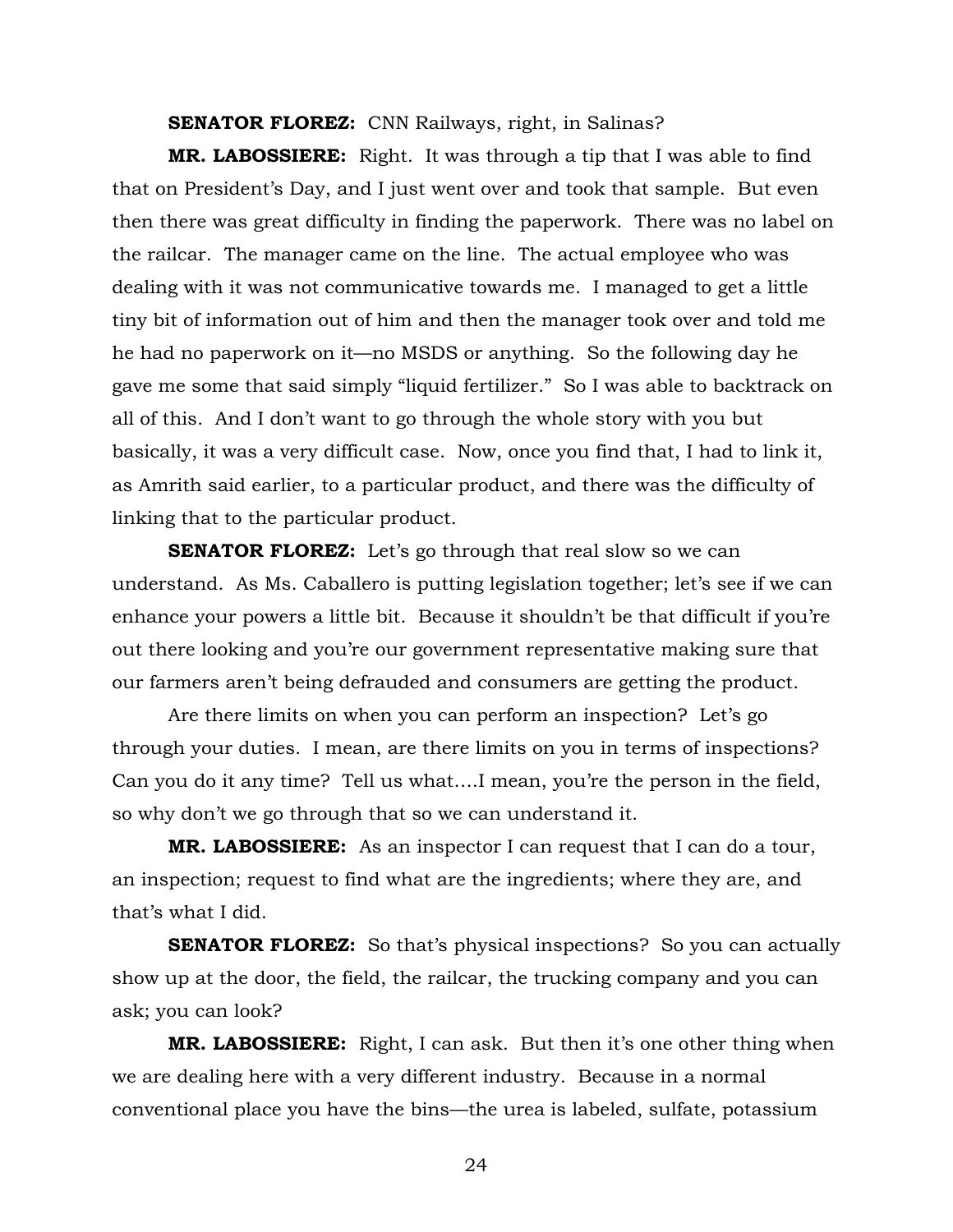sulfate, everything is there and you can actually see it and the blend is made right in front of you. You can take a sample and you send it to the lab, or you can, by visual inspection, tell. But now, when you are dealing with enclosed reactors where there are no real bins of any material being there and they tell you that all of the ingredients are in the reactors and they're going to decomposition or what have you, and they are inaccessible for sampling over and over again that makes it very difficult.

#### **SENATOR FLOREZ:** Okay.

**MR. LABOSSIERE:** And in addition to that also, when I did request….I raised the issue of the high sulfate content in the product and the manager's response was that, well, he was adamant that the ingredients of feather mill and hydrolyzed fish….and this was a patent in process that he couldn't share with me….and only the consultant knows about it and that he could share it with my boss. And I kept pushing the issue and pressing the issue.

 And to revert to another trick….in part of my training, which was to demand to see….as I was taking the samples I wanted to see some comparison. How do they compare based on \_\_\_\_\_\_\_\_\_ tip of that and how do they compare to the material that I had sampled?

 You see, it's not illegal for someone to be dealing with both conventional and organic—many of the licenses do. They sell conventional fertilizers. They also sell organic fertilizers. So the difficulty was pinning it down to that one particular product where I could make the link. And so, what I ended up doing is take a number of samples so that at least I could have some data and to compare to what I had actually sampled from the railcar. And in addition to that, also, I wanted to see what the products, what the ingredients were. And so, what I had to revert on, because I have no jurisdiction over the organic itself, the organic component, the certification component, I had to revert to the fact that the products that I had sampled were low in nitrogen. Then I said, "This is a violation right there." And I said, "My boss is breathing down my neck. He wants an answer. I have to sample these ingredients no matter what." And that led me to conclude, to observe that these ingredients were not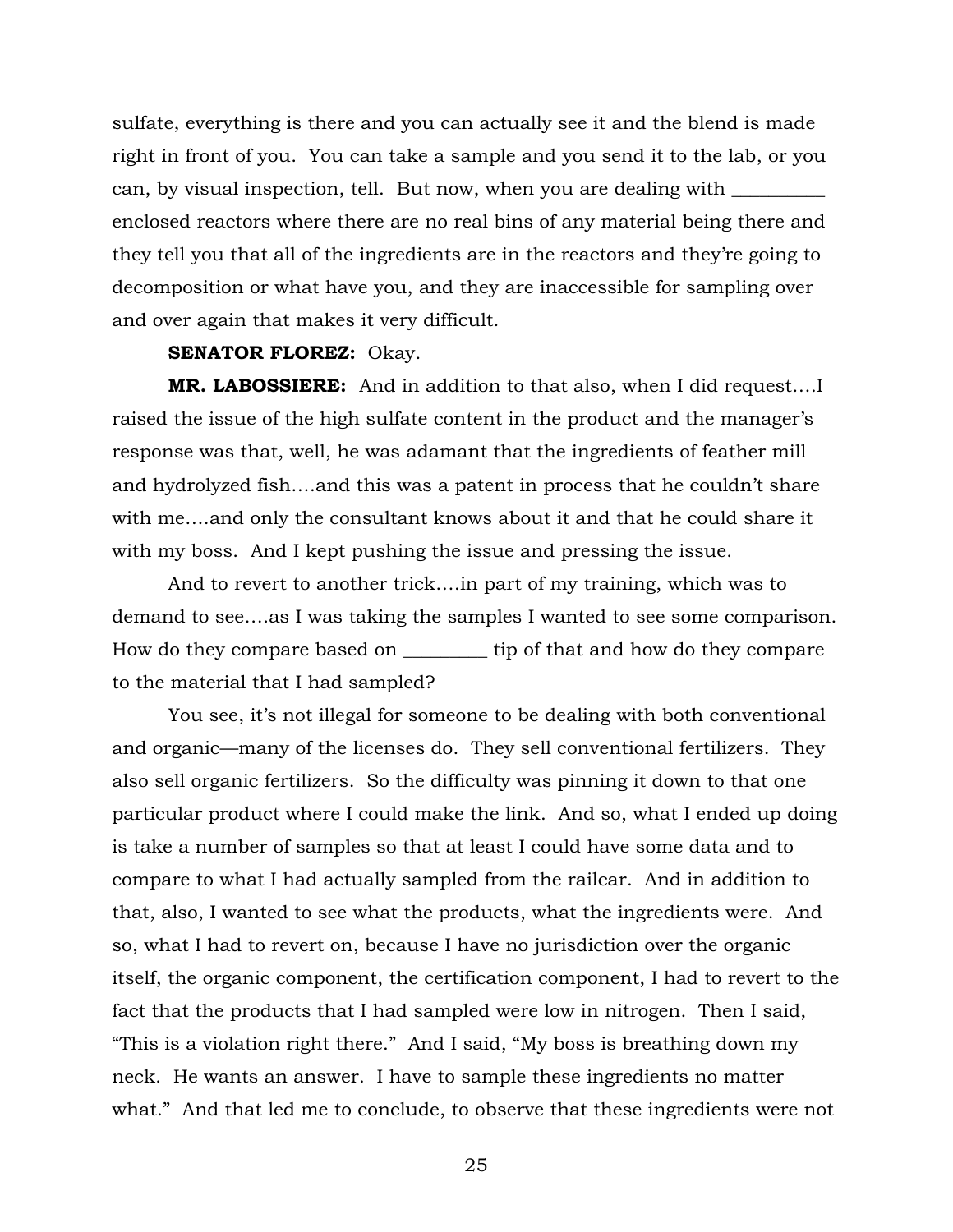there. I had never seen them in bins. When finally I was told to….he pointed out to me that there is this bag of feather meal that had just been received and I made a mental note that that bag had been laying there for about three months, but I did not let onto that. So I took that sample and traced it back to the suppliers, the various suppliers, and got statements from them. So that's how I was able to confidently, now, get back to my boss and say, "Look, there is something. We have, pretty much, this thing sealed because I don't believe even though….it was a number of things piecing together that told us specifically that we had more than enough proof to say, "Hey, something is going on." And the same thing for the seafood byproducts as well; the seafood byproducts throughout, they were being claimed they were in there. I couldn't have access. There was production going on. It was in the reactors and what have you.

So finally, through my being present many times with their staff, people that, you know, communication improved a lot. And in the absence of the manager, you have directed a staff person to talk to, to take me to take a sample. And I used my previous observations as to where I had seen the original product being….meaning from the railcar being transferred. And also some of my little bit of Spanish to get some information that I was able to put the whole picture together and present something to my boss, which, after review he told me, "Well, let's prepare something for the legal department."

**SENATOR FLOREZ:** That was very enlightening. Let me ask just a couple of more questions on that process. So, in other words, you have physical access—you have physical inspections but your access is still blocked in many cases?

 **MR. LABOSSIERE:** It was very much blocked because there was a locked gate. And a couple of times I had to….the plant is way in the back. You cannot go through the gate. A couple of times I've had to, because our thing is to do unannounced inspections, so I had to really find a hole in the fence to go through in order to enter the plant, so later on they improved that.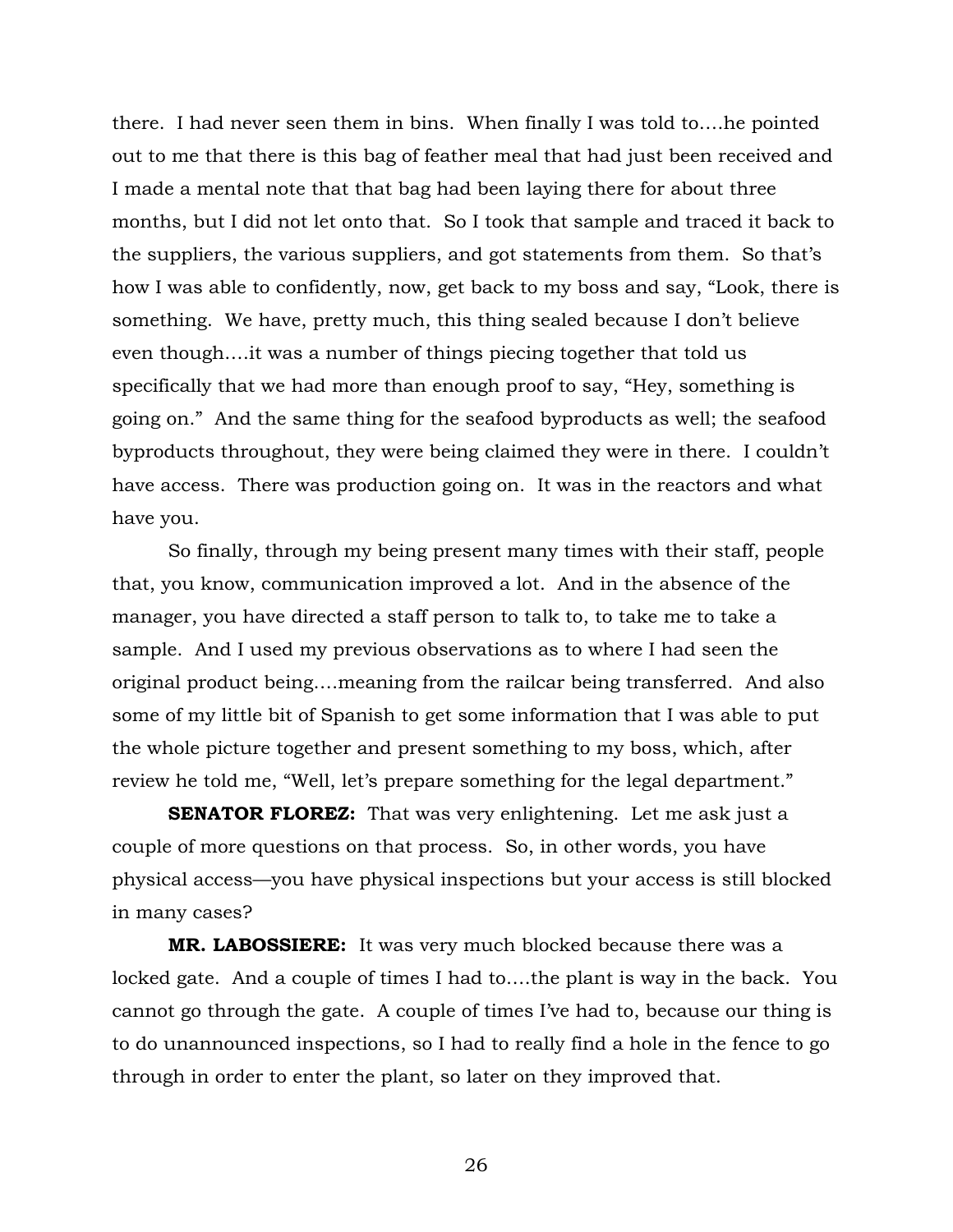**SENATOR FLOREZ:** But should that be the case? I mean, you are our frontline person to protect farmers in terms of the product they apply to their field. In my mind they're knowingly buying a product they believe is certified on one end but then somehow enforced inspected on the other. And if it's so difficult for you to gain access, I'm wondering how in the world we could ever convince consumers that their government is really doing its job? Of course, you don't want to interfere. I mean, this is a business entity but at the same point, these are highly regulated materials, is that right?

**MR. LABOSSIERE:** Yes. Let me say that this doesn't represent the majority of the businesses where I conduct inspections. This was a case that was pretty much…

**SENATOR FLOREZ:** You were working on trying to get this...

**MR. LABOSSIERE:** Yes. And this was a case that was pretty much an exception. And I actually pushed and finally there was some way of getting access \_\_\_\_\_\_\_\_.

**SENATOR FLOREZ:** So this was a different case. But this particular company had what percentage of the market?

**MR. GUNASEKARA:** Senator, we don't, at this time, track that. What we do track is how much of the nutrients were distributed in this state.

**SENATOR FLOREZ:** Is it fair to say it's a large amount? This company is not a small company in terms of…

**MR. GUNASEKARA:** We can say that it was popular but I can't put any number with that because we don't have that tracking system, Senator.

**SENATOR FLOREZ:** Okay. Senator Maldonado.

**SENATOR MALDONADO:** I think you answered my question. People didn't lock the doors because they didn't want you in, they have just security for their facilities, correct?

**MR. LABOSSIERE:** I guess so.

**SENATOR MALDONADO:** Right. I mean, I would venture to say that most fertilizer companies would have to have some security in place to not allow just anybody to walk in.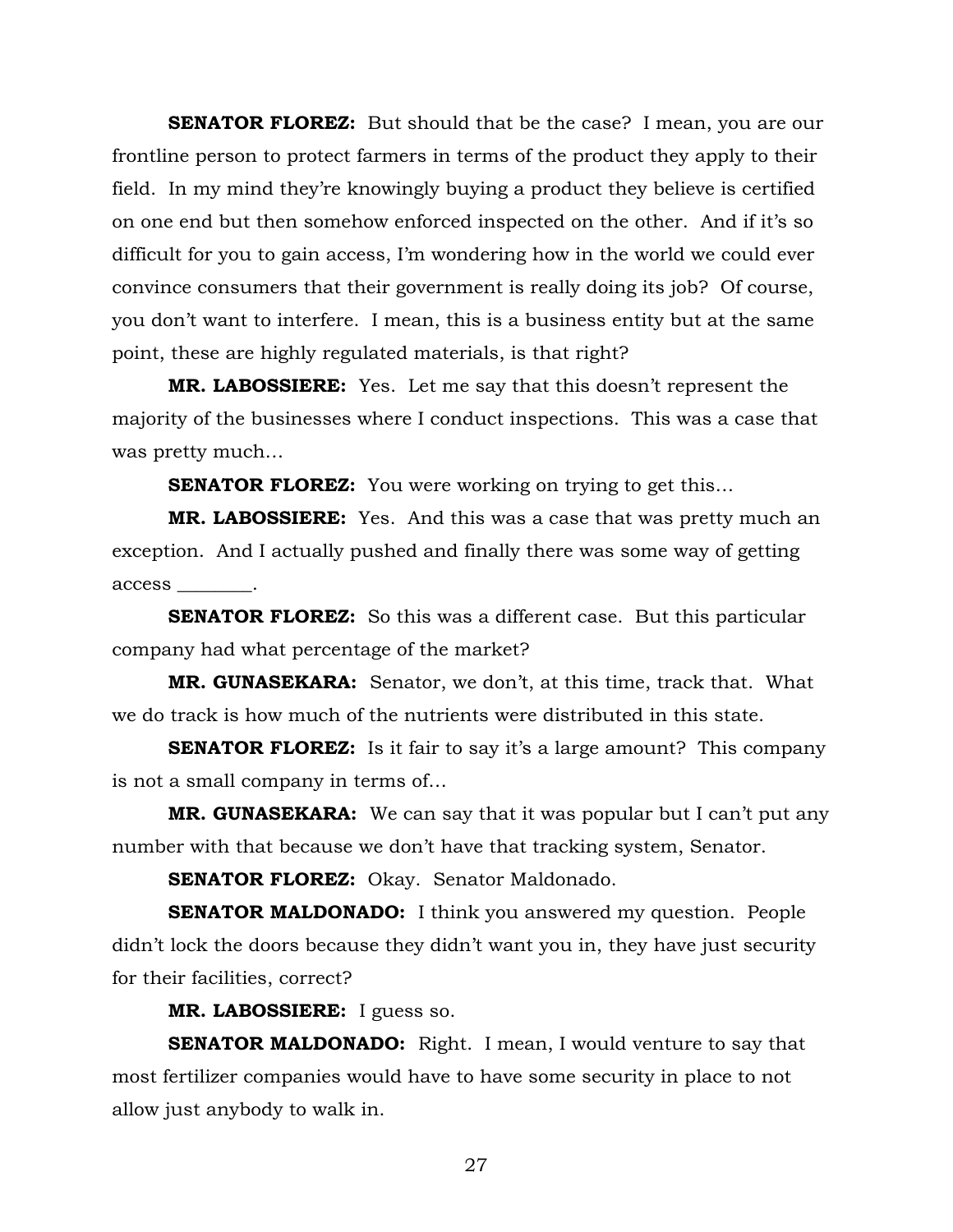**MR. LABOSSIERE:** That's true. But most others, I can pretty much drive there on the plant and there is a sign that says, "Check in at the office," which I usually do. But that one, particularly, there was no way of getting even to the front office. Now, it was changed a little bit later after I voiced that to the manager.

**SENATOR FLOREZ:** Got you. How about your access to documents? You've mentioned physical inspection but do you have access to documents, access to….you mentioned the front office. I mean, do you have the ability to go in and look at shipments, trucking orders, railcar types of…

**MR. LABOSSIERE:** Yes. And I have frequently exercised that authority. I do that all the time. Whenever I'm present and a shipment is being brought in, I can do that.

In the case of a railcar, since there is no driver you really have to rely on the company who has that document. And then when they tell you, "I don't have it; it's not there, not even on the MSDS or anything; they haven't sent it to me," by this time I have a very strong, strong feeling that somebody was playing a game and I was determined to get to the bottom of this.

**SENATOR FLOREZ:** Okay. Let me get a big picture of your authority or CDFA's authority. Can we shut down a fertilizer company if they're not compliant? Do we have the ability?

**MS. PEGG:** We can quarantine a product. I don't believe we can shut it down.

**SENATOR FLOREZ:** What's our powers, here, when something goes really amiss?

**MR. GUNASEKARA:** We have also….to add to the quarantines: Quarantine is of a major action. And the goal is we quarantine a product and then we work with the company to fix the issue, giving it maybe a label violation—something wasn't labeled right. The other thing we can do is we can also take away a license, but that's after a hearing and a process. So quarantine, at this time, is the most powerful action. It has worked amazingly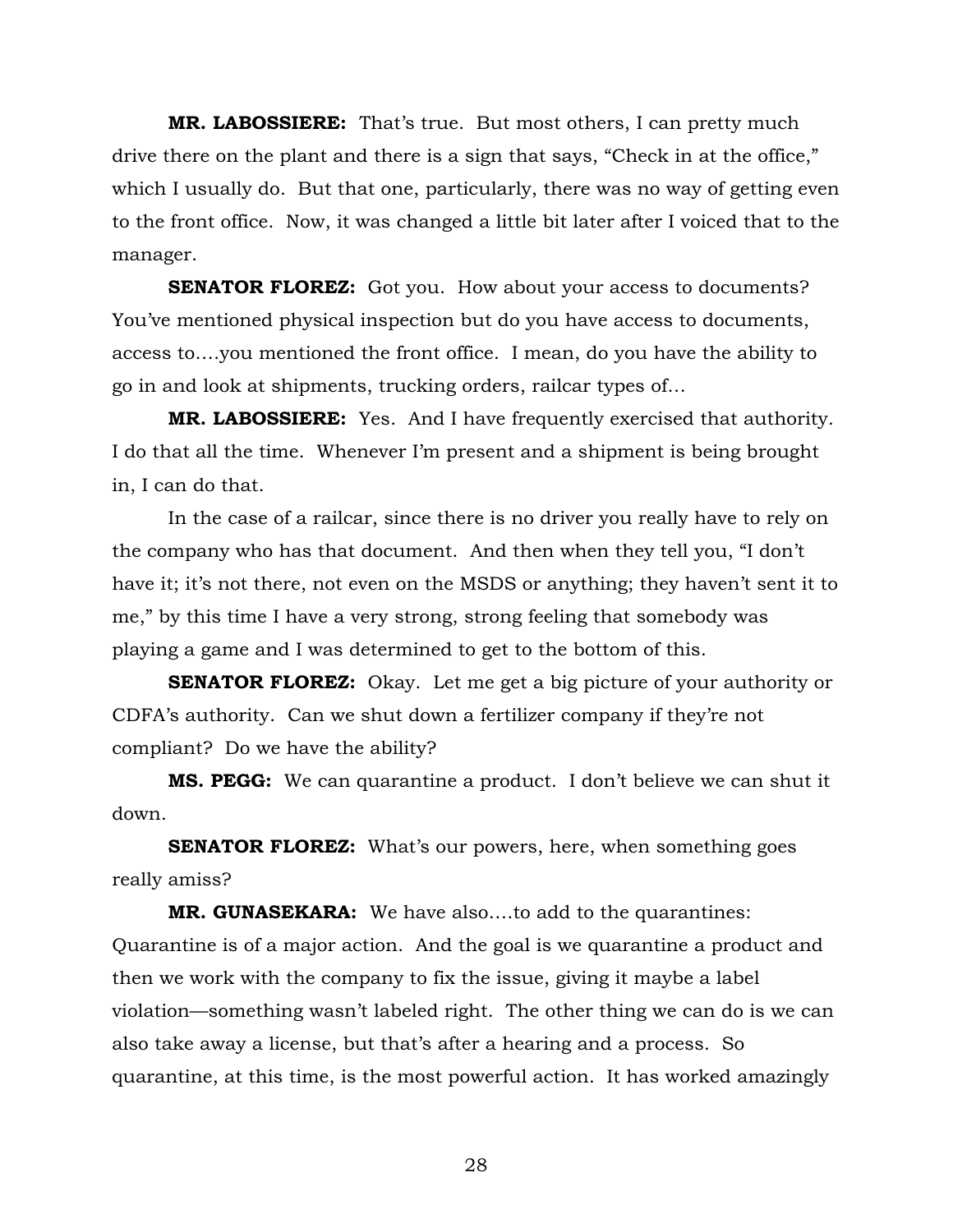effectively in the marketplace. When something gets quarantined we get a fast response from the company.

**SENATOR FLOREZ:** Did we issue a quarantine in this particular case?

**MS. PEGG:** In this scenario you don't have a packaged product that we were able to quarantine. It's more difficult when you get into bulk materials that are going in and out.

**MR. GUNASEKARA:** That's true. As Rayne said, the product is produced right away and then put in the fields, like, the next day. It's not sitting on shelves where we can regularly exercise a quarantine.

**SENATOR FLOREZ:** So we're just, if somebody wants to run rampant in terms of this particular product, in terms of fraud, what you're telling me is we have no real way to stop this. It's pretty scary.

**MR. GUNASEKARA:** Well, what we will do, Senator, is if we find out there is a problem, we will work to make sure the future batches are in order with the California laws and regulations.

**SENATOR FLOREZ:** What does a farmer do with his land that's just been….you know, in another process….Senator Hollingsworth just mentioned a three-year process to get just where you need to get, what good does that do someone that's applied this?

**MS. PEGG:** Well, and I think that is clearly a concern for us and that's why we are adding more teeth to the program, because the Fertilizer Program would have first knowledge of something occurring, as well has the knowledge to identify a potential issue.

**SENATOR FLOREZ:** But why didn't you guys go to the DA? I mean, if you're real serious about this, why wait for an investigation to be completed? Why not send the strongest signal possible by asking the DA to take all full powers? As Senator Hancock mentioned, this is the strongest….I mean, a \$500 fine is nothing and it's per violation. Then your largest power seems to be, beyond quarantine and license issues, your DA. So why didn't we, if we really took this seriously, move in that direction?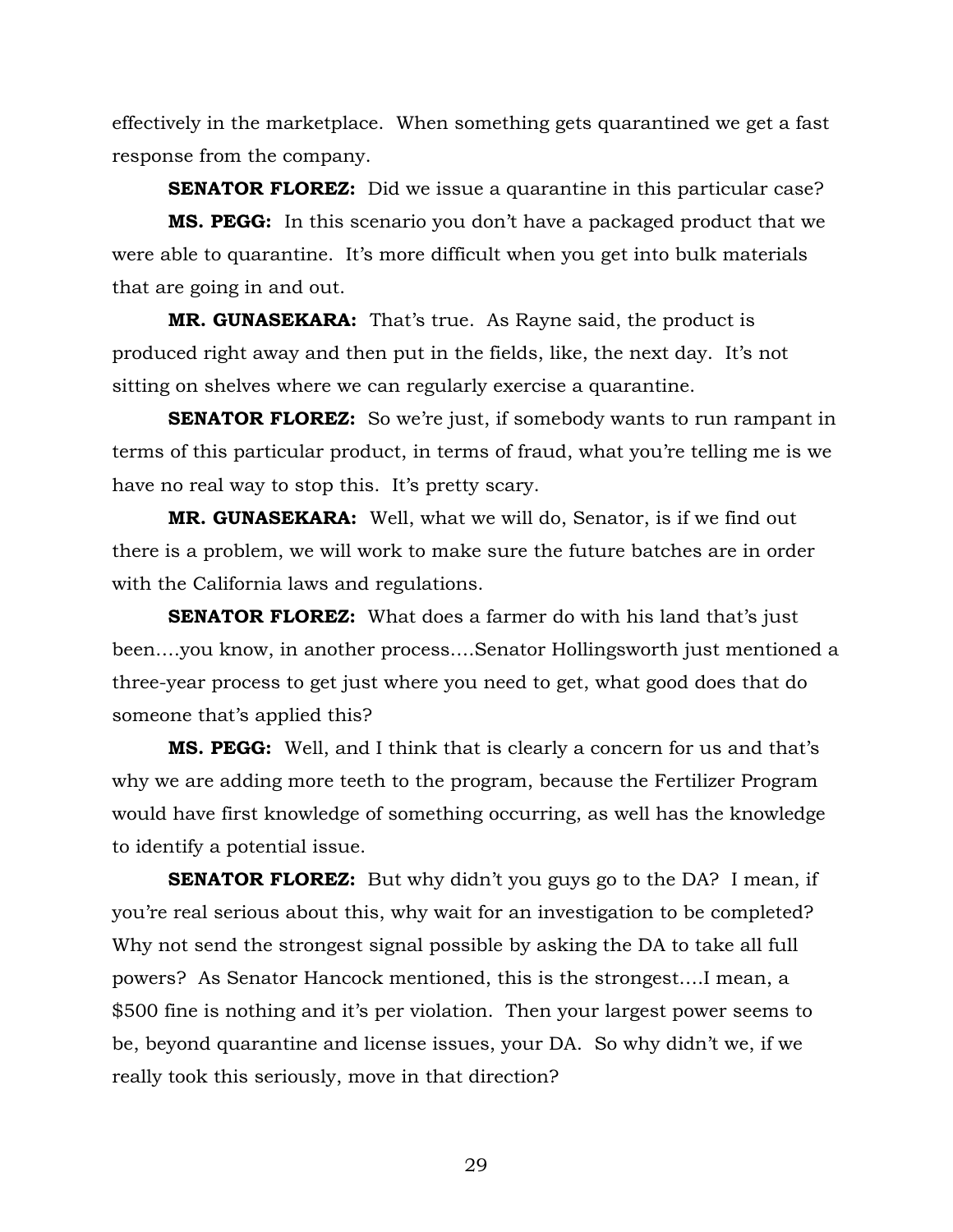**MS. PEGG:** Well, I think the settlement was actually a very good settlement that we made which got it out of the marketplace immediately and notified all customers and OMRI of it. So, yes, we could have referred it to the DA and that's what we will be doing in the future, but I think we actually did have, you know, a very good settlement with CLF of getting it out of the marketplace. We had a final report. The case was concluded and we had a final report at the beginning of December to the legal office, and by the end of December we had a settlement with CLF.

**SENATOR FLOREZ:** Your settlement seems to center on the phrase "improper labeling," is that the right way to characterize this entire incident? I mean, some sort of offhand discussion about improper labeling. It seems to be much more egregious than that.

**MS. PEGG:** Well, and I think that is the thing that we did identify. You know, we've had a program that was basically created on conventional fertilizers. And this case really highlighted that we need to quickly identify when there's adulterations occurring. And we primarily do deal with labeling violations.

**SENATOR FLOREZ:** I got you. But just answer me. Is improper labeling the correct way to characterize which is one of the fundamental flaws in this organic issue? I mean, it seems to me that there were other terms one might use, like, fraud, and a whole host of other types of issues. But improper labeling sounds kind of like it deserves a \$500 fine and no call to the DA and it seems much more egregious than that. And I think you would agree, given you've just mentioned a ton of ways to fix the system in this upcoming legislative session. So I'm just wondering why you believe that the settlement was a good thing (those were your words) given that it looks as though, if you were just listening to the settlement, sounded like some sort of mishandling or mislabeling (improper labeling is the term), why is that?

**MS. PEGG:** I was not the attorney that wrote the settlement language for it. We primarily deal with labeling violations. I think that the rest of the language in the settlement did get it out of the marketplace; notified his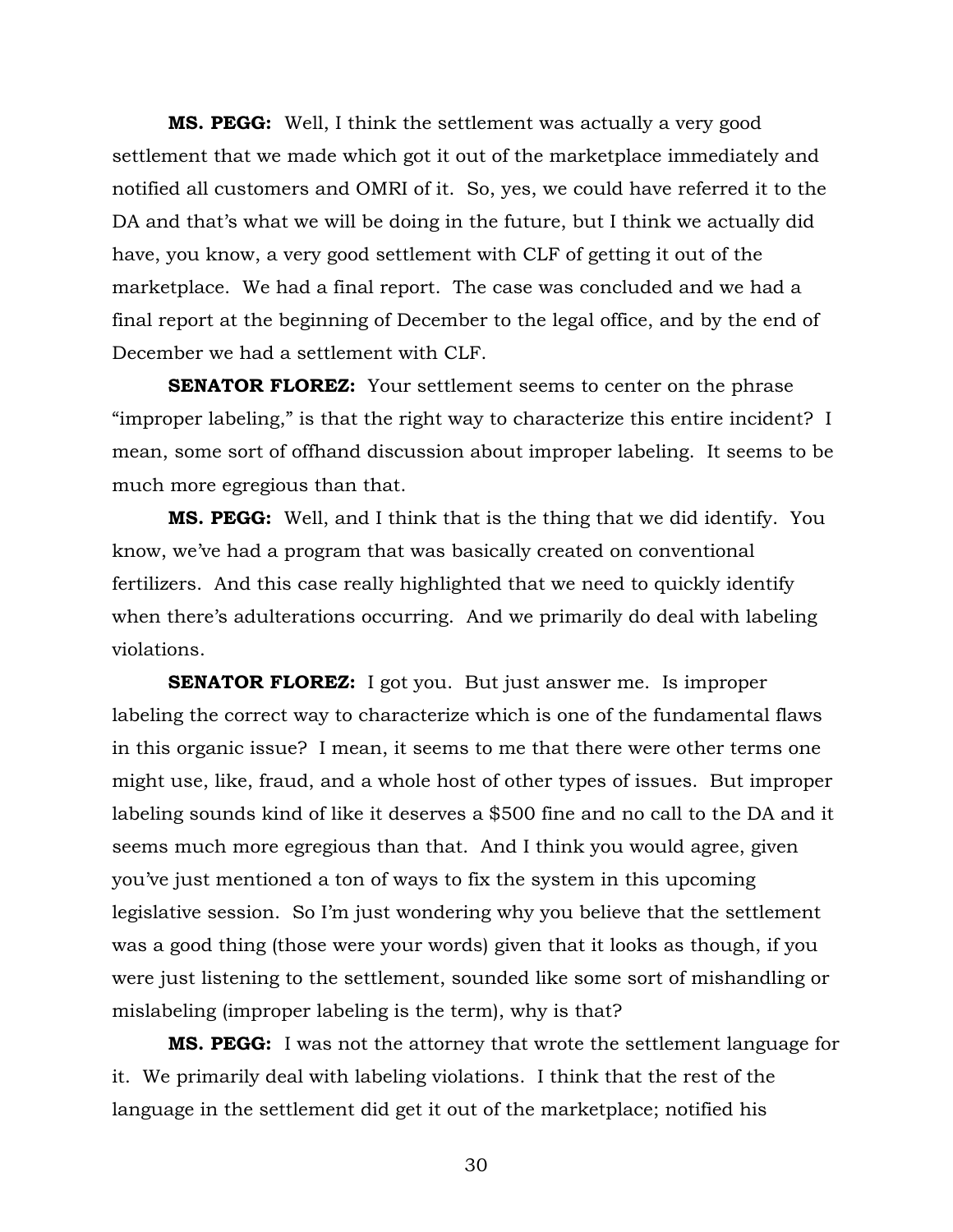consumers, his customers, and notified OMRI, which we do think was very proactive in protecting future growers using this product.

**SENATOR FLOREZ:** Well, I'm just reading the settlement for the members very quickly. In the settlement you mentioned being aware of the inputs used in the formulation of this particular product has changed—no longer meets original specifications. To the best of your knowledge it appears that the quantity of sulfuric acid has been added from the supplier. And that it adversely affected….I guess I'm just trying to understand why this particular settlement is a good settlement from your….I think it says the world about your oversight ability and seriousness about this. I mean, why would you term this settlement a good deterrent? I mean, I'm not understanding….this was one of the largest, most widely covered, I believe, organic debacles that we've seen in quite a while, so why would CDFA somehow characterize this as some sort of good settlement that, in essence, talks about improper labeling? I'm not sure why that makes us feel good about it.

**MS. PEGG:** Well, Senator, this was the first case of its kind. It's a new arena for us. We did get the product out of the marketplace. Recognizing, though, that is…

**SENATOR FLOREZ:** How did you take it out of the marketplace? You mentioned that a couple of times now. You said, "This was taken out of the marketplace."

**MS. PEGG:** We required CLF to take it out of the marketplace. And then we did further testing and sampling and investigations in the marketplace and could not find the product and we saw no indications of a synthetic product being added once we had the settlement. So we continued sampling and making sure we had compliance all the way through April of 2007.

 We recognize that we need more teeth to this law. We recognize that we need to go after these people more stringently and that's why we're including penalty provisions and increasing our fines. So we're in total agreement with you, Senator, that there needs to be more teeth to this.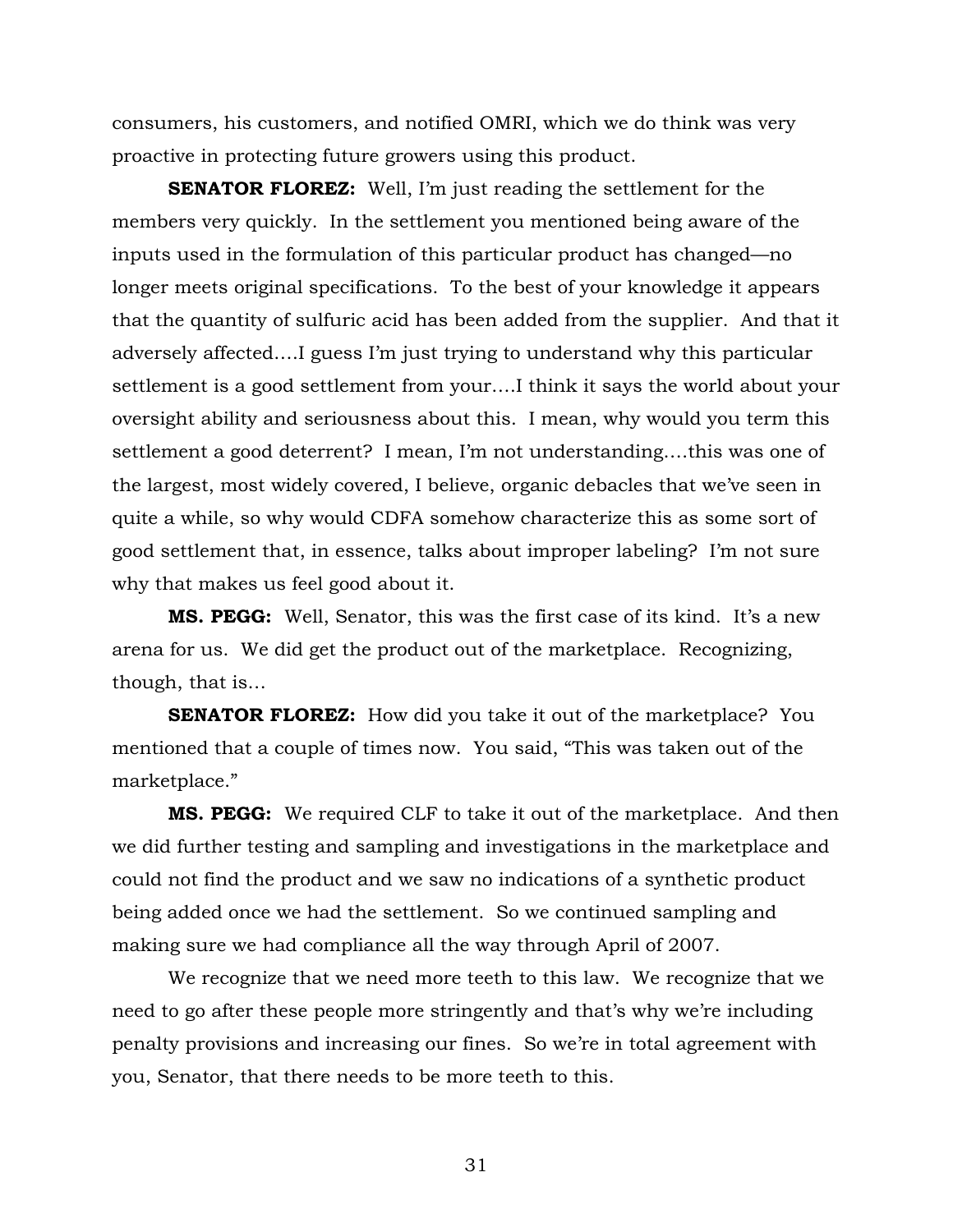**SENATOR FLOREZ:** Okay. Who's Ray Green and Rick Jensen? They work for your department?

**MS. PEGG:** Ray Green is no longer with the department. Rick Jensen is our branch chief for the organic….is the branch chief for Inspections Program. He's here and he's also…

**SENATOR FLOREZ:** Here's what worries me in this discussion email that was sent to the committee. I'll just read one sentence from it. It says….it's in dialogue in terms of how we are going to stop the sale. It just mentioned a discontinuation of the product as somehow making us feel good. And I'll quote: "*Does the Organic Program issue a letter to the certification agents instructing them to notify their farmers to cease from using this product? Or, do we continue to allow them to use up any inventory which they may have on the farm?"* I mean, if it's a bad product, if it's ruining the farm, then why in the world would we be saying "in terms of your remaining inventory, that we allow farmers to continue to speed it up; get it out; spread it on the field?" I mean, why would we be writing that from the enforcement agency itself? I mean, this is the proper signal in terms of your sequestering of this. Any additional material seems proper. But then I have an email that says, "*Or do we continue to allow them to use up any inventory which they may still have on the farm."* I mean, why in the world would we have bad stuff on the farm and then say, "Well, you know even though we've stopped it, go ahead and apply it?" What's the inconsistency there? Why would we do that.

**MS. PEGG:** Can you give me the date of that email?

**SENATOR FLOREZ:** Yes, I'll hand it to you.

**MS. PEGG:** I have it here.

**SENATOR FLOREZ:** It's page 48 in your investigation.

**MS. PEGG:** I don't have a page 48; I have a date. Is that dated 12/21?

**SENATOR FLOREZ:** In the investigation there are page numbers and it's item 48.

**MS. PEGG:** Oh, okay. I have the actual email.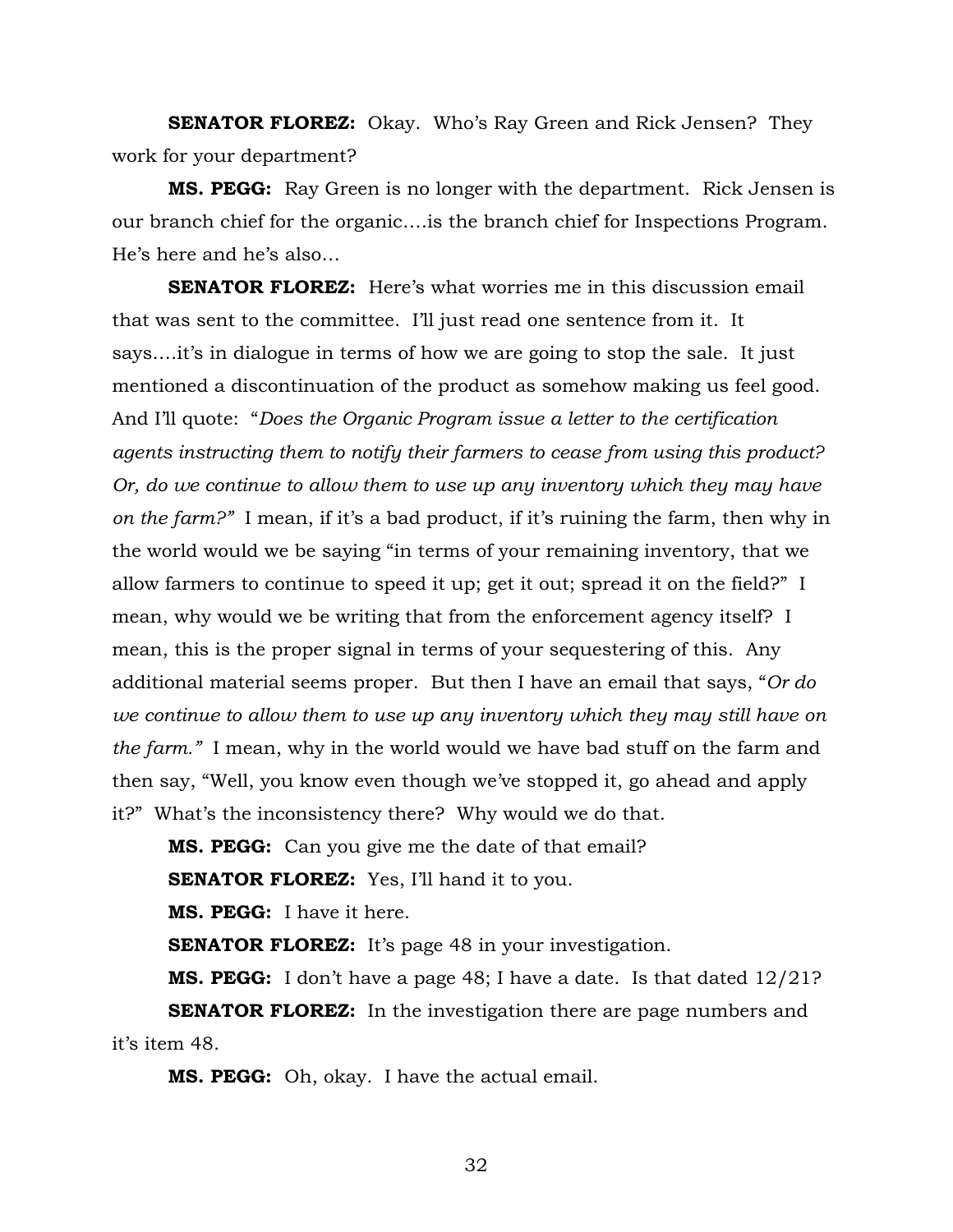**SENATOR FLOREZ:** Let me give you the context. It says, "*We need to draft an example letter to the growers and distributors for legal review. The letter probably cannot go out until the DA takes action."* And, of course, there was no DA action on this. Then it goes on. It says, *"The thought of another question that needs to be answered and maybe AJ can shed some light on this as well"….*and here's the sentences, *"Does the Organic Program issue a letter to the certification agents instructing them to notify their farmers to cease from using this product or do we continue to allow them to use up any inventory which they may have on the farm?"* And I'm just wondering why in the world we would want to do that?

**MS. PEGG:** Depending on the date of that, Organic Certifiers notified their growers to prohibit the use of the product.

I do have another email where we do talk about writing a letter.

And I think that what we have identified is we've identified a clear policy within the department that at the conclusion of any case we will be notifying OMRI, growers, manufacturers, distributors…

**SENATOR FLOREZ:** What did you tell the growers to do with their inventory that they had on the farm when this was finally discovered to be not the product to apply to organic fields?

**MS. PEGG:** We did not make a public statement at the time. The investigation was still ongoing at that time. Even though we had a settlement, we still wanted to ensure compliance.

**SENATOR FLOREZ:** Got it. What did you issue to farmers who had adulterated inventory on the farm after the investigation was completed—this bulk product?

**MS. PEGG:** We did not have knowledge of what product the fertilizer was applied to, so we weren't able to issue a recall of product. Some others may have had knowledge because they certify farms. We did not have that knowledge. And that is one of the issues that we have identified—that we don't have lists of who you're selling to.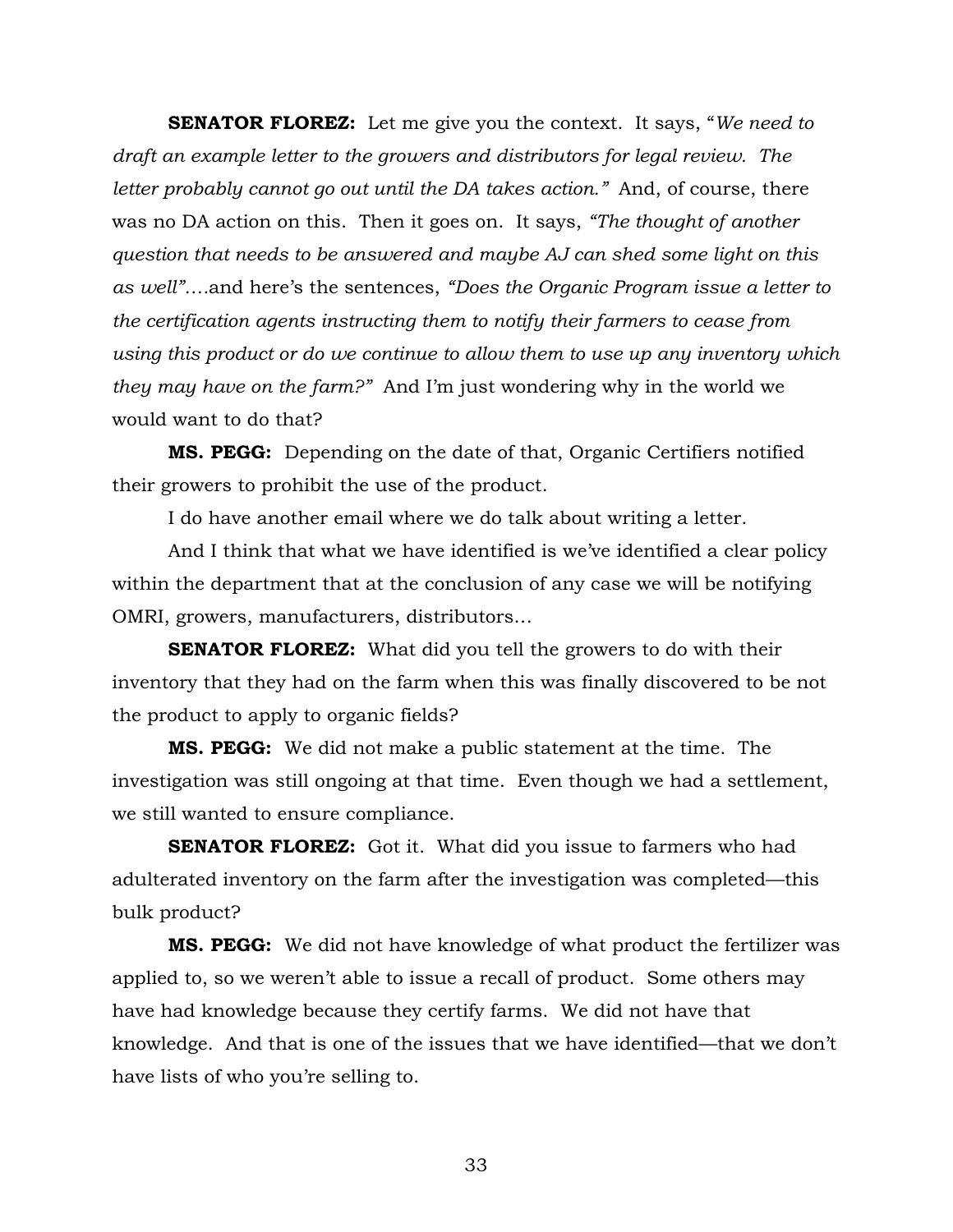**SENATOR FLOREZ:** Right. So the legislation will be corrective of that, as well, that you're going to be producing so that we'll have lists and an understanding of where product is moving and traceability and all of these issues that we've talked so much about in terms of food safety? I mean, is this going to be applied in your bill so that we can ask you at any moment in time where this stuff is?

**MS. PEGG:** Well, you just gave me a great idea, so we can talk about it and see about adding it.

**SENATOR FLOREZ:** Okay. And tell me about monitoring provisions in your settlement agreement. I didn't read anything in your settlement agreement that talked about ongoing monitoring of these types of issues. Is this going to just simply be corrected by the legislation that you've mentioned to be introduced?

**MS. PEGG:** No. I mean, there is in the PRA that you have and in the investigation that Labossiere did, we continued to sample and look for the product in the marketplace all the way through April of 2007. But we continue to do that, and that's why we've increased the number of investigators to be able to identify should we have any violators out there.

**SENATOR FLOREZ:** And does your agreement provide for any sort of protections for consumers and growers going forward? I mean, are there items in this settlement that this is, as you said, the first case, the landmark settlement that kind of sets the tone. Is there anything here that allows consumers and growers the ability to, in essence, when these things occur to have some recourse?

**MS. PEGG:** Growers can have recourse. We did not prohibit that in any way, shape or form, so they are able to have recourse. And I don't know enough about the law to know what consumers could claim.

**SENATOR FLOREZ:** Well, that's the point of the new committee. We want to make sure that consumers are included in this, so we'll want to work with you on that.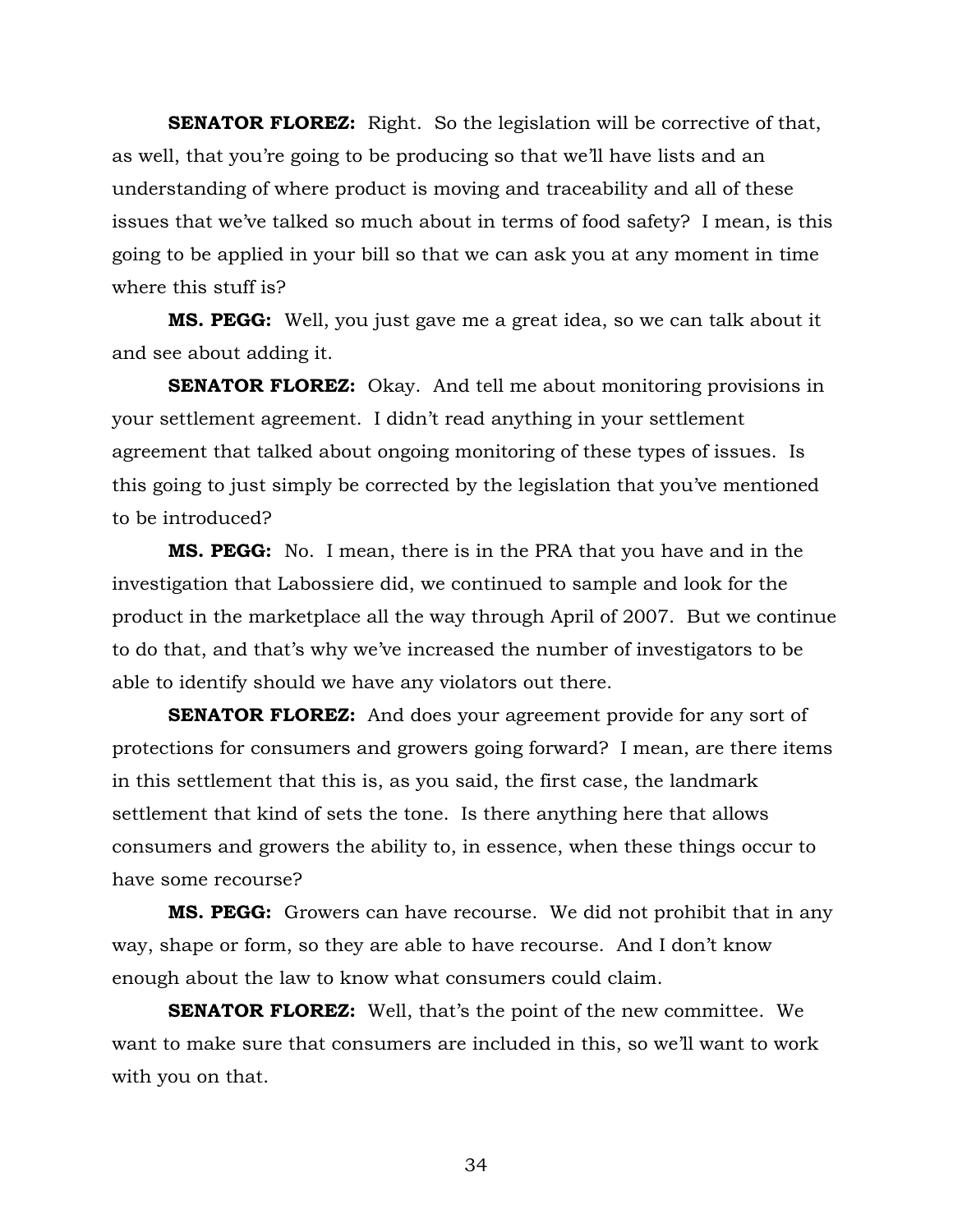Did CDFA have the legal authority to red tag this? Generally, didn't you have the ability at the very beginning of this to red tag this as some sort of fraudulent fertilizer right at the beginning, right when you're kind of….and did we do that?

**MR. LABOSSIERE:** To red tag a product, basically, you have to have proof that the product is in violation. In this case we didn't; the proof was lacking. And so, that's why it wasn't red tagged.

Secondly, I personally didn't want to tip off the fellow as to what we were trying to determine; what we were trying to find out.

One of my tipsters….actually one of the guys who gave me the tip, he didn't want things to somehow get back to him, and so that was….generally depending on when a complaint is filed, if it's an open complaint where someone is willing and saying, "I said it," then there's a lot more we can share—we can be a lot more forceful. But, then, when you have an anonymous person and they are very afraid and begging you to proceed with a lot of caution for their own security, then that adds a little bit more burden to how you proceed with things. So, I just wanted to bring that out, to give you the full picture of what I, as the field investigator, was dealing with in this particular situation.

**SENATOR FLOREZ:** Well, we very much appreciate you taking us through, because you're the frontline of protection for, I think, farmers, their land, and consumers. And we very much appreciate you taking us through what your everyday day is like. And, more importantly, what kinds of powers that we need to balance here in the Legislature from a policy perspective to make sure that you can do your job effectively. And I think it's been very helpful for you to do that.

Let me ask the big, big policy question and that is from your perspective should CDFA have known about this product even before the whistleblower incident? I mean, are we fully geared towards proactively finding these without the small clues and innuendos and staff discussions and going through gates and all of the things we have to do in some of these cases? I mean, is there any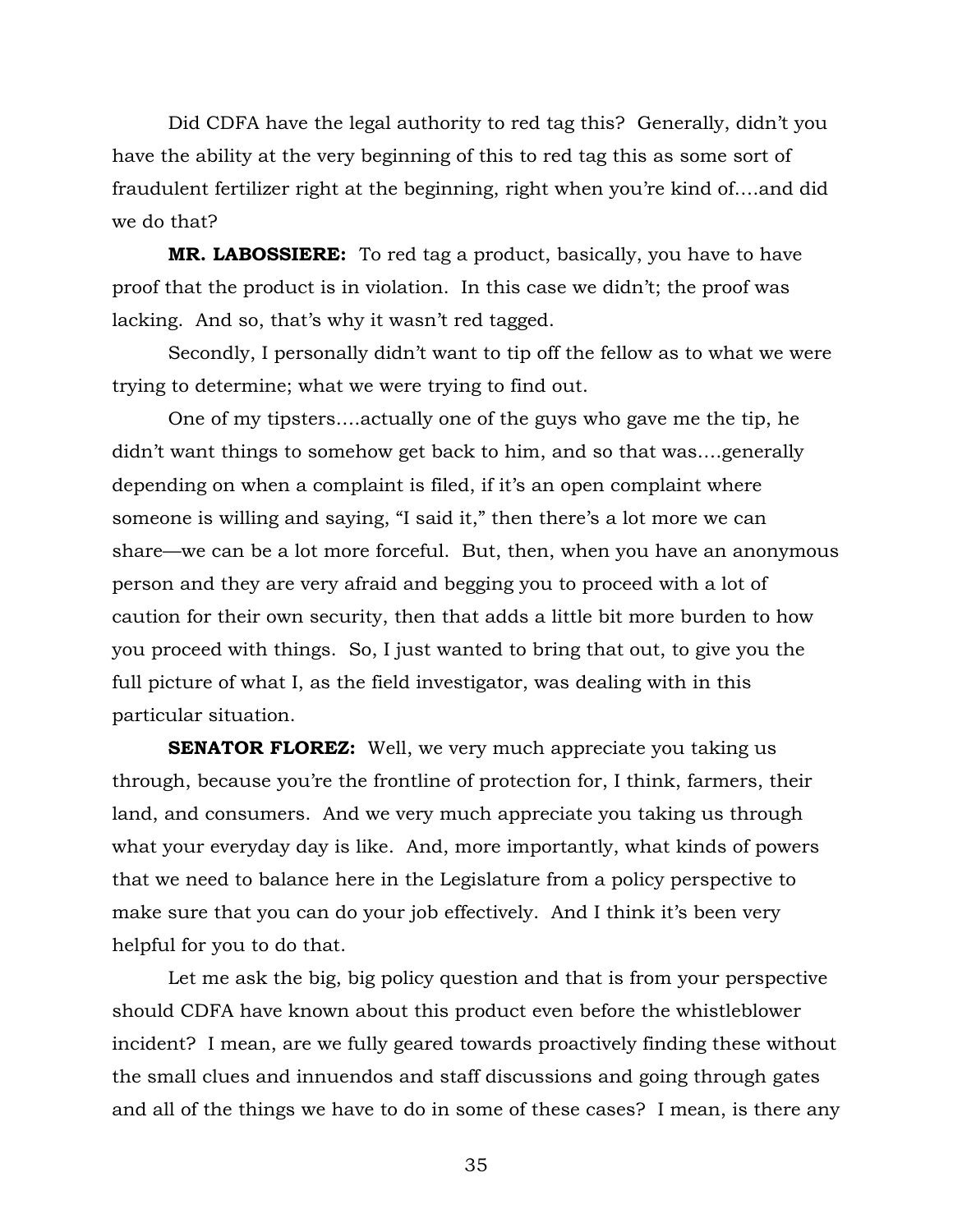way, is this what the legislation is going to be corrective of so that we actually have some assurances that this is going....that we catch these before noncomplaint driven types of issues? It's just a big policy question. Is this what we're heading towards? Is this what we're trying to solve?

**MR. LABOSSIERE:** Yes. I think that this is one of the things that would really improve our lives as investigators in the field—so any ideas, any thoughts. There are some ideas being considered based on this, and other investigations, and that will be greatly helpful.

**SENATOR FLOREZ:** Great. Just a few more questions. In terms of the FBI raid just last week, I believe, in Bakersfield, in my district, the fertilizer company down there, is CDFA working with the federal government on this particular issue? It's been brought to the attention of CDFA? Are you aware of it? Can you give us any update on this FBI raid and how it fits into this big picture that you've mentioned?

**MS. PEGG:** We do have an investigation on Port Organics at this time. Because the case is not closed we cannot really comment on it. But we are cooperating with the FBI and other agencies on the investigation and sharing what information that we do have.

**SENATOR FLOREZ:** Okay. Are we acting any differently in this case than we did in the prior case in terms of the information and things that we're working on from a CDFA perspective?

**MS. PEGG:** Well, I think once the case is concluded then we'll be doing a public announcement and taking action.

**SENATOR FLOREZ:** But is the case going to take three years like this did?

**MS. PEGG:** No, I doubt that it will take three years. I think CLF gave us an idea of what really to look for and what hurdles that we had to experience. And I think by requiring the registration of bulk materials we'll get firsthand knowledge if there's a potential violator there or not. And then we'll have investigators, which we already have, but we'll have investigators be able to go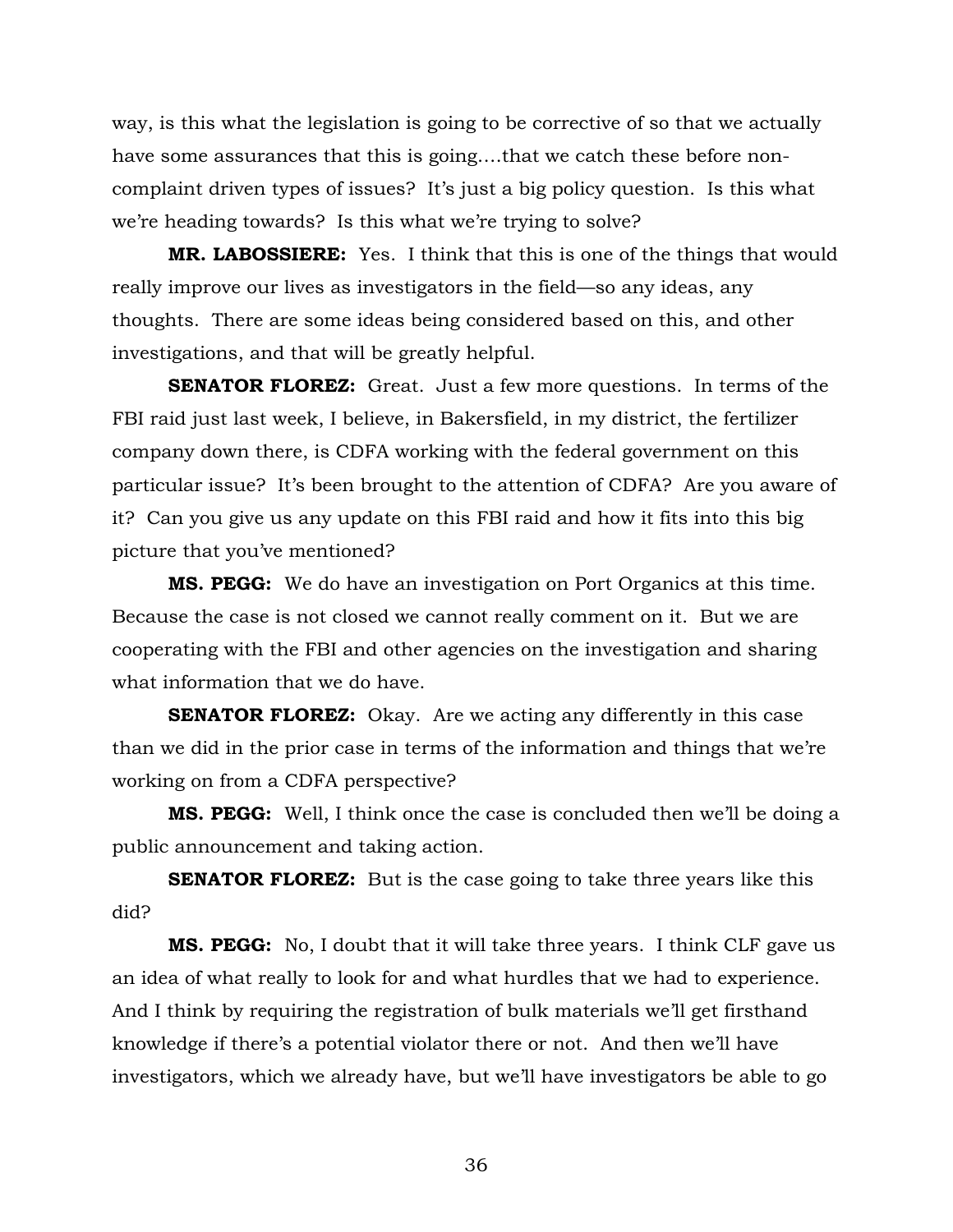out into the field and follow-up as well. So, you know, those are the measures that we're doing to ensure that we can catch these before we get a complaint.

Don't forget, bulk organic fertilizers, the only way we really ended up investigating them is through complaint driven or random sampling, is previously how the program has been run. So, in the future we'll be able to be more proactive.

**SENATOR FLOREZ:** And in the FBI raided company that you've mentioned, is there any attempt to red tag, suspend a license, notify the DA early, if possible? I mean, what are we doing to send the signal that these types of things aren't….or are we just going to wait until this investigation is absolutely complete and then….how does it work?

**MS. PEGG:** Well, we already have….we've taken samples from that location and, you know, we are part of the investigation. But I can't tell you at this time, what we're going to do next week or in the future.

**SENATOR FLOREZ:** And one last question. You mentioned the problems with the conventional organic fertilizers when you go to a company, I mean, shouldn't there be a bright line, in many cases, in terms of separating these within the plant? Are we just asking for fraudulent behavior when we're allowing certain chemicals in the plant to be somehow intermixed with organics? I mean, should there be a much brighter line in terms of these particular companies?

**MR. LABOSSIERE:** What I've noticed among….and this is a very new thing that has really exploded in the past few years….what I've noticed is that a number of the distributors, they have separate tanks that they establish and they are clearly labeled, which shows an awareness that they are pretty much trying to separate the tank forms, so there is the organic side and there is the conventional side. But definitely, there needs to be this type of….my own opinion is that there needs to be some clear demarcation between the two so as to avoid any kind of mixing or contamination of the products.

**SENATOR FLOREZ:** Okay.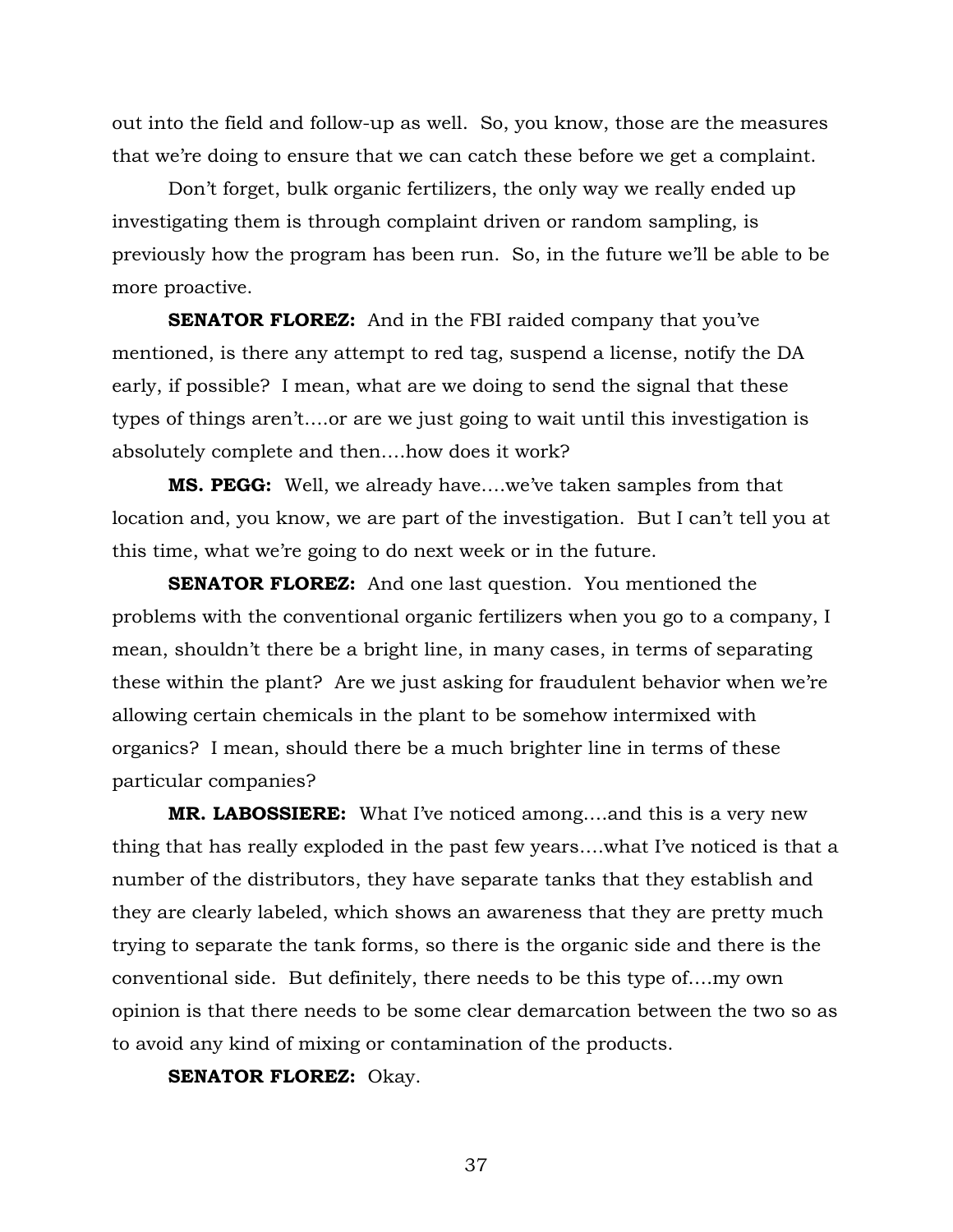**MS. PEGG:** And just to add to that, we did have the discussion with some of the certifiers that no one certifies these facilities organic, to produce organic and conventional. And what are those rules and guidelines? So we have had some discussions on what the role of the department could be in certifying some of those facilities, as well as third parties—OMRI and WASDA, certifying those facilities, because we don't have a role in that right now.

### **SENATOR FLOREZ:** Okay.

**SENATOR MALDONADO:** Just along the line of questioning: In your opinion you say there should be a division. Obviously, there is no division when you have the crop, because you go to a processing plant and you have organic product there and you have conventional product there, so are you saying, in your opinion, it should be separated completely?

**MR. LABOSSIERE:** I was referring to fertilizer—fertilizer distribution. And what I see some of the companies are doing, in a forward thinking way they have set different areas for the organic products as opposed to….which I feel is a very good. Observing what they do, I think it's a very good step and it needs to be looked at and improved. But definitely,

many of them are doing the right thing.

**SENATOR MALDONADO:** Okay. One more question, Senator Florez. **SENATOR FLOREZ:** Sure. Of course.

**SENATOR MALDONADO:** While you're here....and maybe this has nothing to do with fertilizer, but since you're here, an organic question on labeling: We're talking about a clear division of fertilizer; we're talking about a clear division on labeling; we're talking about the differences between organic and conventional; now, my question to you is how are we allowing organic, since it's such a different way of farming, why are we allowing organic produce to go into a conventional box once the crop has come out of the ground because they don't have an outlet to market it?

**MS. PEGG:** I'm looking to my organic guy who runs the program.

**SENATOR MALDONADO:** May I have that question answered, Senator Florez?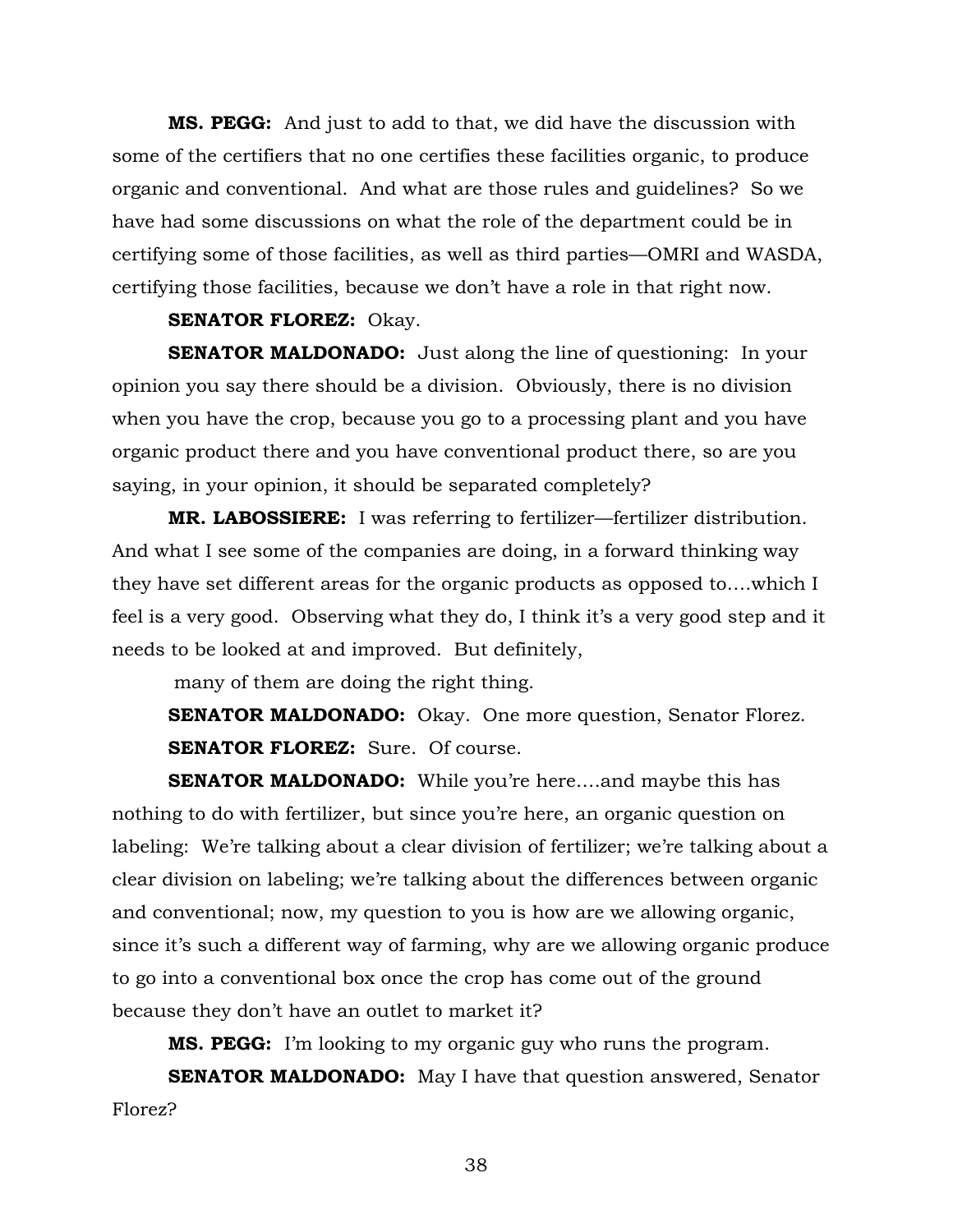**MS. PEGG:** It is a very good question and it has been asked several times. Is that, if you don't have a market to sell your organic product it gets put into a conventional box? So you don't have a buyer, so you have more supply…

**SENATOR MALDONADO:** But yet, you can't put conventional into an organic box.

**MS. PEGG:** Right. I mean, I think it's a demand issue. I don't know if it's a labeling violation.

**SENATOR MALDONADO:** So when you say it's a demand issue, you're saying that I can farm 20 acres of organic product but since the market is really not there I'll just dump it into the conventional side and be okay and keep the market up on the organic side? So it's a marketing tool; it's really not organic is better than conventional?

**MS. PEGG:** Well, organic is a marketing standard.

**SENATOR MALDONADO:** But yet, it can go into a conventional box? **MS. PEGG:** Yes, it can.

**SENATOR FLOREZ:** We're going to have just a special hearing on this. (laughter)

**SENATOR HANCOCK:** Senator Florez.

**SENATOR FLOREZ:** Yes.

**SENATOR HANCOCK:** My understanding of organic produce is that it is an extra level of protection for the consumer that the consumer may choose.

**SENATOR MALDONADO:** Obviously, it's not.

**SENATOR HANCOCK:** What is the problem with them putting it in a conventional bin to sell since it is a protected product? The problem I as a consumer have, is if I'm buying something that I believe is a protected product and it is not, in fact, that. So I think we're talking about protecting consumers here and having that extra level of protection that many people believe that organic produce does give them.

**MS. PEGG:** Well, I think that our objective for the program, whether you want to buy conventional or organic, is to ensure that what you are buying…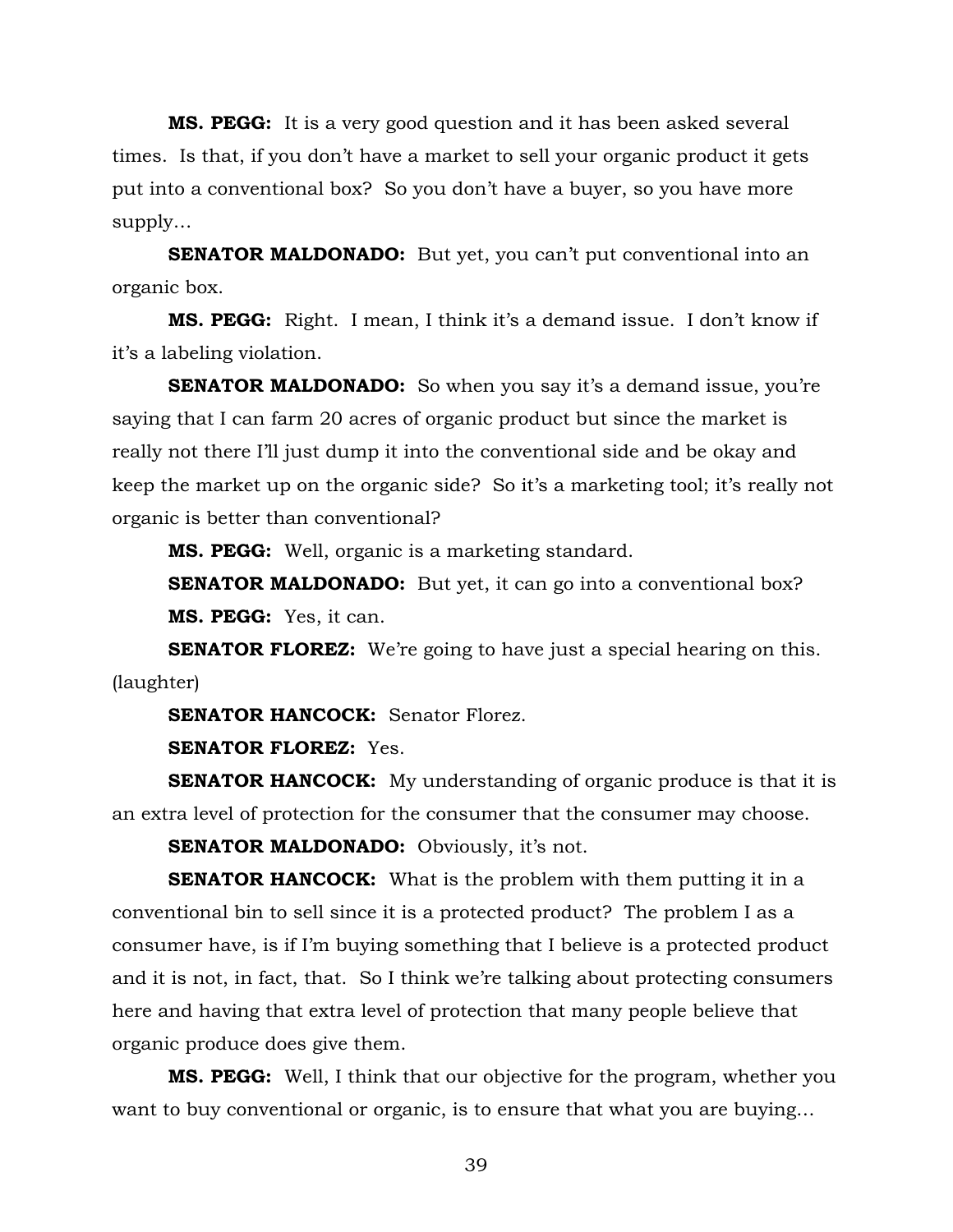**SENATOR MALDONADO:** You don't know what you're buying. I don't know if I'm buying conventional. You're telling me I'm buying organic.

**MS. PEGG:** Yes, we do certify….well, certifiers certify if you're buying organic.

**SENATOR MALDONADO:** You see the difference here is that Senator Hancock is saying that she believes that organic is better. That's great. Obviously, pesticides, or whatever they're using for organic, don't have a 10 year registration label like it does on conventional. We obviously weren't using organic fertilizer on that crop, but yet, this notion that it's much better and it's allowed to go in the conventional side is where I'm trying to figure out….Senator Hancock is talking about a level of higher confidence. I'm talking; it's being used as a marketing tool.

**MS. PEGG:** And the department does not get into which is better or which isn't better. We feel that the regulations that we have in place, as well as several other agencies, DPR and so forth, do ensure that both products provide…

**SENATOR FLOREZ:** We're going to let Senator Hollingsworth decide which is better.

**MS. PEGG:** You should have a separate hearing just on this.

**SENATOR HOLLINGSWORTH:** I'm ready to weigh in on this. As somebody who tries to avoid organics I want to make sure I'm not feeding my kid organics because next he'll be wanting to go to Cal and be wearing Birkenstocks. I'm sorry.

**SENATOR MALDONADO:** That's my point.

**SENATOR FLOREZ:** Okay. I don't know how this hearing got hijacked into that but I knew that somehow….Thank you, Senator Maldonado. I think that is an ongoing question.

And I do want to tell CDFA, particularly, as you're starting the Assembly side with a bill and a concept, I will guarantee you that we will be well educated, given this hearing, by the time this bill gets to the committee for a vote. So I would encourage you to meet with the members on this legislation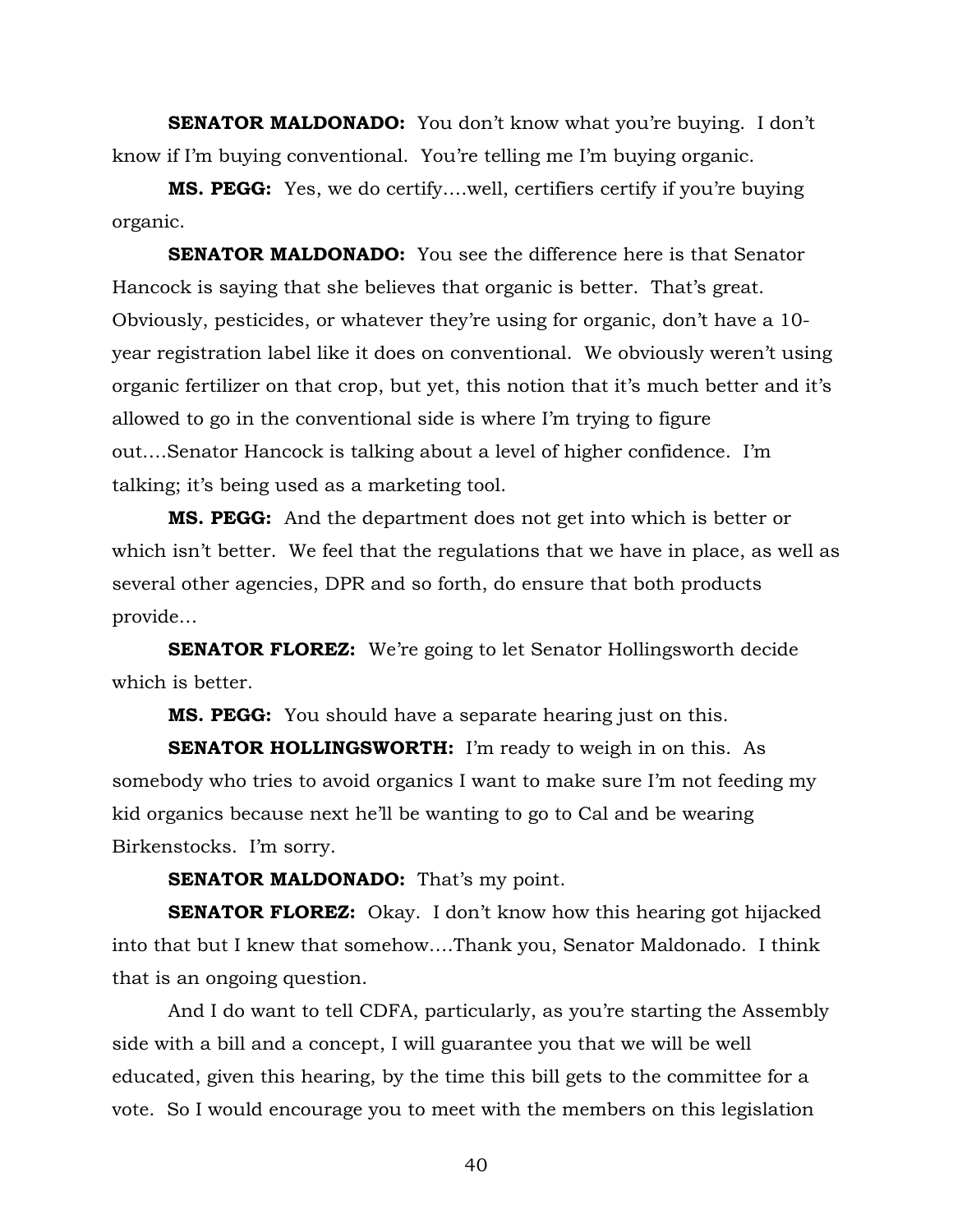as it starts to transpire so we can have some opportunity to really have some discourse. I'm trying to give you the requisite powers. And I think as Senator Hollingsworth's bigger question is how do we merge these very two separate arms in a way, or not merge? Or how do we make them work in a way that actually makes some sense for growers and consumers?

**SENATOR HOLLINGSWORTH:** And if we're going to jump in, we can't just put our toe in.

**SENATOR FLOREZ:** Right. Yes. Exactly.

**SENATOR HOLLINGSWORTH:** Because you can't just say, well, we're going to allow third party certification, but we're going to, then, enforce that. You're either in or you're out. You're either all in or out.

**SENATOR FLOREZ:** You need to figure that in prior to coming here. And we need to get our national folks involved, given we have a national standard, and try to figure out how all of that works from an enforcement point of view. So I would ask you to do that.

Before I dismiss you, obviously, I think the members know Jack O'Connell just had a State of the Education piece at 11:00. I guess he's, kind of, telling us where we're at. This is your turn. I mean, how would you grade yourself in how we've done on this particular case? An A, a B, a C? I mean, what would you give yourself?

### **SENATOR MALDONADO:** Need to improve.

**MS. PEGG:** Well, I mean, I do publicly want to recognize Mr. Labossiere. I think he did an amazing job for an entity that is somewhat new to us. I think it was outstanding what he did and it was really his determination that brought this case to where it is.

And we always agree, there is room for improvement. We look forward to working with the committee. We look forward to working with you, Mr. Senator, to find out what else we can add to our existing authority.

So the discussion is not over with. I think we'll uncover, maybe, more things that need to be resolved and addressed. So, we look forward to that.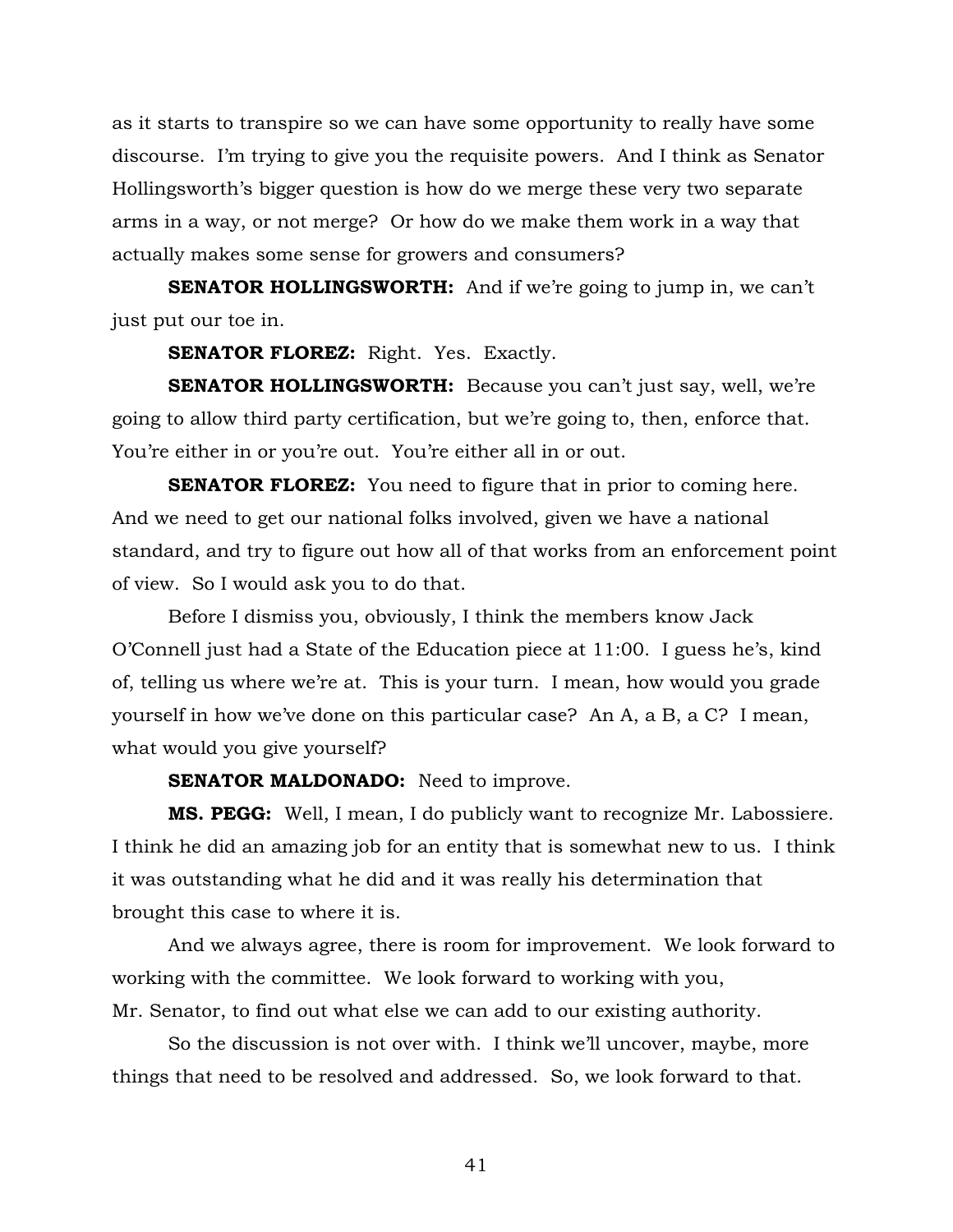**SENATOR FLOREZ:** I got you. I guess the answer is at UC Santa Cruz, no grades type of answer. It's a pass or not pass. So you're saying that pass, but we still have in progress, some work to do, and we look forward to working with you as this moves forward?

**MS. PEGG:** Of course.

**SENATOR FLOREZ:** Thank you very much for coming today.

**MS. PEGG:** Thank you.

**SENATOR FLOREZ:** Let's move on, if we could, to the fertilizer producer. We have Converted Organics, Incorporated. And the president is here. We very much appreciate the opportunity for you to come here.

I'm going to let you give us your title and your name because I want to make sure I say it right. I appreciate you coming today.

**EDWARD GILDEA:** My name is Edward Gildea. I prepared some testimony but in light of where you've been going so far today it may be a little bit boring.

**SENATOR FLOREZ:** That's okay. It would be better if you could, since you handed it out to us to be put in the record, maybe your thought processes on what you've heard so far? And, maybe you can give us an update in terms of the company?

Members, this company in terms of this investigation is now defunct, part of your company, revitalized, restructured? I mean, how would one term where we're at in terms of the…

**MR. GILDEA:** Maybe if we start with a little bit about what Converted Organics is and then we can talk about our relationship with a company that I knew as United Organic Products.

**SENATOR FLOREZ:** Okay. Go ahead.

**MR. GILDEA:** As a start; Converted Organics is a publicly held company. We're listed on NASDAQ. We were first public in March of 2007. We raised funds to build a plant in Woodbridge, New Jersey. We recently completed that plant. And in January of 2008, we acquired a plant here in California from United Organics Products. And we acquired some technology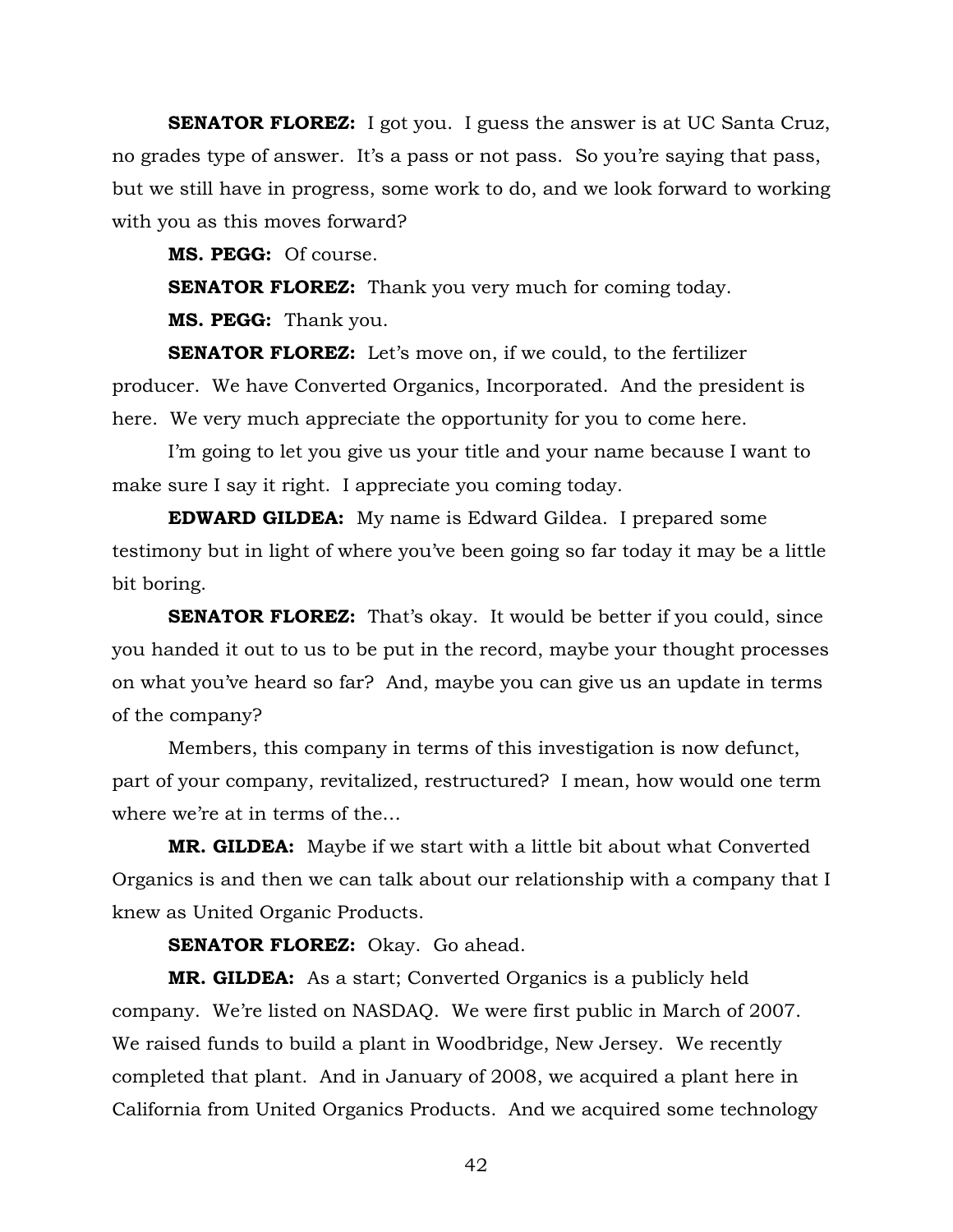from a related company called Waste Recovery Industries. We closed on that transaction on January 24, 2008, and commenced operating the plant here in California at that time.

Converted Organics sells an assortment of fertilizer products. We sell some that have been certified as organic by OMRI and some that have been certified as organic by the State of Washington. And we sell some products that are natural but not certified as organic because they may contain an ingredient that either OMRI or the State of Washington has not identified as suitable for use in farming to create organic products.

The acquisition that we undertook here in California was to acquire assets of a business. We acquired a factory. We acquired some devices called digesters or reactors. We acquired some tanks; some buildings. We acquired some intellectual property primarily in the form of know-how as it was not patented information.

We employ nine citizens of the State of California in our business; two sales people that travel around the state, and seven production people that work primarily in Gonzales, California. We employ another 20-odd people in our plant in Woodbridge, New Jersey. And we have another six employees that are in our head office in Boston, Massachusetts.

**SENATOR FLOREZ:** Any of the intellectual property you've acquired include the past management of the prior company?

**MR. GILDEA:** No. We acquired….past management, yes. We employed a gentleman named Peter Townsley as the executive vice president of the company from the time of the acquisition until, I don't remember the date, but several weeks or a month ago, when Peter resigned.

**SENATOR FLOREZ:** Okay.

**SENATOR MALDONADO:** I have a quick question.

**SENATOR FLOREZ:** Okay.

**SENATOR MALDONADO:** So Converted Organics, Incorporated bought the plant in Gonzales that the gentleman was doing the testing at?

**MR. GILDEA:** Yes, we did.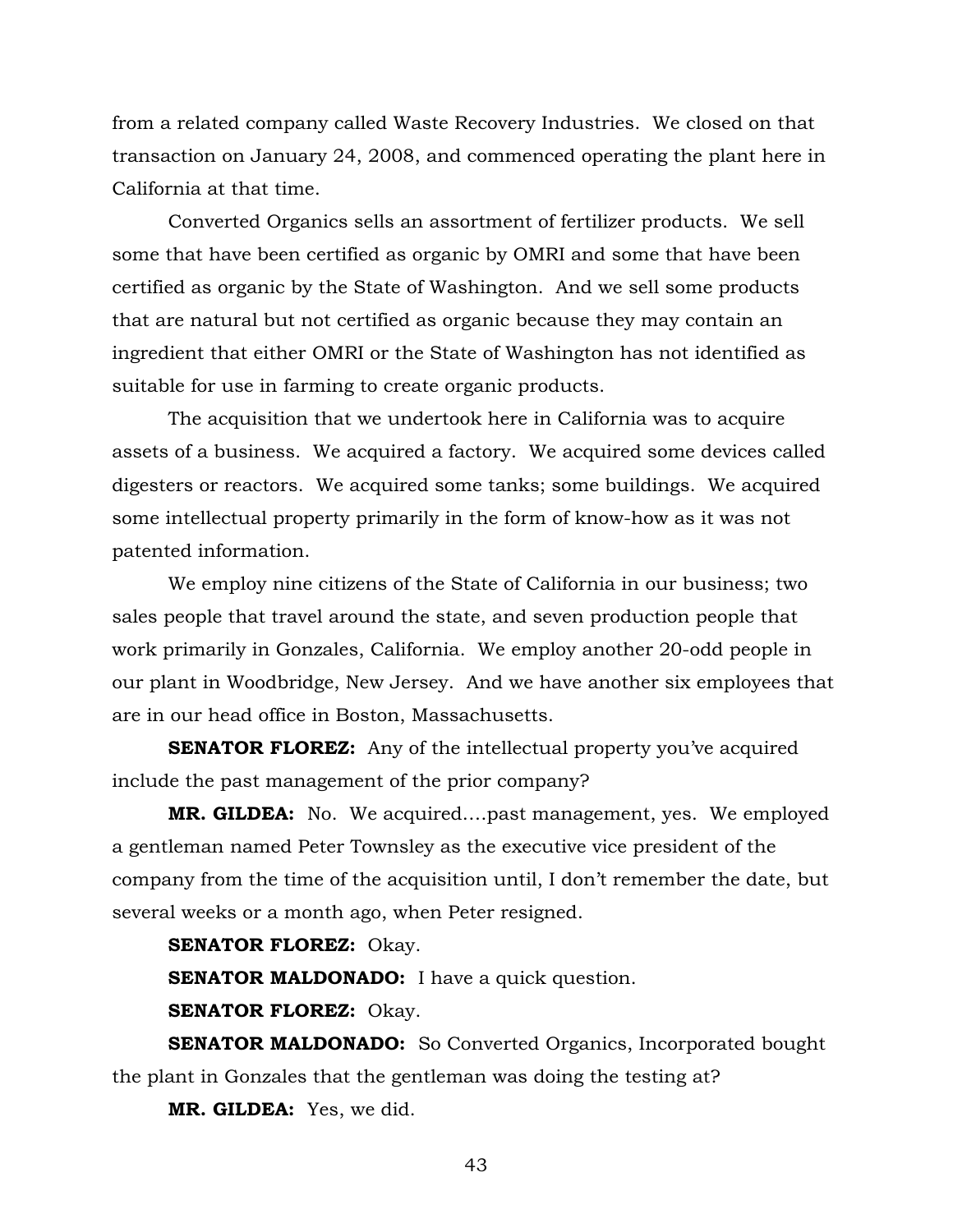**SENATOR MALDONADO:** And who owned that company at the time? **MR. GILDEA:** The plant was owned by United Organics Products. **SENATOR MALDONADO:** And who owned United Organics Products? **MR. GILDEA:** Peter Townsley.

**SENATOR MALDONADO:** Peter Townsley who is….who is Peter Townsley? Is he…

**MR. GILDEA:** Peter Townsley was the owner of United Organics Products.

**SENATOR MALDONADO:** There in Gonzales?

**MR. GILDEA:** In Gonzales, yes.

**SENATOR MALDONADO:** In Gonzales. Were any of the farmers that were using this product, did they own the fertilizer company?

**MR. GILDEA:** To my knowledge, Senator, no.

**SENATOR MALDONADO:** But you're not sure, though?

**MR. GILDEA:** It was my understanding that Peter owned 100 percent of the company.

**SENATOR MALDONADO:** Why didn't the farmers sue the company?

**MR. GILDEA:** Senator, I don't know. I have no answer for you. I have never spoken to one of the farmers about the issue and I have no idea why they didn't sue.

**SENATOR MALDONADO:** I mean, I'm a farmer and I'm farming organic, and somebody punches me in the eye, I'm not buying the right product. And the whole life of a farmer is the marketing and the safety—safety of the food, safety of farm workers. And they purchase a product that gives their product a black eye but they don't sue the fertilizer company?

**MR. GILDEA:** I have no idea….I have no reason to believe that the product that they bought was a safety issue. I don't believe there was anything unsafe…

**SENATOR MALDONADO:** I understand that, but it created this article which is horrible for a farming company.

**MR. GILDEA:** It's not good for me either.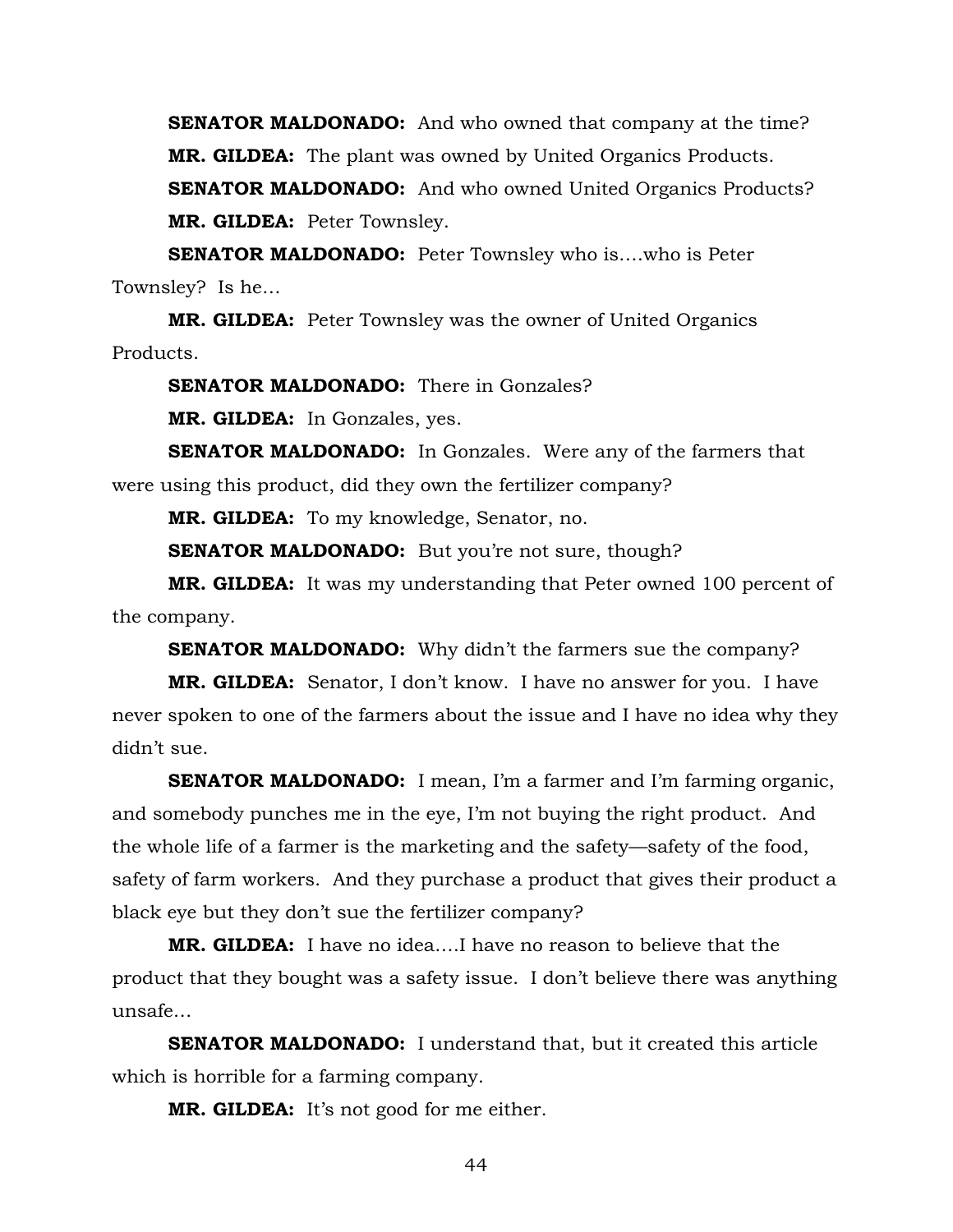**SENATOR MALDONADO:** Believe me, I understand that. I agree with you. But you have no idea why these farmers didn't sue the fertilizer company?

**MR. GILDEA:** No. My understanding, and from the settlement procedure, the farmers all received either refunds or replacement product. Fundamentally, and the reason I think we were able to acquire the business, was because of the impact of the settlement on the operations of United Organic Products. It was a company that had been generating sales and as a result of this incident, frankly, their sales fell way down and their inability to recover from that was…

**SENATOR MALDONADO:** So the sales went down because they weren't putting out the product that they told people they were putting out; and the sales went down because the farmers that were using the product….and if you're a fertilizer company you've got a lot of growers buying fertilizer from you. But you've probably got one or two or three that are very big that are keeping your business going, and all of a sudden these businesses just close an eye and they say, "You know what, we're just not going to buy from you anymore until you probably sell it to somebody else." Is that how it happened?

**MR. GILDEA:** I'm not sure it was that, Senator, as much as the manufacturer was required to take back the product that he had sold and to replace it with other product and that the expense of that transaction was what caused the sales to go down.

**SENATOR FLOREZ:** And maybe to answer that, I'm not sure if there's a…

**SENATOR MALDONADO:** Mr. Chair? **SENATOR FLOREZ:** Yes.

**SENATOR MALDONADO:** If we could find out, I'd like to know the connections of where this fertilizer company that is no longer in operation, this 100 percent sole owner, number one, who they were and why they weren't….why wasn't there a lawsuit? I'd like to know that.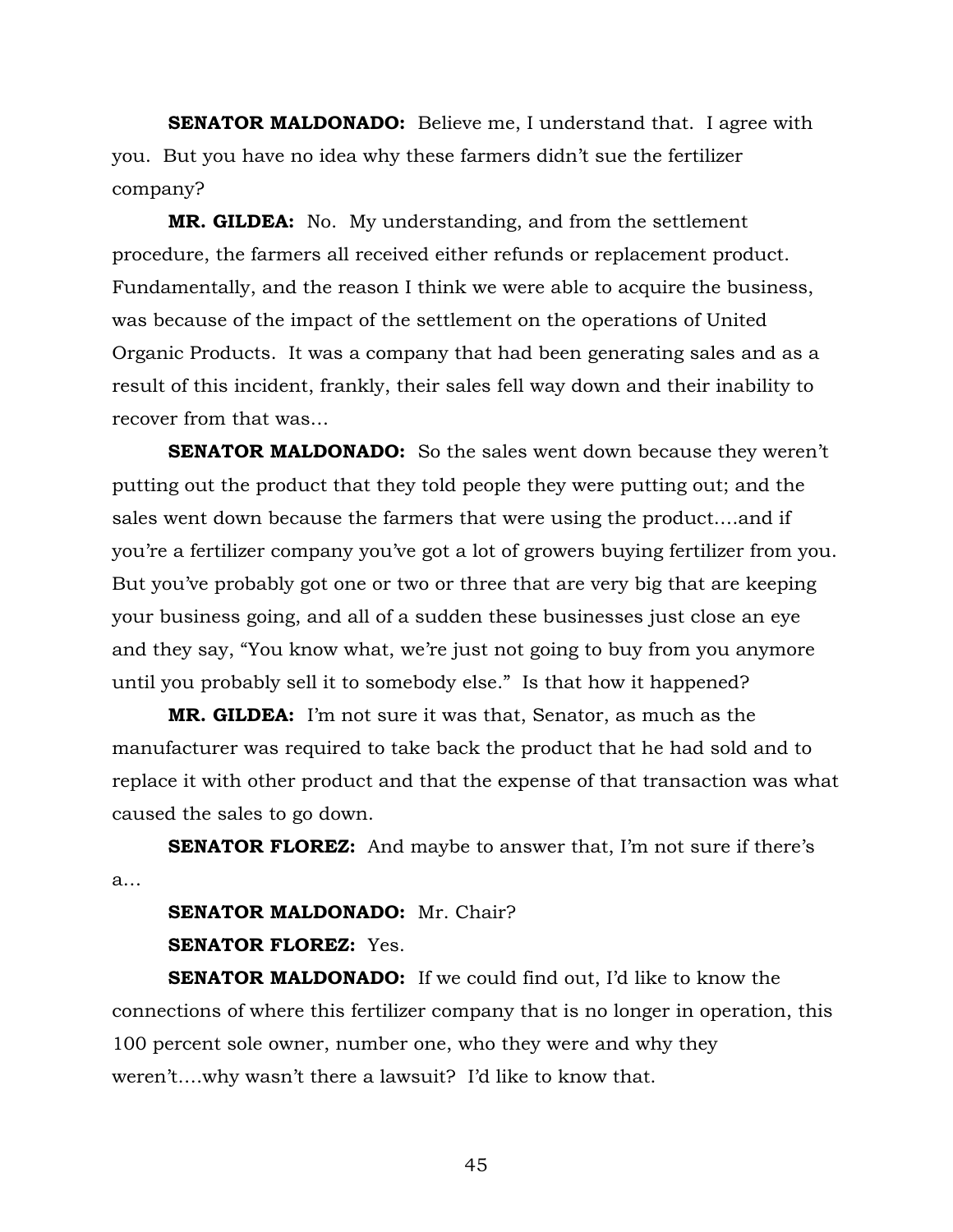**SENATOR FLOREZ:** I had the same question in terms of preparing for the hearing. Let me give a rendition. I'm not sure if this is correct, but I believe they're not suing because they have not been decertified as organic growers, which I think is somewhat scary for the market itself. If you think about it, if you have some bad actors who somehow cause farmers, in essence, to use product that one might say is no longer organic but yet CDFA allows them to continue to sell this as organic, there lies either side of the problem. One is, then what good is the whole organic market if you can't give people confidence that some growers in this particular endeavor are currently growing product that they would call organic which is really not organic because of this huge mishap? And they ought to be able to sue. But it's hard for them to sue, I believe, if they're not decertified. So I think, my theory, Senator Maldonado, is that if they were decertified they'd be, in essence, out of business and therefore a lawsuit.

**SENATOR MALDONADO:** And I guess that's the question of the next person; why didn't they decertify them?

**SENATOR FLOREZ:** Right. And I think that's the real issue here. And then from a public policy point of view, I would say that they should be decertified.

# **SENATOR MALDONADO:** What's that?

**SENATOR FLOREZ:** I assume they should be decertified so we can say that the rest of the actors who didn't use this produce are really selling truly organic product. So on one hand, I think we're under this abyss of sort of discussion about…

**SENATOR MALDONADO:** I hardly agree with you, but on this one I think I'm kind of agreeing with you.

**SENATOR FLOREZ:** And I'm not making a case either or; I'm just saying it's an interesting quagmire we're in because on one hand if you're not decertified and you've been using this product and you're allowed to continue to grow as an organic grower, I think most of the folks in the organic who didn't use this product are saying, why are they still in the market ruining our name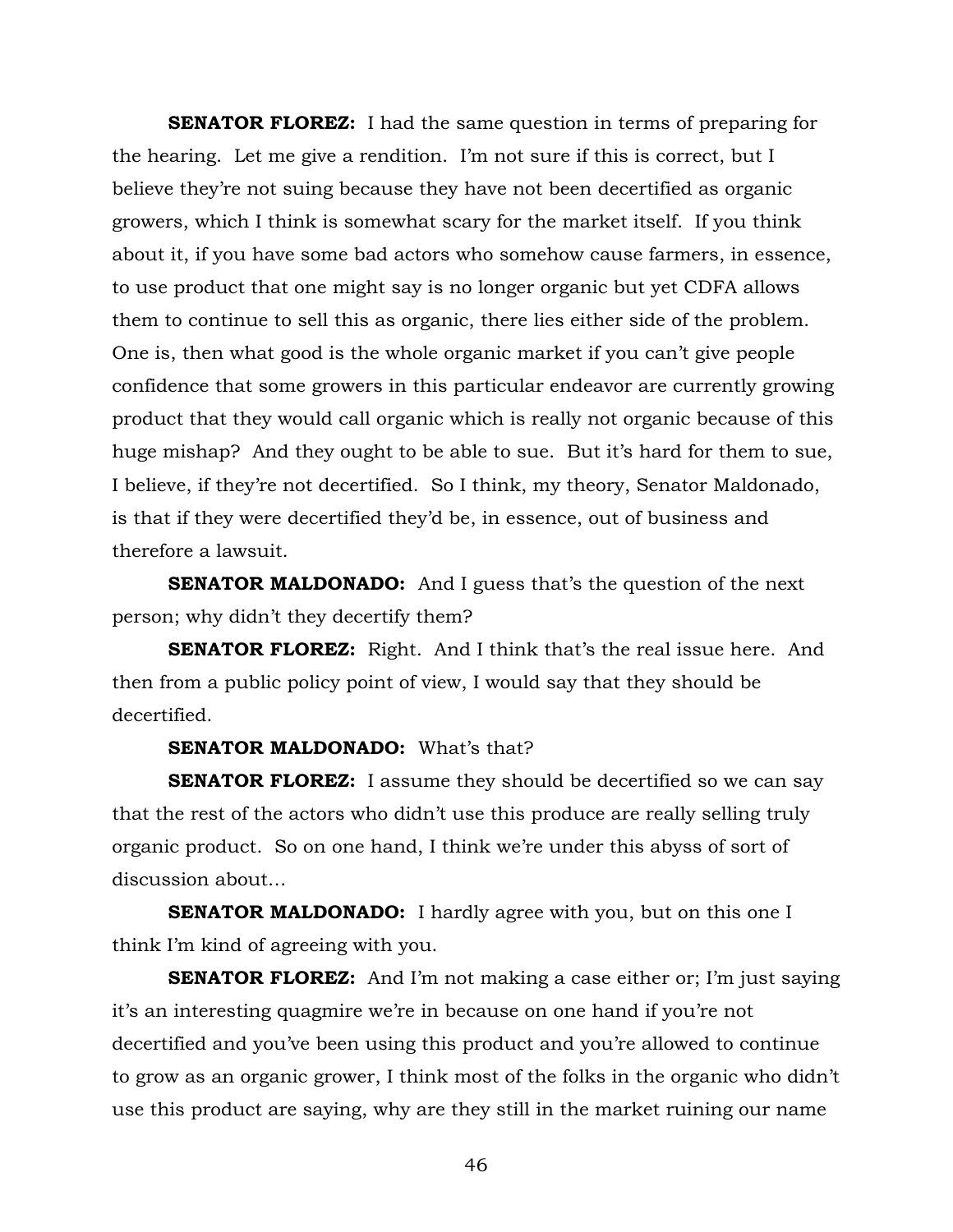brand recognition as being truly organic? On the other hand, if CDFA steps in or someone steps in and says you are now decertified due to our mishandling of this, then they have a suit. I would probably believe that….that brings us to your company.

So the question is when you bought this particular entity, was this an issue as you began to look at it, this particular case, or was this after the fact? I mean, how does one weigh the purchase of these assets and the intellectual property from a Boston based company? I mean, obviously you're building something in New Jersey. I was reading some of your stuff earlier, some proprietary types of things that you're doing there. How is this going to be good for California farmers in terms of your product? What's different? What's different about your company that's going to make this a better process?

**MR. GILDEA:** Those were a lot of questions, Senator. To go back to the first one, how did we find out about it?

In the process of undertaking an analysis of an acquisition target you go through something called due diligence. And during our due diligence process we noticed that the revenues of the company had dropped precipitously between 2006 and 2007. We asked why that happened, and we were advised that the company had been selling a product that they had believed to be organic. It turned out that it was not organic and they were required to recall it or to stop selling it and to provide substitute to the people who had purchased it. And that that was the reason their sales had fallen off. We had not seen and did not see until after the acquisition, a copy of the investigative report. But, we took the sellers at their word that they had made a mistake and we believed them. And just so you all know, I still do believe him.

**SENATOR FLOREZ:** Okay.

**UNIDENTIFIED: \_\_\_\_\_\_\_\_\_**(no mic) Do you have padlocks all over the place now?

**MR. GILDEA:** They always had padlocks. You can't operate a facility in the middle of a field that's not surrounded with padlocks. They also have virtually no staff, so I too have gone to the plant and can't get in and I own it.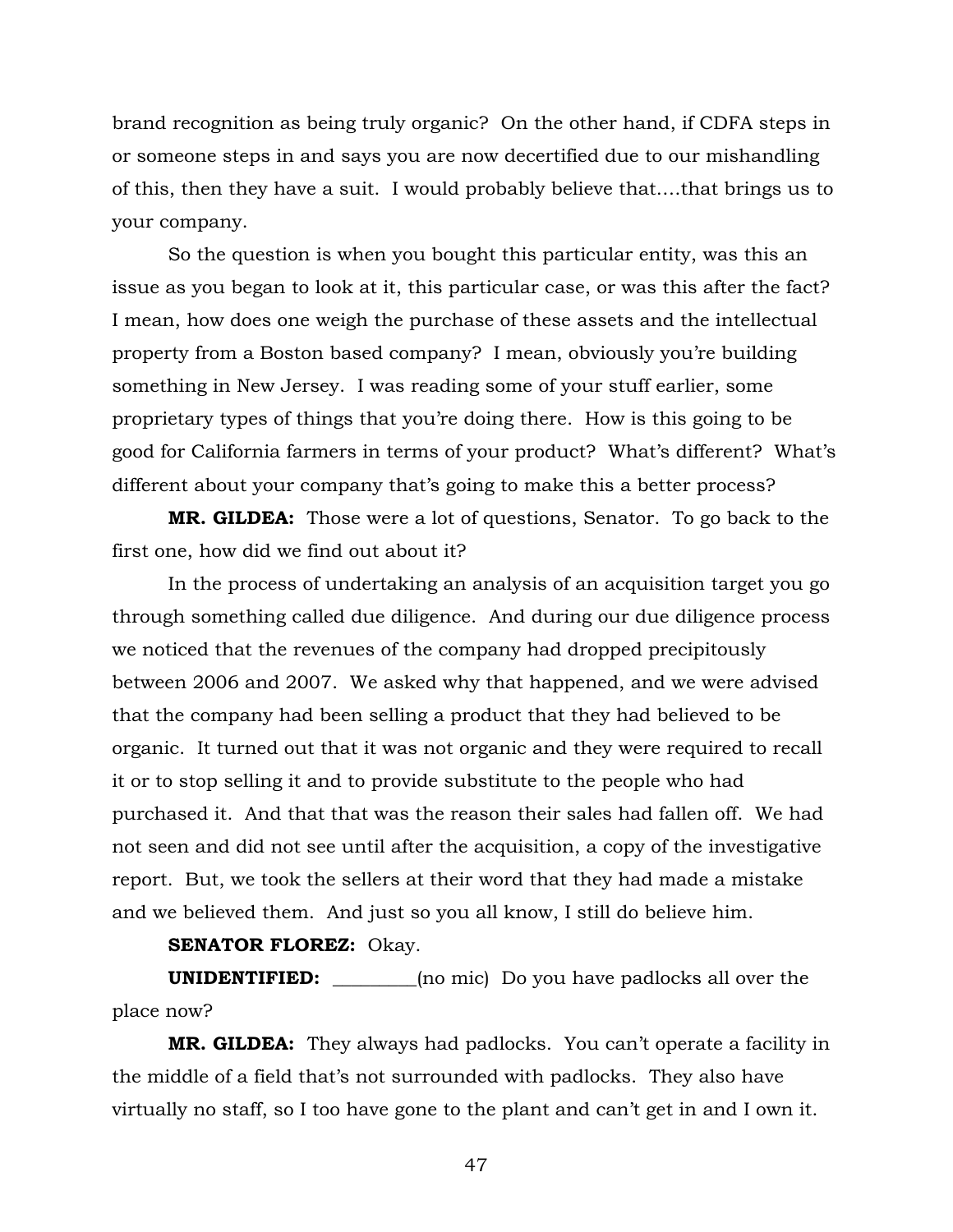But you know, you drive to the gate and the people that are to push the button to let you in are working. So they're not there to push a button. We don't have a lot of staff so it wouldn't surprise me that an investigator would show up and push a button and not be able to get in. But, if you hang around and wait…sometimes you have to get out of the car; you have to wave; you have to yell, but eventually somebody comes around and opens the door.

**SENATOR FLOREZ:** Getting back to the liability question, is this something that could be an ongoing liability for your newly acquired company or not?

**MR. GILDEA:** I don't believe that we have any liability, Senator.

**SENATOR FLOREZ:** Okay. And in terms of growers suing, then, if indeed….we didn't ask CDFA this question, but we're glad you're back in the room because we were going to ask it at some point. And that is, are the current growers who were using this product going to be decertified as organic growers? And that's the question, as we switch panels, maybe you can think about what that answer is. Because it will be very interesting for us to, kind of, know what happens for those who are using it.

Let me ask you a question about what you've heard today—more from your perspective. Where do you think things go wrong in these types of endeavors? I mean, is this government failure? Is this the way the system is set up? I mean, you're other places other than California, so I mean, what is it that California isn't doing right that you may see in other locations that might give us some learning in terms of improving the process here?

**MR. GILDEA:** Well, you'll see in my prepared remarks that I am not sure that you need new or more regulation. What I suggested is that maybe you need to support the existing regulators more.

From an owner's perspective there are a lot of issues involving the organics program that make the regulation of the industry less efficient than we would hope it would be, particularly in connection with the introduction of new products. It takes a long time to get a product certified by OMRI or by the State of Washington. And part of that is, and I don't work for OMRI so they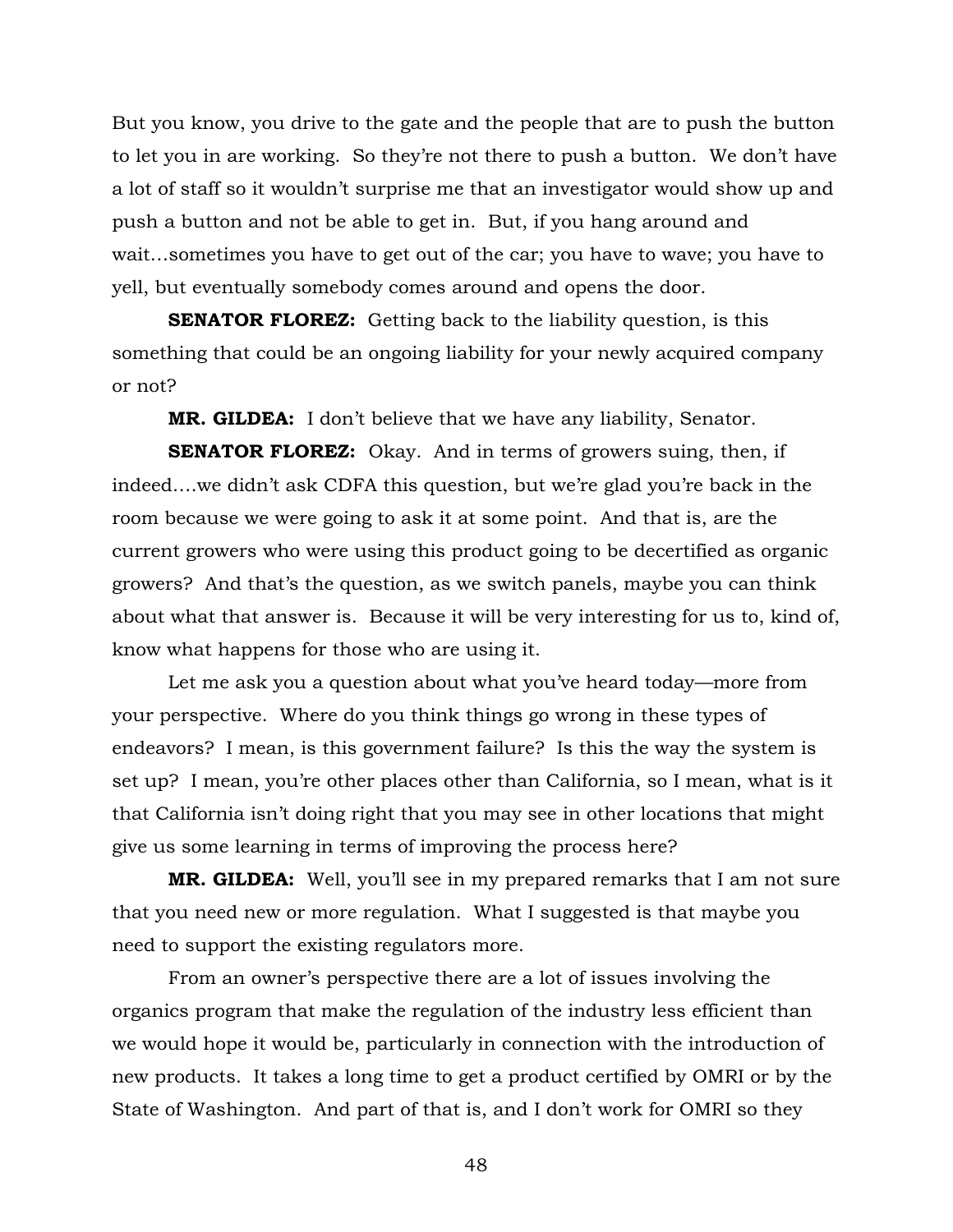might like me to say this or not—they need more money; they need more staff; they need more to be part of that organization to make it more responsive to what's going on in industry.

Another part of the problem is that organic fertilizers are old in the sense that they are the oldest form of fertilizer, but new in the sense that the innovation and the abilities that we have to create different products to address different needs requires that the manufacturing of those processes be refined.

And my recommendation was to look at the model of how the Food and Drug Administration administers the manufacture and production of foods. There's a process called Good Manufacturing Practices, and if you can develop GMPs, as they're called in the industry, for organic fertilizers, then you have a way of having the industry have guidelines about how they can produce product that should provide an assurance to the user (that is the farmer and the farmer's customer) that things are going as they should be.

We, at Converted Organics, have developed GMPs for our operation in California (and I provided you with a copy of what they are) and they're all built around safety. They're built around making sure that there are no pathogens in the product. They're built around making sure that the product is safe for our customers to use. Programs, like the GMPs, I think are something that the industry would welcome.

Additional regulation for registering products I think tends to defeat the purpose of regulation. If you think about why we have regulations in the organic farming industry, you have regulations to define what it is. Until the regulations were created, organic farming was just a Tower of Babel. Everybody had a different idea about what organic farming was. And the USDA came up with the National Organics Program and that provided a definition. It's not that there's anything wrong with the definition but it's a construct of regulation and law. It isn't necessarily the only definition of what is organic farming. And even within the organic farming community you have certain farmers who would tell you that you need to be more pure than the regulations permit you to be. So I think when you look at the overall construct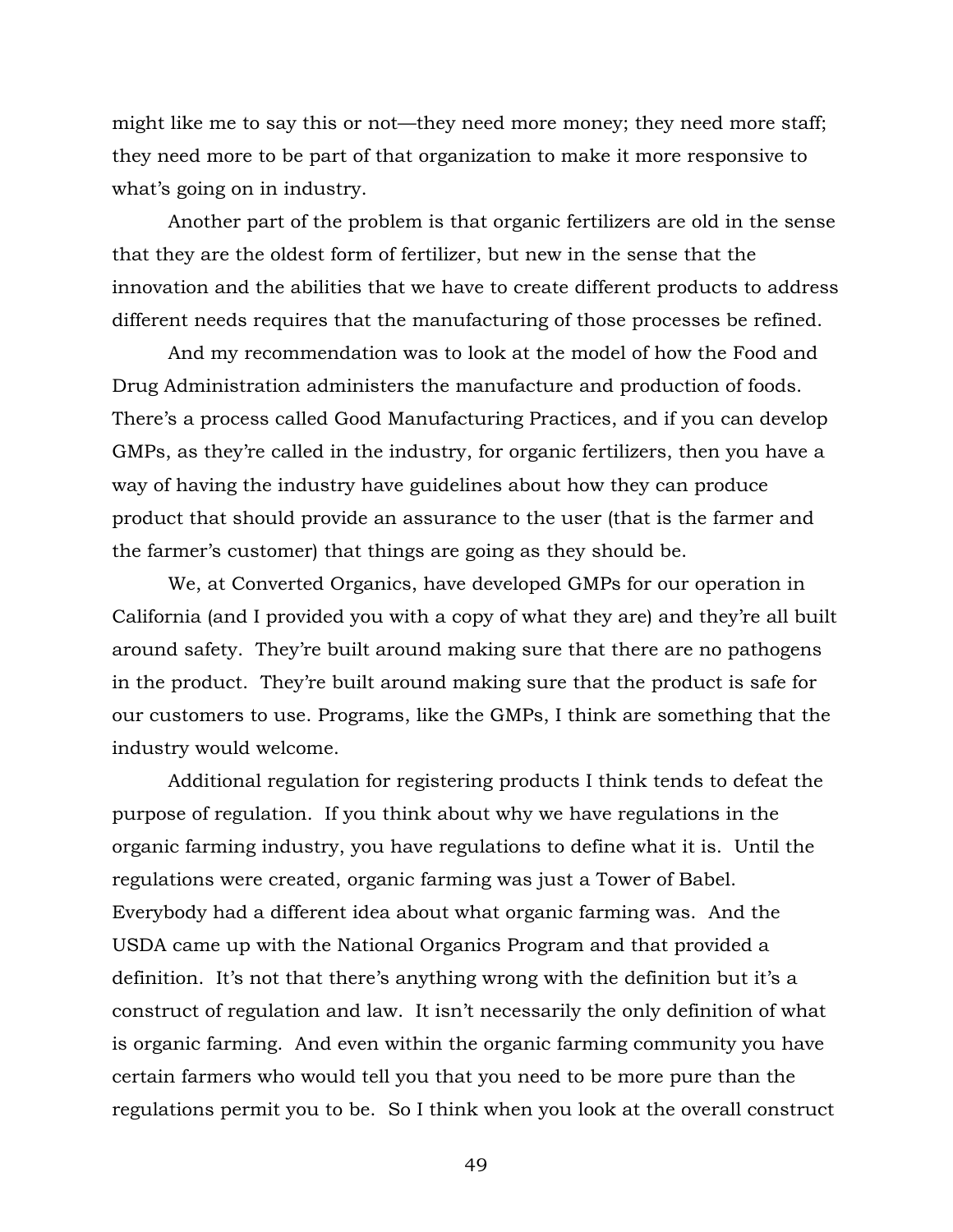of organic farming, you have to understand that it's sort of an artificial creation.

The regulators exist to make sure that the definition of what is organic farming is maintained. But it's the people who are in the industry, it's the people who grow organic foods and prepare and create organic fertilizers that are more interested than anybody else in maintaining the integrity of the organic food market, because that's where we make our living.

**SENATOR FLOREZ:** Members, any questions? Let me just ask; what is the value added that your new company has over the old California Liquid Fertilizers? I mean, is there going to be a better product? Obviously, not using some of the stuff the old company did, but I mean, what's the sell here in terms of making this…

**MR. GILDEA:** Better? Ostensibly, we have more resources to make the company bigger and better. We've already put substantial money into the plant in Gonzales to enable it to process food waste.

Our business is built around the \_\_\_\_\_\_\_\_\_\_, converting food waste into fertilizer, so we've put money into the plant to make it better able to convert food waste. We've hired more people. We've entered into an arrangement with Pacific Choy Seafood where we take the fish waste from Eureka and we bring it down to our plant in Gonzales. We've improved the facility considerably. We've added equipment in buildings and permits. We've spent a lot of money on the plant.

**SENATOR FLOREZ:** And you would probably tell us, then, that this is a completely different entity. And relationships with some of the Chicago companies….in terms of chemicals coming, do you see yourselves endeavoring to….are you a split facility where you have traditional and conventional and also organic that I mentioned earlier?

**MR. GILDEA:** We're split in many ways, Senator. We're split in the sense that we create many organic products which are used by conventional farmers. So while it may be certified for use in organic farming, it's used by conventional farmers because of what it helps the soil do. We help improve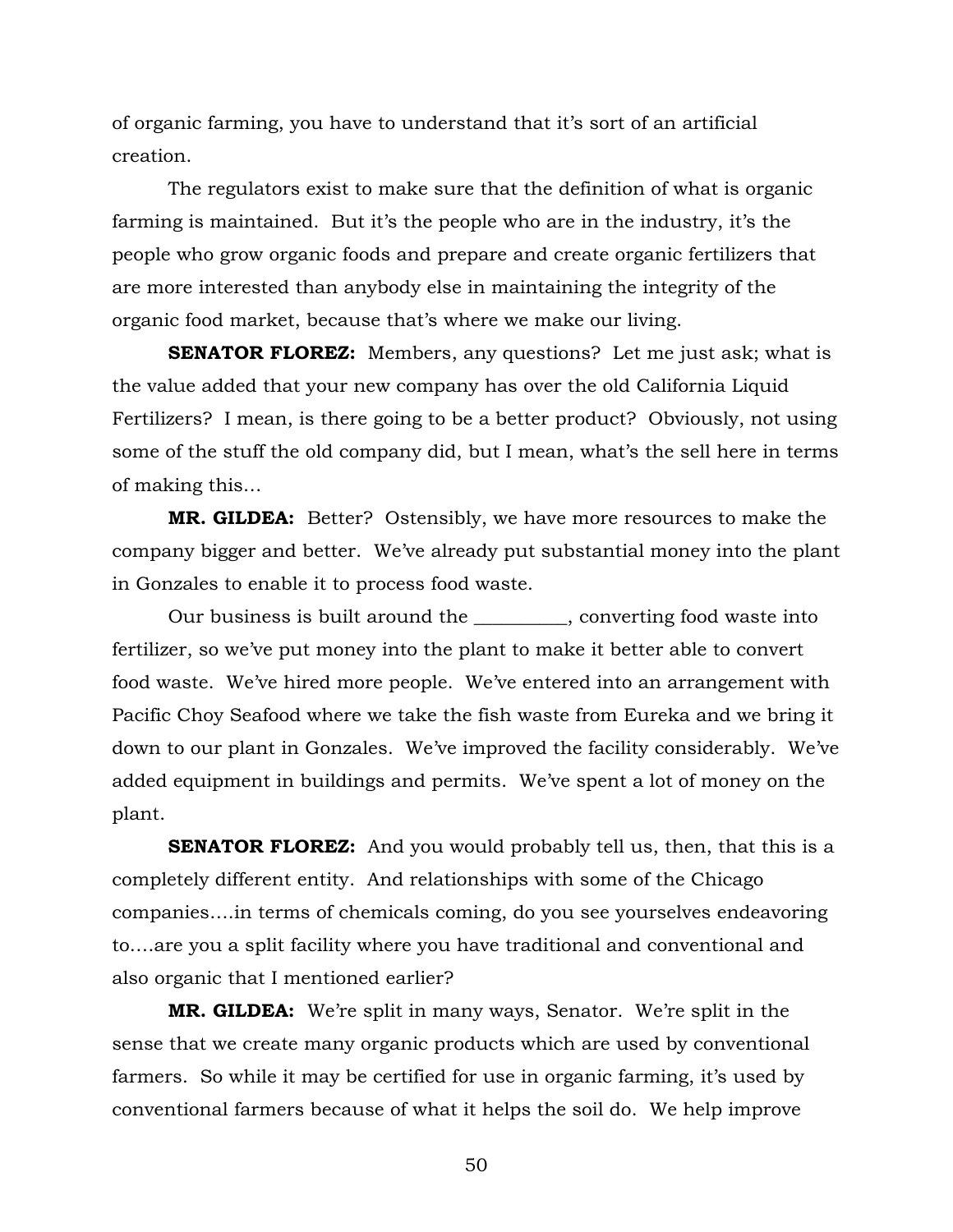soils. All organic fertilizers are intended to help improve soils. And many conventional farmers see that as something that is of benefit to them. So they're our customers.

We also have products that we sell into different markets. For example, golf courses, where they need an organic or natural form of nitrogen but we use ingredients that are not certified for use on organic farms. So we create both types of products.

**UNIDENTIFIED:** (no mic)

**MR. GILDEA:** Yes, Ma'am.

**SENATOR FLOREZ:** Any other questions, members? Yes, \_\_\_\_\_\_\_.

**SENATOR MALDONADO:** So a person that used that fertilizer that wasn't really organic, that wants recourse for its company, is pretty much out of luck, right?

**MR. GILDEA:** Well, I don't know, Senator. By way of background, I was a lawyer. I still am a lawyer. I have been for a long time.

**SENATOR MALDONADO:** You're always going to be a lawyer.

**MR. GILDEA:** I'm always going to be a lawyer. You know, there's many, many ways for people to bring lawsuits and causes of action, and I'm not able to tell you that the farmers don't have an ability to seek recourse.

**SENATOR MALDONADO:** Thank you.

**SENATOR FLOREZ:** So does this all wash away now that the company was sold? I guess this is really Senator Maldonado's question; if there is some sort of action taken by folks who may lose certification, I mean, does this somehow wash away given that the company is…

**MR. GILDEA:** I don't think it washes it away, Senator. It may not be a stain on my operations, but it may have been a stain on others. And just because I bought the factory doesn't mean that either the operations or the stain have disappeared.

**SENATOR FLOREZ:** Got you. **SENATOR MALDONADO:** \_\_\_\_\_\_\_\_\_\_\_\_(off mic)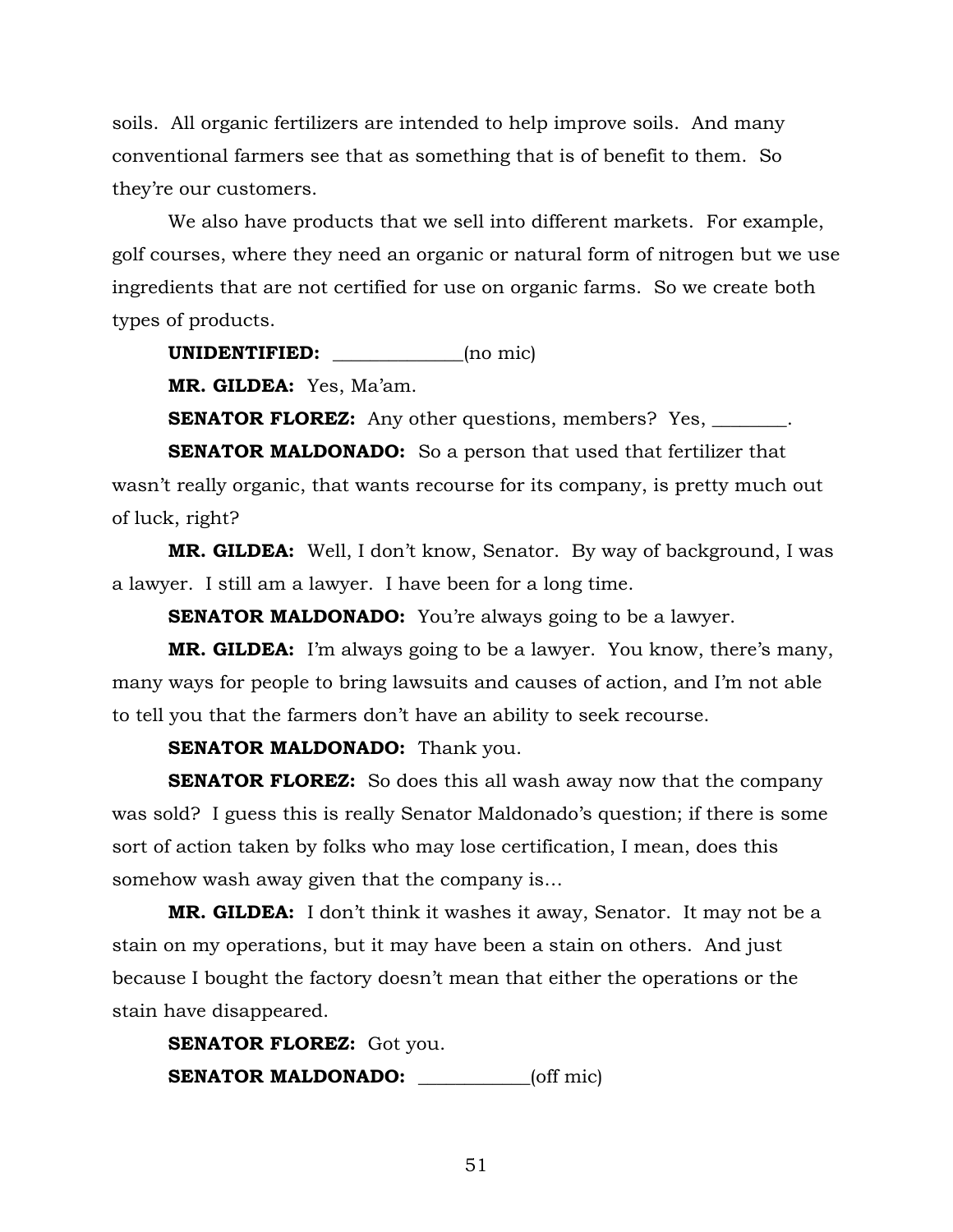**MR. GILDEA:** There are methods of dealing with that phenomenon, but yes.

# **SENATOR MALDONADO:** I understand.

**SENATOR FLOREZ:** All right, any other questions, members? Thank you. Thank you for coming all the way out here. Good luck getting into the gates at Gonzales, by the way, also.

Okay, let's have the organic certifiers come up, if we could. We have Organic Materials Review Institute and the California Certified Organic Farmers.

Let's start with (we've been hearing a lot about it today) OMRI. What's your role in the National Organic Program; what is it you certify; and are there any other organizations that do what you do (those three questions)?

**DAVE DECOU:** Where we fit in the whole organic industry program? We are an input review program. I've heard people talk about organic fertilizer; our business is larger than that. We deal with pesticides. We deal with sanitizers for processing plants, packaging—all sorts of different things. We review to see if they're compliant with the organic regulation—the federal regulation.

Where we fit in is; we provide information to farmers and to certifiers about whether a product fits in; its use is probably acceptable within an appropriate structure in the system. And what I mean by that is we'll review a product as a fertility product (which is obviously a big issue today) and we are not saying that's okay to be used in the processing plant. We actually segment our information (that you can find on the web) by whether it's a fertility product, a crop management tool, or a crop pesticide, or a livestock feed ingredient, or so on and so forth. We segment it so that the certifiers, the accredited certifiers, have information to know when the farmer says, "Look, I want to use this in this situation." And they'll say, "Oh, OMRI has looked at that product for that type of situation and said it's acceptable or not." But if it's a different situation, we have no opinion, because we only know what we know.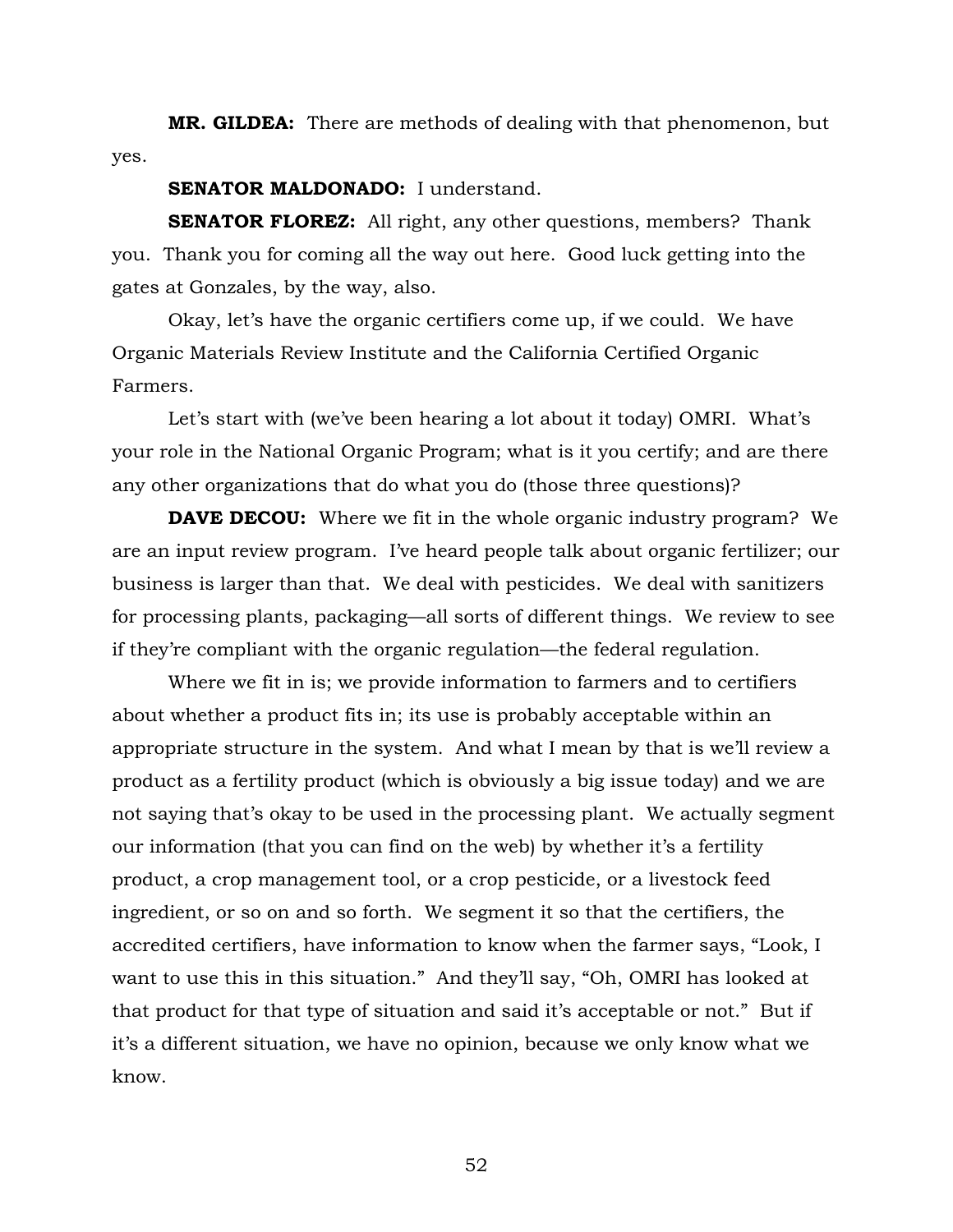**SENATOR FLOREZ:** And who decides what situation is correct in terms of the application?

**MR. DECOU:** The final decisions on any of these things are always done by accredited certifiers, of which there's 96 in the world; roughly 50 in the United States.

**SENATOR FLOREZ:** Okay. And what's the relationship between your organization and CDFA? How does that work? How does this mesh?

**MR. DECOU:** It's a casual friendship. We call each other every now and then. We don't have very much formal relationship. This particular case, I mean, we've had conversations back and forth individually; questions about technical issues, so on and so forth.

In this particular case with the California Liquid Fertilizer, we were contacted. Well, we had a complaint come to us. Our system is not all that different than CDFA's in the sense that we get a complaint. It has to be a written complaint….you would be, I don't know about amazed, but at least disappointed, in how many people in the California fertilizer world like to point fingers at all the other manufacturers and say, "They're cheating and I'm not" and the other guy is doing the same thing. And it just goes around and around and around. So we have to have a written complaint and then we review it and check on it.

We had started an investigation on the California Liquid Fertilizer situation back prior to getting a phone call from Ray Green, who happened to be the….I don't know if he was the only or what. I don't really know the full structure of CDFA's Organic Program. But he's the person that I've always known of as being the main representative of the Organic Program until he retired recently. I got a call from him saying, "We're investigating California Liquid Fertilizer. Give us all your information." And we said, "We can only give you all of our public information." We review products. We gather a huge amount of confidential information, as you can well imagine. All these companies have proprietary information they don't want made public because they have their niche, and we keep it confidential. But we said, "We would give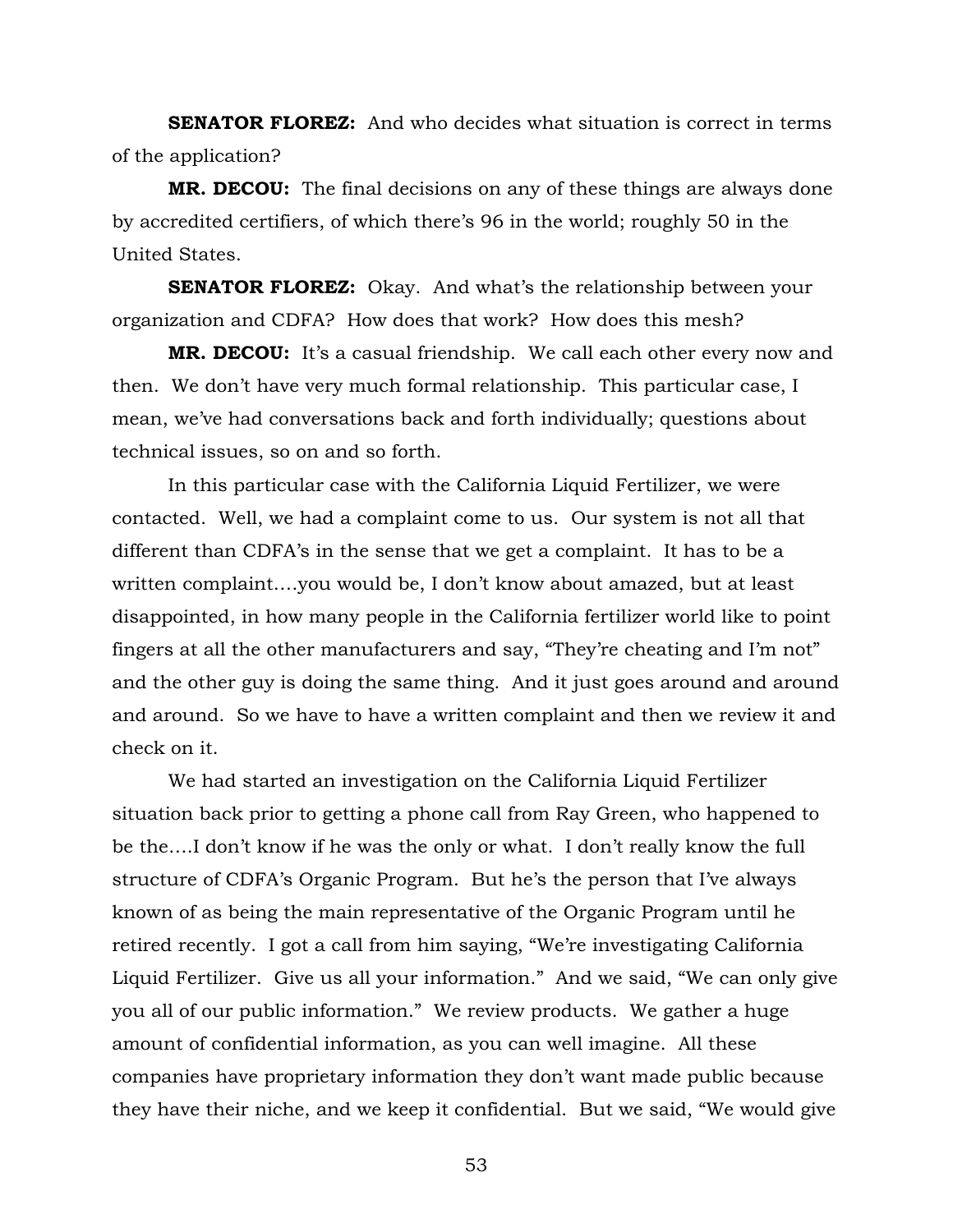you everything, but to do that we have to notify the company." That's part of our obligation, our contractual relationship in the reviews that we do. And at which point they said, "Don't talk to the company, just give us the publicly available information."

**SENATOR FLOREZ:** I see. Where do you derive your authority to be a certifier, then? Is this from….who pays you guys, the industry or the government?

**MR. DECOU:** Our authority comes probably from being pretty good at it. But technically we are a private nonprofit, board of directors from the industry. Our funding comes from, primarily, fee for service for doing reviews, very similar to all the accredited certifiers. Somebody has to pay them and government has not been willing to step into that void. And grants and donations are very unstable. We also have a subscription program, because a lot of information we gather in general we provide back to any interested parties who want to use a product, make a product, consider whether their product is valid or not. And we have a direct subscription program with the accredited certifiers where we provide a little more detailed information to them and we get consulted on particular issues as they run into them.

I think you need to understand the certification system.

**SENATOR FLOREZ:** Well, let's go through that in a minute. I just want to understand, so you're industry funded?

**MR. DECOU:** Right.

**SENATOR FLOREZ:** Okay. That helps me right off the bat, kind of, understand how this….take me through the process of how to certify a fertilizer. Do you file an application? Is there a fee?

**MR. DECOU:** We have a two-part fee. We have what is known as a supplier fee, which is a stepped fee. Those really small companies pay a modest fee of \$5- or \$600 per company and the largest companies may pay up to \$3,000, and those numbers aren't actually precisely that, but it's very close to the range. And then they pay a per product fee which, again, varies between a simple product, either a single ingredient product or a product that is a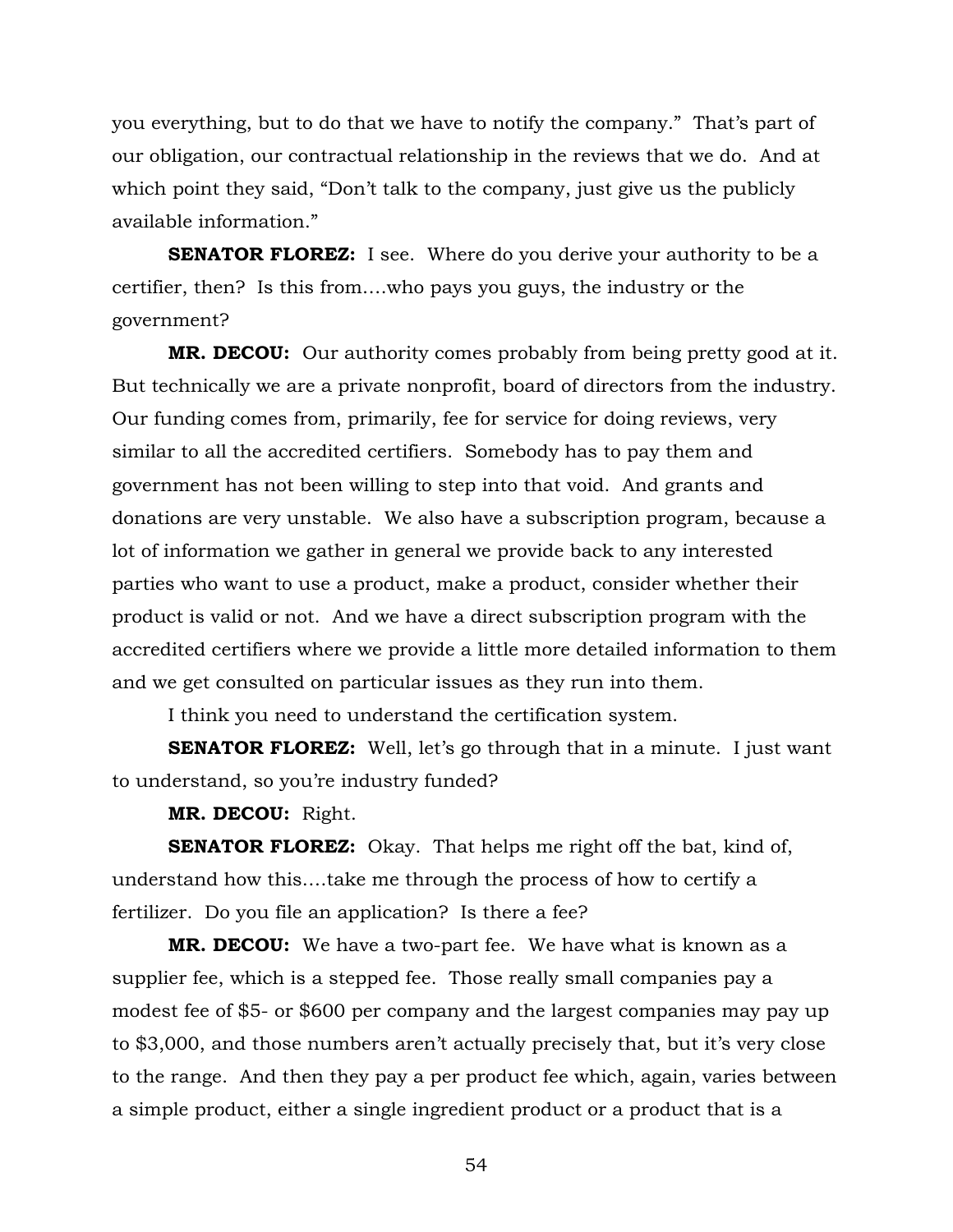repack of an existing already OMRI listed product—simply the same product/different label. If it's more than that simple product, it will be about \$5- or \$600. And they send in the money and then they get an application. They get a preliminary application which identifies that breakdown that I talked about earlier; whether it's a crop fertility product, a pesticide, livestock feed, processing sanitizer, etc. I think there's nine to ten different sections on that.

We send them a questionnaire and we require sort of a checklist. We require a complete listing of all the ingredients in the product. We want to know where they're sourcing those ingredients. We want to know what the manufacturing process that they want to use to make that product is with those ingredients.

Of crucial importance in the National Organic Program standards is whether something is synthetic or non-synthetic, so you can take two nonsynthetic ingredients and chemically change them and they become synthetic at which point they're not allowed in the system. So we have to understand….see what they're doing. We will go back to the suppliers of those ingredients if they have an ingredient that is a technically, a formulated ingredient and see what they're making with it. And we have an arrangement where we have third party confidentiality arrangements so that the manufacturer of the main product may never know all the details of the third party, because the third party has to tell us before we'll move ahead with it.

So we review all that information to see if it makes any kind of logical sense. Almost always, 95 percent of the time, we have to go back and say, "You provided us this information. We have these additional questions because you didn't provide us enough." And we go back to them. More often than not, it's two or three times before they give us what we feel is pretty complete information. That's put together in what we call "a findings of fact;" provided to our review panel, which is a group of people who have been in the industry for us making those decisions for, well, for OMRI for 12 years, but they've been in the industry for much longer than that in general.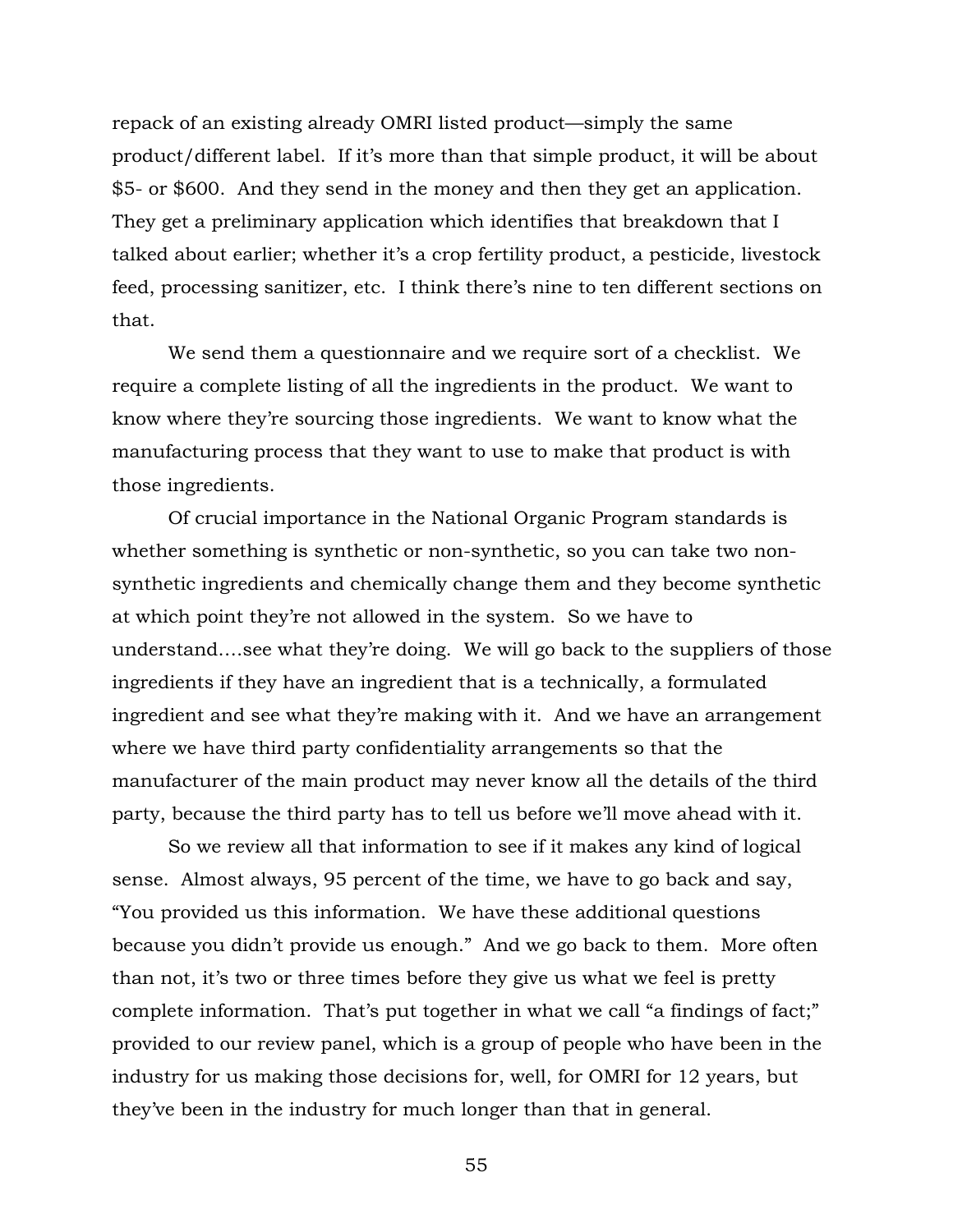**SENATOR FLOREZ:** Is this a checklist in terms of what...

**MR. DECOU:** We need a total ingredient list—everything that you put into it.

**SENATOR FLOREZ:** Just in case Senator Maldonado wants to move to the organic side, I just want to make sure he has a checklist.

**MR. DECOU:** I'll send you a copy if you want.

**SENATOR FLOREZ:** So this is a process...

**MR. DECOU:** It's a different checklist for different types of products because there's questions. When you get into the fertility products we have to worry about pathogens, so we have to ask questions about any kind of animal product whether there's pathogens in it and ask for tests.

**SENATOR FLOREZ:** Do you go on site? We were talking to CDFA, I'm just trying to understand Senator Hollingsworth dichotomy in terms of what they do and what the third party certifiers do.

**MR. DECOU:** We will go on site when we have deeper questions that don't make any sense if that seems like it. We will also take samples from the stream of commerce if we're having a concern about something.

**SENATOR FLOREZ:** How often do you go on site?

**MR. DECOU:** We don't go on site very often. We're going to go on site a whole lot more. There's been some kind of media event recently and it's made this much more, obviously, clearly necessary. It's also part of our system, that a year ago we got ISO 65 accredited, and under that system, which is a quality system, and so, that we can be certifiers in a sense.

But I'd like to make a distinction that many of you probably have missed; we do not certify anything as organic. We certify things as acceptable for use in an organic system, because you don't have to put organic things and grow them things. You bring….the basic rule is, if it's natural, which is the word, (the technical word is "non-synthetic") you're allowed to use it. If it's synthetic, then you're not allowed to use it unless it's on the national list. And the national list is 7CFR Part 205 601-606.

**SENATOR FLOREZ:** So I understand this; you do not do organic...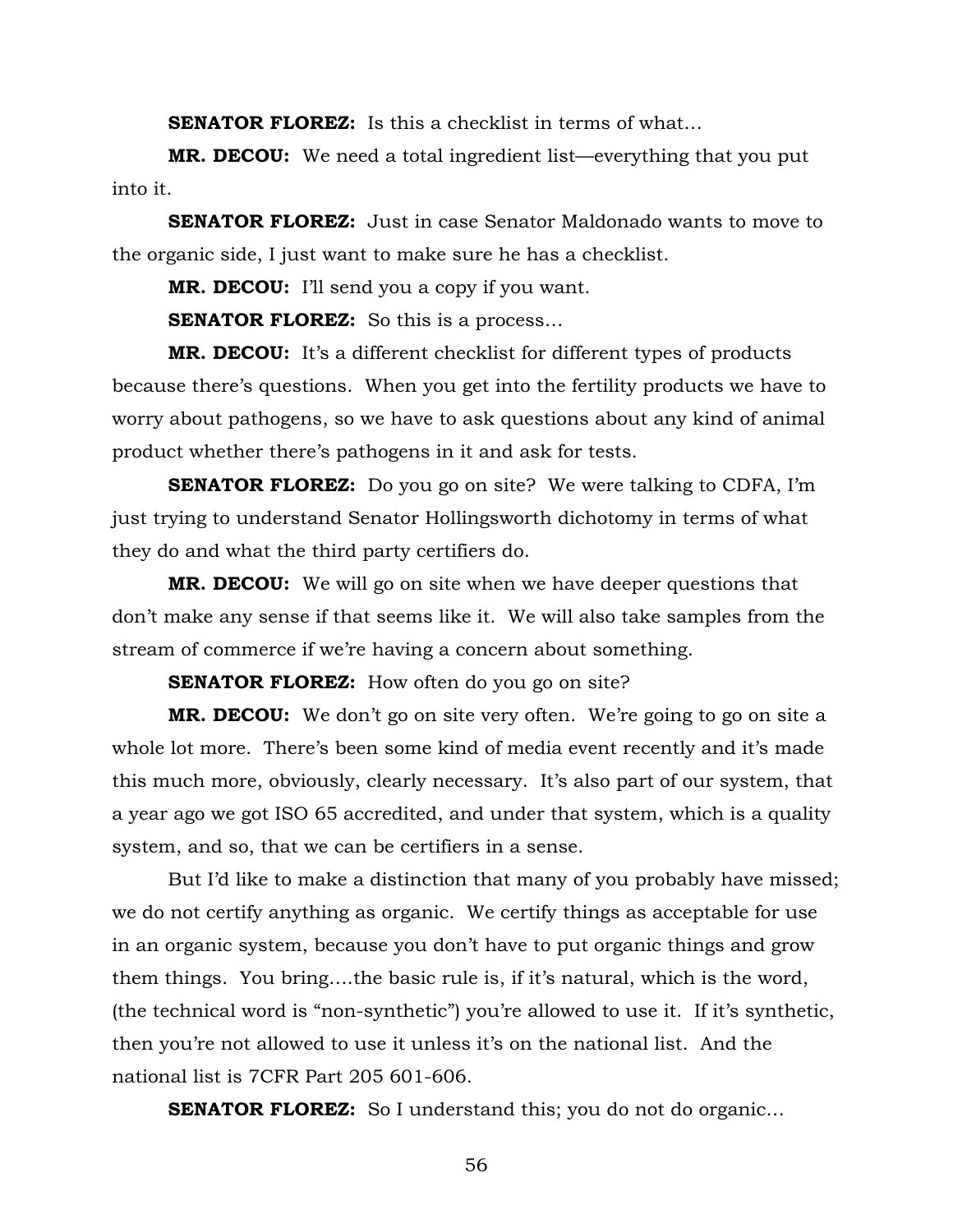**MR. DECOU:** We are not an organic certifier. We are not an accredited organic certifier. We are accredited under ISO 65. But when I say an accredited organic certifier, that's managed by the USDA National Organic Program, they accredit certifiers.

**SENATOR MALDONADO:** Mr. Chair?

**SENATOR FLOREZ:** Senator Maldonado.

**SENATOR MALDONADO:** So what you do is you review product's ingredients and you post them on your website?

**MR. DECOU:** We review products. We check and see that the products can be made and we put them on our website as acceptable. We also publish the same list but that…

**SENATOR MALDONADO:** And when you got the call from the whistleblower, or you got a letter….was it a call or a letter?

**MR. DECOU:** In that particular case, I couldn't tell you. It was four years ago and I'm not sure I was even on staff at the time.

**SENATOR MALDONADO:** After you got the call or the letter, how long before you posted it on your website that that product was not what it was?

**MR. DECOU:** Okay. We have due process that we have to follow just sort of like that, and until we had confirmation that it was an unacceptable product, it was probably within 24 hours after we had confirmation that we put it up on our website.

**SENATOR MALDONADO:** When did you have confirmation that it wasn't the product?

**MR. DECOU:** We had confirmation when CDFA and California Liquid Fertilizer sent us a letter, which was either early December of '06 or beginning of January of '07.

**SENATOR MALDONADO:** So this is two years later?

**MR. DECOU:** Yeah. Because what we did (and I felt we had a request from CDFA to not interfere in their investigation) we backed off.

**SENATOR MALDONADO:** But see, your organization, according to what you just stated, you are not an organic certifier, but yet, it is your duty, by your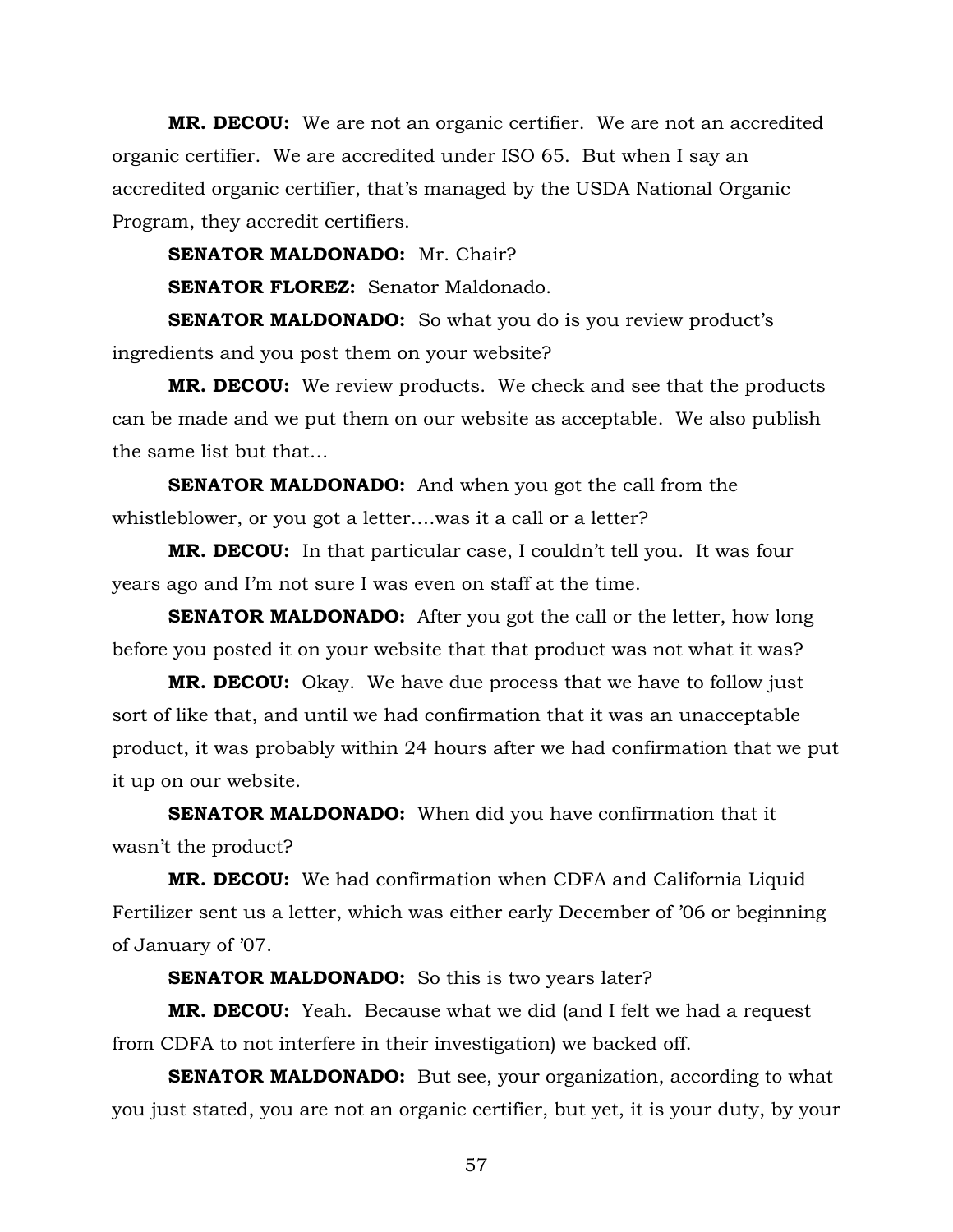mission statement, whatever you do in your company, to post it on the web if it's what it is. And yet, because there was an ongoing (quote) "investigation that you thought….for two years you just didn't put it on your website, so what's the credibility of your website?

**MR. DECOU:** What's the credibility of putting something up on the website when you don't have proof? You have to have proof before you're going to make a final decision.

**SENATOR MALDONADO:** Well, they stopped buying the fertilizer didn't they?

**MR. DECOU:** I'm not sure who you're asking.

**SENATOR MALDONADO:** The people that were using the fertilizer stopped using it when they found out about it or they kept using it.

**MR. DECOU:** Right. But we did not have proof at that point, at the two years prior to that point, to be able to…

**SENATOR MALDONADO:** So you hadn't tested that product then?

**MR. DECOU:** We stayed out of the investigation at the request of CDFA's Organic Program.

**SENATOR FLOREZ:** And why do you think they asked you to stay out of the investigation?

**MR. DECOU:** Because they didn't want the company to feel like they were being investigated. They wanted to have as reasonable access as they could.

**SENATOR FLOREZ:** Because if the company…

**MR. DECOU:** Because they might change their practices or whatever and not really….they wouldn't find out what they were looking for.

**SENATOR FLOREZ:** And so they would trust....implicit in that is if they told you, you would tell them (the company)?

**MR. DECOU:** And I already told you that when CDFA asked for all of our information….we would have to have told them at that point…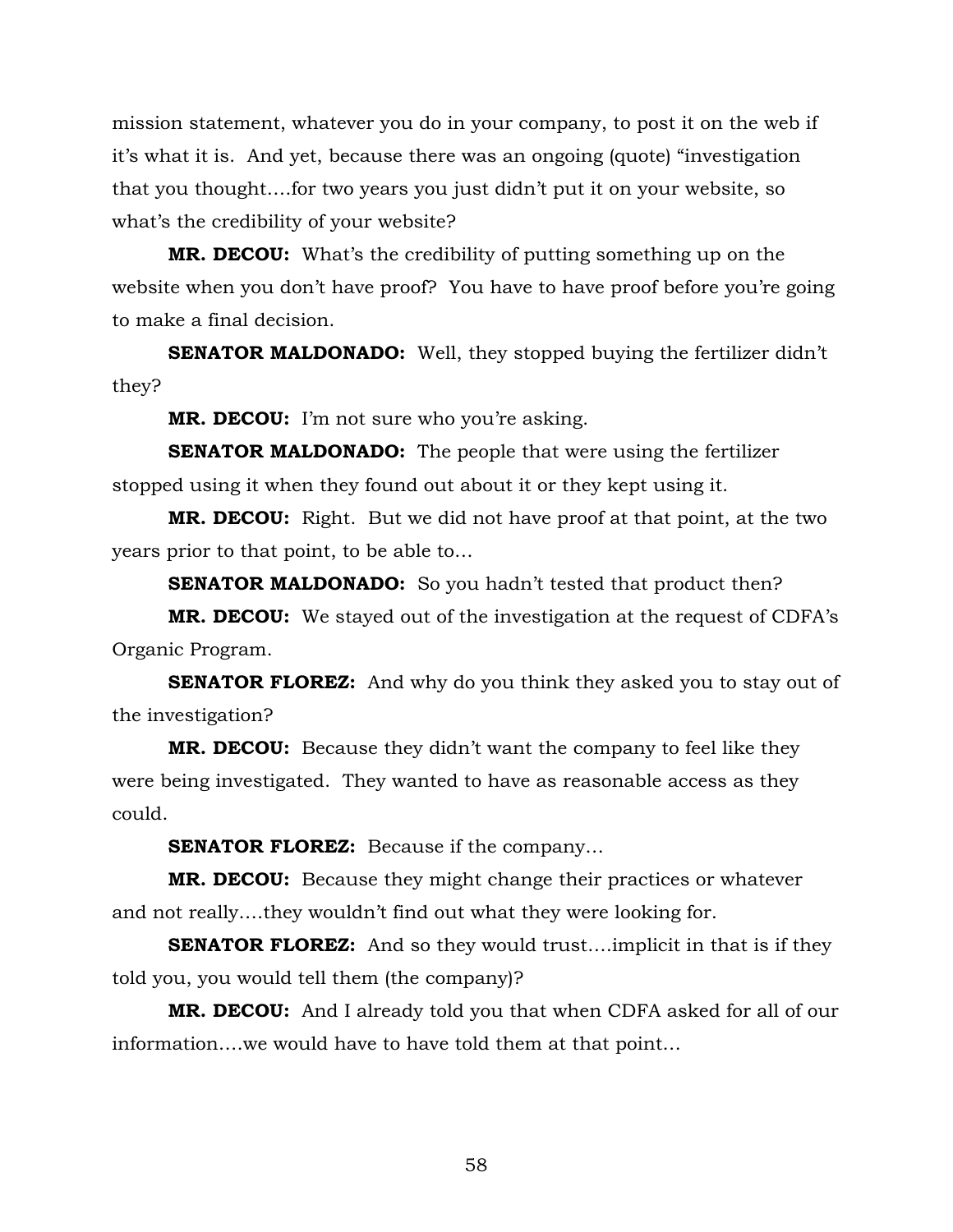**SENATOR FLOREZ:** I get it. I'm just trying to figure out, as we unwrap this thing this year….so CDFA's….it is a disincentive to really call you for any information beyond what's posted in terms of ingredients?

**MR. DECOU:** There's a little more information that we don't post. I mean we post stuff that's adequate for people to understand. There's a little more in general that we could make public.

**SENATOR FLOREZ:** And government, we can't pierce that veil of confidentiality between you and the company even if it was some sort of public health…

**MR. DECOU:** You certainly could. There's no blocking that situation other than that we have an obligation to inform the company so that they have an ability to protect their intellectual property.

**SENATOR FLOREZ:** Got you. Okay.

**MR. DECOU:** And that's all that is. We're not trying to hide behind it as much as…

**SENATOR FLOREZ:** No, no, no. I'm just trying to understand. It's simply a notification piece on your part.

**MR. DECOU:** And they have to do it in a fashion, and timely enough, so that they can deal with the legal system in whatever way they choose.

**SENATOR FLOREZ:** Okay. But you're the certifier that tells us....you're our third party certifier that CDFA is relying on, though. As you heard earlier, we don't have the lab. I mean, we don't have the kinds of things necessary. We're not the State of Washington, so…

**MR. DECOU:** Well, the State of Washington's Organic Program also has an input and review program which is….you've heard that referred to, and we are fairly comparable to what we do. Well, actually, one of their staff is on our board of directors and we talk to each other rather regularly. But we don't….people have the option of coming to us or coming to WSDA or not doing either of them and selling their product to organic growers and growers have to, then, have it approved by the accredited certifiers because they make the final decisions.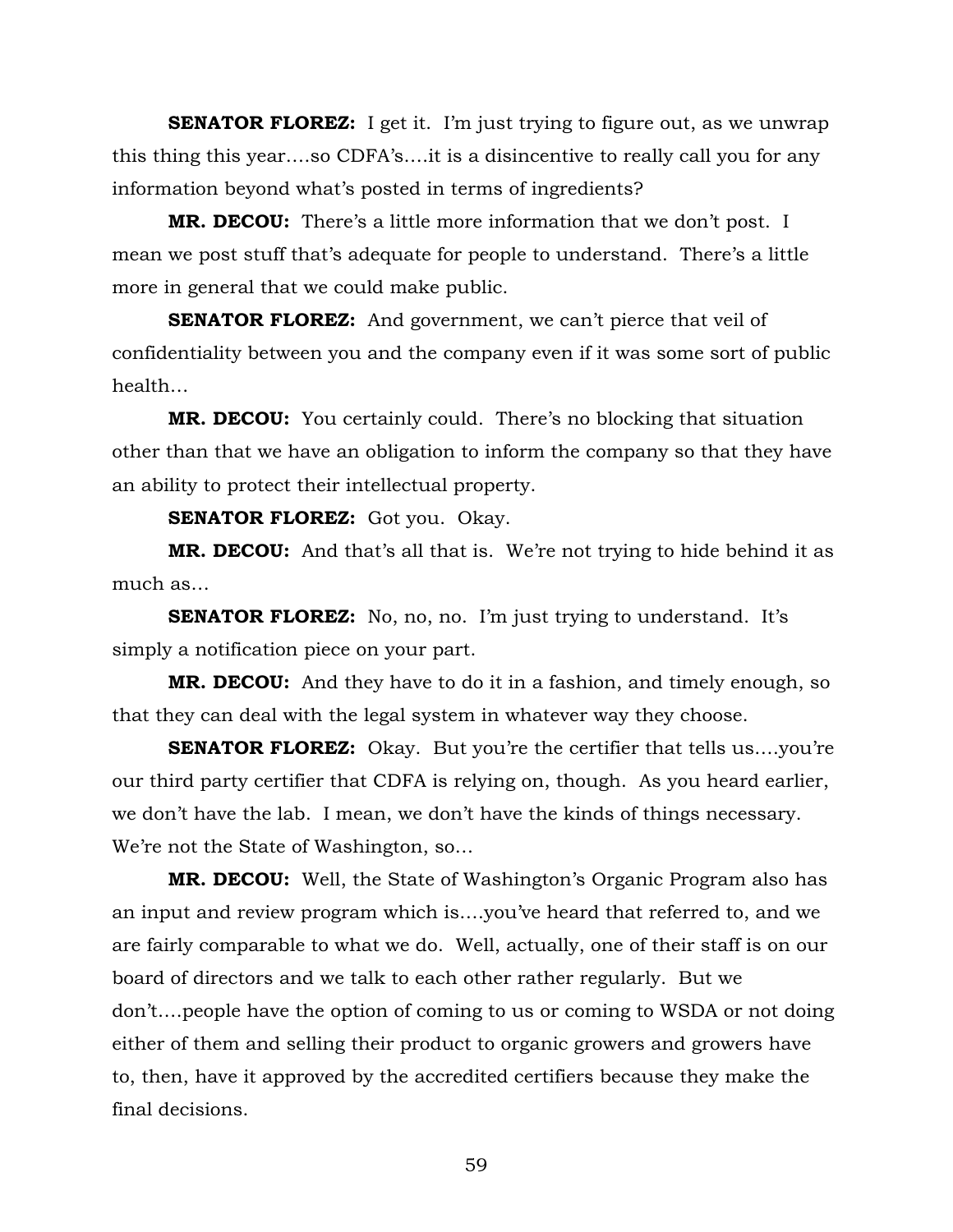**SENATOR FLOREZ:** Got it. Let me just ask one last question; the State of Washington program as compared to your particular program, is the State of Washington's program funded by industry at all?

**MR. DECOU:** Yes.

**SENATOR FLOREZ:** It is. So it's comparable to what you do.

**MR. DECOU:** Yeah.

**SENATOR MALDONADO:** (off mic)

**SENATOR FLOREZ:** Yes, go ahead.

**SENATOR MALDONADO:** So did you certify this fertilizer?

**MR. DECOU:** We reviewed it and we certified it effectively. We used to never use the word "certified" because it always confused everybody.

**SENATOR MALDONADO:** So did you test it?

**MR. DECOU:** No, we did not test it.

**SENATOR MALDONADO:** But yet, you put it on your website that it was okay to use?

**MR. DECOU:** We reviewed it and it was possible to use. And the information we had would still indicate that it was possible to make it. Whether they made it that way or not is a different question.

**SENATOR MALDONADO:** It was not tested but it was on your website that it was okay to use?

**MR. DECOU:** Yes.

**SENATOR MALDONADO:** Okay.

**SENATOR FLOREZ:** And the question would be? You never tested it. Did you ever inspect the product? How do we understand your role as compared to CDFA's role in this? Whose job is it to do just what Senator Maldonado mentioned?

**MR. DECOU:** Whose job is it to do that?

**SENATOR FLOREZ:** Yes.

**MR. DECOU:** It's our job to follow-up on this stuff in more detail when we don't have adequate information. And our system has been changed and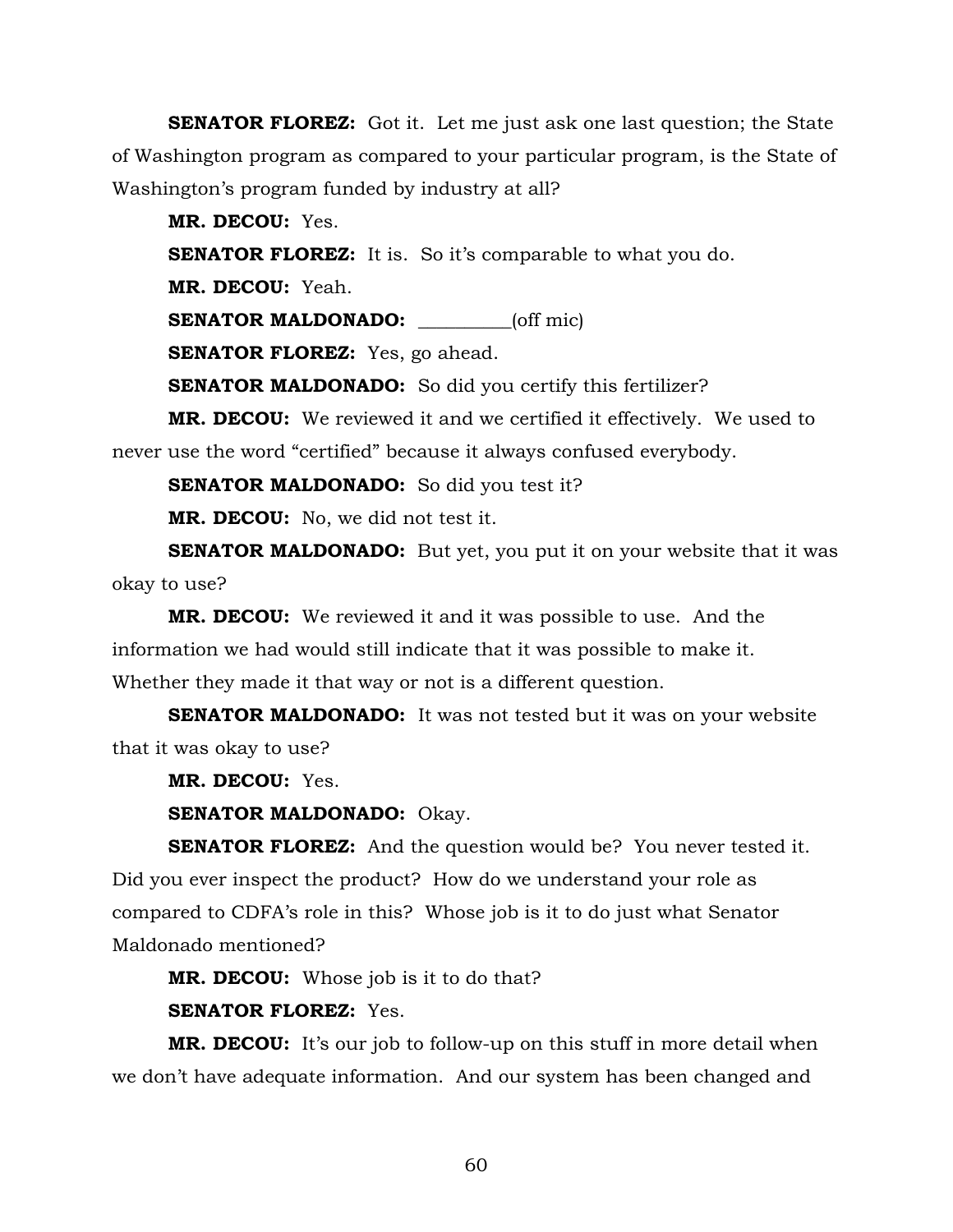setup so we can meet these kind of problems much more strongly. On the other hand, I will never guarantee that we are a hundred percent perfect.

**SENATOR FLOREZ:** But you have more information than CDFA ever would have because you're the folks…

**MR. DECOU:** We have complete understanding of how they're supposed to be making the product. And then we will go on site, now, and we're doing that. There's inspections going on, I think it was this week or last week at some of these fertilizer sites, and we're going to do more—where we go on site. We check their books and their inventory records to be sure that they actually bought enough ingredients to make what they're actually selling….and those kinds of questions that we have redeveloped our system to be able to do that.

**SENATOR FLOREZ:** Senator Hollingsworth.

**SENATOR HOLLINGSWORTH:** Thank you, Mr. Chairman. I just have a few questions I'd like to ask.

First, if I could touch on the subject of when you were made aware of the situation and contacted CDFA, you said that it appeared to you that they did not want you to tip off the subject so that they would be able to complete their investigation, but doesn't it seem odd to you that CDFA is asking you to not to tip off a subject of their investigation when that investigation probably would lead them to conclude that they have no limited or, at least, unclear regulatory powers to enforce anything?

**MR. DECOU:** Well, I can't speak for CDFA on that. I think your timing of what you said is a little different. We started our own investigation. CDFA started their investigation. CDFA called us; we didn't call them, because we've never really, until recently, not had that interconnection with them. And it was not CDFA's fertilizer division that contacted us, it was the Organic Program.

**SENATOR HOLLINGSWORTH:** Okay. But you're the third party certifier of these products as "okay for use on certified organic farms". So, you mentioned that you now have changed procedures, where your board of directors got together—you changed the policy. Now you have much more of an active role in being able to inspect facilities that desire to be listed as OMRI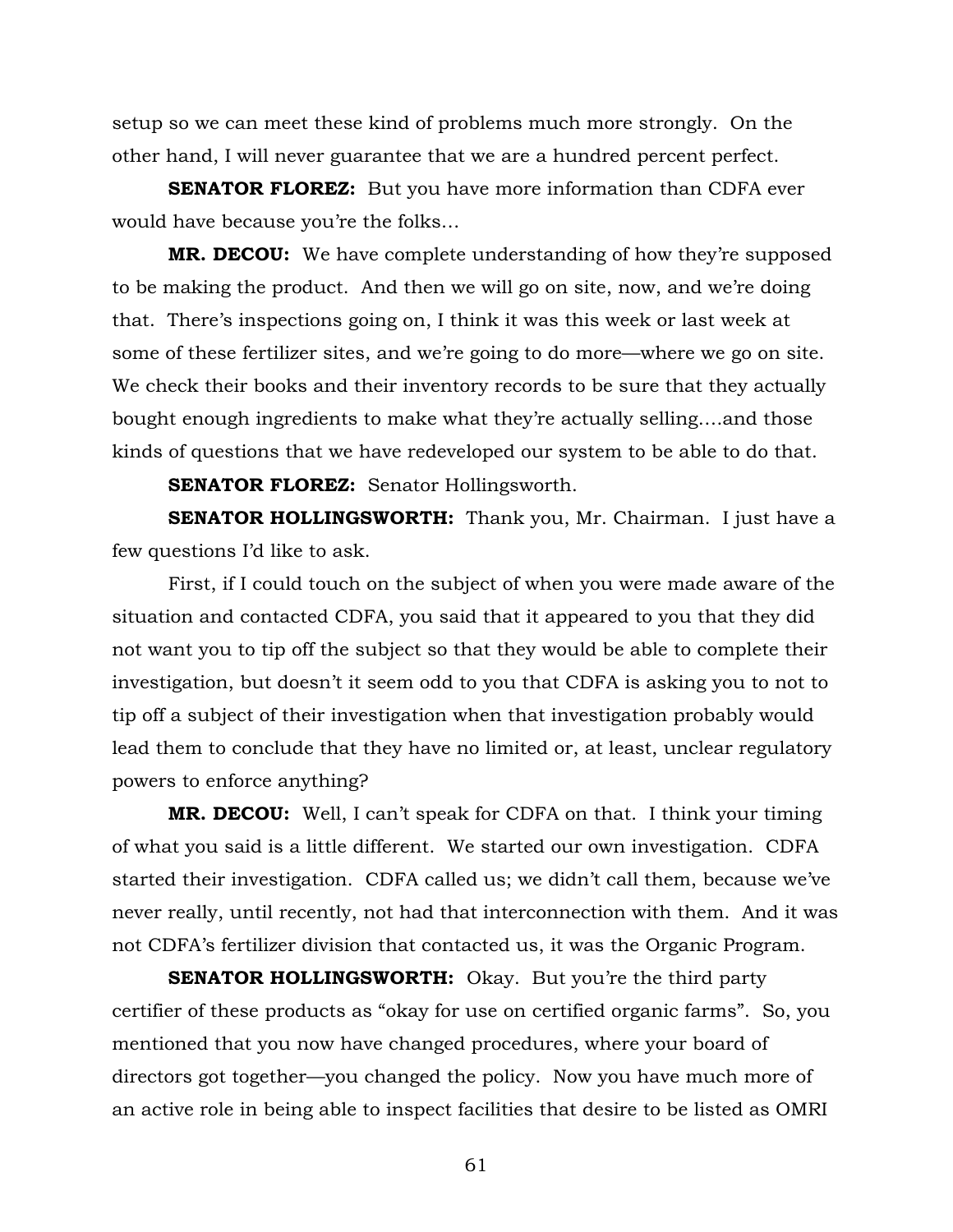listed. If they want to be OMRI listed, they have to comply with your program. You've changed your program now that we won't have the months and months of trying to get access to somebody's inventory records, somebody's ingredients, to test them that CDFA has had over the last several years in this problem. If you go in and they deny you access, you can pull it immediately off the OMRI list.

**MR. DECOU:** If they deny us access, they're out.

**SENATOR HOLLINGSWORTH:** So immediately you can kick them out of that certification—that listing?

**MR. DECOU:** If they deny us access.

**SENATOR HOLLINGSWORTH:** And OMRI can then notify its farmer members?

**MR. DECOU:** We have no members subscribers. And we're pretty connected to the whole organic industry.

**SENATOR HOLLINGSWORTH:** So you can notify others in the organic industry that certified organic farmers should be cautious at the very least, if not stop using this product from this manufacturer, because it's no longer OMRI listed?

**MR. DECOU:** We could. Our main tool is that we publish our own website and we update it several times a month with new products and old products coming off depending on people. So we basically…

**SENATOR HOLLINGSWORTH:** I guess I'm missing something. If you can do that….and I don't fault you for not having that in place before—mostly we operate in society that people are honest brokers before we get confirmation that they're not. But, now we're talking about, immediately, those farmers who want to keep their organic certification are no longer going to buy this product and they're probably going to return the product that they have on site. Immediately the problem is taken care of because the supplier would go out of business because their entire customer base is a known universe. So we wouldn't have months and months of investigation that we're maybe going to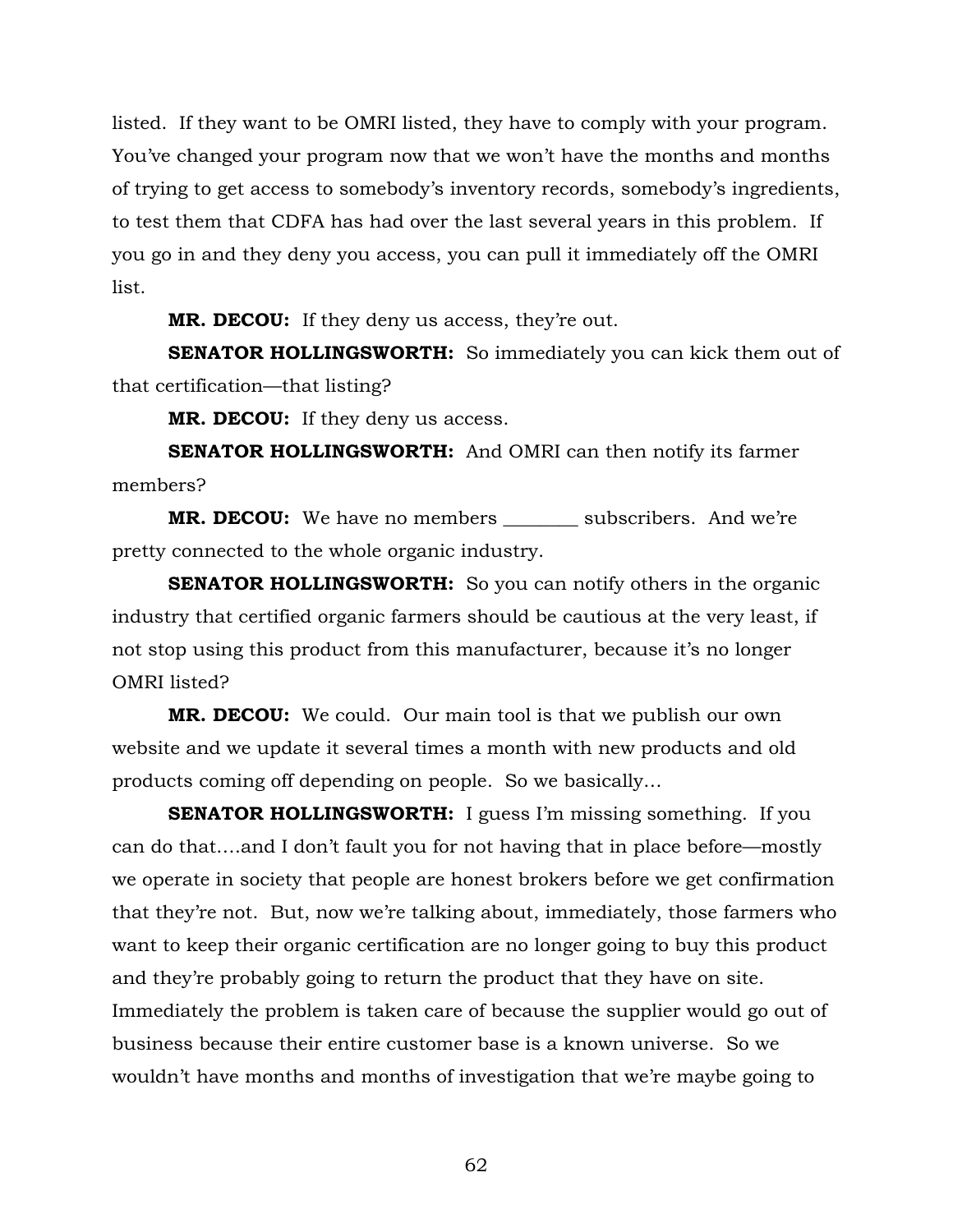fix through legislation in this building through CDFA, you as the third party certifiers can take care of the problem.

**MR. DECOU:** Yeah, but you're still going to have time and we do….if someone denies us access, that's black and white, door shut. But if they allow us access and we do all the investigation and it makes sense, we still have to go and put that picture to our review panel. They have to make that decision. The company, then, has a period to appeal, which could take 60 or 90 days, and if it were to go into appeal and we ended up in court, who knows how long it could take? Because that's always the possibility, we operate under contractual situations. And when it's under that appeal process we basically don't have a lot of discretion to reveal what's going on. We have several investigations going on right now but I can't tell you what.

**SENATOR HOLLINGSWORTH:** Now, if you take fees from industry for these certifications, is it in your best interest to make sure that you're being diligent in that or can industry basically tell you, "You know, we're a pretty big membership organization within….pretty big supplier of your budget. Maybe you should look the other way?"

**MR. DECOU:** They could try. They haven't

**SENATOR HOLLINGSWORTH:** What would happen?

**MR. DECOU:** They'd get told, no. The rules are the rules. Here's the part in Section 205, 7CFR.205 about this and that and so on. We go through a very open public process on writing our standards—they're public documents.

**SENATOR HOLLINGSWORTH:** So you would go out of business as a third party supplier if you're questioned?

**MR. DECOU:** No. We would shrink if some big entity, and there aren't very many really big entities in the supplier world, we would shrink a little bit. But there's plenty of other companies who want to do a good job and want to support something that helps the integrity of the system, and that's what we're about.

**SENATOR HOLLINGSWORTH:** All right. Thank you very much. How else do we fund?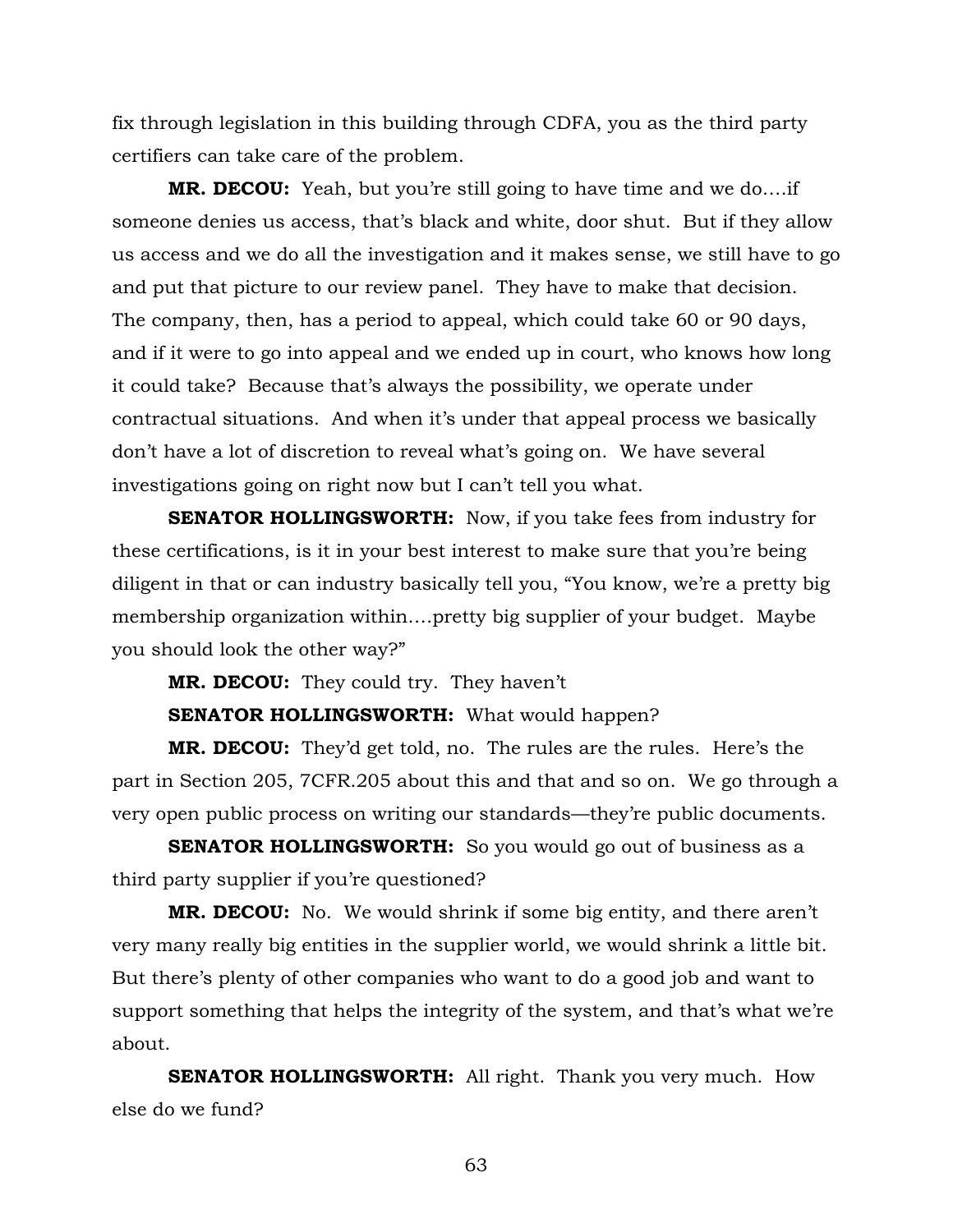**UNIDENTIFIED:** \_\_\_\_\_\_\_\_\_\_\_\_ (no mic) **UNIDENTIFIED:** What does testing have to do with it, do you know? **UNIDENTIFIED: \_\_\_\_\_\_\_\_\_\_\_\_** (no mic)

**SENATOR FLOREZ:** I think the State relies on your test, don't they? Doesn't the State rely on your test?

**MR. DECOU:** Well, we have tests that we do when it doesn't make sense. And we will do testing. But will everything need to be tested? That's not necessarily necessary. We will test more and more because we're running into more and more situations of people being….the low level of ethics. And for one thing, it makes all the products more expensive the more work we have to do. Any kind of inspection work we do other than random inspections, which we do some of, has a pass through cost to the manufacturer.

## **SENATOR FLOREZ:** Right.

## **UNIDENTIFIED:** (no mic)

**SENATOR FLOREZ:** Right. So the testing that you're doing; what would be some of the bell weather types of indicators for you that you might want to look at some of these products? I mean, are there certain….a new product comes on and is it a higher nutrient value that you've never seen before?

**MR. DECOU:** Well, if you're looking at a liquid fertilizer, generally it's very difficult with known ingredients to come up over six percent nitrogen. You might be able to do it on a consistent basis. The consistent basis is the other side of the thing. You listen to….CDFA mentioned that they have a nutrient guarantee; if you say it's six percent, you're okay if it's seven, but you're not okay if it's five. So you want to be able to hit those numbers as a manufacturer on a regular basis.

**SENATOR FLOREZ:** So you're saying that would be some sort of indication that…

**MR. DECOU:** Six percent would be something that's party hard, not impossible but fairly difficult to hit on a consistent basis. And I know we're all concerned in the….connected as certifiers we're trying to worry about anything above three percent in a liquid product.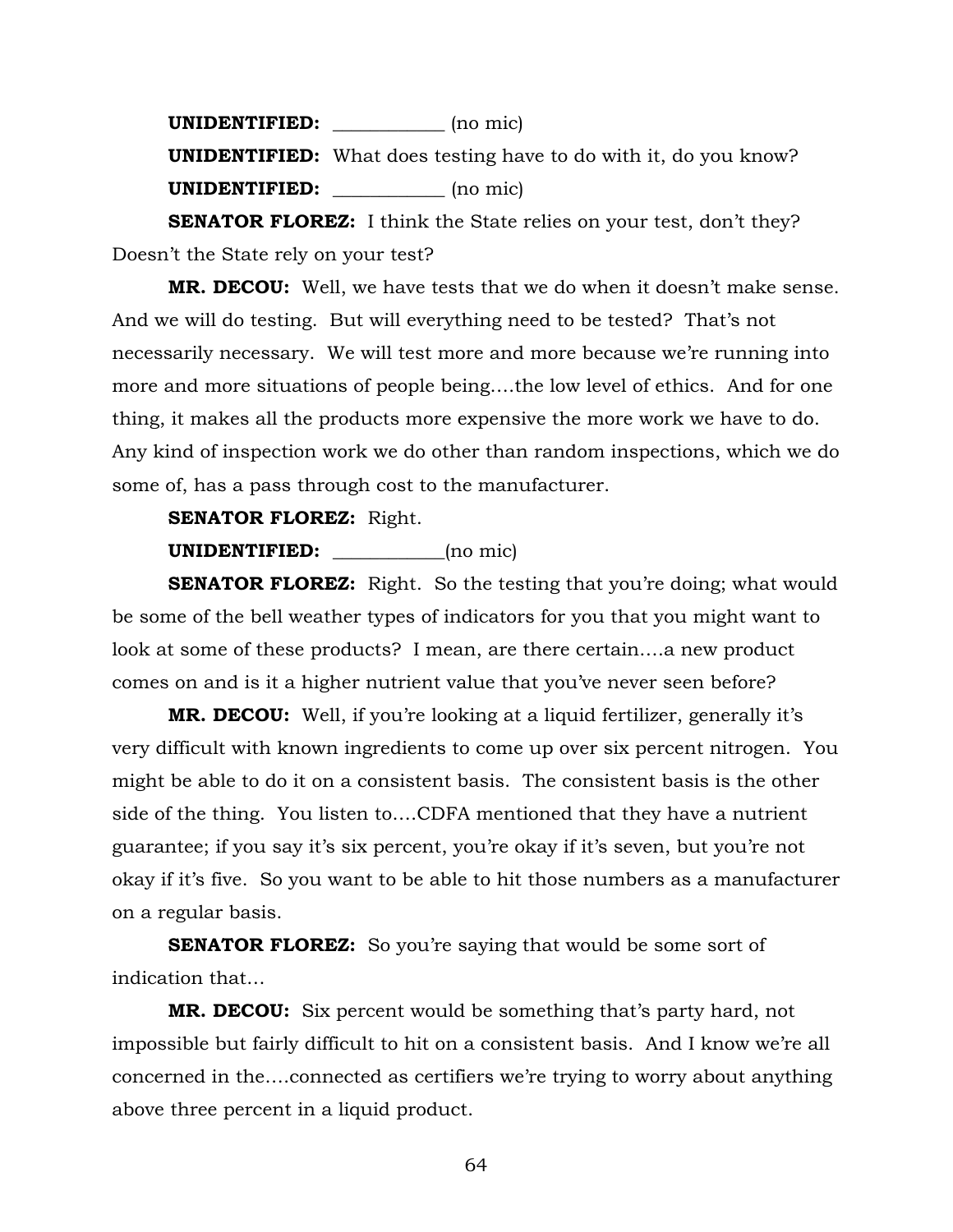**SENATOR FLOREZ:** Sure. Was the California Liquid Fertilizer over six percent?

**MR. DECOU:** You know, I don't honestly know what it was because I really didn't deal with the product directly other than the elimination of it from our system.

**SENATOR FLOREZ:** I mean, as all the products come on the market, if something then pops up above that particular threshold…

**MR. DECOU:** We would look at very, very diligently.

**SENATOR FLOREZ:** Okay.

**MR. DECOU:** There was a product on the market that was at 14 percent that was trying to be marketed here in California and they never wanted to come to us because we took one look at what they were talking about and said, "We can't imagine it's possible." It was allowed for a little while by WSDA. They got it out of their system. It's not out here. It's not allowed for organic growers. The organic growers would love to have a 14 percent nitrogen because nitrogen is the limiting factor in growing most crops.

**SENATOR FLOREZ:** And I guess the question is going back to Senator Hollingsworth issue; will you be proactive in flagging that prior to a whistleblower, an investigation by the *Sac Bee,* information, you know, of records request, railcars and all that type of….are you catching that in your spreadsheet when it hits a certain threshold above six percent so we can…

**MR. DECOU:** We basically are targeting most anything over three percent. We look at it more carefully. Inspect it.

**SENATOR FLOREZ:** Is there a proactive communication, then, to CDFA and some of the regulators that, "Hey, in our given spreadsheet in this given month these are the 17 products well above the threshold you ought to take a look at, CDFA, before you run into, if you will…

**MR. DECOU:** We will welcome that relationship with CDFA. We haven't had it. I think you need to understand that we are an input review program for the world.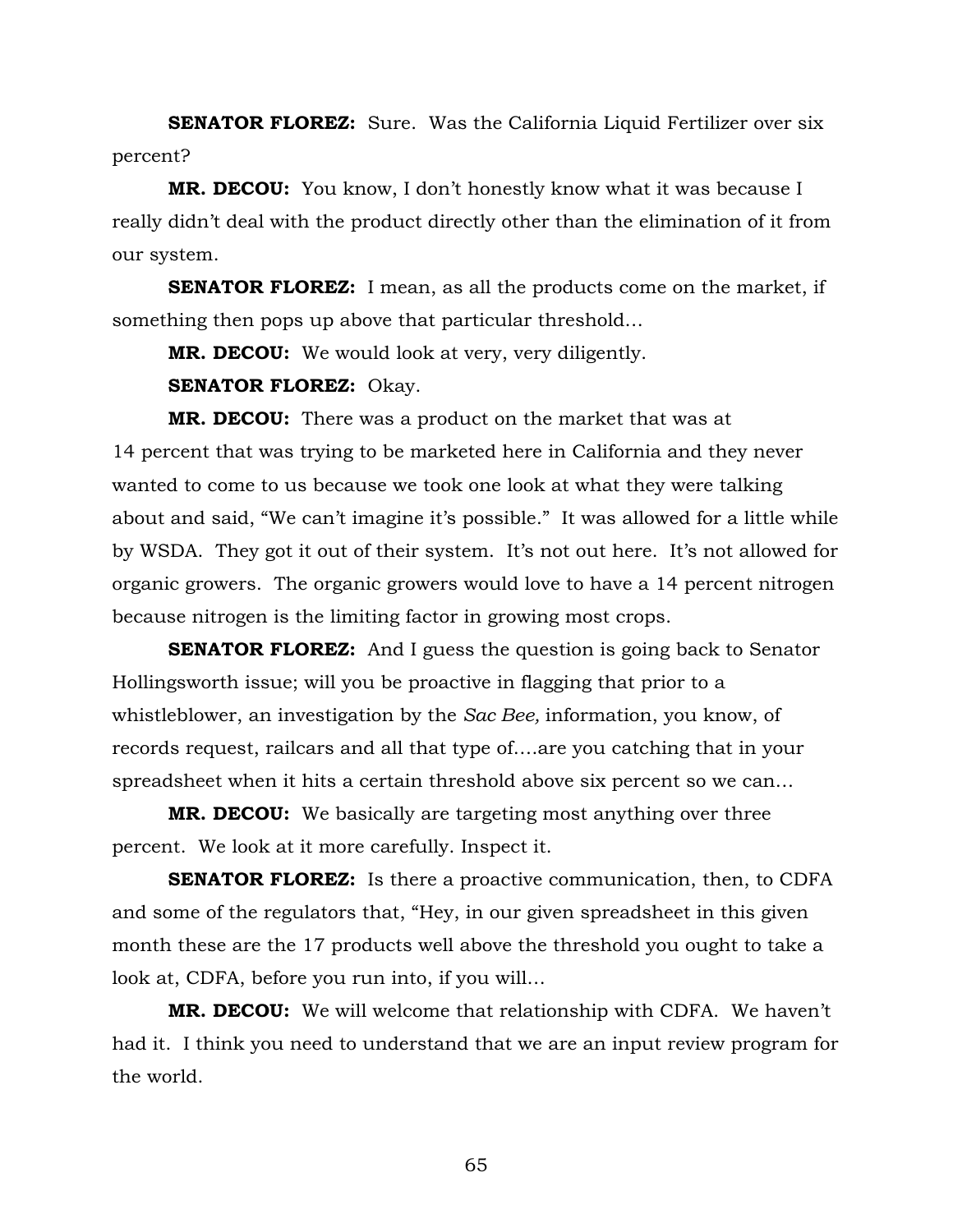**SENATOR FLOREZ:** We can mandate what CDFA does. I mean, this is the great thing about our process…

**MR. DECOU:** Your position as…

**SENATOR FLOREZ:** We're just trying to figure out how to get....if it's a casual relationship, if CDFA is mandated to, in essence, check in with you in some level of thresholds that are exceeding, then it is a mandate that one says they're constantly checking in with you and trying to figure out what that means or not. I think that's our issue.

**MR. DECOU:** We have a quality system which has policies and structures which are a bit contractual. We may have to adjust how we write some of that stuff to be able to communicate more information to CDFA, in some cases, because that's not quite put into that system yet.

**SENATOR FLOREZ:** Right. Before we move to CCOF, let me just ask you your opinion. You've sat through a good portion of this hearing. How was a certified product that wasn't tested; it never claimed to be what it was; fraudulently sold to growers; growers applied it; over a significant amount of time there were reports that this fraud had lasted as long as seven years until we got to some closure on this; how did this happen under the current system from your perspective?

**MR. DECOU:** I think it's growing pains. Seven years ago….actually, sixand-a-half years ago, the organic rules were implemented—and it just got started six-and-a-half years ago.

We're all learning how people might be more ethical or less ethical and what we have to do to prevent that.

All of us have tried to run these programs without being overly expensive. We're going to have to be more expensive.

I think it's a lot of a learning process for all of us and we're all improving our systems.

I think there's another piece of the puzzle that I imagine CCOF will bring up in that we aren't a testing program, per se, we're a process certification program and that's a subtlety that's pretty important at times. You can't test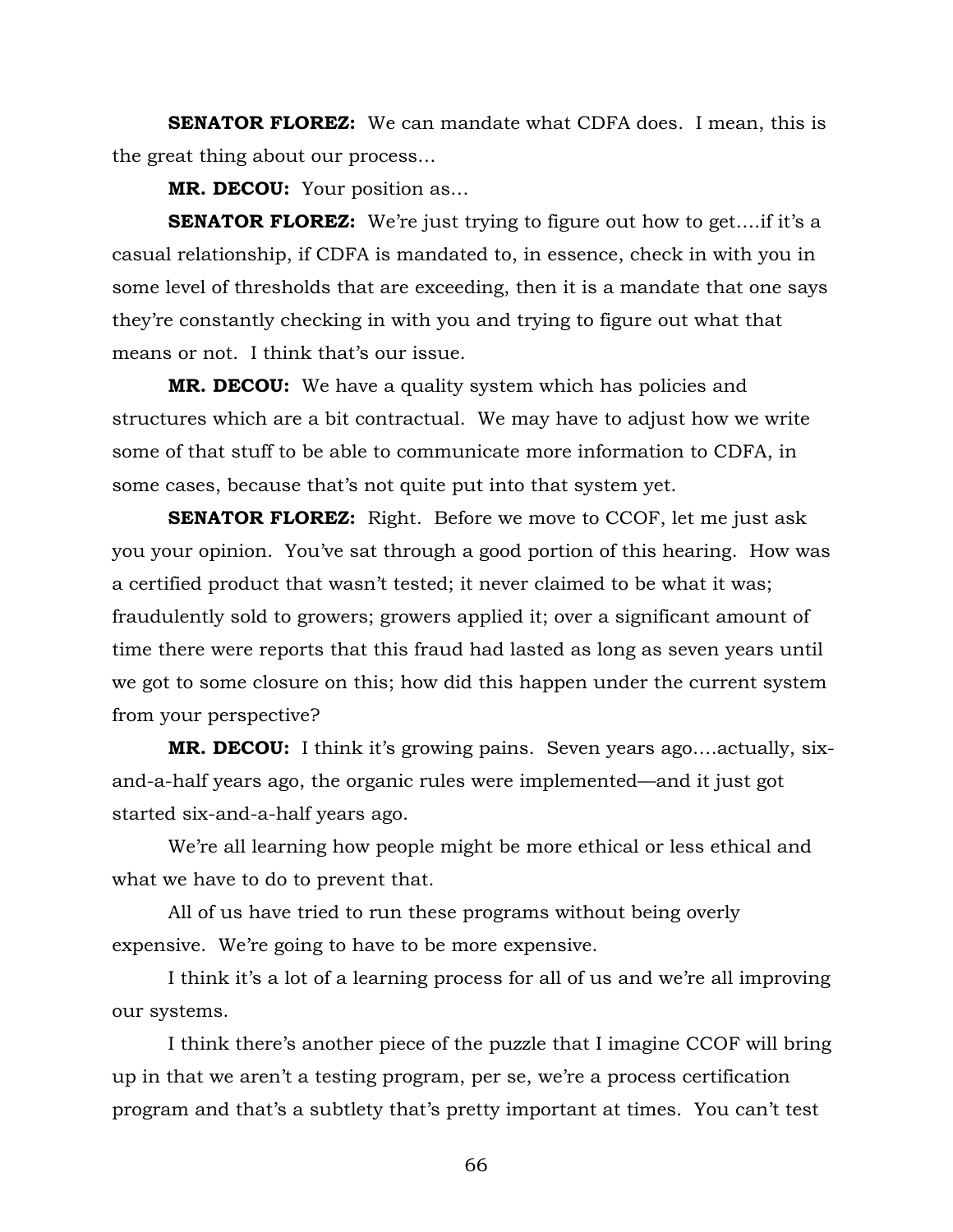whether something is organic or not. You can test whether something is contaminated or not, but you can't test whether something is organic or not.

**SENATOR FLOREZ:** Thank you very much for your testimony. **MR. DECOU:** Certainly.

**SENATOR FLOREZ:** Let's turn to CCOF. And I'd like to get your under….you're a certifier and how are you distinct from OMRI?

**CLAUDIA REID:** Senator Florez, I'm Claudia Reid with CCOF and I brought Jake Lewin. He's our chief certification officer. I'm going to speak to the trade association side of our business and Jake's going to speak to the certification side of our business. We do have prepared comments which we were asked to provide, but we'll be willing to set those aside and just simply respond to your questions.

**SENATOR FLOREZ:** Yes, we'll put them in as part of the record. That will be great. But let me just ask, where do you get your authority? And is this federal law, state law, contract? I mean, the same question I asked earlier.

**JAKE LEWIN:** Our authority is vested in us by the National Organic Program who accredits us as an agent of the USDA to perform organic certification.

**SENATOR FLOREZ:** Okay. So you are, then, the federal...

**MR. LEWIN:** The federal program.

**SENATOR FLOREZ:** NOR is your…

**MR. LEWIN:** NOP, the National Organic Program accredits us to act as their agent issuing organic certification to crops and processed products.

**SENATOR FLOREZ:** Okay. And then the State relies on the federal government's….are we actually asking you to do a similar function for the state?

**MS. REID:** The State of California is the only state in the United States that currently has a state organic program. It enforces the National Organic Program. In every other state the enforcement is done through the Department of Agriculture. We certify in 35 states, by the way, so we interact with a lot of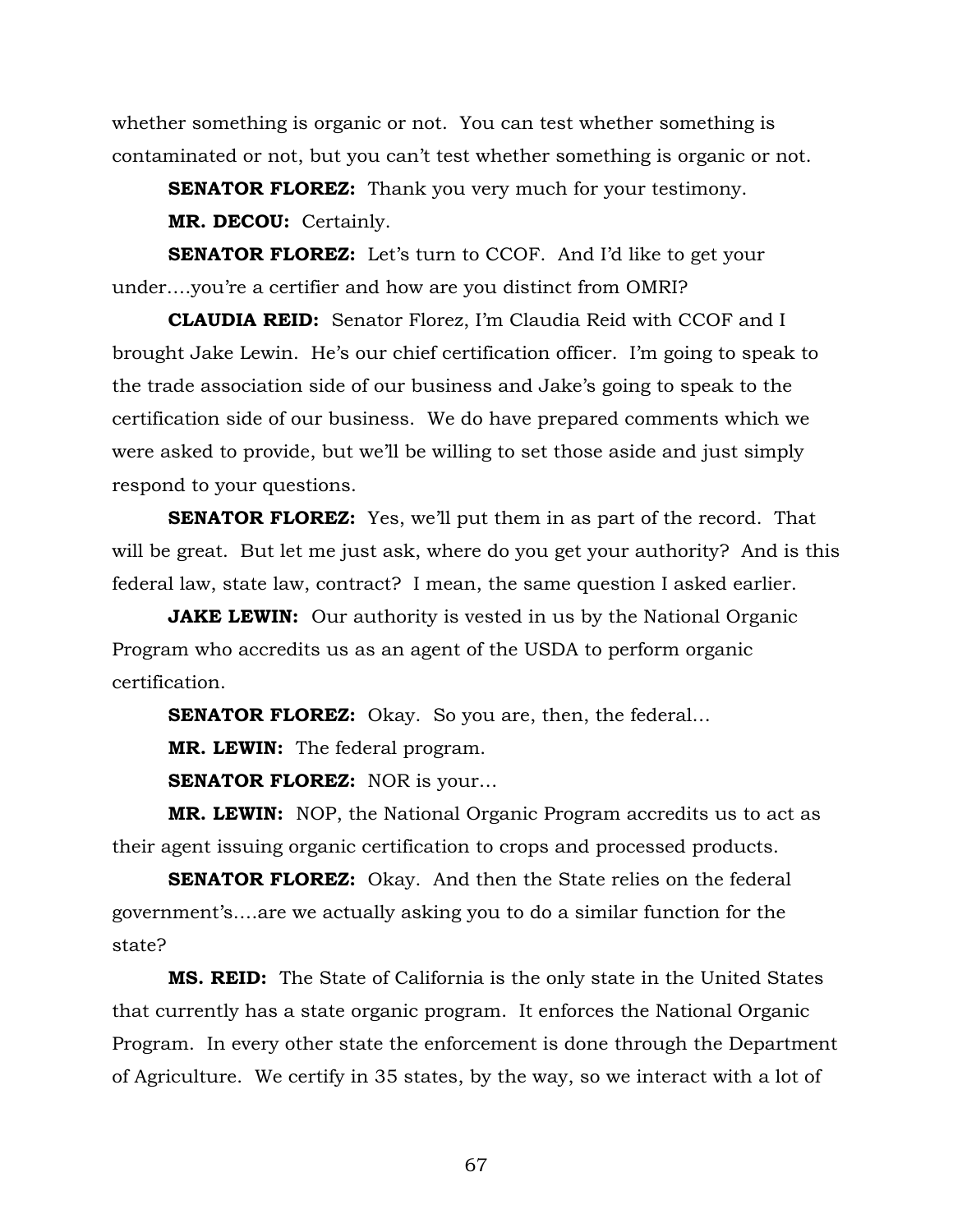different state departments of agriculture on different ways depending on which state the crop is in.

**SENATOR FLOREZ:** And given that we have our own set of, or matching….is this a matching, the SOR here, match the federal?

**MS. REID:** If you look in your package there's the California Organics Product Act in your packet. We enforced the National Organic Program. And if you read the opening paragraph of the California Organic Products Act it states how the authority flows down.

**SENATOR FLOREZ:** Why don't you tell me since I don't have the time to read it right now? Since you're the expert, give me a synopsis of it. I'm just trying to understand the interaction between the state program and the federal program.

**MR. LEWKIN:** Absolutely. I can answer this for you.

Essentially the State Organic Program in California acts as the enforcement arm of the National Organic Program. They are the ones who can issue a stop sale, take action, issue fines against violations of the standards. So they represent the National Organic Program in the State of California through the COPA (California Organics Product Act of 2003).

**SENATOR FLOREZ:** So what we have in California isn't necessarily a replication of what the federal standard is, but rather an enforcement mechanism for CDFA in order to capture this. What do the other states that don't have this particular distinction do? I mean, how do they run their programs?

**MR. LEWKIN:** Enforcement is performed by the National Organic Program utilizing the USDA network of agricultural marketing service compliance agents and other USDA departments.

**SENATOR FLOREZ:** So the federal government runs it in the other states?

**MR. LEWKIN:** Generally, yes. And the federal government will participate in issues in the State of California.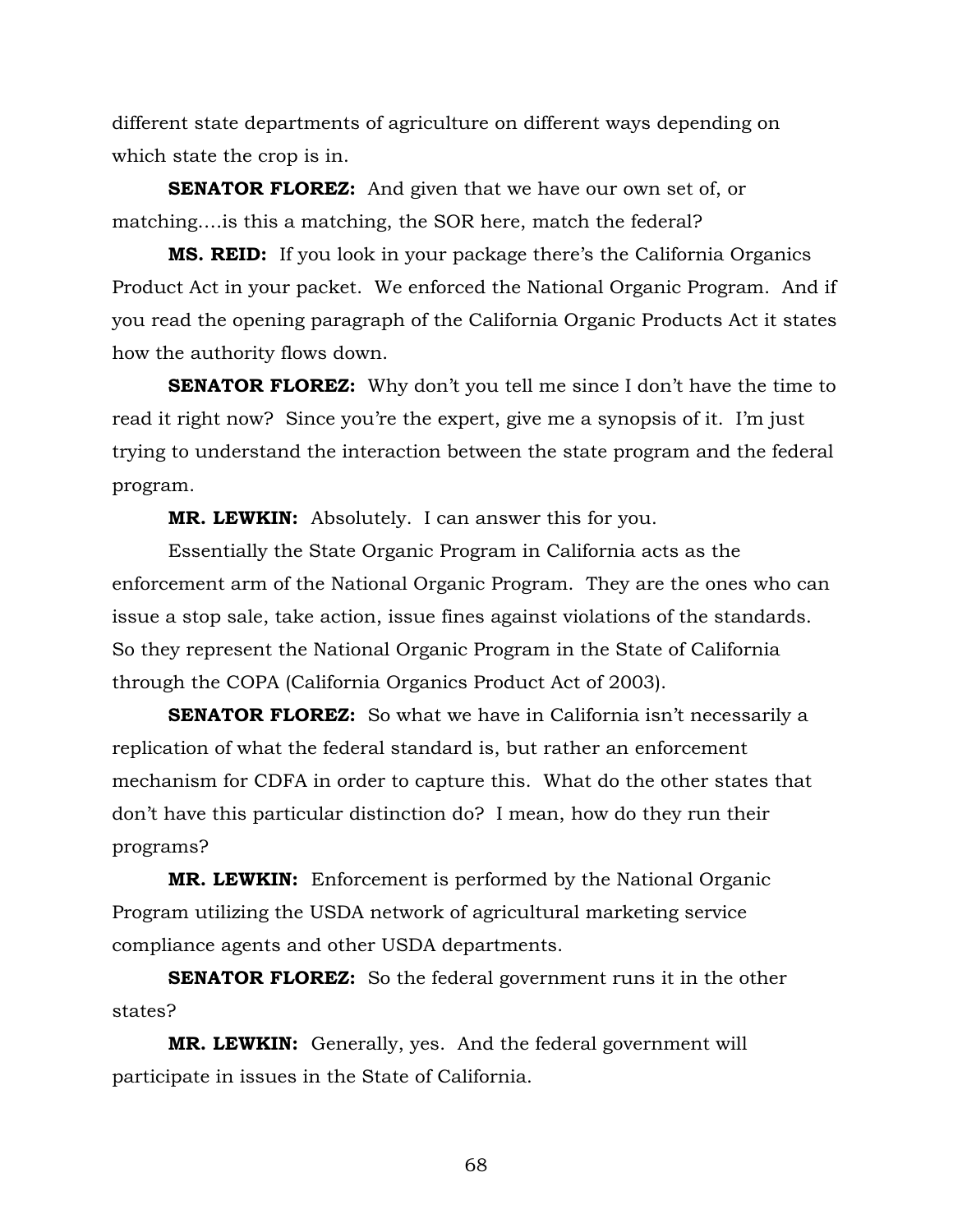**SENATOR FLOREZ:** So if we were to blow up some boxes here in California and if we asked the feds to do this, would we be better off or not?

**MR. LEWKIN:** It's hard to say until you ask.

**SENATOR FLOREZ:** Well, you're the only person that has the experience in the other states; give us your best rendition.

**MR. LEWKIN:** There are some significant advantages and disadvantages to the State Organic Program. The State Organic Program does have….CDFA does have a lab and we are sometimes provided with extremely valuable residue analysis and other evidence that is very helpful. It also poses an additional hardship on organic growers who must register and fill out paperwork and pay fees.

**SENATOR FLOREZ:** I was waiting for Senator Hollingsworth to jump on in there on this one. Let me ask; from a testing point of view (it goes back to Senator Maldonado's point of view) what is the advantages by, in essence, turning to the USDA model? I mean, does that give us any sort of better types of reports or testing? Just your opinion only. Believe me, we all have differing opinions but you've experienced these other states.

**MR. LEWKIN:** What is really needed in the State of California is enforcement. Quality enforcement is really important because organic agriculture in California is incredibly important and incredibly vital.

**SENATOR FLOREZ:** And you're saying that the reason we have our separate program, we need it because we're such a large producer of organic products.

**MR. LEWKIN:** We were the first state to have an Organic Products Act. I think the first one was in 1979, and then 1990, and the current act grew out of those when the National Organic Program came into effect. But the State of California had enforcement of organic issues and essentially standards of a sort in California long before the National, and it's because organic has largely grown here and has been a really important part of California agriculture.

**SENATOR FLOREZ:** Got it. Would the world fall apart if we dismantled our current program and turned it over to what the other states are doing?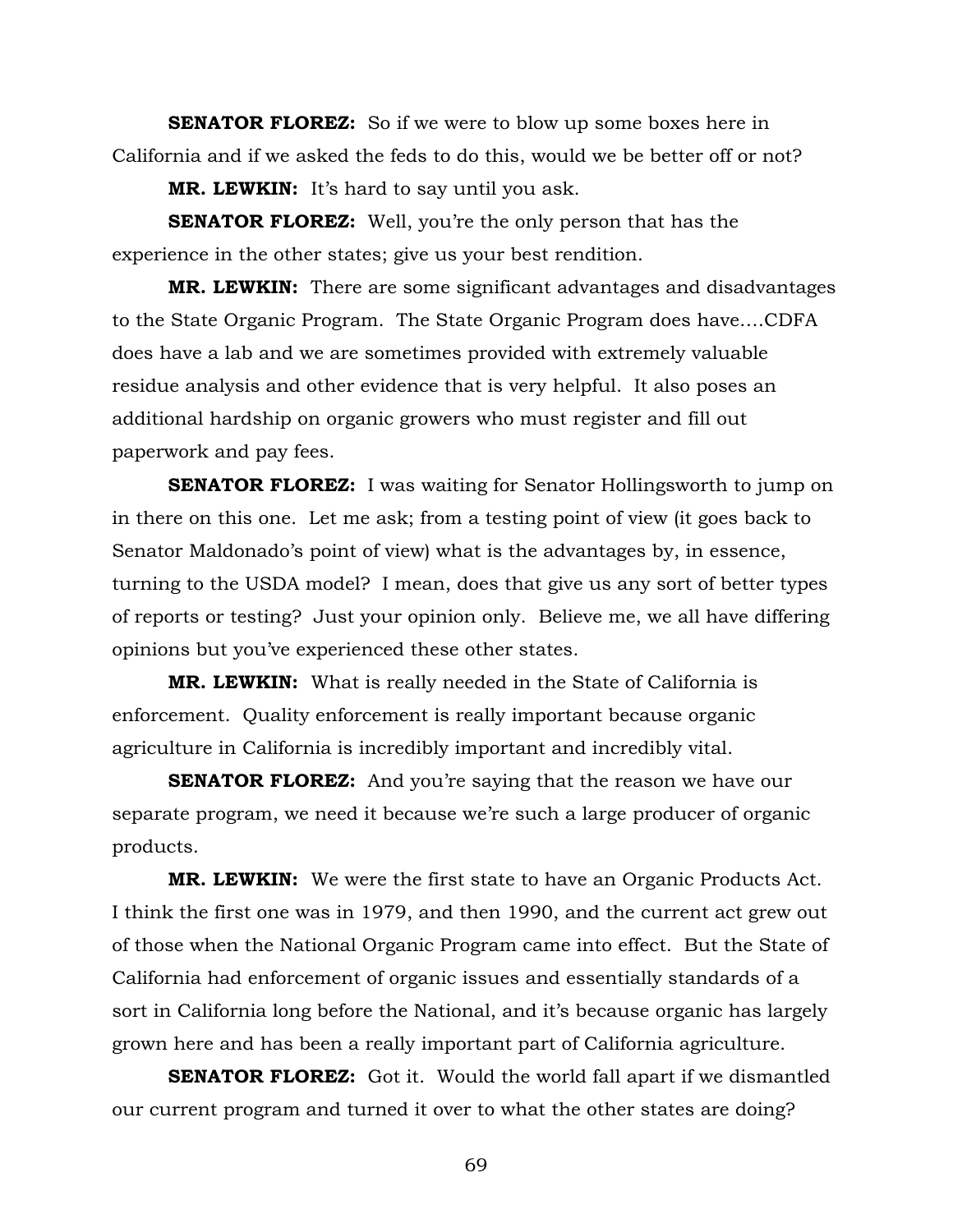**MR. LEWKIN:** The world would not fall apart.

**SENATOR FLOREZ:** Okay. I just want to know. Let me ask a question about the relationship between your organization and other certifiers. So how does that work?

**MR. LEWKIN:** Like Dave said, there are 50 certifiers, domestic certifiers in the United States. About 20 of them operate in California. They range between county agents and for- and nonprofit businesses. Largely they are competitors with varying degrees of expertise or focus to their organization.

**SENATOR FLOREZ:** And getting to Senator Hollingsworth's earlier question; are you a for-profit? Are there conflicts of interest? Does a grower pick you? How do you interact in this world?

**MR. LEWKIN:** We are nonprofit. We operate on fee for service. Growers are free to choose the certifier that can provide them the service that they would like.

In terms of the issue of almost all third party certification, whether it be allergen, kosher, food safety, all operate typically on a fee for service basis. It's the quality of the certifier that defines whether or not they're willing to decertify somebody, no matter their size or dollar representation. And that's a matter of, a) accreditation; b) ethics.

**SENATOR FLOREZ:** Okay. Any legal relationship between yourselves and OMRI in terms of…

**MR. LEWKIN:** Yes.

**SENATOR FLOREZ:** What is that legal relationship?

**MR. LEWKIN:** Firstly, as a point of history, CCOF and another certifier were instrumental in forming OMRI in the early days—I believe, the eighties. And then currently, OMRI is a contractor to CCOF, providing us technical expertise on materials issues in addition to WSDA. And we utilize them because they are essentially the gold standard in material information. They have the Ph.D.s on staff.

**SENATOR FLOREZ:** Okay. So we understand the relationships, who is required to be certified? (just maybe a threshold question)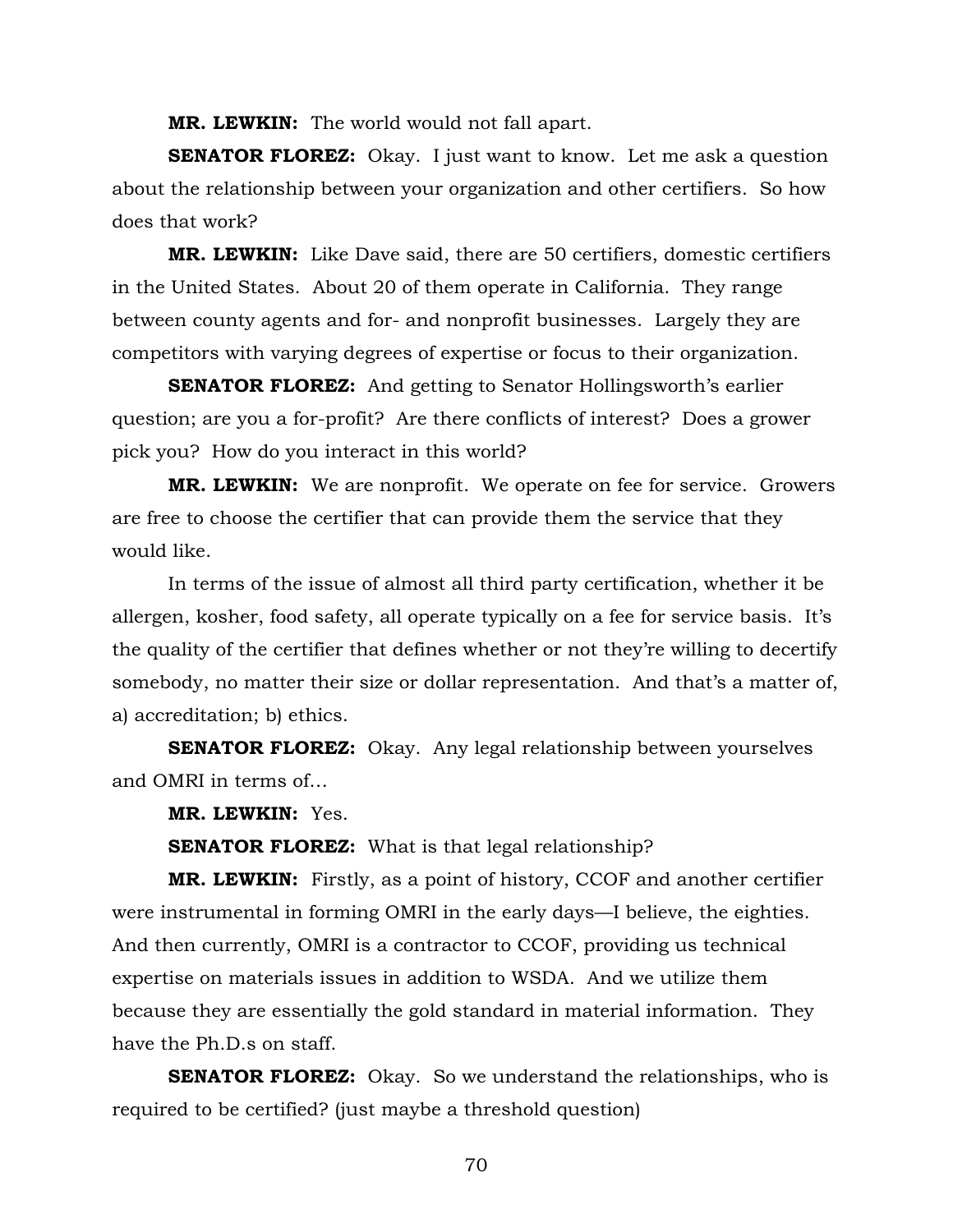**MR. LEWKIN:** Any person who markets anything in the United States with a front label claim as organic. More than \$5,000 a year of organic product is required to be certified.

**SENATOR FLOREZ:** And how does that certification process work for that category—what's the process?

**MR. LEWKIN:** For the above \$5,000? The mandatory certification? **SENATOR FLOREZ:** How does it begin; cost?

**MR. LEWKIN:** Cost, of course, is variable. You're talking about 50 different competing businesses. We routinely certify a very small farm for \$6-, \$700. Much larger farms with many, many sites could run into the many thousands—tens of thousands, certainly.

And essentially it's a third party audient process. They tell us what they do. They give us a lot of information about what they do and how they farm and what inputs they use. And we go out and inspect them to get an idea of whether what they say is what they do. Then we get back to them with any issues that they need to address. And then we repeat it the next year.

**SENATOR FLOREZ:** So you actually go out to the field and the growers and you kind of make a determination.

What's your thought process on the growers that currently use this product? I mean, should they be decertified or should they remain in the certification category? I mean, how would you, if you were called by a grower to kind of figure this out for them at this point in time, what would be your best…

**MR. LEWKIN:** I have been called by a grower. **SENATOR FLOREZ:** Okay.

**MR. LEWKIN:** I've been called by many growers.

Firstly, there's something that we really need to take note of here, which is that we have received, before today, essentially, or the AP article, almost no confirmation of, positive confirmation of, contaminated products. The California Liquid Fertilizer material was pulled off the marketplace for a supplier issue—sulfuric acid issue. It was not disclosed to us that it contained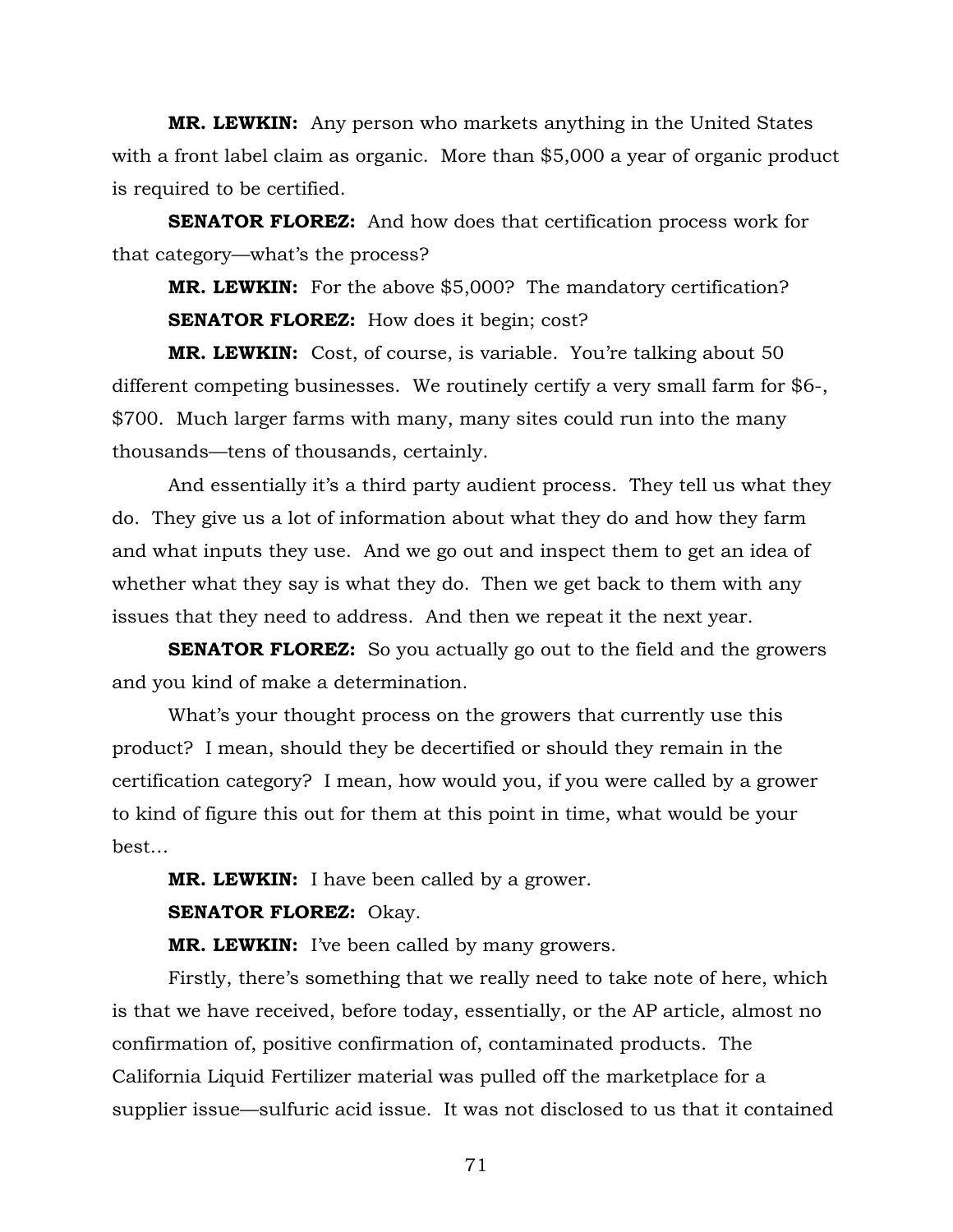ammonium sulfate. So there is effectively no situation where we've been told the issue with Port Organic Products. That that is simply….there is no confirmation there. However, in every single case where we've had doubts about a material that where any doubts at all that we could really take note of, we have swiftly prohibited that material for use. We did that with Port, we did it with Biolizer XN, and we did it with West Bridge Biolink 1400.

**SENATOR FLOREZ:** So what are you telling the grower that called you? **MR. LEWKIN:** We're telling the grower simply that we do not have confidence in this material. It depends, each situation is unique. Every single situation is unique. Essentially what we're telling them is cease and desist because we don't know whether this material is allowed—immediately cease and desist.

If I may, I think what you're getting at is the….you've got a situation a material might be, a fertilizer might contain an adulterating ingredient and if you'll allow me to go through some of our testimony here, I think it addresses this.

#### **SENATOR FLOREZ:** Please.

**MR. LEWKIN:** So we've elected to proactively prohibit some materials we have doubts about. So we won't let them be used by CCOF growers. Where and if it's occurred—the crops grown with a spiked material—when the farmers have used them, they've used them in good faith and they are the victims of unscrupulous manufacturers.

Organic certification is a process based system, not an analytical testing based product certification. This is about process, not product. Organic production is a culmination of a myriad of production techniques and decisions that result in organic products. Organic farmers make decisions everyday that contribute to organic production and which are entirely different and unique from other agricultural methodologies. The ingredients of any one fertilizer used as a component of a large and varied organic system, does not fully define the farmer or the quality or integrity of their products. Rather, organic is a holistic system that constantly improves, adapts and implements new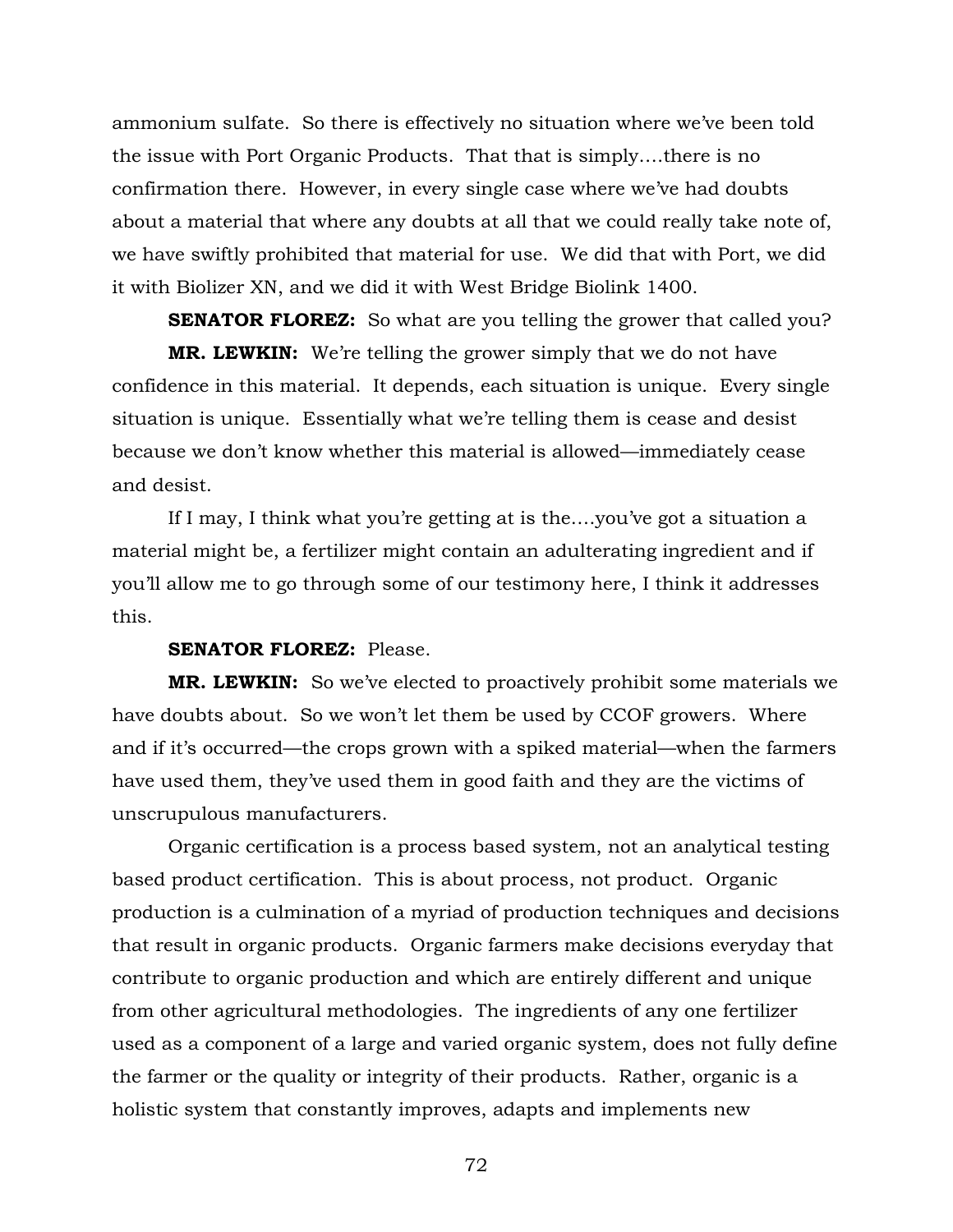measures to produce better organic products. When situations like this occur, the organic community cannot punish the victim and cannot throw away the efforts of the farmer that go far beyond fertilizer. Instead, we aggressively approve the system on the farm \_\_\_\_\_\_\_\_\_ certification.

What I'm basically saying is that you're talking about fertilizer. Fertilizer does not define the farm. It doesn't define the product. We have allowed them to use it in good faith. If they have been victimized, we're not going to further victimize them by destroying their livelihood.

**SENATOR FLOREZ:** Okay.

**SENATOR MALDONADO:** \_\_\_\_\_\_\_\_\_\_\_(no mic)

**SENATOR FLOREZ:** Senator Maldonado, go ahead.

**SENATOR MALDONADO:** \_\_\_\_\_\_\_\_\_\_\_\_\_ and you found out about this product …

**MR. LEWKIN:** Which one? The Biolizer XN?

## **SENATOR MALDONADO:** Yes.

**MR. LEWKIN:** We were told that that product is no longer compatible because the supplier had included…

**SENATOR MALDONADO:** When did you find that out?

**MR. LEWKIN:** In approximately December 20, 2006. Prior to that time we had concerns and we had issued complaints regarding a variety of materials. Approximately December 20, 2006, I received an unofficial phone call from personnel at CDFA telling me that they thought that this product was going to get into trouble and that there was going to be legal action. Subsequently, there was a legal settlement under which the company publicly withdrew their product but admitted no wrongdoing. So while I didn't believe, functionally didn't believe the settlement, I had no way to do anything about it. I can't run on a rumor.

**SENATOR MALDONADO:** So you felt it was a rumor. You felt that it wasn't…

**MR. LEWKIN:** Well, I felt that the product should be prohibited immediately, and that's precisely what we did. However, we did not have any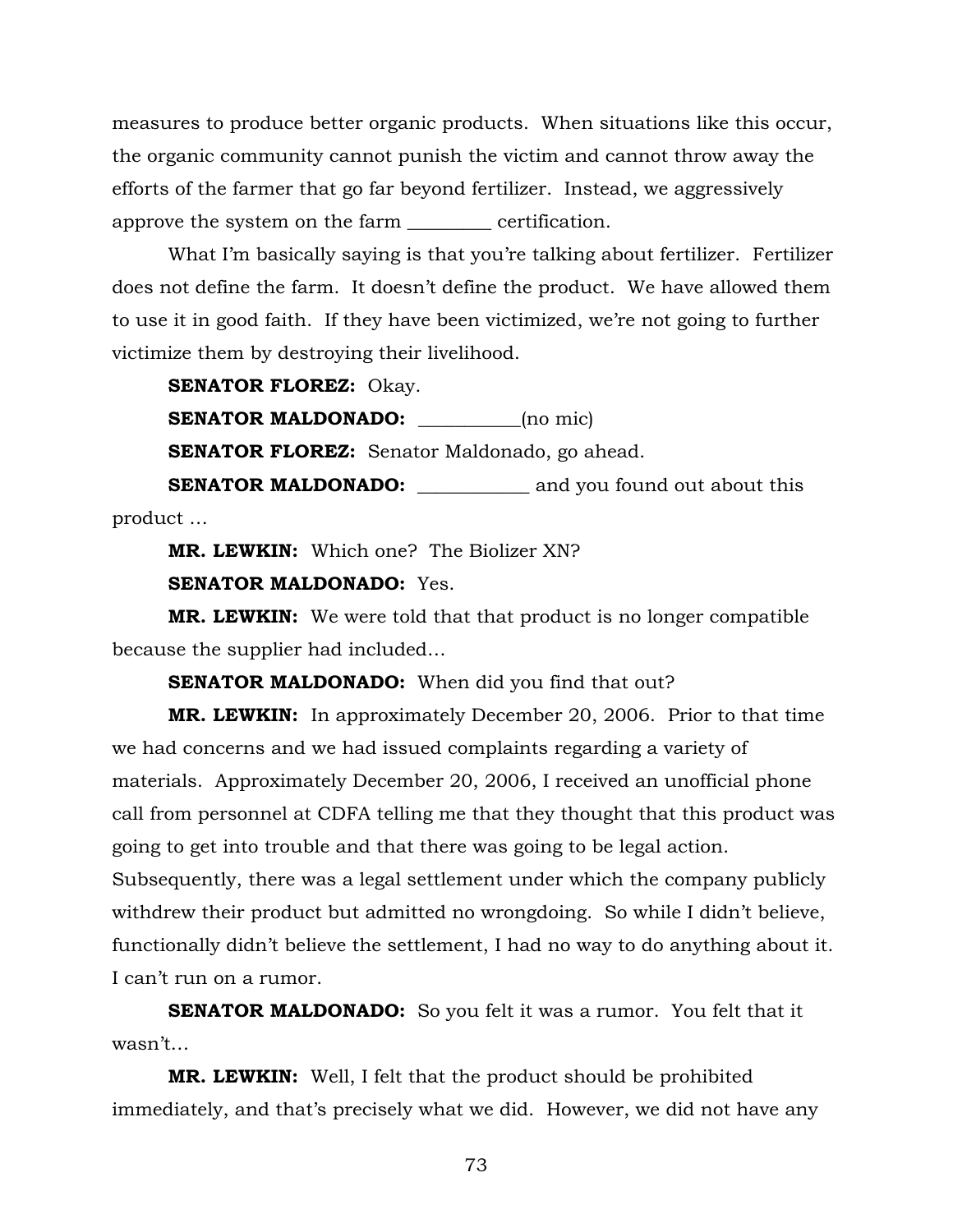confirmation from CDFA or anybody else that the product contained anything but….what were we told? We were told, sulfuric acid in the supplier to California Liquid Fertilizer, is what we were told.

**SENATOR MALDONADO:** Did you get a letter from the whistleblower? **MR. LEWKIN:** I met with….firstly, we get complaints. **SENATOR MALDONADO:** I understand.

**MR. MR. LEWKIN:** Complaints come in.

No, I did not receive a letter from the whistleblower. However, I have met with both farmers who were concerned, who had their own reasons to be concerned about materials, and other industry people who came to my office and discussed their concerns with these fertilizers in July of 2006.

**SENATOR MALDONADO:** So from the time that the whistleblower called the CDFA and called other departments, you don't know if you got a call or you got a letter from him or her—the whistleblower? You get a lot of complaints; you don't know if it was the person…

**MR. LEWKIN:** If they were the same CDFA person? No, I don't. **SENATOR MALDONADO:** Can you guys decertify somebody? **MR. LEWKIN:** Absolutely, we do.

**SENATOR MALDONADO:** Have you decertified anybody?

**MR. LEWKIN:** Absolutely.

**SENATOR MALDONADO:** But in this case?

**MR. LEWKIN:** Not over this issue, but in other issues we frequently issue either notices of proposed suspension or proposed revocation for cause.

**SENATOR MALDONADO:** So explain to me why on this one you did not, because you needed more proof or it was just a rumor? Can you explain that to me please?

**MR. LEWKIN:** CDFA entered into a legal settlement with California Liquid Fertilizer wherein they did not admit wrongdoing. How were we to know that the material is spiked if we are not told? However, we prohibited the material unequivocally…

**SENATOR MALDONADO:** But you let them keep selling it.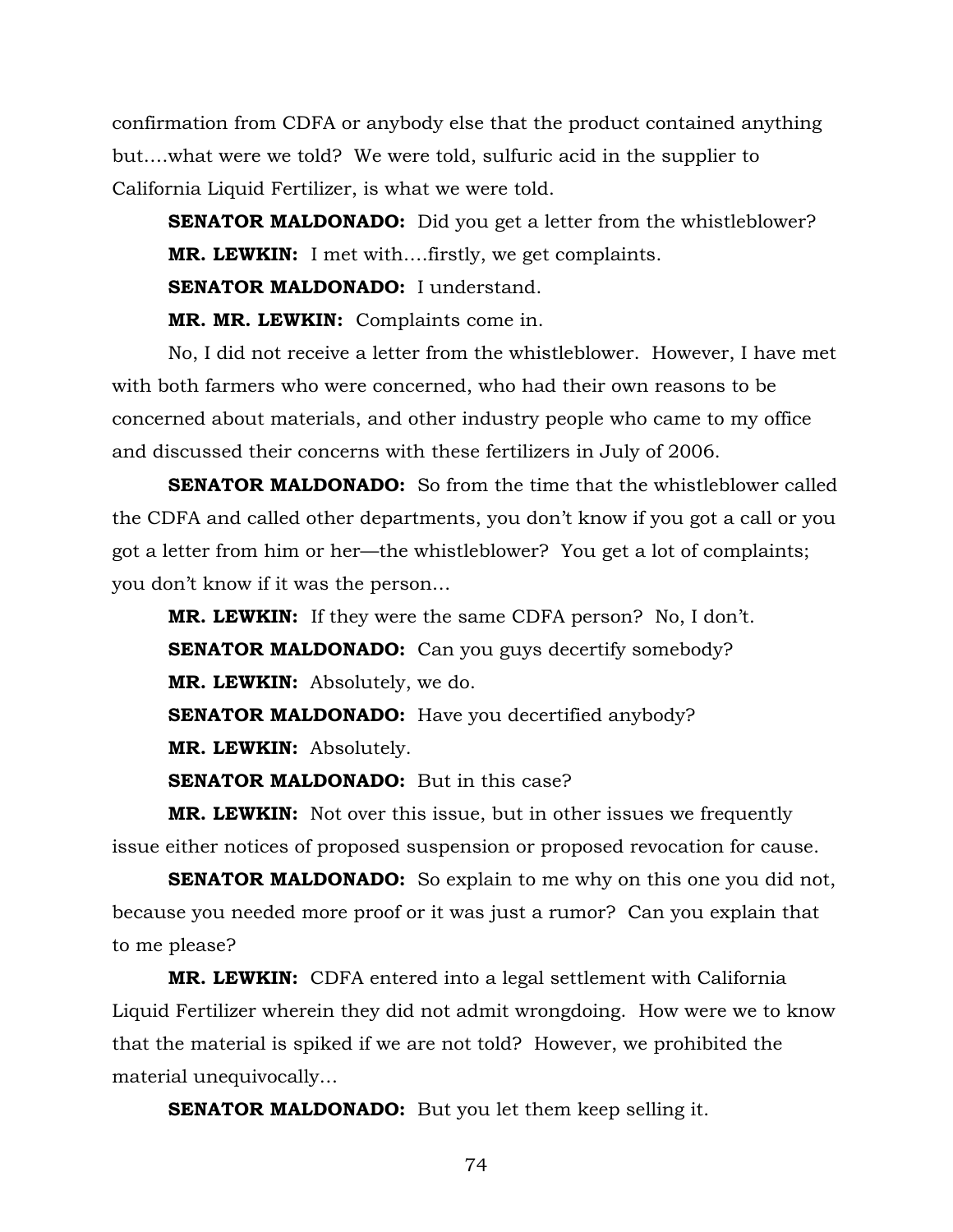**MR. LEWKIN:** We didn't let….first of all; I don't have any contractual or regulatory oversight over fertilizer companies. We have contractual relationships and regulatory oversight over our clients. We immediately told our clients to immediately cease and desist using this material.

**SENATOR HOLLINGSWORTH:** Your clients and your contractual relationship were with the growers; OMRI's is with the suppliers?

**MR. LEWKIN:** That's correct.

**SENATOR MALDONADO:** And you let them know to cease and desist on this product?

**MR. LEWKIN:** Absolutely.

**SENATOR MALDONADO:** And did they?

**MR. LEWKIN:** Yeah.

**SENATOR MALDONADO:** But they had been selling it for quite some time and that was okay?

**MR. LEWKIN:** Our clients…

**SENATOR MALDONADO:** It was sold as organic and it really...

**MR. LEWKIN:** It was sold….this material was sold as an approved input.

**SENATOR MALDONADO:** I'm talking about the produce not the material.

**MR. LEWKIN:** The produce?

**SENATOR MALDONADO:** Yes.

**MR. LEWKIN:** That produce….there's a lot more in that produce than any one fertilizer, for one ingredient of one fertilizer.

**SENATOR MALDONADO:** I think the point that I'm trying to make is that when there was a whistleblower and everybody, kind of winking a nod, knew that they were using a synthetic fertilizer, your organization, CCOF, because of CDFA, didn't stop them from selling this product. They kept using it.

**MR. LEWKIN:** I think winking a nod wouldn't be an accurate description of the seriousness that we take this.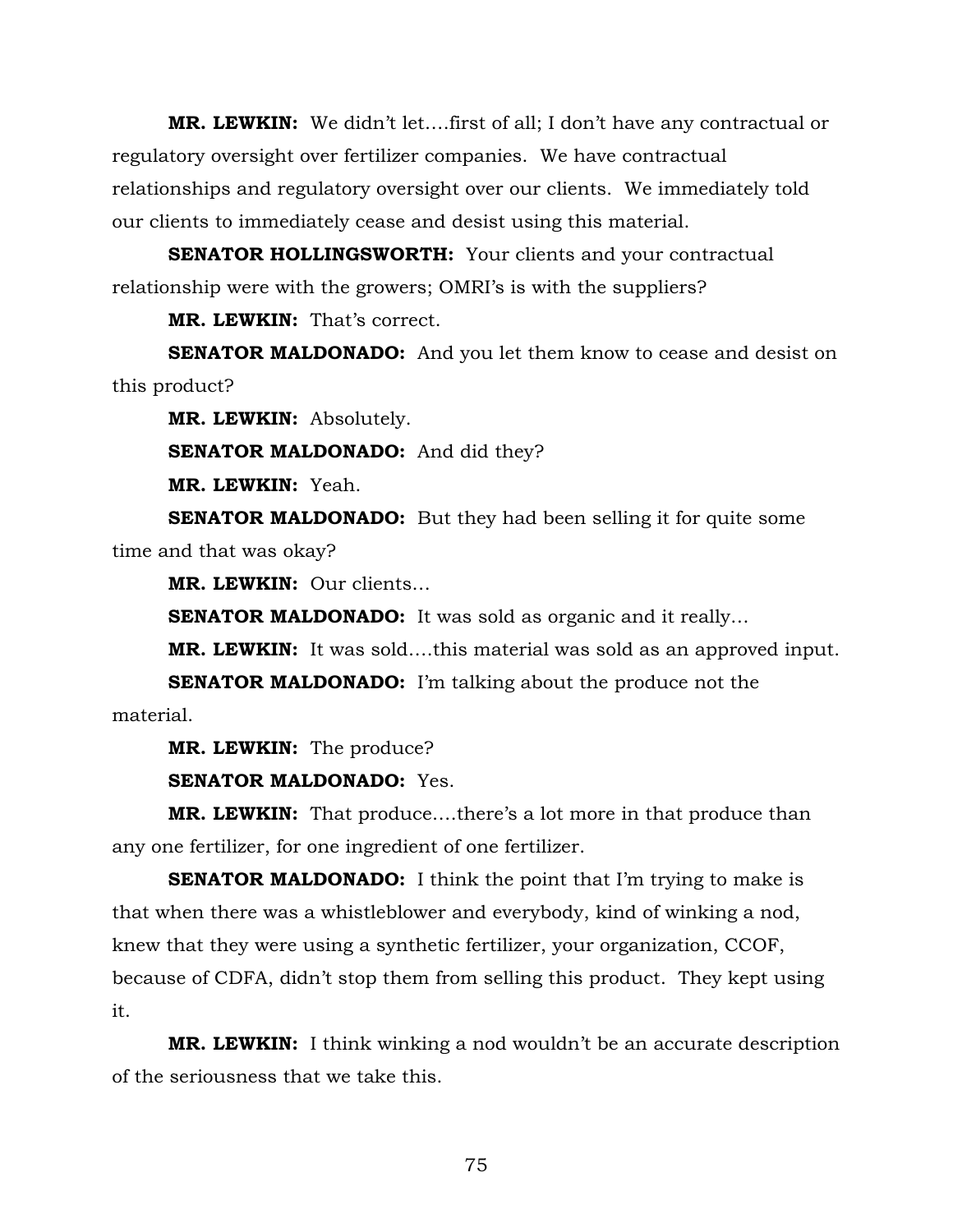**SENATOR FLOREZ:** Okay. Well, let me ask you about the seriousness. The thing that kicked this particular issue off was a whistleblower letter to the Organics Program at CDFA and right at the very sentence it says, "I was given your name by Brian Leahy of CCOF," that's your organization. It's the very first sentence in the very first whistleblower letter. Who's Brian Leahy?

**MR. LEWKIN:** Brian Leahy is our former executive director from….I'm sorry, I don't recall his term. It ended in 2006.

**SENATOR FLOREZ:** Okay. You guys take this beyond seriously given that this whistleblower letter started with the very first sentence with a person from your organization who is the executive director. I mean, why are you coming in on the back end of this when this is the front end?

**MR. LEWKIN:** What's the date of that?

**SENATOR FLOREZ:** The date is June 18th.

**MR. LEWKIN:** Of which year?

**SENATOR FLOREZ:** Of 2004. And actually, he was actually cc'd on the letter, so it isn't as though it's just a whistleblower saying, "I talked to Brian Leahy from CCOF," and Brian Leahy had no clue about this. I mean, he was actually cc'd on this particular letter. So I'm just wondering, when you get a letter like that and it's 2004 and you're taking this very seriously, how does one reconcile your actions? What do you guys do in a case like this?

**MR. LEWKIN:** I think that's an excellent question, and it's the first I've heard of that. What I can tell you is that Brian Leahy was the executive director of the trade association side of our organization, not certification. Typically when we get something like that today, that's logged into a complaint file and a complaint is….we keep an ongoing file and track these things as they go in binders (like this) with all the information. My guess is that somebody called Brian Leahy and said, "Hey, I'm concerned about fertilizers. Who should I talk to? What should I do?" And he said, "Hey, the State. Go the State Organic Program." That's my guess is what he would have said.

**SENATOR FLOREZ:** I get that part. But Brian Leahy actually got this letter. It wasn't as though he said, "Hey, give this guy a call. Lay out your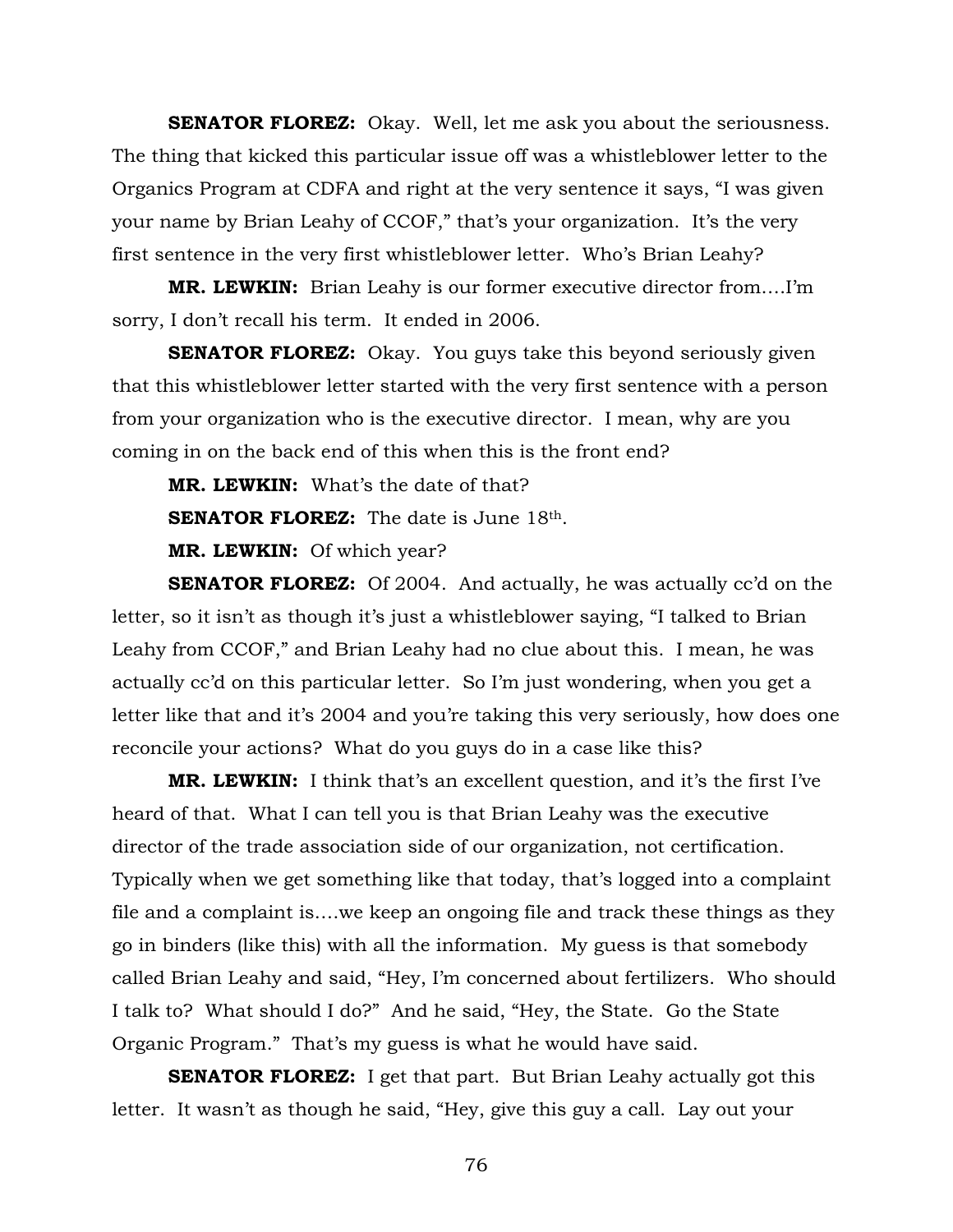entire case of this whistleblower letter that led us to today," but Brian Leahy was actually cc'd on it, and so, I imagine he'd have, like, some real file of really explicit types of things that were occurring at this particular facility. And I'm just wondering is that how you guys assure Senator Maldonado that you take it very seriously? So I'm just not quite sure how that reconciles.

**MR. LEWKIN:** I can tell you that that was previous management.

**UNIDENTIFIED:** (no mic)

**MR. LEWKIN:** What's that?

**SENATOR MALDONADO:**  $\qquad \qquad \text{(no mic)} \qquad \text{Senator Florez is}$ getting to is that you knew about this before the settlement, and you're saying that you couldn't stop the product because of the settlement. Am I wrong?

**MR. LEWKIN:** I didn't….firstly let me say that this is….we take these things quite seriously. And I can't really speak to that because that was before my time. I can tell you that every single date of everything that's occurred since I've been aware of this is right here.

**SENATOR FLOREZ:** Okay. Did you read CDFA's investigative file on this entire matter?

**MR. LEWKIN:** No, we weren't provided that.

**SENATOR FLOREZ:** Okay.

**MR. DECOU:** I think there's a point that you might keep in timing is that in December of '06 is when CDFA negotiated that settlement with California Liquid Fertilizer. They then had an ongoing investigation after that. We inquired for a copy of that investigative report, OMRI, and they were not willing to give it to us because they had an ongoing investigation. To my knowledge, that investigative report was only released this past spring, almost a year-and-a-half later, at which point that's when those of us in the industry had some concrete information and the product had been off the market for almost a year-and-a-half.

**MR. LEWKIN:** I should clarify that Brian Leahy was terminated in June of 2004.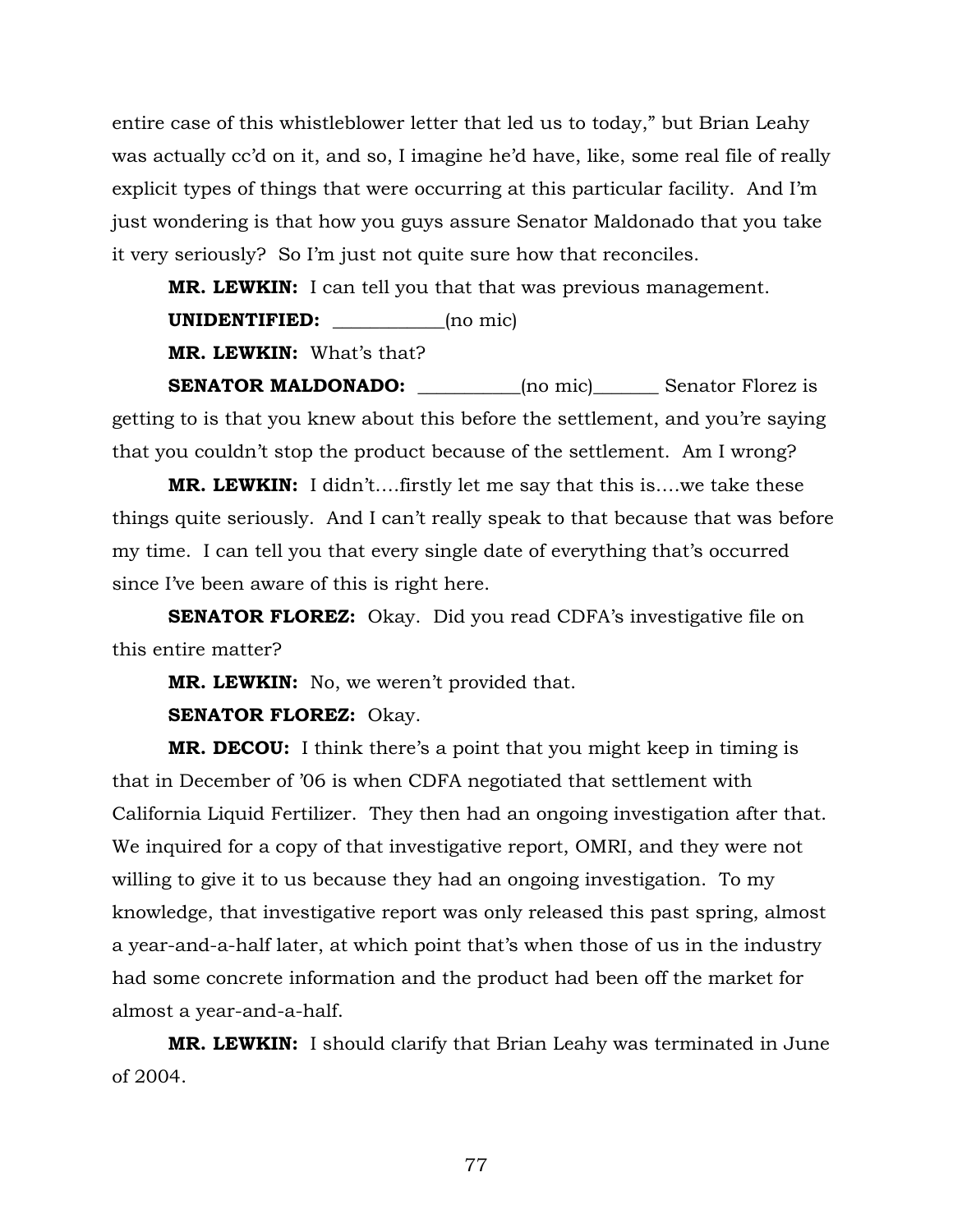**SENATOR FLOREZ:** Okay. Let's switch subjects for a minute. What is your new liquid fertilizer policy for onsite inspection?

**MR. LEWKIN:** Excellent. I'm glad you asked. So this has been a problem and we are attempting to address it as aggressively as we can while being somewhat concerned about the fact that we don't have direct regulatory oversight over the manufacturers. So what we're doing is largely using our leverage as the State's largest certifier to force the manufacturers to undergo a series of inspections or face prohibition by CCOF for their materials.

**SENATOR FLOREZ:** Awesome. Okay.

**MR. LEWKIN:** And essentially what's required is a set of three very hard deadlines wherein they must submit to inspections, undergo inspections, and give us a clean bill of health.

**SENATOR FLOREZ:** Okay. And so, is that on selectively picked manufacturers or is this all manufacturers?

**MR. LEWKIN:** There are myriad inputs whether they be fertilizers or pesticides or anything else. This is a select section of materials that we have concerns about, notably, flowable high nitrogen liquid fertilizers.

**SENATOR FLOREZ:** Okay. Can you tell me, just from what you've heard today, whether or not we should have known that this was a fraudulent product well ahead of this entire investigative process, or is this just the process—just the way it works and this is what we go through in order to come up to some conclusion? (Just your observations only)

**MR. LEWKIN:** I think it's important that enforcement agencies have a taste for blood. And that when there's the opportunity to take enforcement action, that it be as rigorous as possible.

**SENATOR FLOREZ:** And what you've seen in other states, if this type of incident occurred in any of the states that you currently operate in, what would you say about this particular incident as compared to other incidents in other areas of the nation?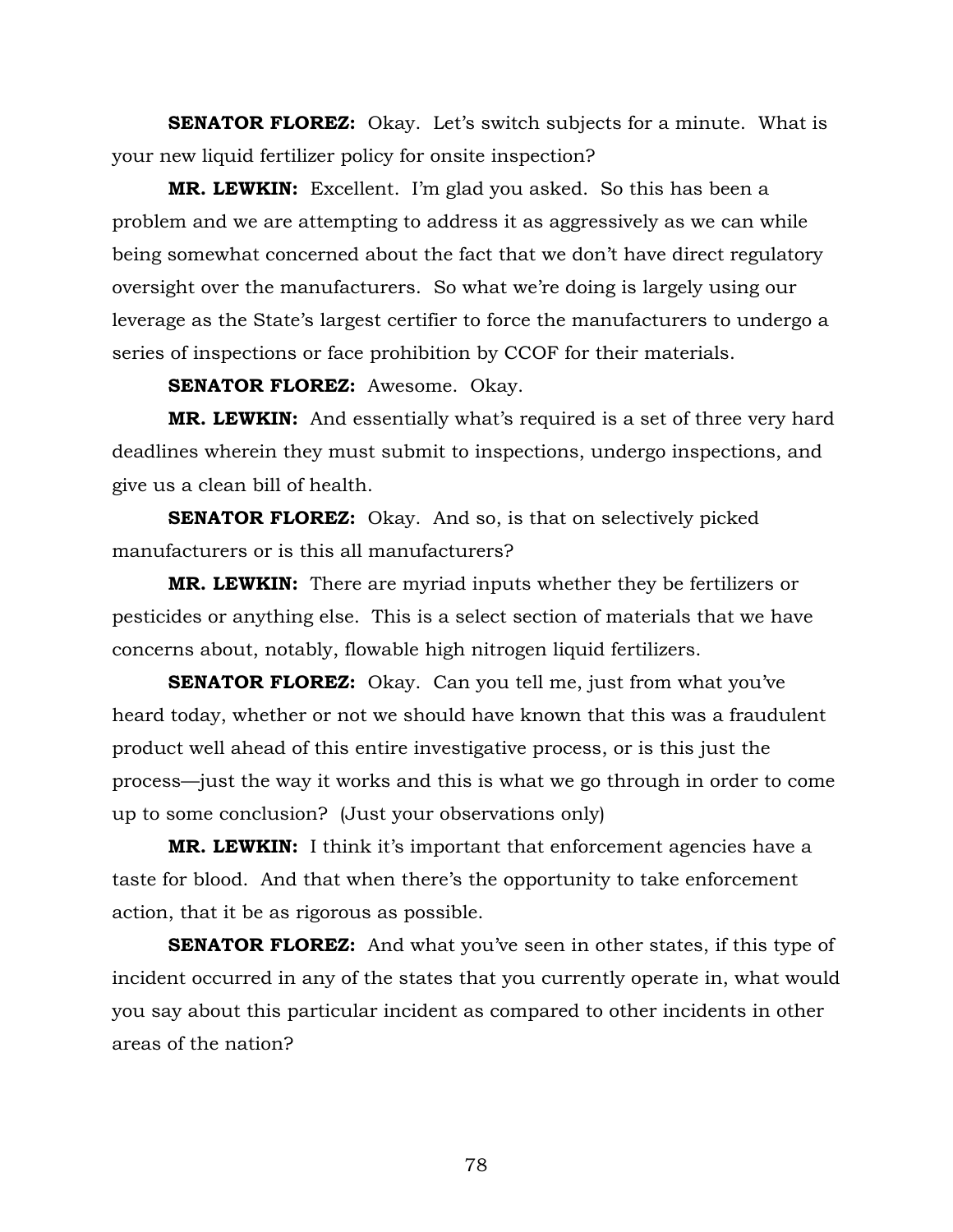**MR. LEWKIN:** I think that there is a lot of potential for California to do this better than anybody else but we have to work hard to realize that potential.

**SENATOR FLOREZ:** Okay. So how would you compare this particular incident as compared to any other incidents you've seen like this in any other state?

**MR. LEWKIN:** You know what? I mean, honestly, there never has been anything like this. This is a class by itself.

**SENATOR FLOREZ:** Got it. So this gives us the opportunity to fix something in a growing market—growing pains that won't get better unless we try to fix it now, at least in some area.

**MR. LEWKIN:** Yes, precisely.

**SENATOR FLOREZ:** And you would say the enforcement side of it is the area we ought to look at?

**MR. LEWKIN:** We are very much of the opinion that enforcement is vital. It's really important. It has a deterrent effect. It's really necessary. What we would really caution against would be a state-based certification or listing service that was limited to just California, or in this case, just fertilizers. The world of materials and inputs is much, much more broad and it would create a tremendous problem and confusion for growers. So we really, really would discourage a listing of an official list. However, enforcement, the ability to do inspections, the ability to levy fines, the ability to assure integrity of material manufacturers is critical.

**SENATOR FLOREZ:** And your leverage with the manufacturers at this point in time, in terms of inspection, is going to be helpful, I assume, in this as well—the new policy?

**MR. LEWKIN:** We have notified the manufacturers that are subject to this and thus far we have not….they have received notification within the last few weeks and I think it is going to be helpful. I think, frankly, some of them are going to decline the inspections and subsequently will be prohibited. We are very aggressively seeking support from other certifiers and support at the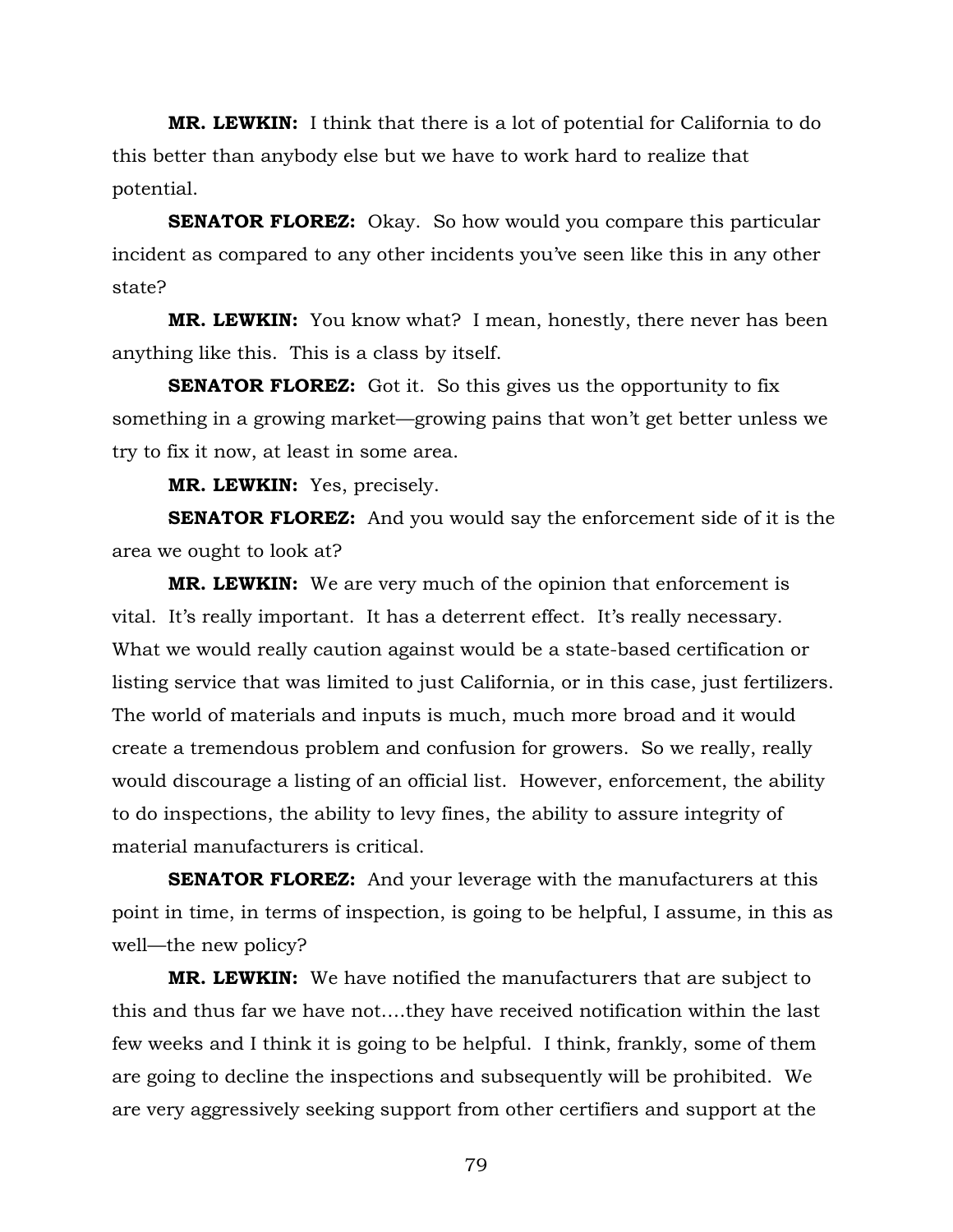national level so that we're not the only certifier requiring this level of rigor in the input review process.

**SENATOR FLOREZ:** Could the State of California do something if there are certifiers….what can the State of California do in this void, I guess is my question? What can we say in order to support you in this new endeavor as a standard? I mean, there must be some leverage from our vantage point.

**MR. LEWKIN:** Absolutely. What the State of California can do is make sure that they can pick up these inspections later next year. The State of California, from our judgment, does not have….it would be too complicated to….you've got to go through a legislative process. They're not going to be ready. We want every manufacturer subject to this inspected by August 15<sup>th</sup>. The State of California is not going to be ready. But August 15<sup>th</sup> should not be the last inspection; it should be the first of many. The State of California could do those inspections in subsequent years.

**SENATOR FLOREZ:** Okay. That's helpful. I just want to clear, one more time, the certification status of the farms that have been using the spiked product, what would you….are they going to be certified again? Your answer wasn't that clear.

**MR. LEWKIN:** Essentially, what we're saying is that this is a process based system. There's two issues. One, up until now we have not received….up until very, very recently we have not received confirmation that it was a spiked product. Secondly, we're talking now crops that are two-yearsold. Biolizer XN was December of 2006. We're talking considerable time in the past. Thirdly, really, the bottom line is that this is a process issue. These farmers are using a material in good faith. And it is not our intention to decertify farmers who use the material in good faith when that material is part of a much larger system and a much larger process.

A farmer who uses a material they didn't tell us about can be decertified. A farmer who uses a material that they tell us about and we allow them to use it and subsequently we find out that we've all been the victim of fraud, we're not going to punish that farmer—we're not going to further victimize them.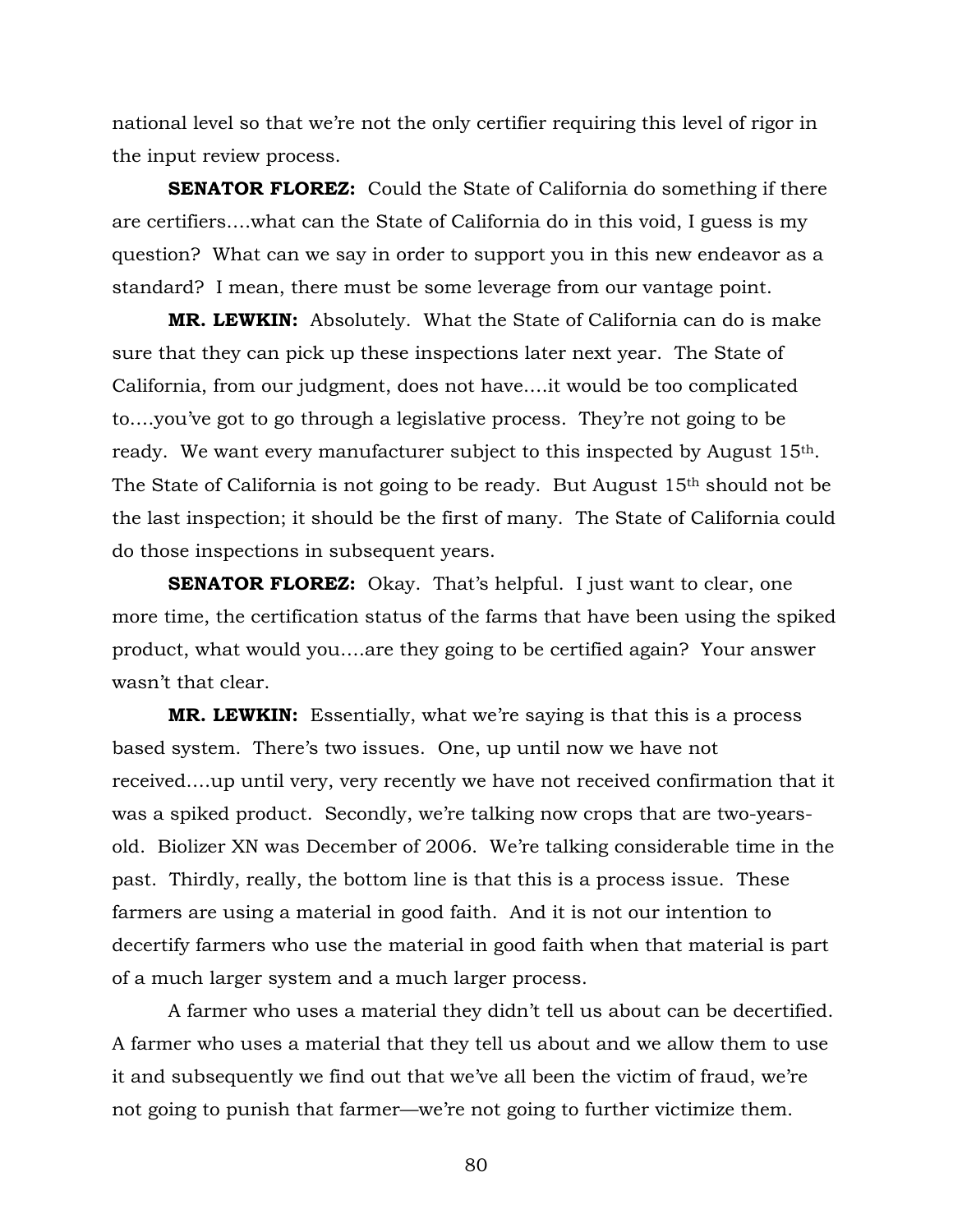**SENATOR FLOREZ:** So who gets punished, then, at the end of the day? Nobody gets punished? You get a new director? A new company comes in, they are turning it around. Everybody is, like, absolved. And CDFA comes in and tells us we've got 14 things now we're doing and we're on top of it and we're moving quickly. And so, at the end of the day I'm glad there's movement and I think that's good.

The reason I like having these hearings is there always seems to be more movement than not when you have these kinds of hearings, which is great, too, because you don't have to legislate most of this stuff. It just kind of magically happens.

But I'm wondering, are you giving us some assurance that there isn't a farm out there that's going to be decertified—that's basically what you're telling us, right? Because it only takes one farm to say, "I just got a call and I'm decertified and I'm looking for the next person to sue." What would you tell us?

**MR. LEWKIN:** I can tell you that as a USDA accredited certifying agent we do not believe that it's appropriate to decertify farms over this issue. Ultimately, the final authority over that decision and whether or not we are making the right decision lies with the USDA.

**SENATOR FLOREZ:** Okay. So at the end of the day nobody lost except the consumer who bought a product, consumed the product that they thought was organic, paid a premium for it at the marketplace, and our only answer to them is, "All's good because we're going to fix it. But sorry for what you may have consumed. It's our big mistake." And I'm not pointing to you, I'm just saying generally in this whole issue it seems as though the only person that's going to lose in this, or has lost in this is the consumer. Because the farmer is not going to be decertified, the companies have been reengineered, your organizations are now on different types of tracks, CDFA has a completely different process, but yet no one will be to blame in this. It will just be a function of a growing industry that had a hiccup and now all is going to be well. But I guess, you know, from a consumer point of view, I think there is a, as Senator Maldonado said, a marketing brand equity perception that organic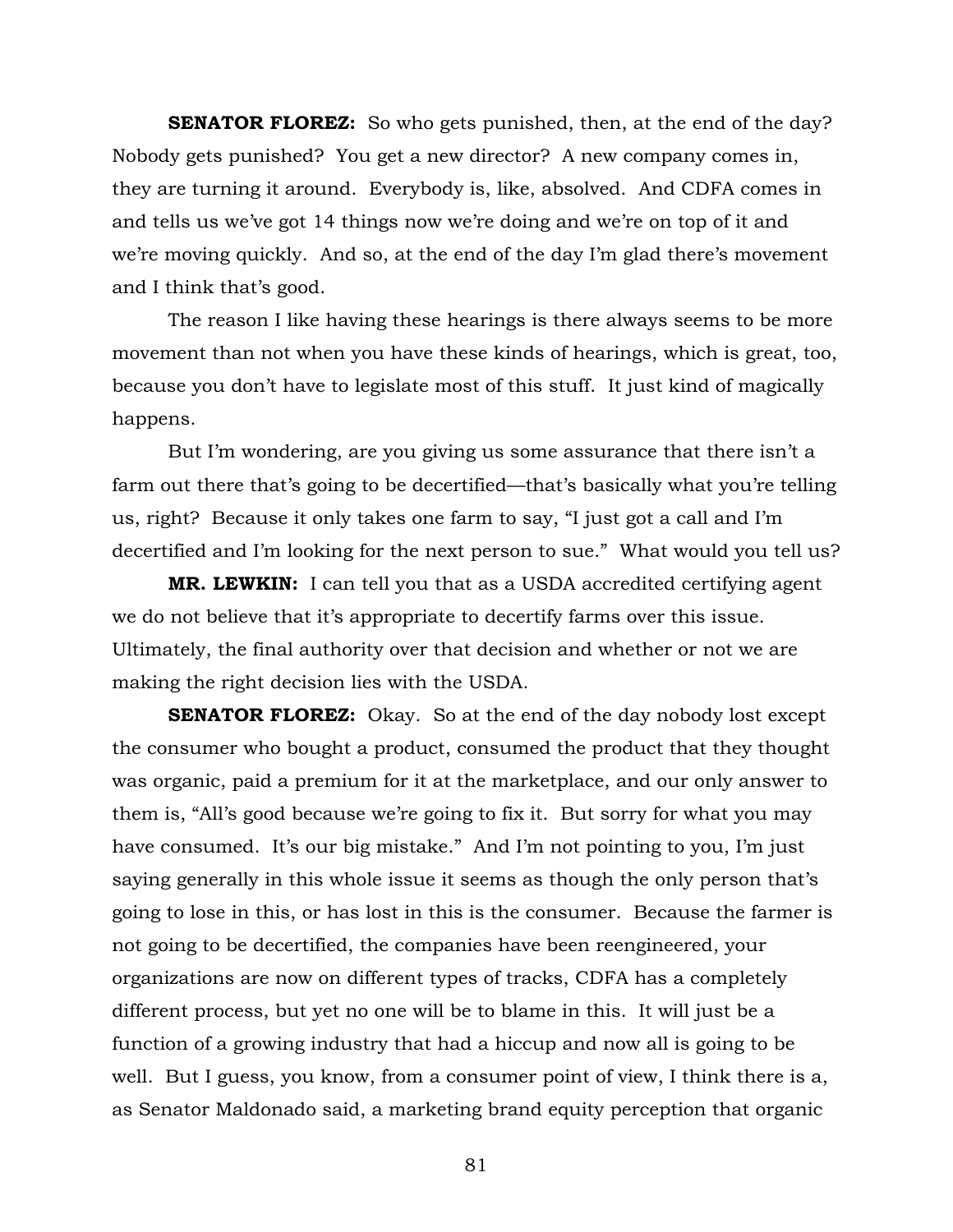is organic and that ultimately there are people in the process that certify that it is organic and they pay premium for that, so what do we tell the consumer?

**MR. LEWKIN:** I think we tell the consumer that that product was organic and it was grown organically and there's a lot more to growing organically than simply a liquid fertilizer.

**SENATOR FLOREZ:** But that isn't the truth, right?

**MR. LEWKIN:** It is the truth.

**SENATOR FLOREZ:** It is the truth? At this point in time it's the truth? Than why are we fining any companies? Why did we have this investigation? And why are we saying that this was a synthetic fertilizer that shouldn't have been applied…

**MR. LEWKIN:** It's not to trivialize the issue. It's not to trivialize the issue that this material shouldn't be used and these materials are not okay; it's that a lot more goes into farming than just that material. That doesn't mean that we don't want to root out every single problem there is. This is a serious problem. This is a real issue and it absolutely should be rooted out as efficiently and swiftly as we can. But there's a lot more to that product than just that one fertilizer. And that product was organic. And there's just a lot more there than just that one material. And further, I would say that the material suppliers, wherever possible, they have largely lost their markets and we have done everything we can to make sure that that happens by prohibiting the materials.

**SENATOR FLOREZ:** Senator Maldonado.

**SENATOR MALDONADO:** \_\_\_\_\_\_\_\_\_\_\_\_\_\_\_\_ as long as there is an intent to farm organically, it's organic.

**MR. LEWKIN:** As long as they submit an organic system plan to us and farm according to it. It takes more than intent, it takes actually doing it.

**SENATOR FLOREZ:** Right. But if you're using a synthetic fertilizer, that isn't doing it.

**SENATOR MALDONADO:** If you cheat it? **SENATOR FLOREZ:** If you cut corners, right?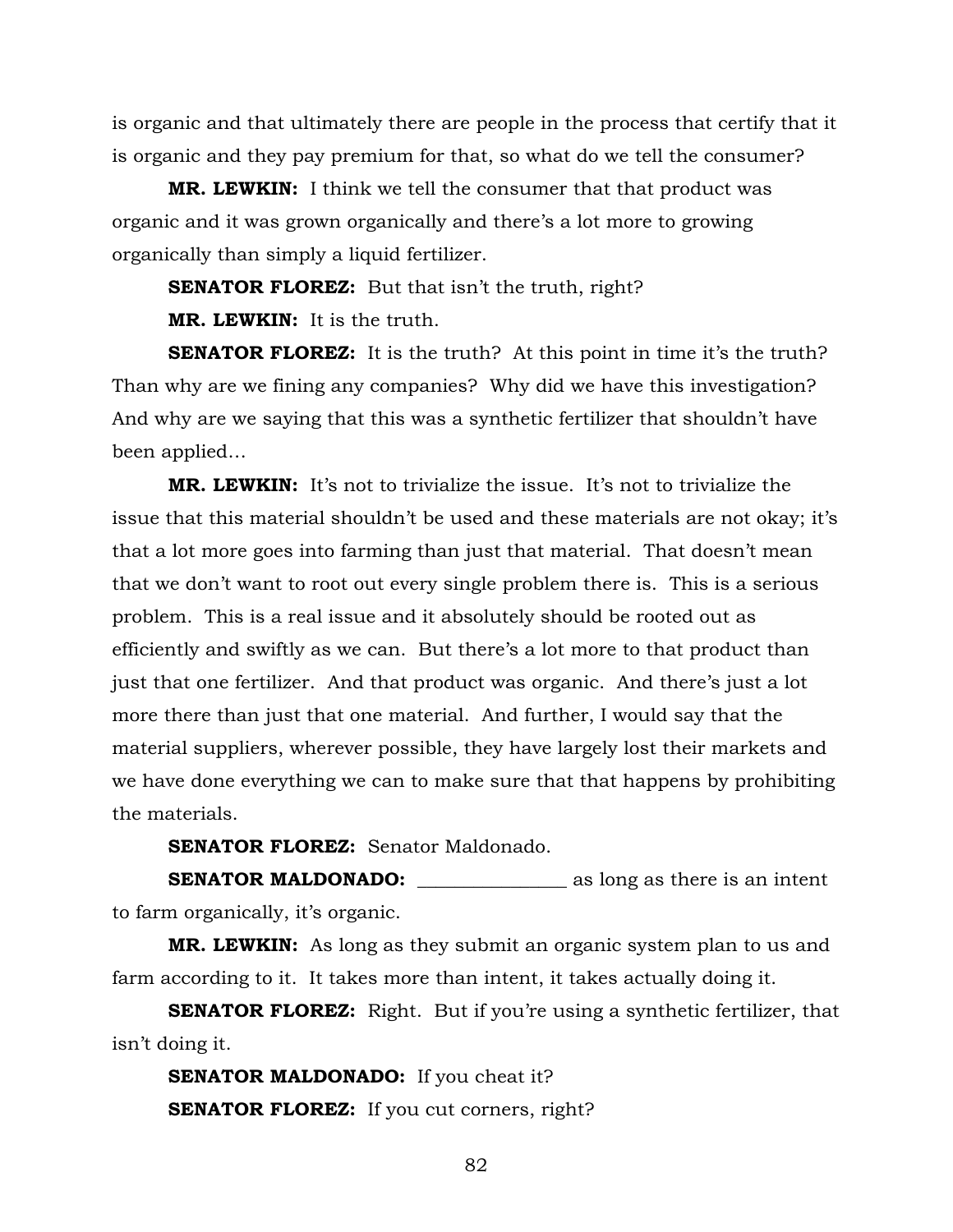**MR. LEWKIN:** No. If you are cheated. Growers are not cutting corners. The manufacturers are victimizing the growers.

**SENATOR FLOREZ:** But the growers grew something with a synthetic fertilizer that, in my mind, couldn't be termed "organic."

**SENATOR MALDONADO:** Mr. Chair.

**SENATOR FLOREZ:** Yes, and then Senator Hancock.

**SENATOR MALDONADO:** You might not know this, sir, but I farm. And when you're farming and you're applying an organic fertilizer or all of a sudden you apply this stuff called urea, the stuff seems to grow a little quicker and a little faster. So I think what you're saying….you don't think the growers knew what they were using? They just didn't know?

**MR. LEWKIN:** The growers received a product that was labeled as being a certain type of product. And those products….well, you know. You farm. It could easily be engineered that somebody would give you a six, zero, zero material. They're not getting urea at 40, zero, zero or 30, zero, zero, they're getting six. The materials are cheaper and easier to produce with synthetics. It's not that they're twice as strong.

**SENATOR MALDONADO:** Okay.

**SENATOR FLOREZ:** Senator Hancock.

**SENATOR HANCOCK:** Thank you. As a person who is new to the Agriculture Committee I've been listening and learning a great deal from the hearing this morning, and if we try to push the causation back, it does appear that the farmers were defrauded, essentially. They bought a product that was labeled incorrectly so that it was no longer an organic product. And that ideally the attorney general or the farmers or someone would sue the former owners of the company since the company has changed hands, which is always also a problem in brown field reconstruction and everything in trying to ascertain who owns it now and who has the liability.

The parallels, frankly, to the banking industry meltdown in this country become quite striking as I listen to this. That how do the people that perpetuated the situation actually pay once they've gone bankrupt? And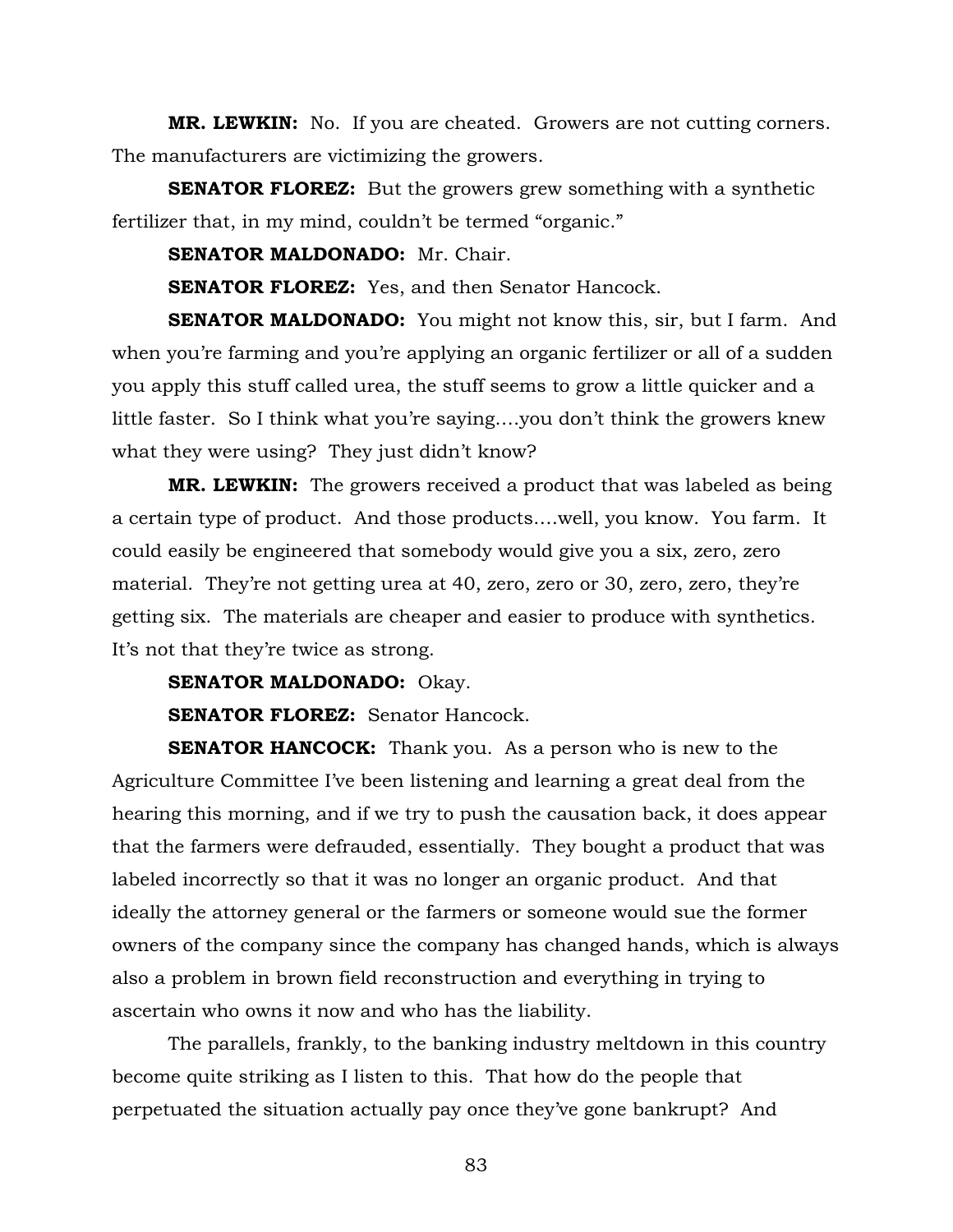perhaps this committee would need to look at not only finding ways to improve enforcement, but to work with Business and Professions or the Banking Committee to actually say, "How do we nail the assets of the people who perpetuate fraud," because I think that's the situation as it has kind of appeared as we peel this onion, so to speak, today. It's requiring action.

But I do also appreciate the suggestion that we enforce more stringently as a state because you guys do not actually do enforcement. See, who's going to look at the tests that you're going to require to be done? That part of it I'm still very uncertain about.

**MR. LEWKIN:** We're requiring an inspection protocol. And, in fact, we are doing some of our own analytical testing to supplement….to give us a fuller picture. Our power, our authorities will basically boil down to whether or not we allow the materials to be used, which shouldn't be underestimated but, however, it certainly is not the ability to fine, much less put anybody in jail.

**SENATOR HANCOCK:** Right. So we need to have a look at some of the legislation that might be coming to see if that happens. Thank you.

**SENATOR FLOREZ:** So, would you agree, I know you watched a little bit of this dialogue, so is there no harm in this, then, other than fixing the system? I mean, everything that we've talked about, is this an organic product the consumers are consuming?

**MR. LEWKIN:** I would say the products are organic. But I think "no harm" is not quite the term. I think that there's a little bit of harm and there's a lot of harm. And I think you also have to look at whether the remedy that you might instill also does more harm than less harm. I have a suspicion, without being intimately knowledgeable to know that CDFA, they negotiated a settlement which got the product off right away. I always wondered why they didn't indict. Except I always, kind of, had this sense that, "Gee, this was four months after that Spinach E-coli problem and did California agriculture want to have another not very positive media event?" And that's what I suspect happened. But we're not CDFA to know what their thought was.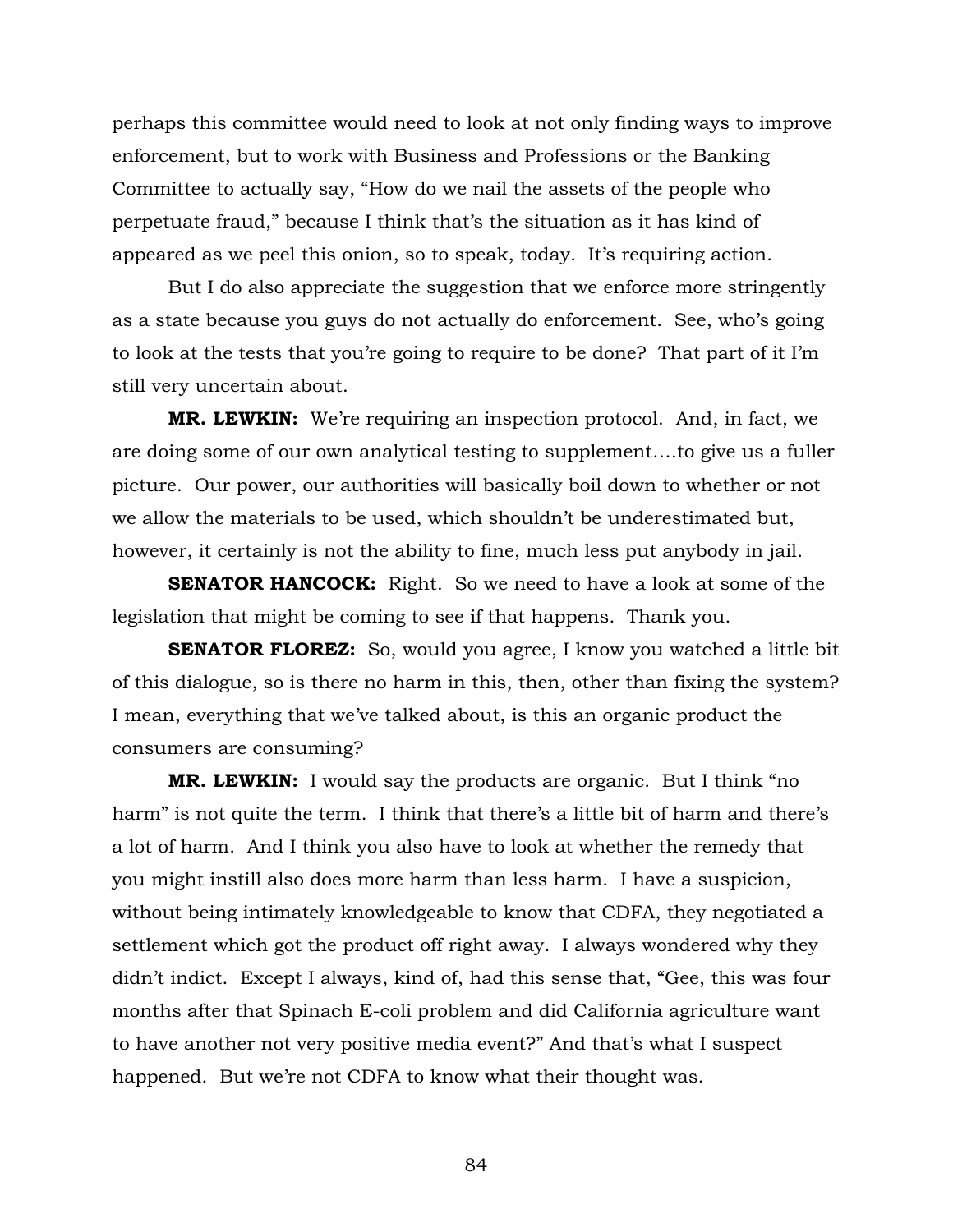**SENATOR FLOREZ:** Right. Well, we knew a little bit about that Spinach thing that happened. So I guess, suffice it to say that we're very appreciative of the testimony. You are the third party folks. It's important that we have your perspective. And we'd like to continue to engage in this process as this legislation comes through this committee from the Assembly, because, obviously, we're very interested in making sure that we don't do harm as well. So we want to make sure it's, if you will, consumer friendly and ultimately adds value to the process. So I want to thank you for your testimony. Appreciate it.

**MR. LEWKIN:** Thank you.

**SENATOR FLOREZ:** Let's, if we could, have the fertilizer associations: The Organic Fertilizer Association of America and the Western Plant Health Association. Thank you for joining us. We appreciate it. Let's go ahead and get your perspectives.

Obviously, the simple question is what's going on in the organic fertilizer industry that allowed us to get here today. What's your role in the broader scheme of organics? And, ultimately, what's the fix? What do you think?

**STEVEN BECKLEY:** Okay, I'll start. I'm Steven Beckley. I'm the executive director of Organic Fertilizer Association of California. To give you a little timeline, we call ourselves OFAC and we were actually founded in October of 2007.

There were a lot of rumblings out here, as you said, about what was going on.

I'm really happy to be here because I think we have the same goal of ensuring that users of fertilizer material is acceptable for certified organic production comply with the USDA organic standards.

And our organization represents the interests of the people producing these products, also the distributors and retailers that give to agriculture and horticulture.

So there is also a home and garden market that buys these products also that wants to be assured that when they receive OMRI labeling or Washington State labeling that that is certainly what they're getting.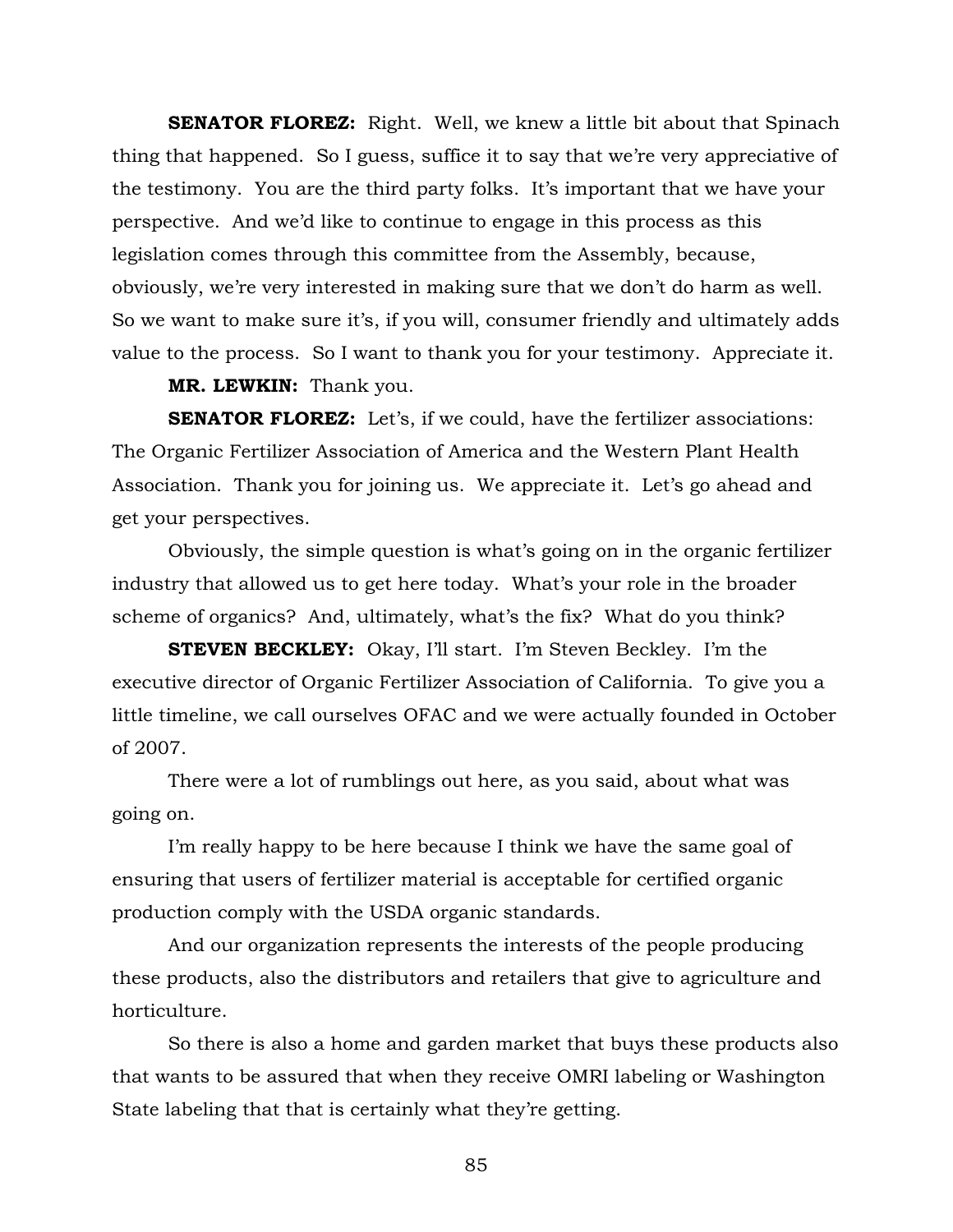And we're also very interested in dedicating increasing public knowledge of just the biological and cultural systems.

And this organic integrity and safety is the primary interest of our organization and we've worked and will continue to work with certifiers, USDA, food processors, such as Earthbound Farms and others, to really ensure that we get to that goal.

In fact, we're hoping to meet Jake. And his group at CCOF will be at our next meeting.

Because one thing we're concerned about is six different sets of auditors coming on these facilities. We've got to get this under one set of auditors.

And we're going to continue….it was mentioned, we're starting as a new association, really, to put together guidelines. We call for audit and verification systems or best management practices. We haven't gotten there yet.

We certainly think that there is an important role for the CDFA Fertilizer Inspection Program, that they should be the lead person in California to really ensure that products meet NOP standards.

Whether we get another list or not, I certainly understand CCOF's concern there.

But the Fertilizer Materials Law right now gives them quite a bit of latitude because they have authority under label, labeling, misbranding and all the ration requirements of the Fertilizer Law on materials.

Also, we're very, you know, after much comment and other things, they have put together regulations that would require all manufacturers disclose all ingredients in fertilizers. And also requires them, if they ask for it, to give them a description of the manufacturing process.

I was very pleased to hear this morning that legislation will be introduced to register all products making the claim that they're acceptable for certified organic production; that they would have to be registered at CDFA and go through a process.

But I think CDFA needs to have their registration staff specially trained in that, and then also, they need to have their training. You know, Pierre did a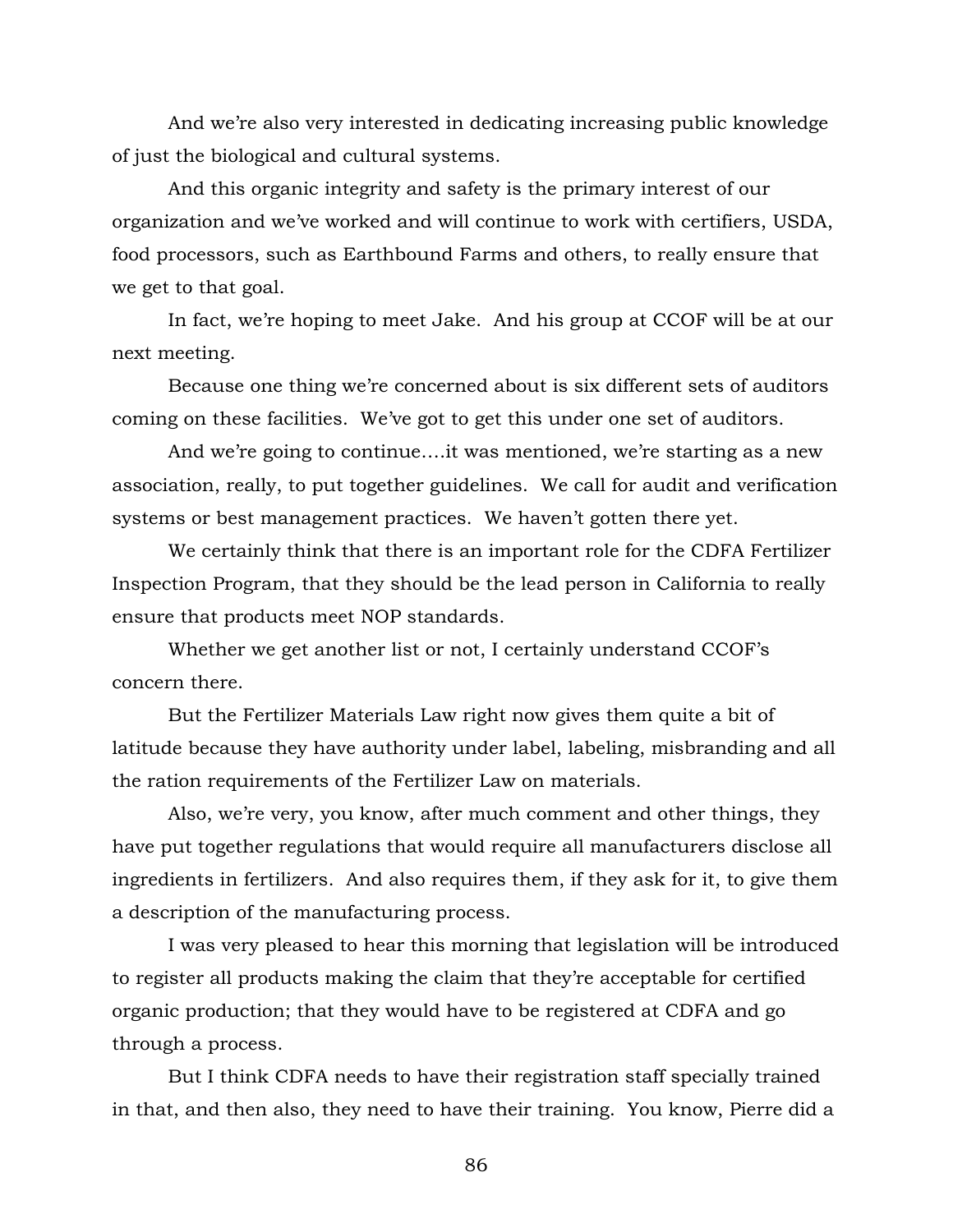great job out there. But you just probably weren't on the job training and we certainly need to have training, and we're there.

Also, there's an adoption for an organic….there's actually a proposed regulation under the American Association of Plant Food Control Officials for organic input. And I think once we get legislation in place we would certainly hope that CDFA would adopt that.

I think an important thing that you mentioned this morning that's been unsaid, there has to be cooperation between all agencies involved in this; be it the certifiers, Washington State, and OMRI. And, actually Washington State and both OMRI are associate members of the association. We're trying to work with them.

Maybe it's a formal memorandum of understanding between CDFA and these groups, but I think one thing we need to do is reduce costs. As we talk about costs, the CDFA Program will have additional costs.

And also, we need to leverage their abilities to ensure organic integrity. Without integrity, we can have these hearings.

There's always rumors and everything, but we haven't got a fertilizer market. It's a very specialized fertilizer market. Many of our people sell both in the organic products and they sell the conventional products.

And I think the audit process; we would hope that we could lead into it. We understand where CCOF needs to go at this time. I may not always agree with them, but we want to work with them. But I think in the long run, CDFA has the people in the field, that if we can work together and develop them to do the audits. It isn't going to be that many audits that we're talking about high end liquid fertilizers. But we also have to have, if so and so comes in, if OMRI came in and does an audit, and somebody else wants to do an audit, and a food processor wants to do the audit, it gets very timely, time consuming to let each one of those go through your plant.

And I think appropriate penalties. I think we can argue all day but there has to be penalties in this thing—\$4- to \$500 certainly isn't a deterrent if you can make a lot of money up front. We can argue all day whether the attorney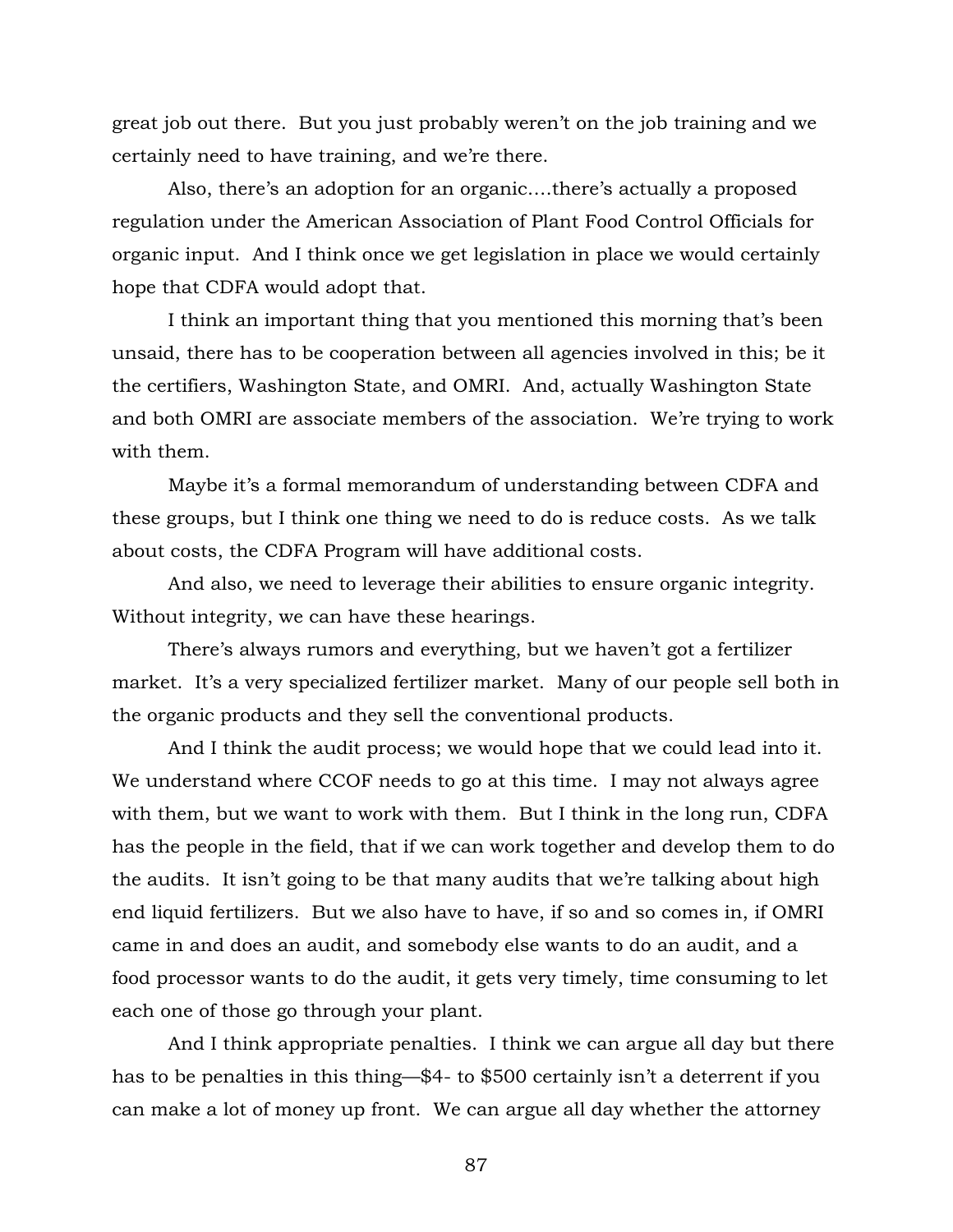should have been brought in earlier on this or other things. We certainly think that needs to be there.

And I think, also, I'm not willing to sit here on behalf of the organic industry and say we'll write a blank check for this. But we're going to certainly work with CDFA and other things to address the financial needs and make sure there is funding to implement this program. We're already paying mill assessments on these products. Do we need additional fees and other things? But a combination of what we're paying CDFA now and OMRI for the listing, and Washington State for the registration for a single product, you're getting over a thousand bucks a year to sell that, so maybe we can use that money better to ensure the products are there.

**SENATOR FLOREZ:** Great. Who are your clients?

**MR. BECKLEY:** Our members are companies that market organic fertilizer. I haven't got a membership list but it's on our website right now.

**SENATOR FLOREZ:** Okay. So, they are the folks who market?

**MR. BECKLEY:** Manufacture. I always, kind of, think that's a funny term on organic fertilizer because before I got in \_\_\_\_\_\_\_ I thought that was a cow or a chicken.

**SENATOR FLOREZ:** Are you manufacturers or are you market?

**MR. BECKLEY:** They manufacture. Some of them strictly market and some of them distribute.

**SENATOR FLOREZ:** Okay. So you represent the fertilizer manufacturers?

**MR. BECKLEY:** I represent the fertilizer manufacturers and distributors—materials that are acceptable for organic production.

**SENATOR FLOREZ:** Okay. So your clients are the folks that are the subject of today's hearing?

**MR. BECKLEY:** Exactly. Our clients are the farmers and then ultimately, our clients are the consumers who eat these products.

**SENATOR FLOREZ:** Well, you said the farmers. I mean, the farmers make their own fertilizer? I'm trying to understand, you're the…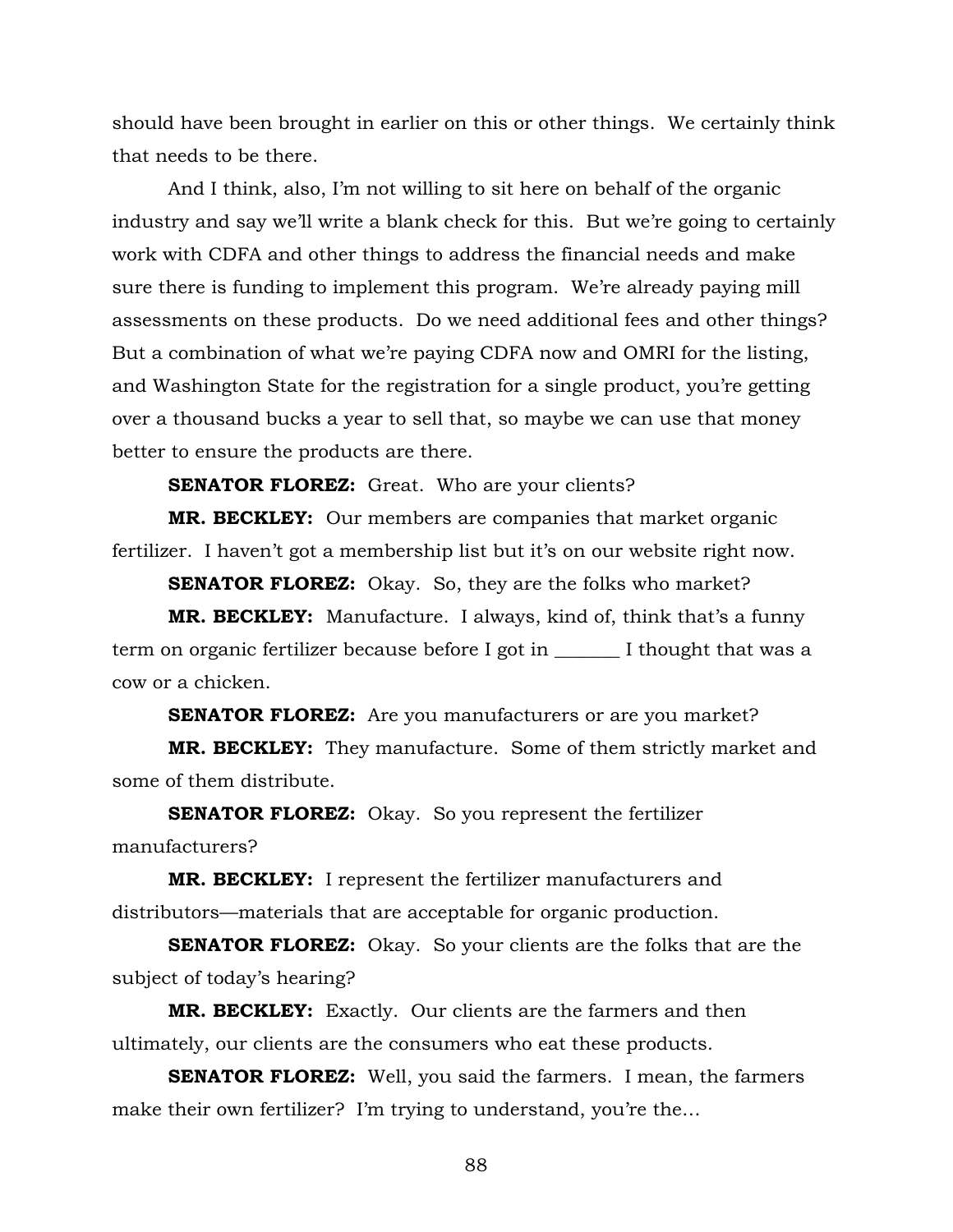**MR. BECKLEY:** Oh, no. Our members are the people, not the specific people, but the people manufacturing the fertilizer.

**SENATOR FLOREZ:** Yes. And you're a new organization started in 2007. And for what purpose were you organized?

**MR. BECKLEY:** Well, I think we were organized for various purposes. But one of the principal purposes was to bring integrity to the organic fertilizer industry and work with CDFA and other interested parties to, kind of, get some of these issues that were going around under the same tent and hopefully be able to help solve the problems.

**SENATOR FLOREZ:** So you came together after the end of the investigation?

**MR. BECKLEY:** Yes.

**SENATOR FLOREZ:** Okay. Which said there was trouble brewing, and so you formed a group of manufacturers. And your principal goal in the Legislature at this point in time is to make sure that things aren't as onerous as they could be, or are you here to work cooperatively with some of the things you've heard today? I know you've mentioned a laundry list of things.

**MR. BECKLEY:** We're very much here to work cooperatively. We think there needs to be additional steps in there to ensure the integrity of the product. To repeat back; we're very interested in supporting the legislation, once we see it, that would require registration of these products.

**SENATOR FLOREZ:** Okay. And you're working with CDFA as we speak?

**MR. BECKLEY:** Yes.

**SENATOR FLOREZ:** So are you for full disclosure ingredients or not? **MR. BECKLEY:** Yes. As an association, yes.

**SENATOR FLOREZ:** Okay. And how about if you don't disclose all of this full disclosure that we disqualify the use of your products in California, are you for that?

**MR. BECKLEY:** I think if there's products in there that aren't acceptable to the NOP program, they certainly should not be used for the…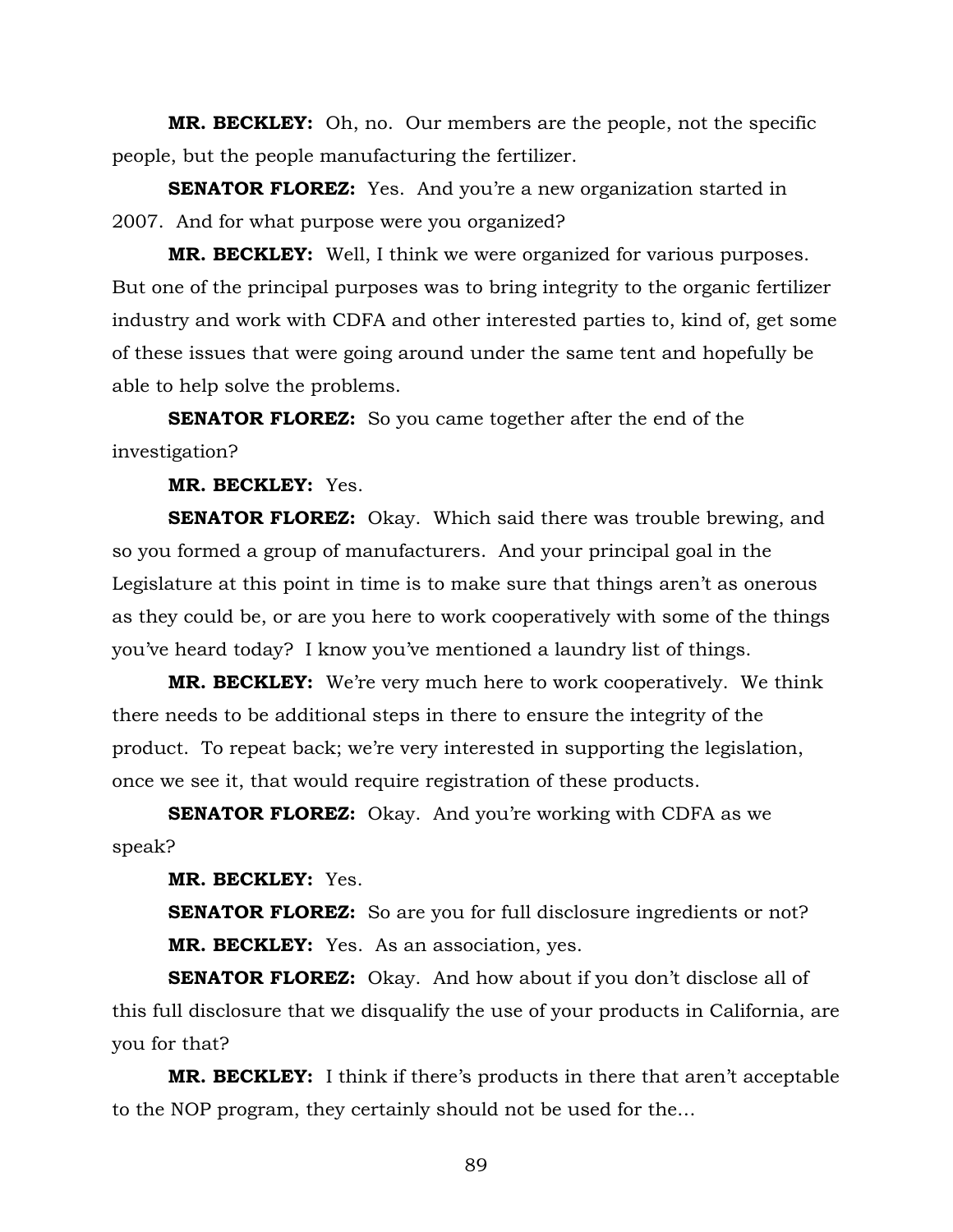**SENATOR FLOREZ:** And how about CDFA enforcing that as a standard threshold?

**MR. BECKLEY:** We really think they play an important role in that and need to get educated.

**SENATOR FLOREZ:** You mentioned audits; how about giving the certifiers, if you will, access? And they do now but it's limited because they have to notify you, how about allowing the State to pierce that notification issue with you?

**MR. BECKLEY:** We're in favor of an audit process. We'd just like to see a single audit process maybe coordinated by CDFA.

## **SENATOR FLOREZ:** CDFA?

**MR. BECKLEY:** Yes.

**SENATOR FLOREZ:** And how about civil penalties? Do you have civil penalties in this process at the state level?

**MR. BECKLEY:** We only have the penalties that are in the Fertilizer Law, which I think was mentioned, the \$500 or so as a maximum.

**SENATOR FLOREZ:** Yes. And you're in support of upping it? **MR. BECKLEY:** Yes. We're only as good as our weakest link.

**SENATOR FLOREZ:** Okay. And in terms of the listing of your products that have not been inspected, would you be in favor of those products that have not yet been inspected being listed on this database so that, I think as Senator Hollingsworth has said, members who want to check in to make sure they don't run into this problem, associations that want to check in, ag organizations that want to check in via the internet, can see whether your products actually were or were not inspected? I think Senator Maldonado made a good point—you know we have the third party certifiers here to tell us they didn't inspect and they didn't certify. So if you were a farmer or an association and you want to check in before you start to make those buys, what drives the process is, I think, a farmer or an association saying, "Hey, we'd really like to help you but you haven't been tested; and you're not certified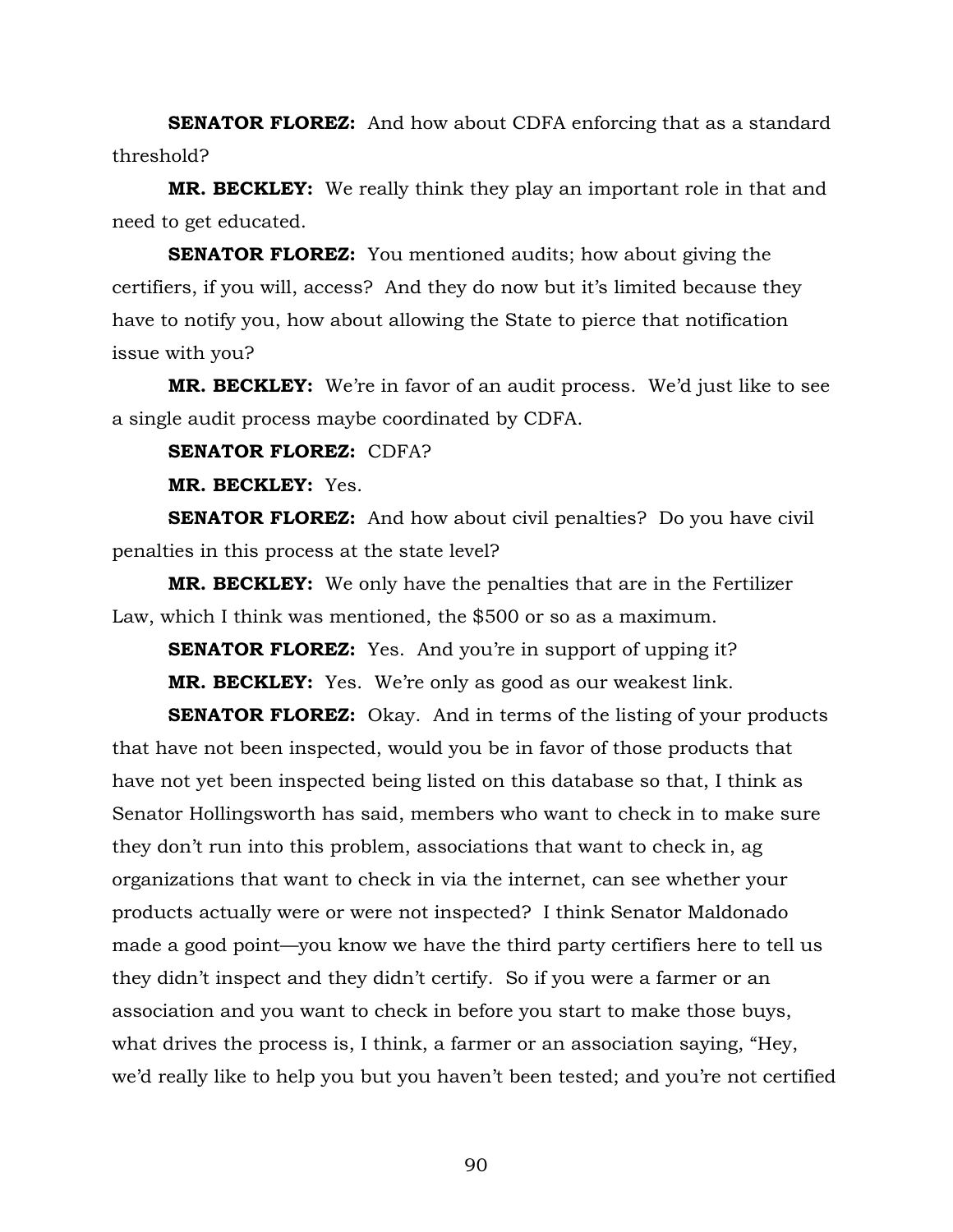and we see it right here on the web, so you're kind of out of luck; so I would hurry and try to get that process completed," are you for that kind of process?

**MR. BECKLEY:** We're in favor of getting a process in CDFA that those products have to be registered; that they're acceptable for organic production. Now, if we get in an argument of whether that's a listing or not, I think that's just kind of a semantics question. We already have two lists. I can see the concerns from the certifier to have to put another set of lists on there. But if that product was registered by CDFA as acceptable for organic production, that, in a way, would be a de facto listing. Because if you said you were certified for production and selling in California on a label, you would be in violation of law if you hadn't been.

**SENATOR FLOREZ:** Okay. The last thing I want to ask you, and I know we talked about penalties and the \$500 fine. And Senator Hancock mentioned the DA and the AG. But what if you were a bad actor in this and you were really found, as this investigation has shown….what about not being able to sell for five years in California at all, period. Just, you're off the list; you're on the bench? I mean, is that something…

**MR. BECKLEY:** That's certainly would have to be discussed. That's an awful heavy Draconian…

**SENATOR FLOREZ:** You were agreeing so much. I was trying to make sure that you were with me there.

**MR. BECKLEY:** The reason we're in agreement with you so much is that you're going in the proper direction….we're going in the proper direction in principle; we've still got a lot of details to work out, because somewhere along the line this process has to work for the farmer, has to work for the certifier, and has to work for the fertilizer companies. That gets into a lot of details and a lot of back room meetings.

**SENATOR FLOREZ:** Okay. Great. Thank you. Senator Hollingsworth. **SENATOR HOLLINGSWORTH:** Thank you, Mr. Chairman. You just went through an agreement with the Chairman on a list of things you'd like to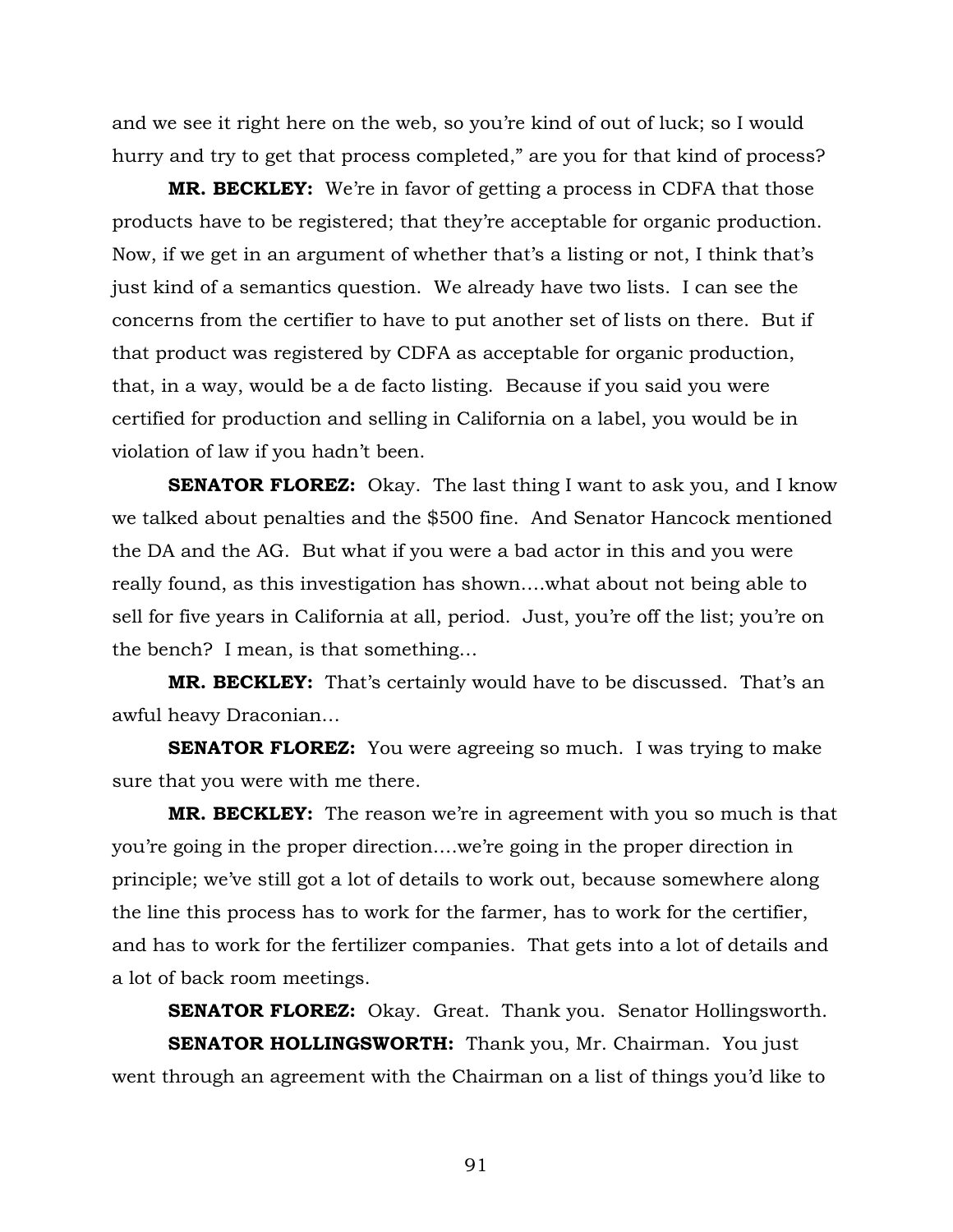see the State do, including audits, enforcement investigation. Would you still like to have the third party certification?

**MR. BECKLEY:** Well, I think third party certification for the growers is an integral part of the program. I think third party certification for a fertilizer manufacturer; we'd rather see that within the CDFA.

**SENATOR HOLLINGSWORTH:** Well, I'm trying to understand here; you have gone down that road (and I'm sorry I wasn't in the room), the previous panel went down that road, and I'm trying to understand, you want to keep the good side of it, the easy side of it, if you will, and have these third party certifiers stay in business and stay alive as organizations but not get into the sticky business of investigation and enforcement. You want the State to enforce what someone else is certifying. How is that going to work?

And when we're really talking about not a health and safety risk to the public where the State might have an interest in this, what we're talking about is enforcing, as Senator Maldonado said, a marketing label.

**MR. BECKLEY:** I think the State needs to get a memorandum agreement and if they have confidence in the OMRI listing, that may be an automatic acceptability of the product.

**SENATOR HOLLINGSWORTH:** Then why not leave the enforcement, audit and investigation to OMRI, to other certifiers?

**MR. BECKLEY:** I think, again, they need a memorandum with the State of California Fertilizer Division. Because somewhere along the line we still have to produce a label on that fertilizer product and we're going to state that it's acceptable for certified organic production. That's when the State of California gets in the game.

**SENATOR HOLLINGSWORTH:** Well, maybe. You want us to get into the game with the sticky part, the expensive part, the part that actually takes people to court or fines them or puts them in jail but, essentially, there are two parts to this label. There's this part here where there's the third party certifier and OMRI and then here's where the State has an interest in its guaranteed analysis. But you still want to have OMRI and the third party certifiers do the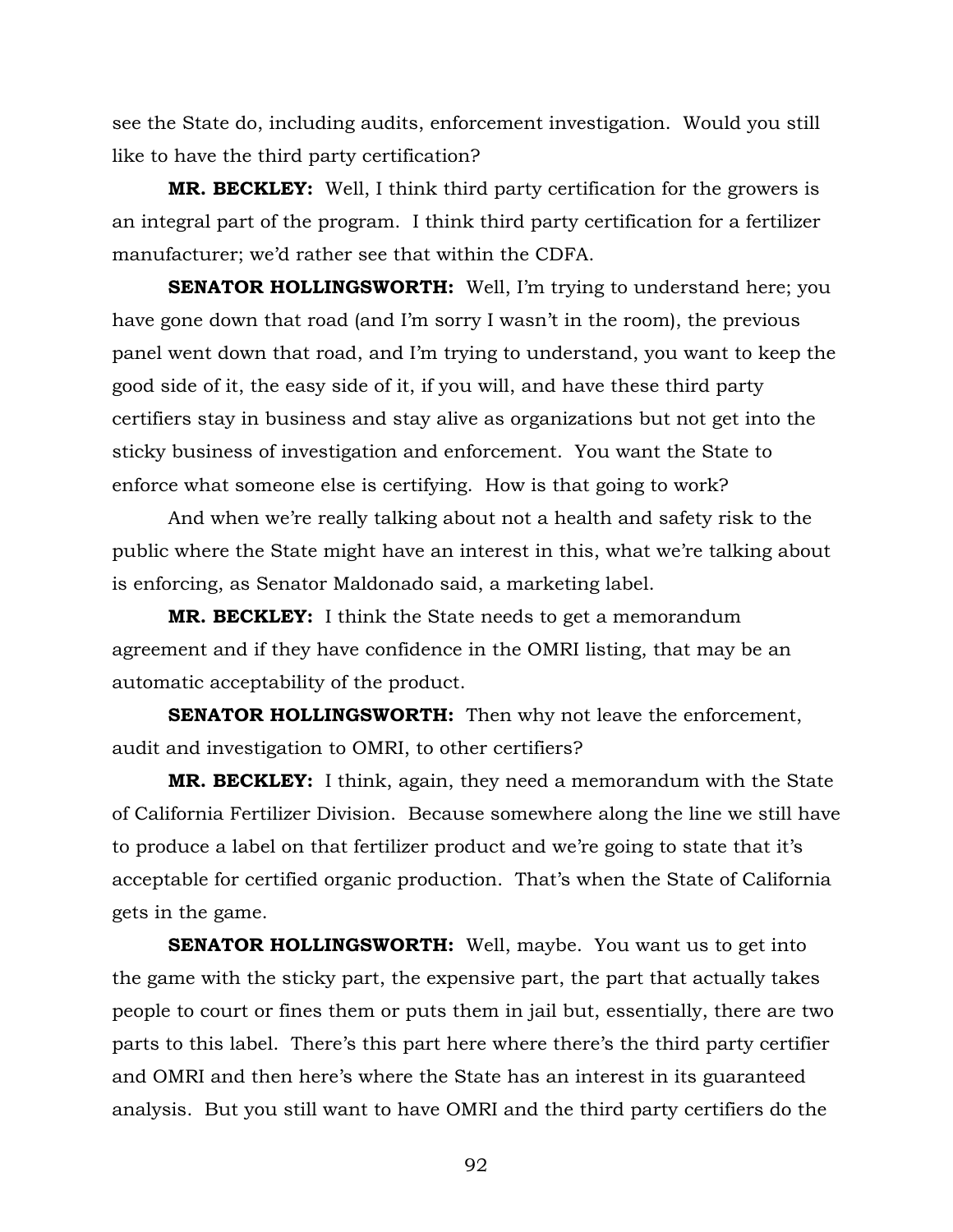certification and then have the State enforce this whether this is accurate or not. That's sort of having your cake and eating it too.

**MR. BECKLEY:** I think what we want is if there's acceptability….somewhere along the line somebody has to say that product is acceptable for organic production.

**SENATOR HOLLINGSWORTH:** Isn't that the third party certifiers' responsibility right now?

**MR. BECKLEY:** Right now it is. It's either the third party certifier with reputable agencies, such as OMRI, or the actual certifying organization.

**SENATOR HOLLINGSWORTH:** So why shouldn't they have the auditing investigation and enforcement within their own organization to pull that off the label and tell their members in the organics community not to buy that product because the farmer is not going to be certified anymore?

**MR. BECKLEY:** I think one of the situations is that there's several certifying agencies. We'd like to get that consolidated to who is going to do the audit.

**SENATOR HOLLINGSWORTH:** Pick the best one.

**MR. BECKLEY:** And then they're going to have to agree among themselves, and sometimes they don't agree among themselves.

**SENATOR HOLLINGSWORTH:** Well, pick the best one. It's not up to the State to decide which one is the best one. They're meeting the minimum standards set by the NOP and the USDA. If they're not meeting the needs of the organic industry they'll wither and die.

Thank you.

**SENATOR FLOREZ:** You don't have an amendment for that wither and die comment do you, on this organic thing?

## **SENATOR HOLLINGSWORTH:** What's that?

**SENATOR FLOREZ:** I was joking. Let's turn, if we could, to our next witness. And thank you for joining us.

**RENEE PINEL:** Thank you. Renee Pinel, on behalf of the Western Plant Health Association. We represent the fertilizer manufacturers, conventional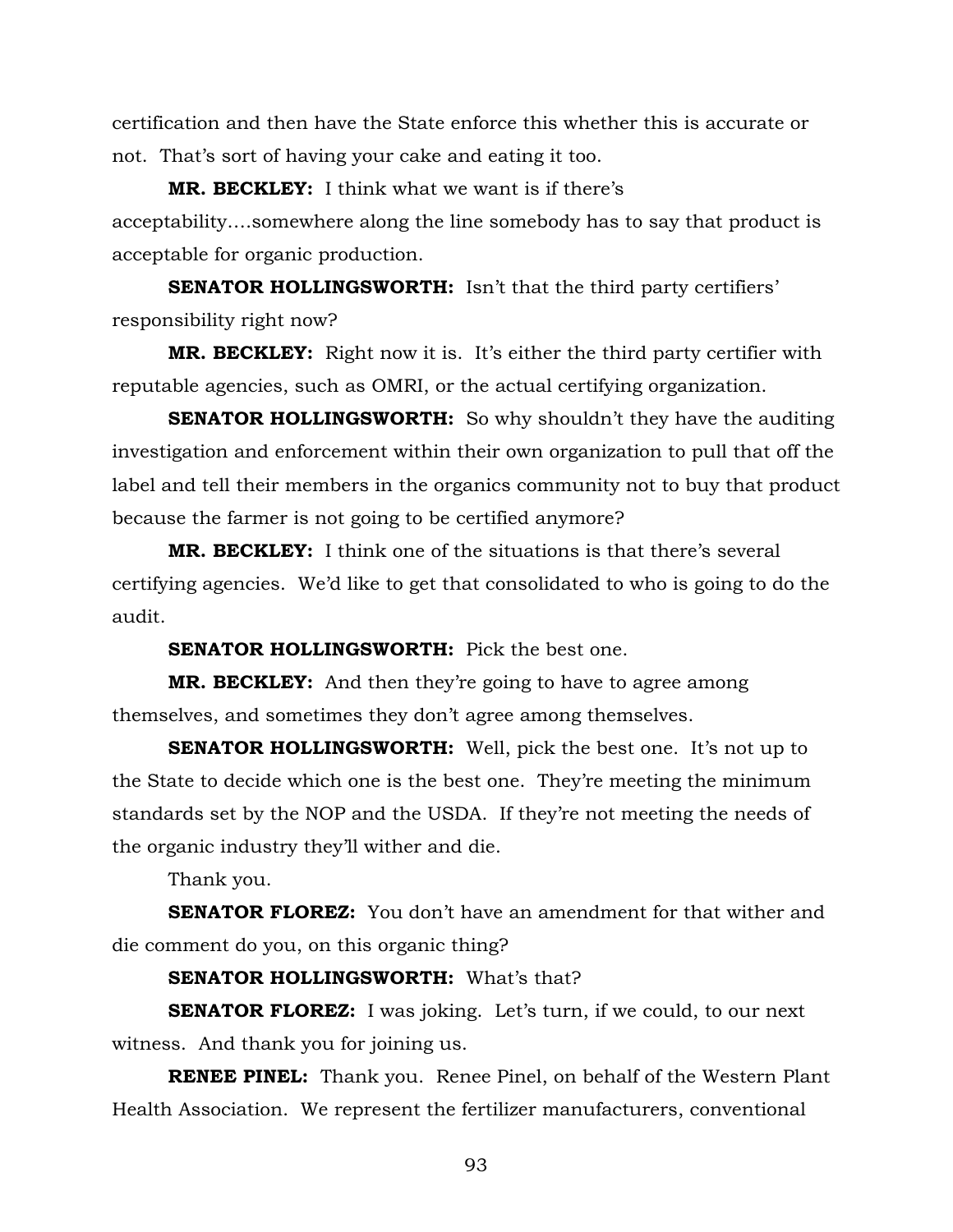fertilizer manufacturers, as well as agricultural retailers in California, Arizona and Hawaii. A number of our manufacturers also feature organic lines. We don't represent 100 percent organic manufacturers, but with the growing acreage of organic farms it has become imperative for members to offer both lines.

I think one of the things that is perhaps….we have not seen from the manufacturing side, the issues that have arisen, perhaps, in the 100 percent organic side is because our members began in the conventional fertilizer market. They have, for years, understood CDFA regulations and have operated under very clear manufacturing processes because we also work with the water boards, with OSHA, with a number of other agencies that you label all your tanks. That these sorts of business practices are required by today's governmental agencies, and so, we have not had that problem.

I think when CDFA was talking about problems they had with inspection that they don't see in a lot of sites, that's because a lot of sites they go onto when they were talking about conventional tanks are labeled and the organic tanks are labeled in these dual systems, it's because they understand that they have to keep these systems separate from a business practice standpoint and from an agency standpoint as far as the products that they represent.

Just to mention: Western Plant Health Association has been around for 90 years. So this isn't something that evolved out of the latest set of issues.

One of the things I did want to mention is there has been, I think, a bit of a perception that CDFA has been sort of an agency that has sort of sat back and really hasn't been a proactive agency as far as the regulation of fertilizers. And certainly from the conventional standpoint, and that's where most of the regulations has been because, that's where most of the fertilizer manufacturer has been in California up until very recently, that's really not an accurate portrayal of what CDFA has done.

I'm not going to take up a lot of time of the committee going through every single issue that we have been involved with. But just in the past ten years, CDFA promulgated regulations for phosphate fertilizers. These are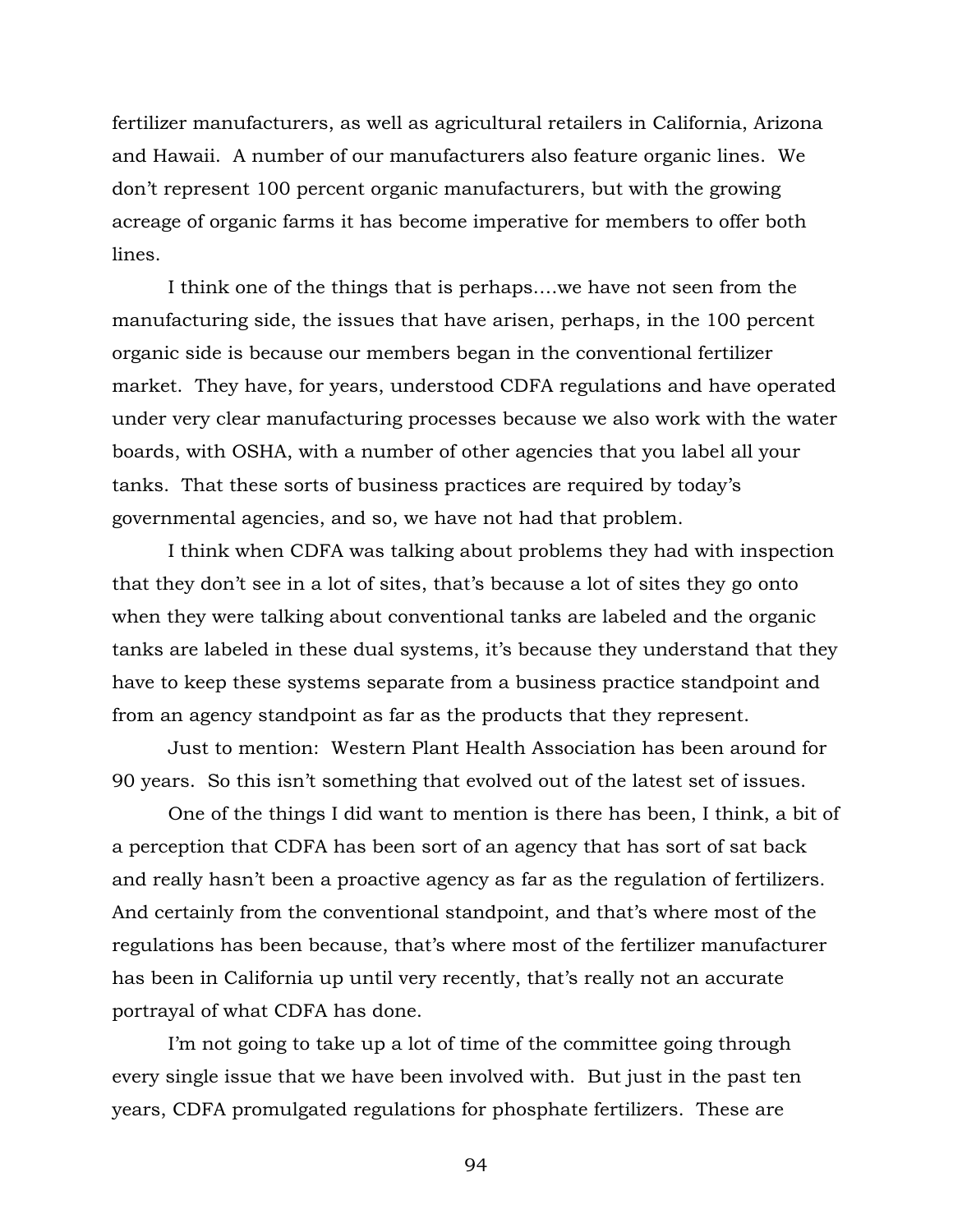mined fertilizers so they have naturally occurring non-nutritive elements. CDFA promulgated regulations that are the most conservative in the world. We drive the rest of the world as far as what phosphates are on the market, both organic and conventional, as a result of those regulations. We did that with working with CDFA and with Senator Sher. Immediately following that, we've worked with, actually when Senator Pavley was in the Assembly, on a consumer right to know issue as far as phosphates to make sure the consumers would have access to that information. And they promulgated regulations that require that information to be provided by manufacturers either on a website, by phone, or on the label. And in addition, to make sure that manufacturers didn't take advantage of the situation. Those regulations are promulgated. So that information had to be achievable without going to a home site and, thereby, exposing the consumers to having to go through marketing material before they got to that information.

More recently, working with, at that time, Assemblymember Canciamilla, CDFA and the fertilizer industry worked following 9/11, and through statute developed a registration of ammonium nitrate. So they have been proactive. And again, to this point, we're one of only three states that have that kind of registration system.

We became concerned and involved in this organic issue because of our retail members. A couple of years ago we started hearing some feedback from them. There was concern as far as the products that were out on the market. Again, as the acreage has increased farmers are turning more and more to agricultural retailers to make recommendations as to what products they should use and to apply those products. And our members were becoming growingly increased; concerns about whether those products that they were being sold, they were being able to accurately represent to their customers as being legitimate organic products. So we, sort of, reached out to CDFA probably 18 months ago, and at that point found out that CDFA was already having an internal discussion and was getting ready to have a series of meetings to find out exactly what needed to be done.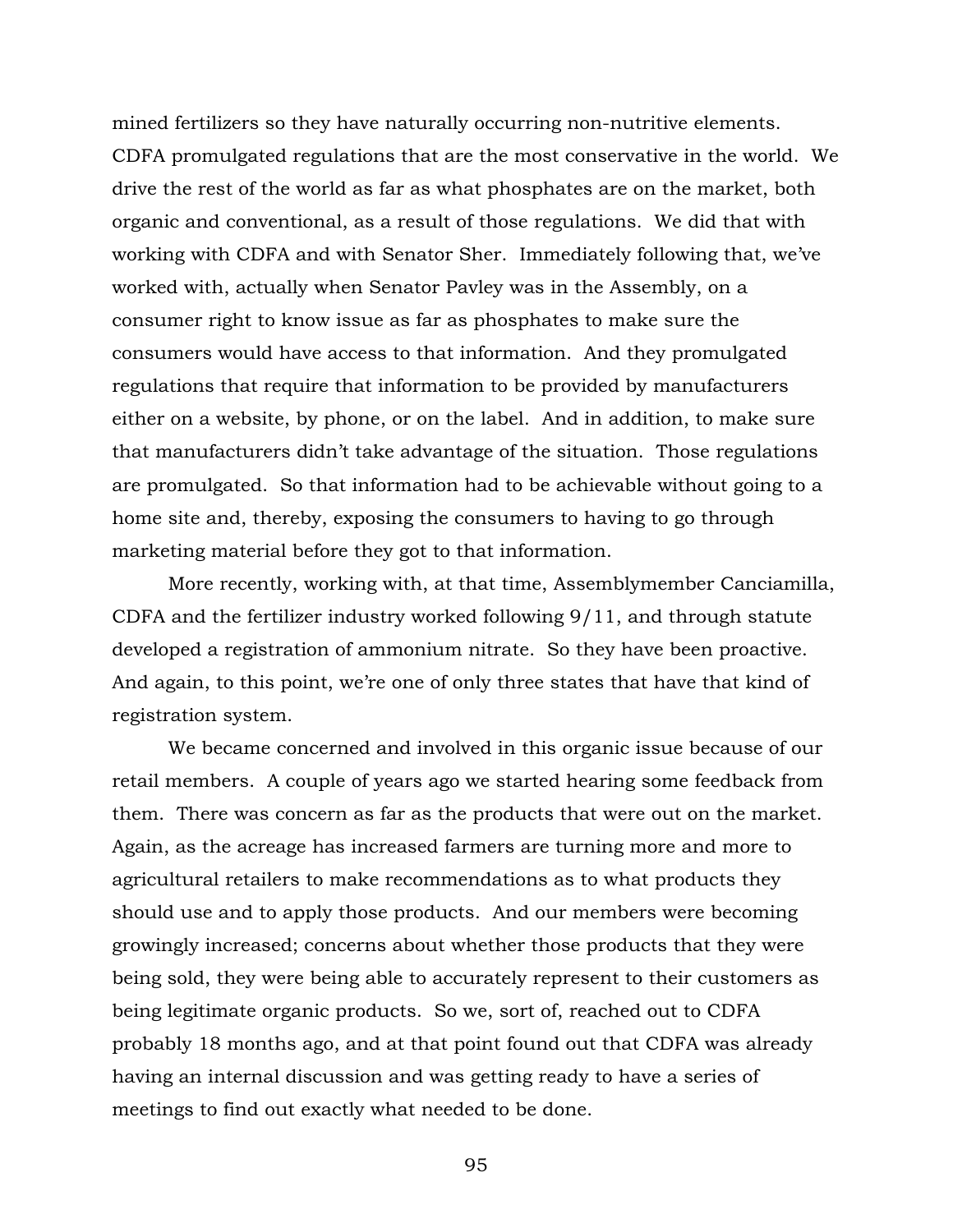And just to make sure that we understood what was moving forward, I attended all of those meetings. And I thought that I might be able to provide some objective view as far as the process CDFA has taken in moving forward towards what we hope will be either regulation, or a regulation augmented by legislation to take care of the issue moving forward.

I think what we saw, and we were surprised by, because these meetings were made up of fertilizer manufacturers in California, or manufacturers who were marketing products in California, as well as organic farmers, was the scope of the issues that there were concerns about.

And I think what CDFA, from our observation, did not want to do, is they didn't want to just strike out in one direction and then find that they had missed something somewhere else in the system. And so, they were trying to develop comprehensive regulations. I think that they have done that to a great extent that they're finalizing.

I think that the disclosure, the authority of CDFA to require a complete disclosure of ingredients is a very good step; as far as making sure that what people are providing in their registrations can actually be done to develop the nutrient levels they're requiring.

I think the civil penalties will be very beneficial to help dissuade people who might otherwise have thought that they could get away with marketing adulterated products in California.

I think there's been discussion as far as CDFA needs to augment their staff in this area. We have worked with CDFA over the last year in reorganizing staff. If they need more staff, if they need more training, we support that.

We think that it's important that the organic manufacturers accept that responsibility. If it is particular to that section of the industry, they need to take that responsibility.

We believe that cost would be minimal. All of the regulations that I mentioned before, have been regulations that have been promulgated at the cost of the manufacturers, not at the cost of the farmers. And I think if you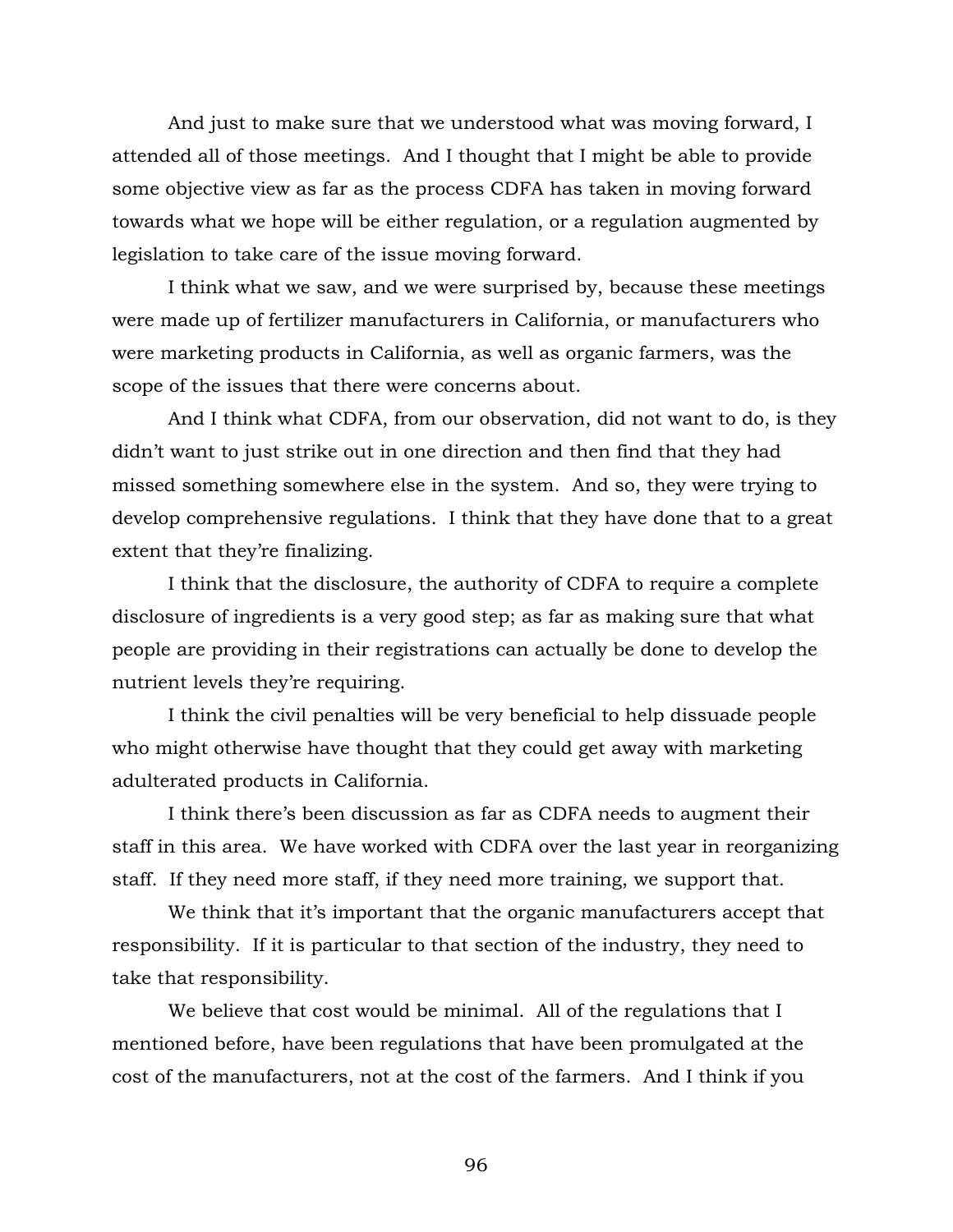talk to any farm group or growers, they wouldn't even know that these regulations are in place because they've never felt the cost of them.

**SENATOR FLOREZ:** They wouldn't know it because there's no regulations at this point in time. That's why CDFA just came  $\equiv$ 

**MS. PINEL:** No, but I mean for other regulations; for the phosphate regulations that have resulted in very conservative levels as far as what kind of phosphates come in. The ammonium nitrate regulations, as far as registering; growers aren't aware of that because the manufacturers have accepted those costs.

**SENATOR FLOREZ:** Growers weren't aware that they bought products that they believed was certified, tested and ready to go and applied to their fields and now are at some sort of place between worried and what does it all mean, so I wouldn't join the CDFA bandwagon in saying that this process has been that good.

**MS. PINEL:** I'm not saying that this process was perfect, certainly. I think looking back, hindsight; all of us wish we had been more aggressive. WSDA wishes that we had been more aggressive when we started hearing that there might be problems out there. But I think that once it was clear that there was widespread concern and this wasn't an anecdotal situation of one manufacturer, I think they did really do a good job of trying to come up with a comprehensive solution as far as recommendations.

**SENATOR FLOREZ:** They read *The Sacramento Bee* article. I get it. But this was not a proactive policy pushed by CDFA early on. This was the Freedom of Information Act. This was a whistleblower. This was an inspector who was ignored three or four times until such time tests that went to their lab proved inconclusive. Third party folks that didn't certify or test. I mean, this was not in any way, shape or form…

**MS. PINEL:** And I am not arguing with you about the specific incident.

**SENATOR FLOREZ:** Well, I am. That's what we're talking about today. We're talking about how…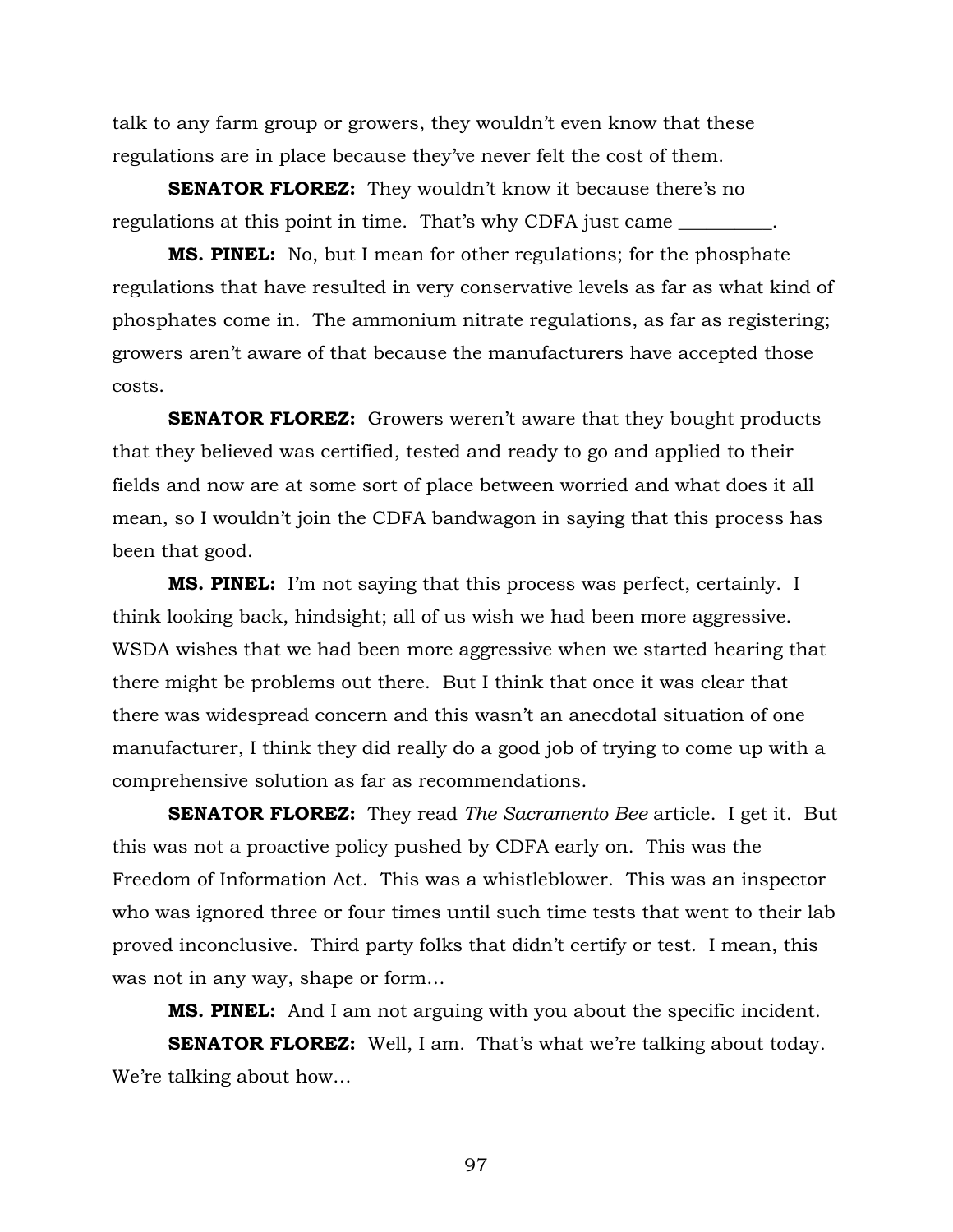**MS. PINEL:** Because, again, we weren't involved in the specific investigation of this one product of this manufacturer.

**SENATOR FLOREZ:** I know. But the world all starts from today going forward—I get it. But I think our issue is simply big picture, good learnings from this hearing. Senator Hollingsworth trying to figure out who's responsible and how those things merge or don't merge and who's going to pay for it. And I think we're all trying to figure out, when this bill comes through, that it's going to be, obviously, a very good hearing in this committee and it better be right and it better be balanced and it ought to answer all of our questions, including the questions we've had today. Because if it isn't, then I think we're just going to be back where we were in a market that's growing 20 percent and with consumers buying products that they want to ensure are ultimately organic based.

Thank you both for your testimony. We appreciate it.

Okay, let's have the organic growers. Finally. Belless Nursery and Community Alliance with Family Farmers. And then we'll take public comment.

**PETE PRICE:** Well, I'll start, I guess. I'm Pete Price with Community Alliance with Family Farmers. I will be brief knowing the hour is late. CAFF is a statewide organization of both farmers and other community members in California who support the long term sustainability of California agriculture and organic farming as only one of the ways in which farmers can improve their economic and environmental sustainability. Many, but not all, of our farmers are organic.

A lot has been said, Mr. Chairman. In the interest of time I'll cut right to several points that we wanted to make.

There's been a lot of discussion about both the Fertilizer Law and the Organic Products Act. And while one gives authority for inspections that's got very little fines, the other has higher fines and penalties. But the Fertilizer Law, for example, it seems to us, was written a long time ago. It's built up over time. But it clearly didn't have organic fertilizers in mind when it was written.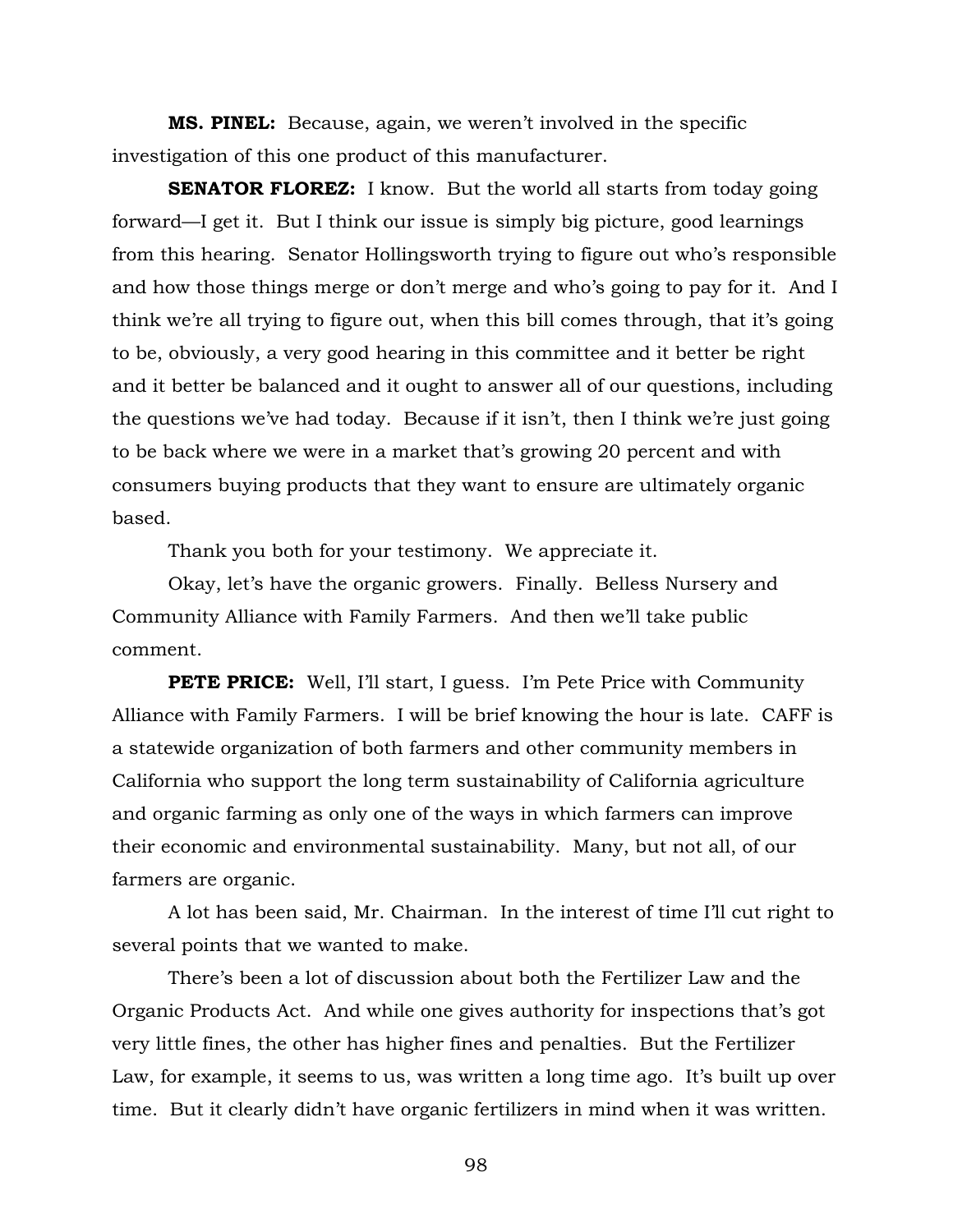And I think to a large degree, its implementation has, until this episode, hasn't had organic fertilizers in mind.

The first point we want to make, and I think this has been, maybe, danced around a little bit today, but the law fails to recognize that the fact is, there's a pretty strong profit motive in being able to sell an organic fertilizer and using synthetic nitrogen instead. It's a lot cheaper. I mean, there's just an incentive for folks who are unscrupulous and who think they can get away with it, to use a synthetic nitrogen product that costs much less than what you'd have to use to actually produce…

**SENATOR HOLLINGSWORTH:** Isn't there a law against fraud?

**MR. PRICE:** Well, there is. We wish the attorney general would have heard about this law earlier than it did.

**SENATOR HOLLINGSWORTH:** Wouldn't you say the law already recognizes that, even though there is that profitability there?

**MR. PRICE:** Generally the law does. The Fertilizer Law doesn't. Had someone referred it to someone who had the authority to enforce that general law, Senator…

**SENATOR HOLLINGSWORTH:** Well, you can make a lot of money selling cubic zirconium as diamonds too, but it's fraud.

**MR. PRICE:** Unless you say it's cubic zirconium. But I agree with you, yeah. We wish someone would have…

**SENATOR HOLLINGSWORTH:** So should we get in the business of regulating that down to the nth degree?

**MR. PRICE:** No. But if there's a bright line distinction, it seems to us, between organic fertilizers and conventional fertilizers….conventional fertilizer has been regulated, historically, with one thing in mind (it's my understanding)—their efficacy. Do they work? This is a different standard for organic fertilizers. The farmer, who is buying it, as well as the consumer, has a right to expect that not only does it work, but that it complies with a product list that's specified in federal law. And so, it's more than just a kind of caveat emptor with the farmer. The farmer has got a right to expect that that list is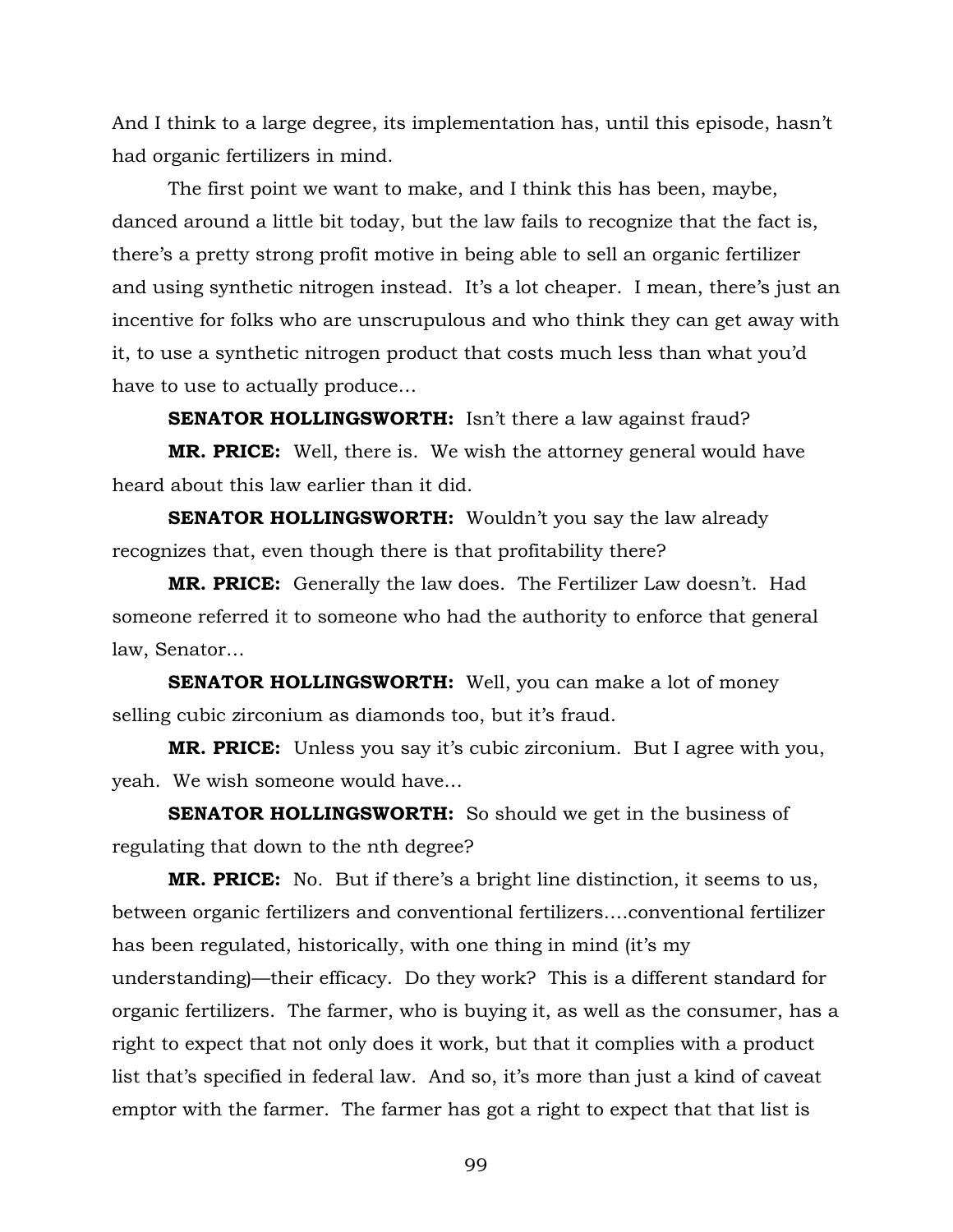being complied with. And so, we just want to recognize, I think, a lot of the distinction here goes back to the historic purpose of the Fertilizer Law and you've got some different motivation with the unscrupulous folks, producers, with organic fertilizer.

Our second point would be (and Senator Hollingsworth has been pursuing this); the idea that there definitely is an inspection and enforcement gap of sorts here between the third party reviewers of material and CDFA.

We think the committee ought to consider the need for a more direct and explicit link between the organic fertilizer manufacturers, the third party reviewers, and then the question is, what's the state's obligation to enforce? For example (there's three questions): Shouldn't manufacturers be legally accountable for information that they provide the third party reviewers?

And by the way: we're not sure of the answers to these questions. But it seems to us that if a manufacturer is giving information to OMRI, for example, they ought to be legally accountable for the information they give to OMRI.

Shouldn't those third party reviewers be obligated to notify CDFA if they discover that a manufacturer is using a prohibitive material? I'm not clear on whether there's any obligation on their part. And I understand they have contractual relationships with the folks whose product they're inspecting, but it doesn't seem to us, that should trump their requirement to share that information.

And by the way: the issue has also been raised about trade secrets in products. We have plenty of laws in this state, just in the agricultural sector of this state, where manufacturers of products are required to share the trade secret portion of their information with state regulators. Those state regulators can be obligated not to release it. But there are plenty of laws requiring that those trade secrets also be shared with state regulators and I don't know why that should be standing in the way here.

And finally, shouldn't CDFA have an independent obligation to inspect the facilities as well the records and to ensure compliance and to take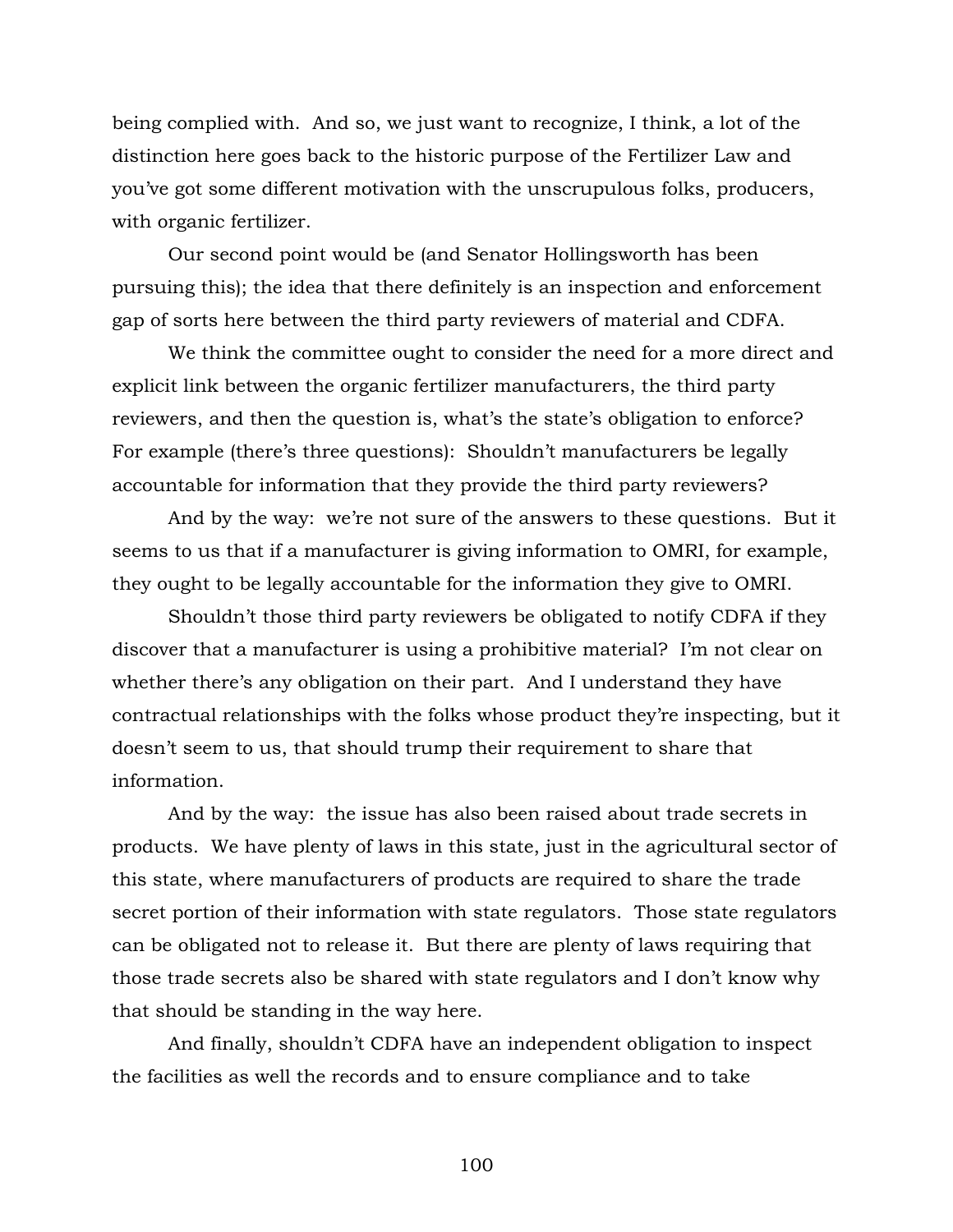enforcement actions quickly? That's been the main subject of this hearing. We certainly think they should.

Our third point is on the Organics Product Act: The Organics Products Act contains one passing sentence in one paragraph about their inspection, not obligation. It says, "They may perform spot inspections"—one sentence. The Organics Products Act on the other hand, has several pages with detailed reporting requirements for organic farmers and retailers to register with the state. Much more detail, by the way, than for fertilizer manufacturers.

Farmers have to submit to the CDFA the precise location of every plot of land where they farm organically—the dimensions of that land, the rate of application of every substance they put on the land, all of the sorts of things that they also have to give to the CCOF or the other certifiers.

And by the way: our farmers tell us that the CCOF certification process is quite rigorous and there's lots of visits to the farm.

Frankly, what we see is, the Organics Product Act is written to collect lots of data in great detail about where organic crops are produced and not much else. I mean, we don't have a great need for that information. I'm not sure who does. What we need is more rigorous inspection and enforcement to make sure that folks are complying with the law. We don't want anyone to be out there cheating.

So those would be our comments.

I will say this: the very change in this committee's makeup, Senator Florez, and your focus is a reflection that the old laws, the way they were written, may be reflective of what was going on at the time but there are new important parts in the industry as of right now, and I hope that this committee will help us pursue that.

**SENATOR FLOREZ:** Thank you. And the reformulated committee, your referring to Senator Hollingsworth joining the committee, then, is that correct?

**MR. PRICE:** Absolutely.

**SENATOR FLOREZ:** Senator Hollingsworth.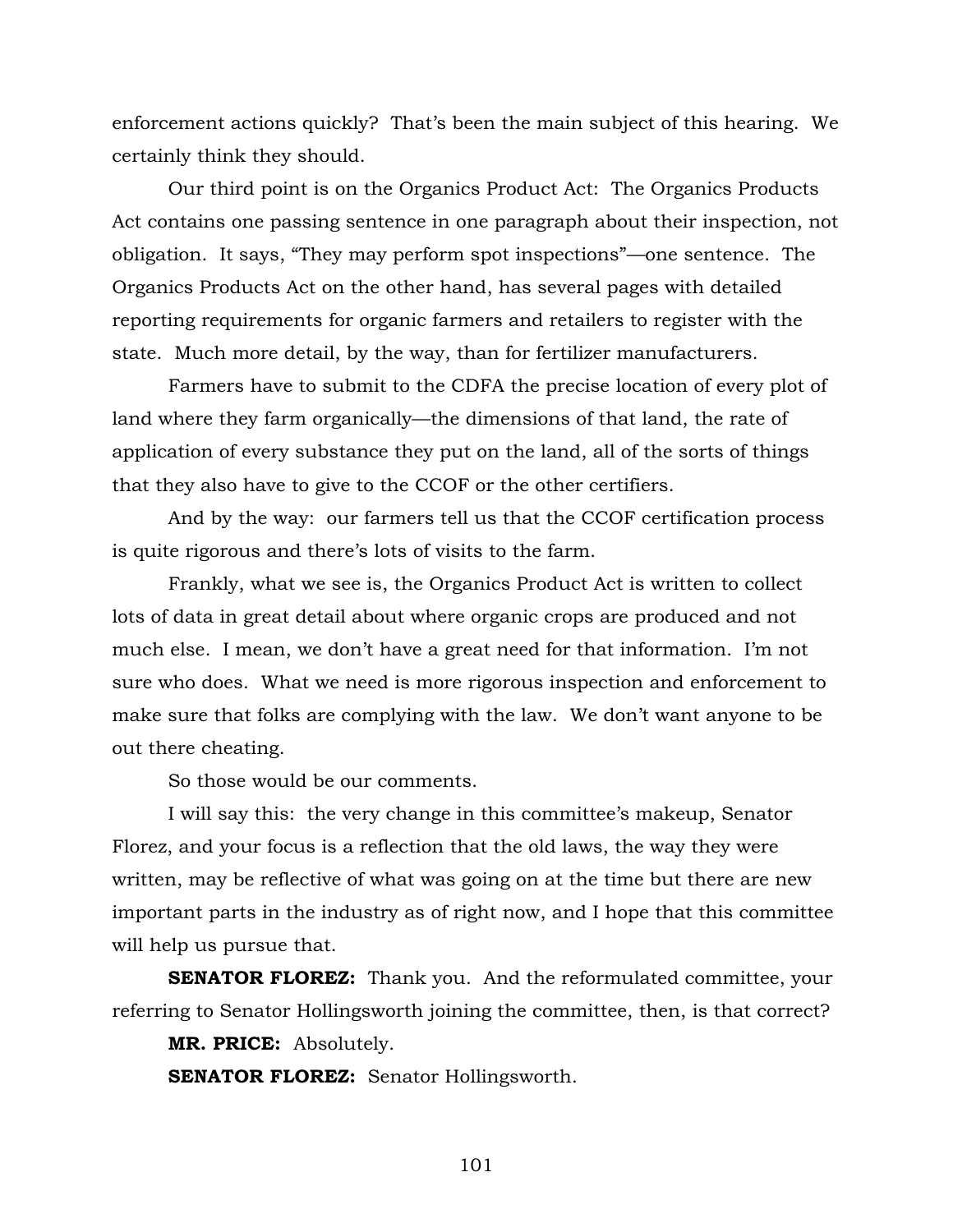**SENATOR HOLLINGSWORTH:** Thank you, Mr. Chairman. If I might ask you, Mr. Price, your members are organic farmers and are most of them…

**MR. PRICE:** Not all of them.

**SENATOR HOLLINGSWORTH:** Okay. But those that are organic farmers, they're CCOF certified, most of them, or another third party certifier?

**MR. PRICE:** Well, they certainly have to be certified by….I assume most of them are CCOF, but they certainly are certified.

**SENATOR HOLLINGSWORTH:** And aren't they reliant, then, upon OMRI to purchase products like fertilizer for their farms so that they remain certified and in compliance with their registration as an organic farmer?

**MR. PRICE:** Well, it passes down. OMRI identifies the products that comply with the list of allowable materials in the federal law. CCOF depends, as is my understanding, on the OMRI list and CCOF certifies farmers.

**SENATOR HOLLINGSWORTH:** So isn't, then, your members' beef with CCOF and OMRI because they didn't adequately enforce the agreements to be certified and to be listed as a natural application?

**MR. PRICE:** Frankly, our beef is with the laws—they're too weak. **SENATOR HOLLINGSWORTH:** Well, no.

**MR. PRICE:** That's my answer. Senator, I don't know what all we did…

**SENATOR HOLLINGSWORTH:** I understand that that's what you're testifying to. But really, if your organic farmers are paying money to be certified and that organization is saying, "We're going to make sure that not only are you in compliance with the registration, but that you remain a certified grower by….we're going to have a relationship with this other organization, OMRI, so that the things that you apply to your farm will keep you from applying non-organic material." Is that not correct? They're paying money for that so shouldn't they, then, want to say, "I can rely on that"?

**MR. PRICE:** They should. And that's why I think…. Senator, you and I agree that there does not exist the linkage that there should be—legal linkage between what OMRI does and what the State does.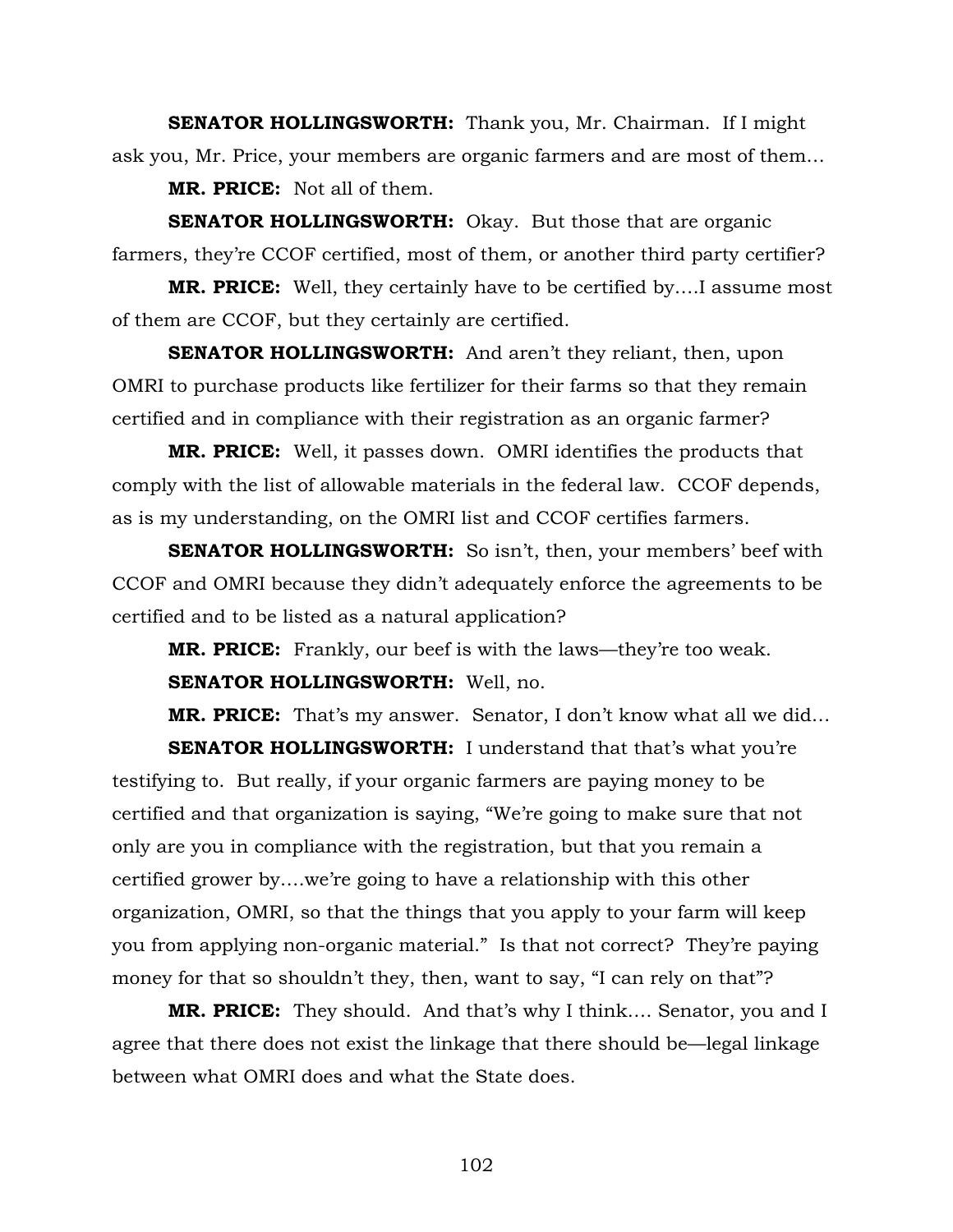**SENATOR HOLLINGSWORTH:** Well, but when you're talking about moving into the area of legal….we're talking about protecting the public's health and safety. You're talking about a different product that is just as safe for the public…

**MR. PRICE:** What different product are you referring to?

**SENATOR HOLLINGSWORTH:** An organic food product is just as safe for the public as a conventional food product. They're both at the same safety level.

**MR. PRICE:** We could have that debate on both sides but let's…

**SENATOR HOLLINGSWORTH:** Let's make the assumption that somewhere between Senator Hancock and Senator Maldonado, that they're both the same. Let's make that assumption.

**MR. PRICE:** All right.

**SENATOR HOLLINGSWORTH:** So what you're really relying on is this certification for your marketing purposes as a product that is produced differently.

**MR. PRICE:** That is correct.

**SENATOR HOLLINGSWORTH:** Well, if they're not representing you in that, is there anything that's stops your farmer members from getting out of those organizations and moving to another one or forming their own?

**MR. PRICE:** Well, let me make it clear; the farmers and CAFF and the Farm Bureau don't belong to CCOF; they don't belong to OMRI. They contract for services by those organizations.

**SENATOR HOLLINGSWORTH:** They're certified but they can....there's nothing stopping them from forming a third party certifier and submitting themselves to the same or similar types of requirements.

**MR. PRICE:** You know, Senator, there are several certifiers out there for organic farms right now. No matter which one you go with, you've still got the legal problems here.

You know, if you want to know who's to blame here, who wrote these weak laws? Who wrote these laws that don't protect organic farmers?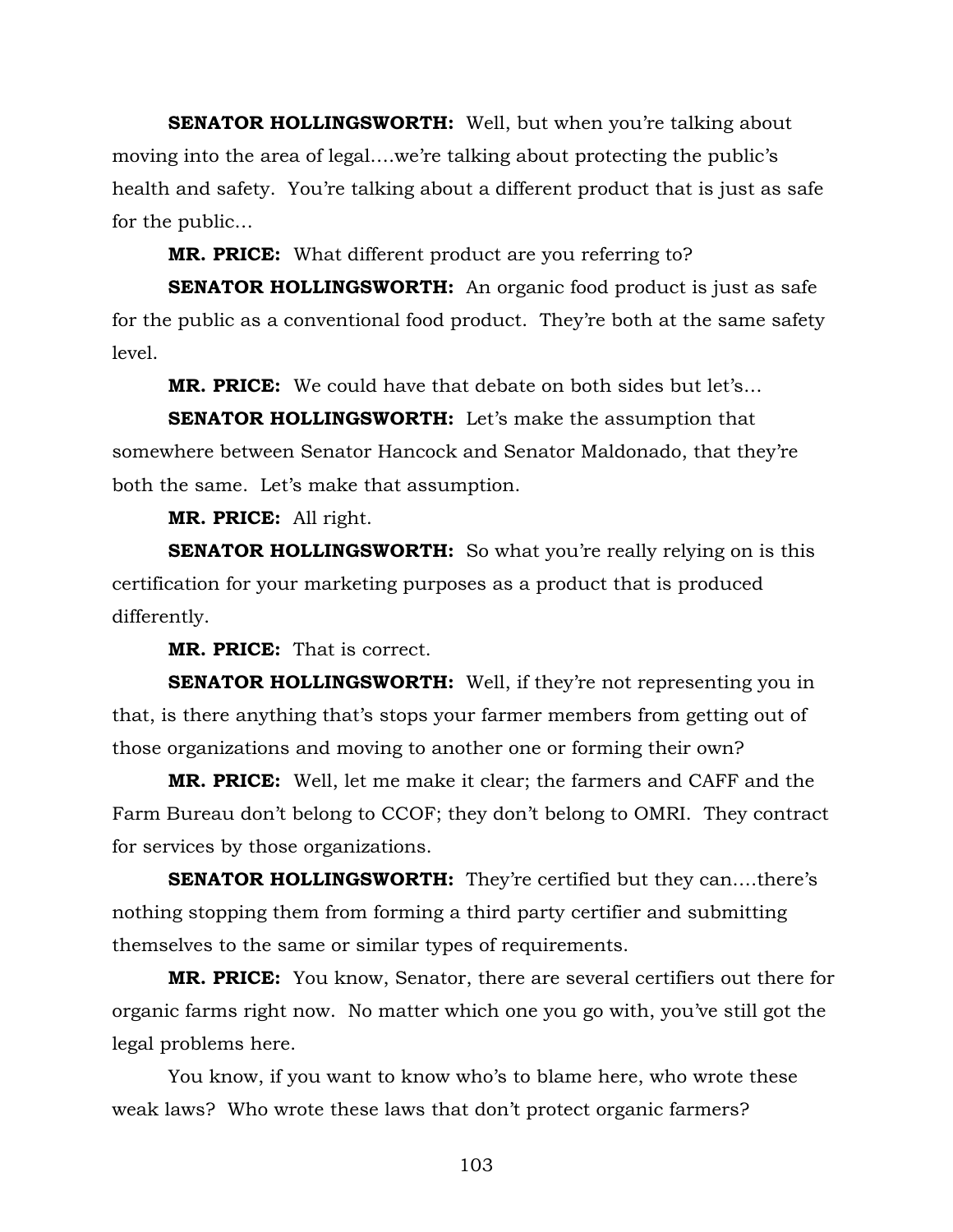**SENATOR HOLLINGSWORTH:** The person to blame is the person committing the fraud.

**MR. PRICE:** Well, I agree with that. Why didn't we prosecute that person quickly and forcefully? As a matter of fact, I'd like to….it reminds me of one thing….the question has been asked…

**SENATOR HOLLINGSWORTH:** There's such a thing as civil prosecution for fraud as well. Your farmer members had a lot on the line that was at risk. If they were decertified they wouldn't be able to market their products according to their business model, right?

**MR. PRICE:** Well, the fact is, that under the Organic Law…

**SENATOR HOLLINGSWORTH:** So they'd have a pretty hefty bill when it comes to damages on the fertilizer manufacturers.

**MR. PRICE:** The fact is, the only thing they ran the risk of losing was their market. Just as with pesticides, if an organic product is found to contain pesticides because of drift or something that that farmer didn't control or couldn't control, that product is not deemed to be not organic anymore.

**SENATOR HOLLINGSWORTH:** And they would have damages—civil damages.

**MR. PRICE:** We pursued legislation in the past to help farmers recover…

**SENATOR HOLLINGSWORTH:** Well, you don't have to pursue legislation, you just hire a lawyer. You've got lots of farmers there that were at risk with lots of money; they hire a lawyer and take the guy to court.

**MR. PRICE:** Well, if the solution here is, let's have everyone litigate privately, I suppose we could leave it up to the farmers and…

**SENATOR FLOREZ:** Well, the world's upside down. Senator Hollingsworth is asking you to call the consumer attorneys and you're arguing that there shouldn't be lawsuits.

## **CROSSTALK**

**SENATOR HOLLINGSWORTH:** Nice try. What we're talking about here is enforcing common law civil damages.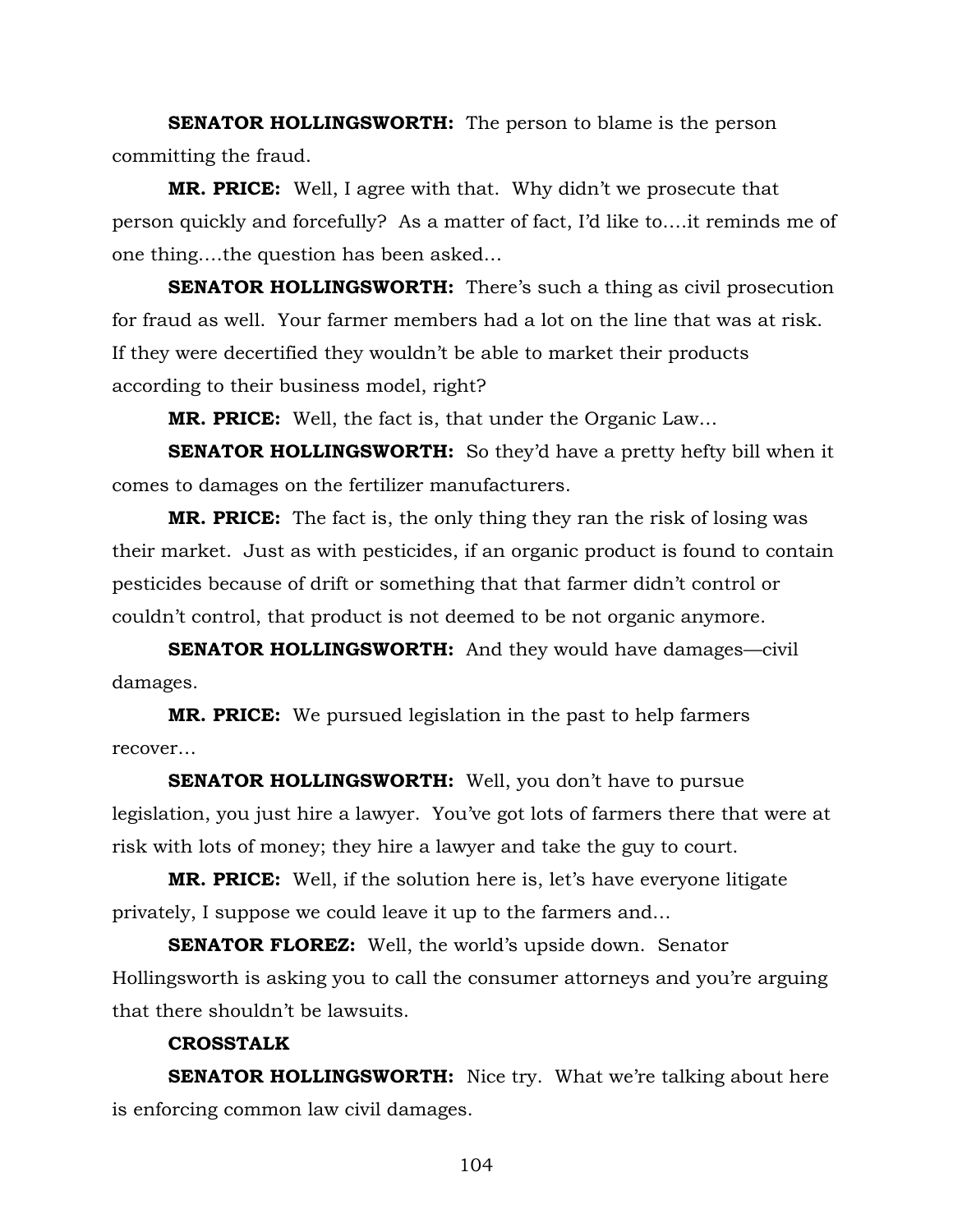**MR. PRICE:** Senator. Senator, should we really have to depend on individuals, whether they're farmers or otherwise, having to go to court and sue civilly for laws that should protect them?

**SENATOR HOLLINGSWORTH:** No. You should depend on the organizations that you pay good money to, to make sure that they are protecting your members.

**MR. PRICE:** Well, we wish the laws were stronger so that CDFA could have stepped in and enforced it or would have decided to.

**SENATOR HOLLINGSWORTH:** Well, if CDFA is there, then why do you need to have the third party certifiers?

**MR. PRICE:** Well, someone has got to certify, whether it's a third party or CDFA. And that's a policy question.

**SENATOR FLOREZ:** That's really the big question, I think, that's Senator Hollingsworth inserted early in this, as this legislation moves through even with CDFA, whether or not they're equipped to do that beyond enforcement. And, I think, ultimately, that will be the big policy question as the legislation moves from the Assembly (that we're all so excited to see) whether or not it solves that. Because if not, we're still going to have a twohanded problem regardless of asking third party certifiers to, in essence, do this. And I think it's a fair question.

And I think your argument is that we ought to have very tough laws on the books that we can actually enforce. And Senator Hollingsworth is correct also, in terms of trying to figure out where that line is drawn.

So now that I've ended you guys' argument, let's go on to the next witness. Thank you for joining us.

**SOLOMON TEKLU:** My name is Solomon Teklu. And I own Belless Nursery in Davis, California. It's an organic nursery. I've also served with the Organic Advisory Board for the State.

And my take on this present issue would be in the Organic Systems Plan, page number two. I think that's a law that was broken. It requires the producer or handler must make a list or lists and characterize each substance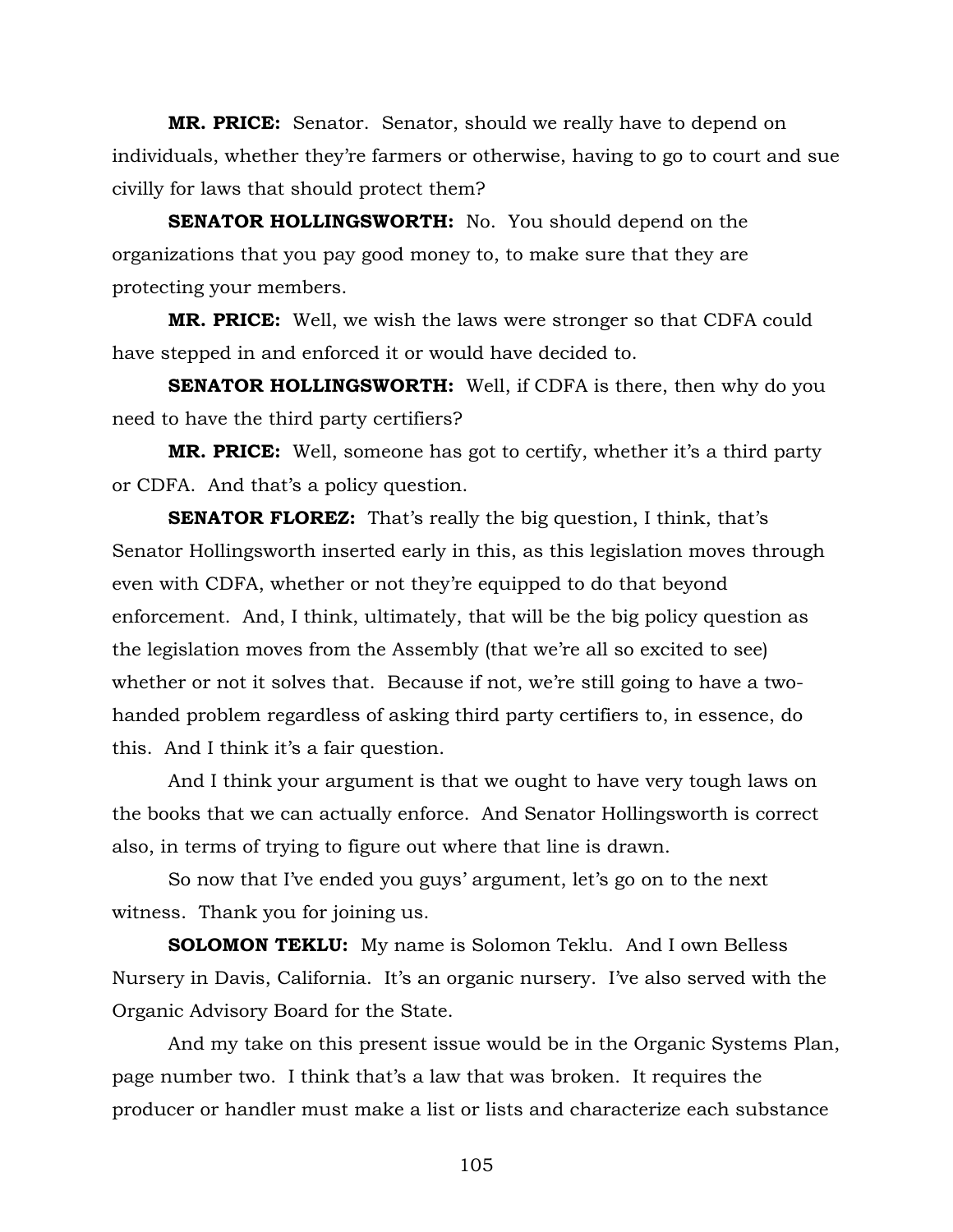used as a production or handling. So that would require the farmer to produce a list to the certifier. The certifier, they should have seen that. So which in my opinion, then, the certifier should have known that there was an illegal substance used in the fertilizer approved for organic that the farmers used.

So I wouldn't blame CDFA on that.

I think I'm very encouraged by the two scientists that were here and that were trying to solve problems for organic production.

I'd like to go back a little bit in the history and the way I knew how OMRI was formed. This was back in 1995. CCOF certified farmer from Mendocino, brought a substance to DPR which CCOF had told \_\_\_\_\_\_\_\_ certify you but the farmer, like myself, which I do often, was suspicious and sent the thing to DPR. But like the CDFA scientist, the DPR scientist also, it wasn't their mandate to look at organic but they thought they would do a service to this upcoming industry that's coming….also being accepted in the Legislature and then we already had an act. So at that point, the substance called AQ-10, sure enough the DPR scientist, since it wasn't in his mandate, he actually asked his staff to come over the weekend and he spent his time….he bought them meals. They tore that thing apart and they found an illegal substance that was containing the bio-pesticide. Rather than admire this person, he was flogged. He was called by legislators, which were lobbied by CCOF. For two months he was trying to defend his action and he kept saying, "You know, it's none of my business. I'm leaving." So as a result, then, CCOF came to the California Organic Advisory Board, to the CDFA program here. The State is interfering in commerce activity. We're going to have our own material review process. And so, they footed the bill. In this case, to me, it's a special interest case. So for me to see, then, those three people sitting about two seats before, it's a highly burden in the making.

At the same time, the National Organics Standards clearly has a section that prohibits conflict of interest. And that's why, then, for example, at accreditation time in 2002, when the National Organic Program went into effect and where all certifiers, then, needed to be employees of USDA, actually, they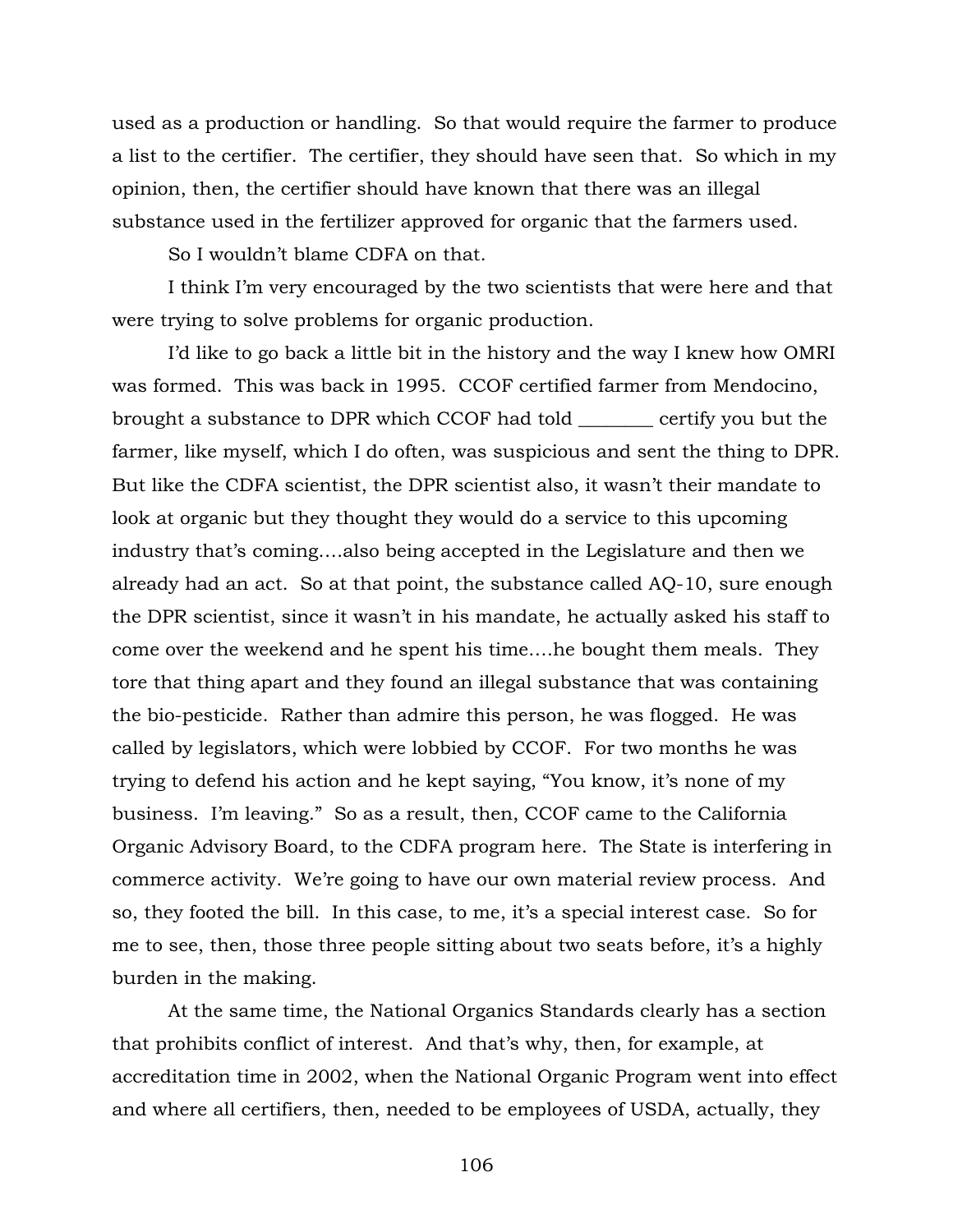need to be accredited so \_\_\_\_\_ accredited them. So whatever money they collected became theirs, otherwise they're responsible to USDA.

At that time all of the certifiers, for example, that were mentioned here— Oregon, CCOF and also the State of Washington certification, they didn't pass. They didn't pass the conflict of interest regulation which means they needed to reorganize in such a way that there is no conflict of interest, which means farmers are not running a certifying agency.

So for example; if a certifier goes to OMRI and says which substance are you going to approve and here I have farmers that I'm certifying that are going to use that substance, I mean, I think you can make a picture out of that. So that's not good for us. That's not good for our nation. That's not good for the state. So CCOF needed to reorganize so it became three.

So what I'm asking you, what I'm asking anybody else, is that which CCOF was representing the certification agency which is an employee of USDA, which CCOF part was the trade part that, in reality, if you went to their website you'll find CCOF Certification Services LLC, its own company. CCOF Trade Organization, its own company, and CCOF Foundation, the farmers.

So what happens for farmers like me, then, when certification came, one of the reasons myself fought for and others, was so that this kind of layered fees were not going to be levied.

So for example, before the National Organic Program went into effect, certifiers would charge a certification fee and also a membership fee and also one half of one percent of your income for lobbying purposes. Now that we have laws, why do they need to collect all of this?

So the other alternative certification programs, which I pushed for and which I think should be, were, like, for example the \_\_\_\_\_\_\_\_\_\_\_\_. And then also the State if it wanted to. But even the \_\_\_\_\_\_\_\_\_\_ programs, I find that the way they are being administered, because they are employees of the county, a farmer interest could go influence that and then their activity also curtailed. But they also are trying to, if they ask money for certification, they are going to also ask for membership fees. So it's a burden on the grower or on the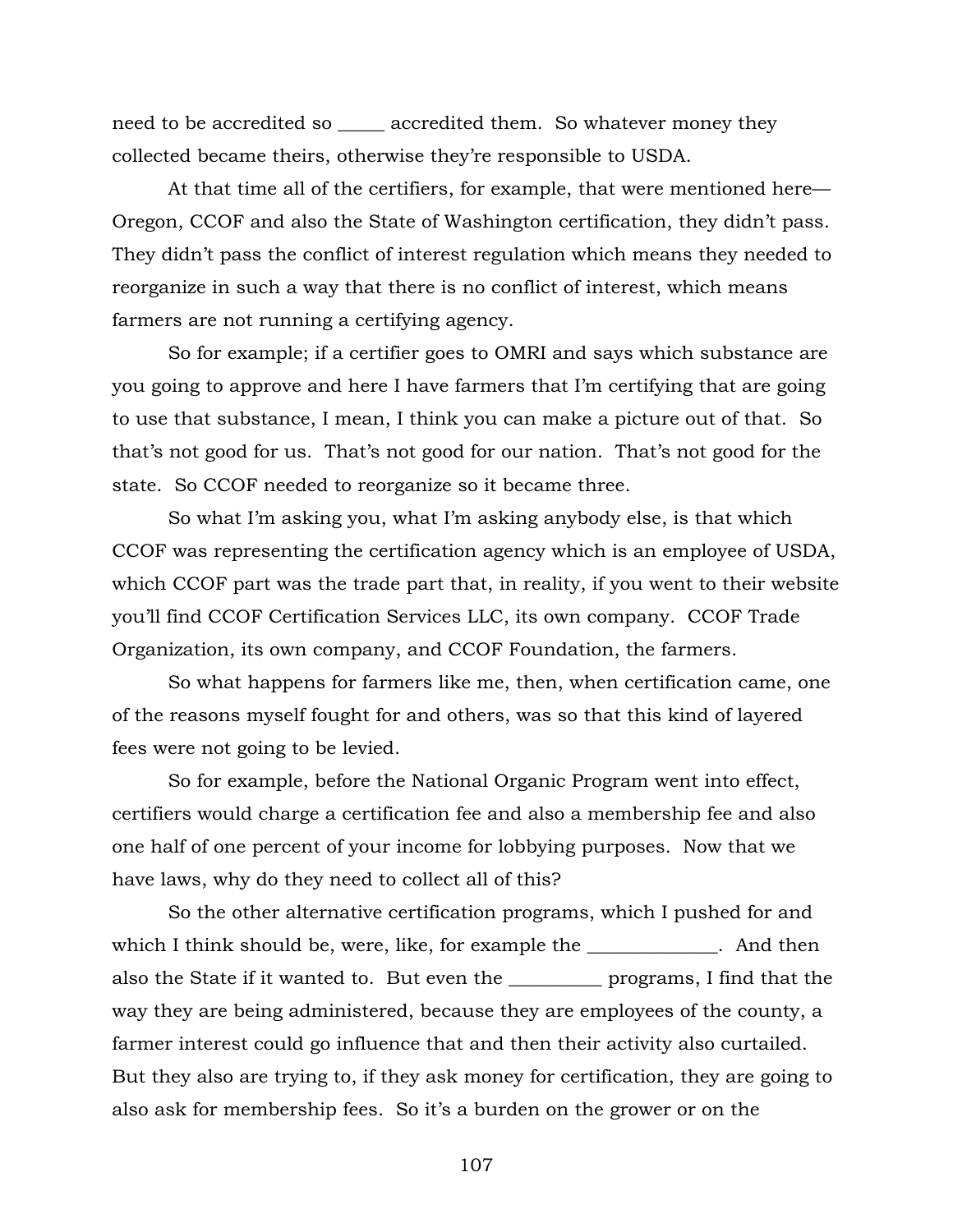producer. So I think you need to consider that. And it's a conflict of interest, I think.

So the way I'm looking at it, then, is if this fertilizer, fertilizer approved for organic, was used four years ago and then, say, as Jake Lewin said, he may have known in 2006, did he tell the accreditor, the USDA last July that there was this kind of problem? Did he? We need to know, because if he had, then they would lose their certification accreditation. So this kind of information you need to find out.

But I think because of 2002, October 23, when the National Organic Program came into effect, the California Organic Program actually became noneffective.

But the state's could apply to administer USDA programs. So the California involvement with USDA is that it now can administer organic functions of USDA.

So it seems to me, the certifier should have reported this thing to USDA and the USDA should have taken action. That's the way I look at it.

That's all I have to say.

**SENATOR FLOREZ:** Thank you. Any questions by members? Let me just ask one and that is, in terms of your rendition of who ultimately is participating in these third party certifiers, do you favor a system where….you heard earlier that we were one state…

**MR. TEKLU:** Well, it doesn't matter. I think it's how the process works. But if, like, for example CDFA is recruiting the USDA and then they should not accuse it of having a weak law, because the law that the California Organics Products Act is ineffective after October 2002. And then the other one is the act itself—the Products Act.

I don't know what became of the Legislature. We didn't see a lot because what you did was you raised the fees of farmers like me—you know, the poor farmers who make under \$10,000. Our fees went up 50 percent. But you capped the fee, the highest fee to \$2 million. So a farm that makes \$2 billion is going to only pay a fee for the first \$2 million and that's it.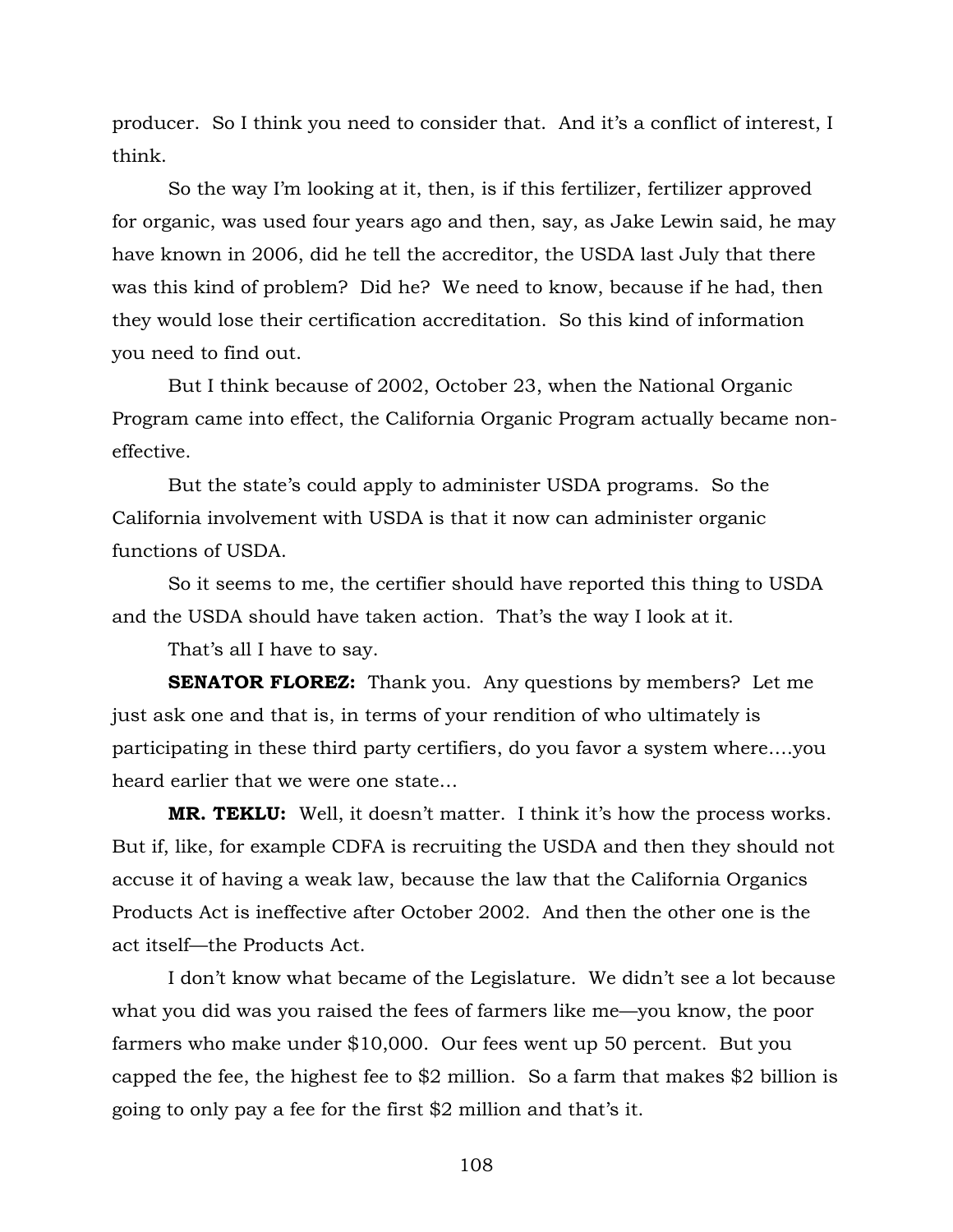But on the other hand, all these organic laws are coming into effect so that family farmers, small farmers who care about the environment, who put public health first, the environment first, and then come up with all this creative ideas….for example; my nursery produces plants that look like the ones that are spiked, but I don't—it's not because I don't believe in it.

The little pepper pictures you saw on that little map, yeah, that was all grown by using only the requirements....the land requirements that \_\_\_\_\_\_\_\_\_\_\_\_ production one, two, three. Imagine, then, if you go a little further it has a provision for allowed materials. Those are for exception only.

And then towards the last page, there is a temporary variance clearly defined. Which means if a farmer, for example, uses illegal substances then they need to show how they get phases out of that before they get recertified again. Are certifiers following that, I doubt it. But that's subjective and I think it's up to this committee to find out if that's working.

So as a grower, what I really need is that if we have a national standard, then we should abide by it.

And then the label, for example, that should appear on a certified organic product \_\_\_\_\_\_\_\_\_\_ USDA Organic. So putting a certifier's label and then highlighting it to mean that it's a better label, that's going back to pre 1990 because that's when both acts were passed, and then, after 2002 there's no need for a private label certification logos. So that is causing a problem. So farmers like me, then, are actually going beyond that. It's better to call it "local green", better than "certified." But that will cause a lot of problems in stores, as well, because there's a lot of organic product that's in the market. I don't think it's in anybody's interest for consumers to lose confidence in that.

So I hope I made myself a little clear.

**SENATOR FLOREZ:** No. You have. Thank you. Any questions by members? Okay. Both of you thank you very much.

**MR. TEKLU:** Thank you.

**SENATOR FLOREZ:** We're now at the public comments point of the hearing. And we have Sam Welsch from OneCert. Come on up. And then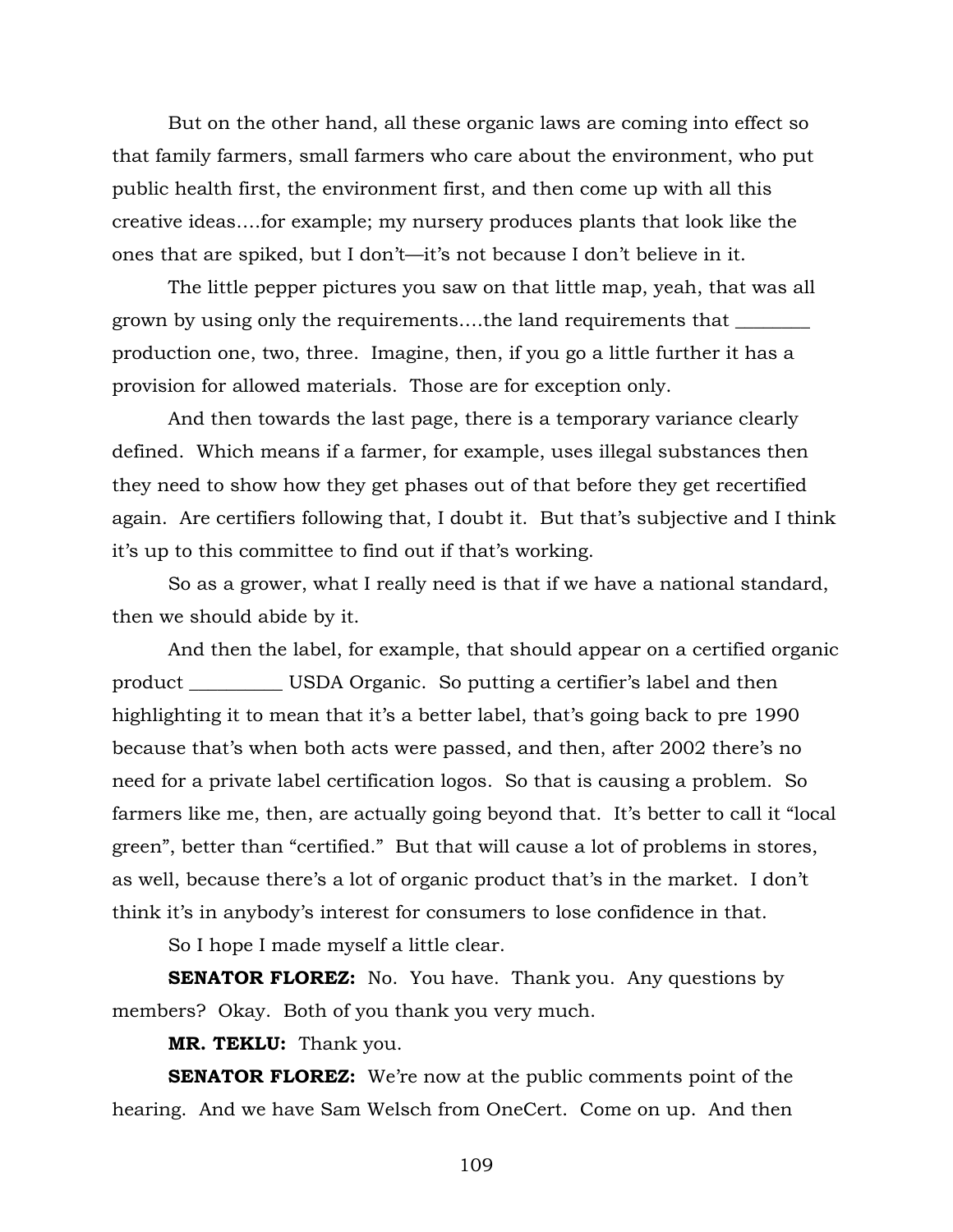anybody else who would like to speak, we'll let you do that. Just state your name for the record and then we'll close the hearing.

**SAM WELSCH:** My name is Sam Welsch. I own a certification agency called OneCert. I'm from Lincoln, Nebraska. I flew in last night so that I could be here today. I'm also accredited under the National Organic Program and for international standards. We do have operations that we certify here in California.

I wanted to thank Senator Florez for letting me speak today. I think there's some opportunities.

California is known for developing regulations ahead of the rest of the country so I'm hoping in this area, if there's things to be developed, that it can be something that takes a lead for the rest of the country.

Obviously, it's recognized here the problem that this fraud creates not just for consumers and farmers, I mean, this is a major blow to the entire organic industry and to the organic brand in general.

Most people look at organics and they say, the definition you always hear, "It was used without the use of synthetics," and that's fertilizers, other pesticides, herbicides. So it's arguably the most important part of certification, is to make sure that those providing inputs are well regulated and that there's an effective method of approving those products. They're not, strictly speaking, "certified," although OMRI does do a certification process to put things on the list. The obligation of accredited certifiers is to list those products.

I also wanted to commend *The Sacramento Bee* for pulling this out because it's only when these things are brought to light, are we able to take appropriate action and solve these problems.

You do have the copy of the written comments, I think. Were those distributed to the group?

**SENATOR FLOREZ:** Yes, we do.

**MR. WELSCH:** Okay. So I won't read the whole thing. I'll just highlight the recommendations I have. And, then, hopefully, you'll have some questions.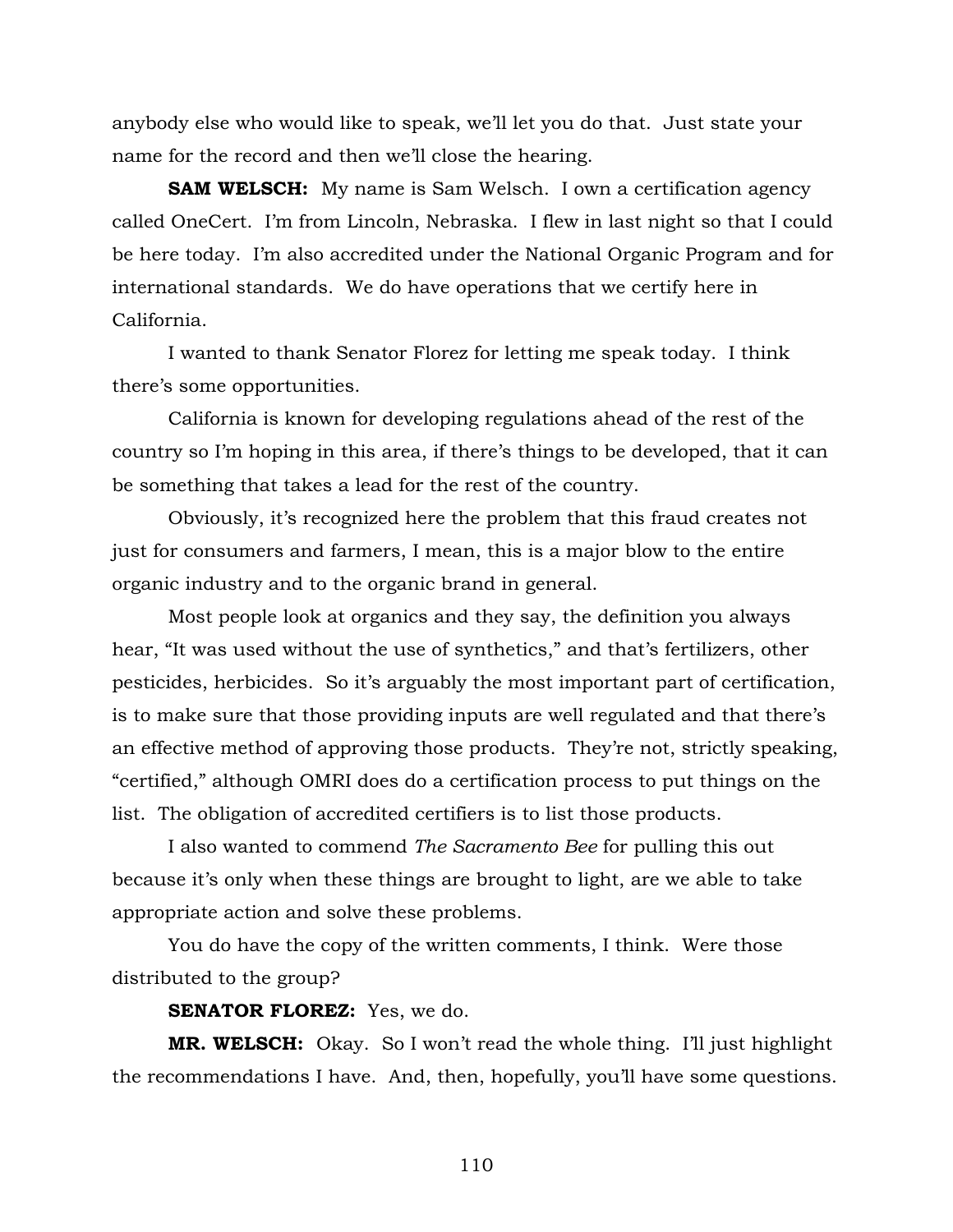All certifiers don't operate the same and we do have different approaches to input approval, as well as our certification process. Although we all follow the National Organic Program regulations, it's not an identical process among all the certifiers.

My recommendations are about several points. I think it was talked about today, and I'm glad to hear the Organic Fertilizer Manufacturers of California supports full disclosure. That's been something that I've been asking for, for many years.

I've been involved in certification for about eight years. And disclosure is one of the real problems. And when you start to have disclosure, you know, it's always only kept in secret. And proprietary ingredients, those are the ones that are most often going to be found to be non-compliant. You know, it's really unfortunate when the proprietary secret is it contains a prohibitive substance. And in my view, failure to provide full disclosure would disqualify use of any manufacturer's product.

And I think disclosure should be required to be provided to any certifier upon request, because, ultimately, it's our responsibility to make sure operators comply. And without full disclosure of what's in the products they want to apply, we have to trust other third parties. And as we've seen, their methods are not always successful in identifying potential fraud.

Require manufacturers to provide access to records; that would be both for their conventional and organic production.

I would like to expand the scope of the NOP and the California Organic Program to include verification of inputs so that it would bring input manufacturers….make them subject to the same penalties that growers are. If a grower had done this same type of mix—he brought some allowed materials, mixed it with prohibitive materials, used it on his farm—with an intentional act like that, you get revoked. And not only would his entire farm have been revoked, but he, and any responsibly connected parties to that organization, would have been prohibited from being certified for five years. I don't think we should have any less penalties for input manufacturers that are also doing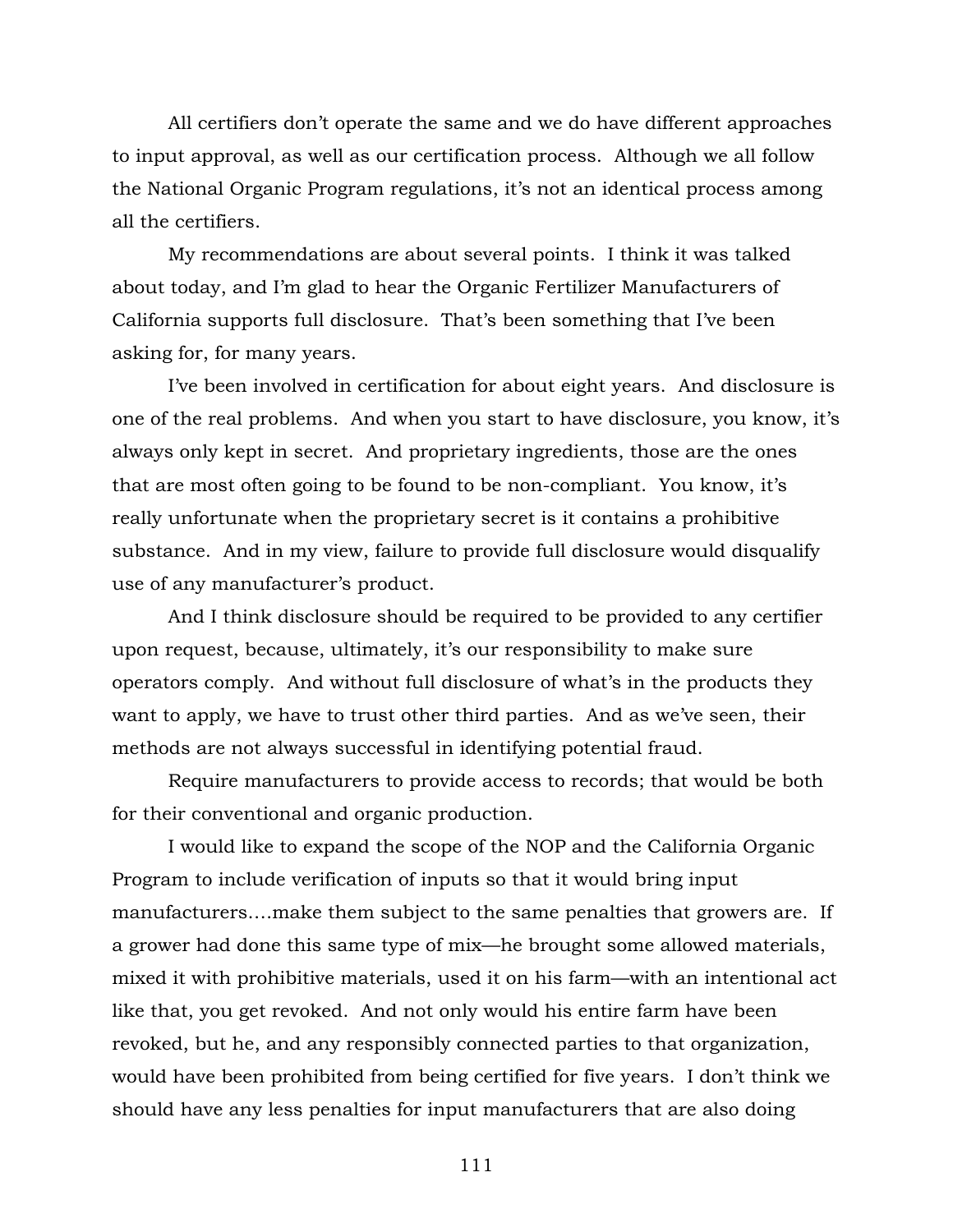deliberate fraud or intentional fraud. Because they don't just hurt one farm when they provide materials to the industry, they hurt every farmer that buys from them.

Obviously, certifiers who are going to review materials need to have expertise and that's been a problem among certifiers. Not everybody has the same level of expertise or will even understand when you see a nitrogen product that contains 14 percent liquid nitrogen that it can't possibly be made with compliant materials. And even last year there were still certifiers willing to approve products of that type. Even though it's been in the news for years that that's not acceptable, not all certifiers have caught up with that.

I would prohibit OMRI and any other certifier from listing or approving products from manufacturers that have not been inspected or fully reviewed at least annually. Right now, these reviews, in some cases there are things listed on OMRI or WSDA that, at least as of last year, had not been reviewed since before the NOP was implemented. Now, that's just too big of an interval to go by without knowing that these products have gone through a thorough review.

The other things that are in the NOP: If a farmer loses its certification or has any non-compliance identified and they go to another certifier, they're required to notify that certifier—inform that certifier—of what the issues they had and how they corrected those issues.

Currently, we have input manufacturers going from certifier to certifier until they find one who allows their product to be used. And then they have an approval and they use that one approval to pressure and leverage others to get a similar approval, because it all seems to be a rush to the bottom. Once one allows it, there's a commercial pressure for others to allow it as well. So that kind of full disclosure, I think, is an important part of the regulatory process you know what their history is.

This is, I think, an important issue. It's great that you're bringing this to the attention.

I appreciated Senator Hollingsworth comments about who's responsible for this and who's going to pay? And as you pointed out, Senator Florez, it's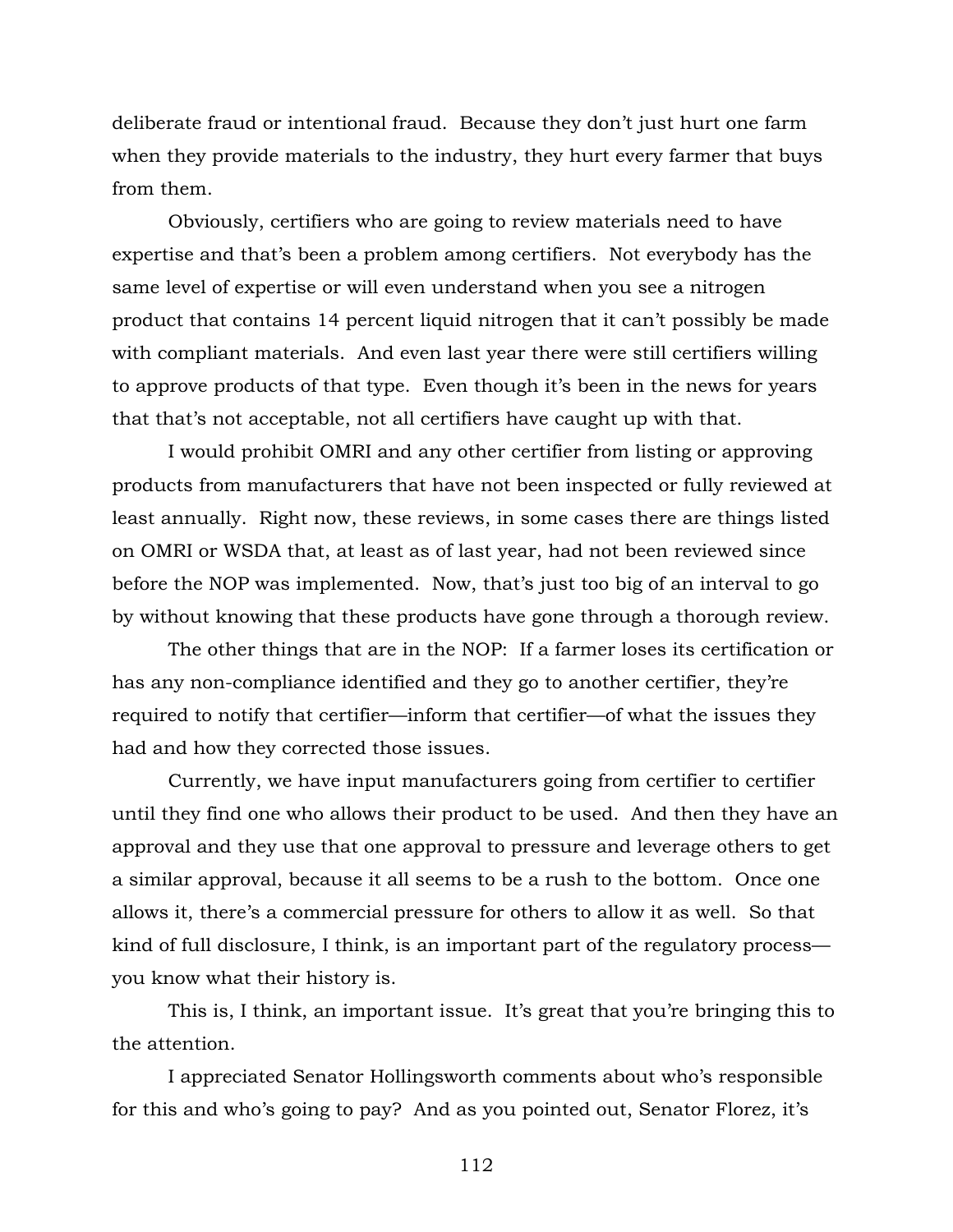the consumer who's paying right now. If it were actually the rule being implemented the way it says, that if you cannot harvest an organic crop from land that has had a prohibited substance applied to it for three years prior to harvest, that's very harsh on the growers. But then if that were applied strictly, the growers, then, would have the incentive to actually be seeking redress of damages from the people responsible, which could be the manufacturer or the people who approve products that perhaps should have known better than to approve those products.

I won't go on. You've had a long day.

**SENATOR FLOREZ:** We were just starting. Senator Hollingsworth, you have a question?

**SENATOR HOLLINGSWORTH:** I agree wholeheartedly with all of your recommendations. I think all of the certifiers ought to do that.

**SENATOR FLOREZ:** Why don't they?

**SENATOR HOLLINGSWORTH:** I don't think it's the state's prerogative, though, once we've set the standard through the NOS and California's following up on that, to go through that. I mean, and you talk about a race to the bottom, it's sort of similar of should we require every product to go to Underwriter's Laboratories? No. Underwriters Laboratories is the gold seal and consumers look for it on an appliance or another product because they know that they have a very good reputation before they put that on a product.

The problem here is, is that nobody seems to be willing to stand on their own and build that type of reputation. They want the State of California to come in and take their liability and do some of the dirty work that goes with building that reputation. Either it's going to be third party private certification and build up that reputation or it's going to be government inspection regulation and enforcement. It can't be both.

**MR. WELSCH:** And since it is both right now, because it's a federally regulated program, we're accredited certifiers. We're accredited by the USDA to do certification. We're doing it to federal standards, we're not able…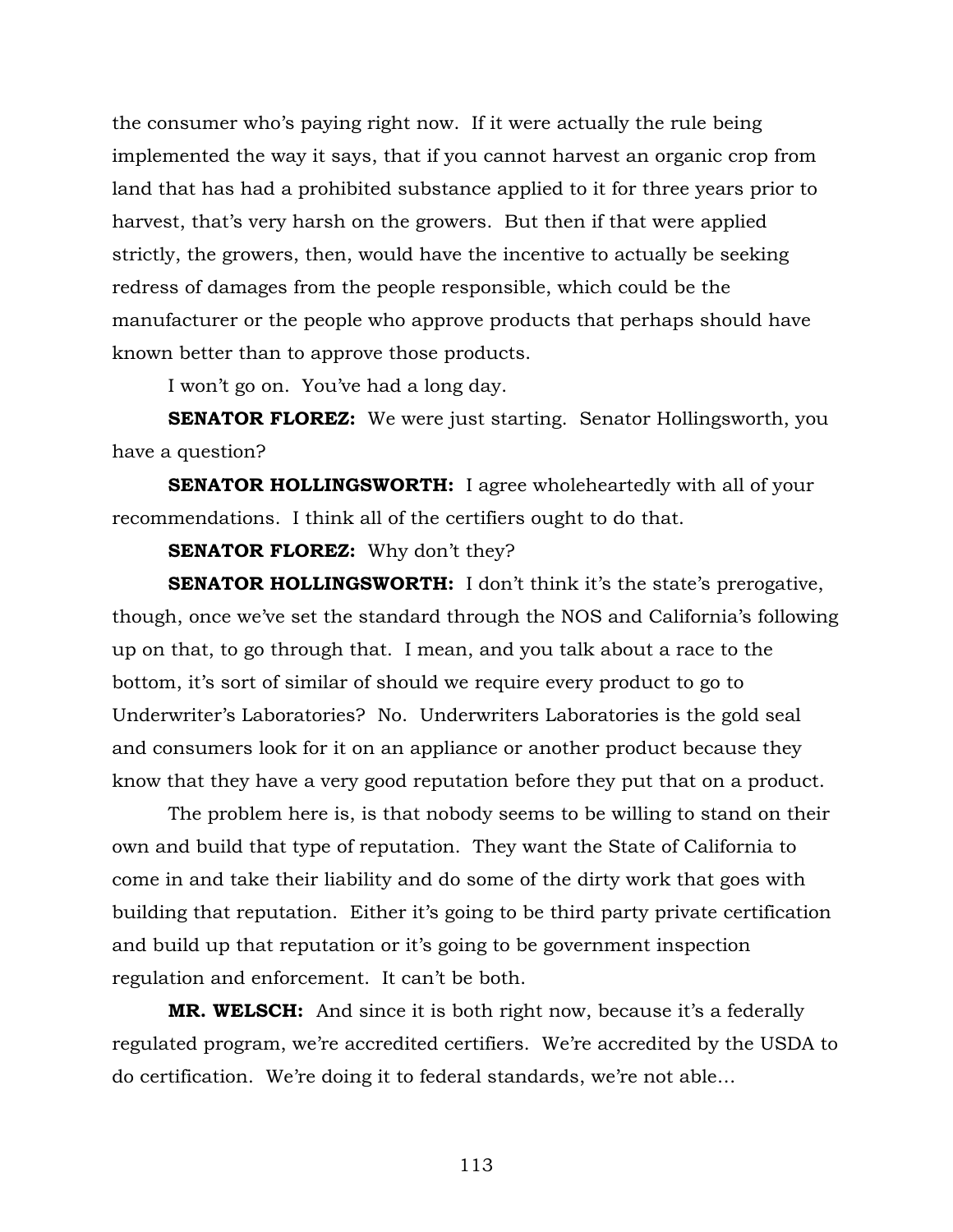**SENATOR HOLLINGSWORTH:** But at some point in time we won't need you. We won't need the third party certifiers. We'll just send out CDFA inspectors to make the certification.

**MR. WELSCH:** I've seen that working in other states, or, not working. And, in fact, we get a lot of our clients from states whose programs closed because they lacked the political support to keep them running. And it's a costly program for a state to run. And it's often run by people who had no prior interest in organic, or even understand, organic principles.

I think the private public partnership that we have under the NOP is actually a very strong program because it gives the enforcement power of the federal government and it's also got the private sector that competes both on quality and you're attracting people who understand organics—have a history in organics.

I was an organic consumer for 30 years before I got involved in certification. And I think most people who are involved in organic certification have that kind of background in the private sector. It's not always the case in the state programs. And there are differences of compliance between not only private certifiers but among state programs—some are very good and some not so good.

**SENATOR FLOREZ:** Great. Any other questions from members? Let me say, I also very much agree with the direction of reform in your written testimony. I had an opportunity to read it. And I like your five-year penalty. It's the reason I mentioned it earlier.

And I will tell you, if you could stay with the committee as this bill proceeds through the Assembly, I would value…

**SENATOR HOLLINGSWORTH:** Well, Mr. Chairman, there's nothing for us to do. They can implement all those things as third party certifiers. They don't need the bill. They don't need us.

**SENATOR FLOREZ:** Right. Well, that would be even better. So maybe we can figure out, when this bill does come here, whether or not it's actually worthwhile.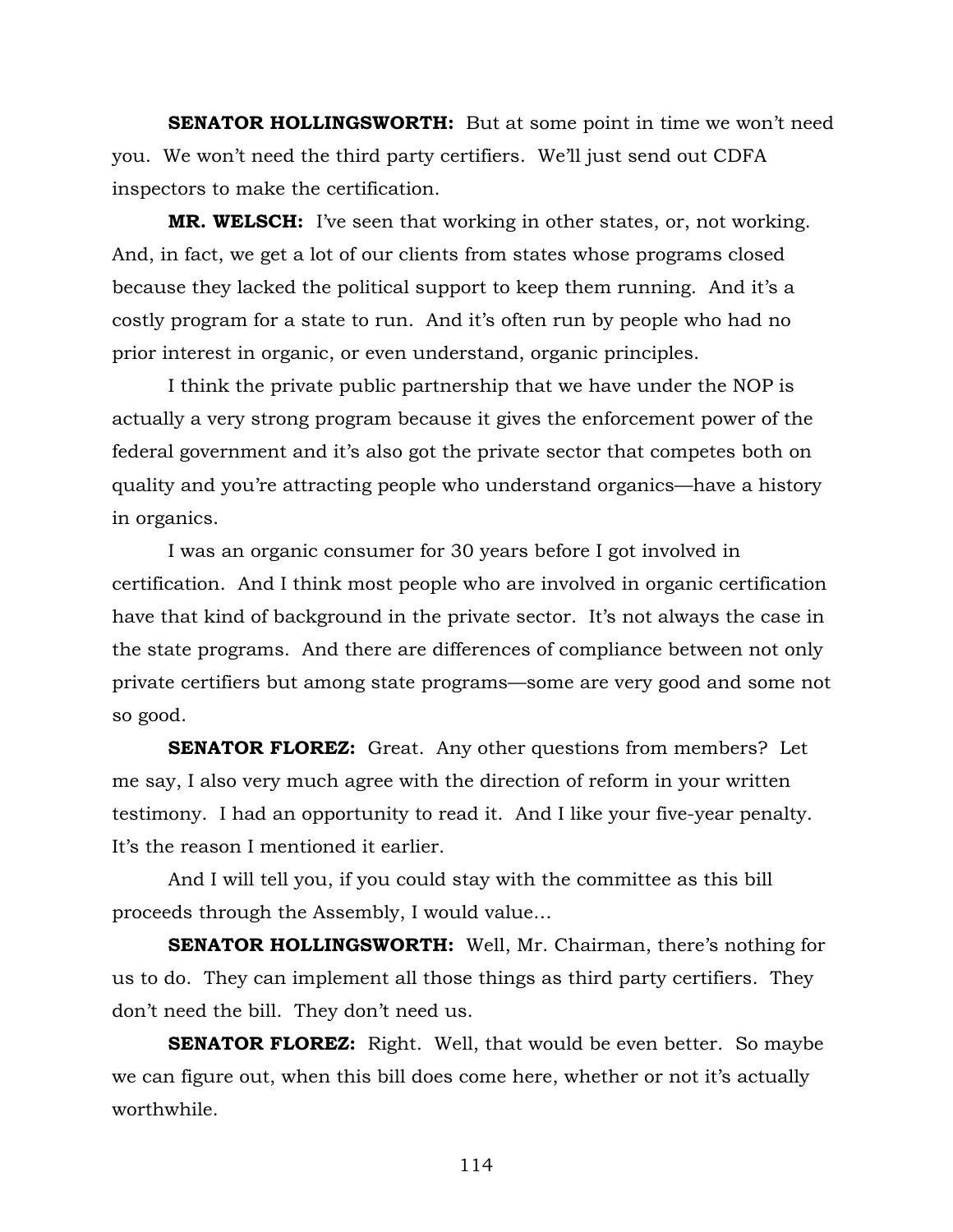**MR. WELSCH:** Your state program does have some enforcement authority, including reporting when certifiers are not performing evenly, and I think that's one of the problems. And part of this needs to be addressed at the federal level in terms of making sure there's consistency among certifiers and we're all following this.

## **SENATOR FLOREZ:** Okay.

**MR. WELSCH:** Unfortunately, like, last year they allowed us to accept….You know, before March of last year, every certifier had to make it's own decision and assessment in approving these products. And because there was a lot of inconsistency, the NOP decided, "Well, we can accept each other's decisions," like OMRI could be accepted or others. The problem with that approach is when people started certifier shopping. There are no penalties for this certification of the input materials—the approval of input materials. So I think there's probably a balance in there.

I'd be glad to assist in any way possible.

**SENATOR FLOREZ:** I appreciate that very much. Thank you, Sam, for coming. Appreciate it.

Okay.

**STEPHEN MEYER:** My name is Stephen Meyer. I'm with the Downey Brand Law Firm here in Sacramento. In any event, I'm one of the litigators that has been mentioned at times in cases like this. I represent True Organics Products, who has retained me a few months ago to look into the organic manufacturing business. And I was asked to look into that principally because in addition to farmers and consumers who are being cheated, legitimate manufacturers are being cheated. And I have a few observations based on that investigation.

One is; I think a lot of the principle problems we're facing, is that this is a maturing business.

About 15 years ago, I was outside counsel with the Department of Conservation enforcing the recycling laws in the early days. And in the early days of the recycling laws there was extensive fraud with cans being brought in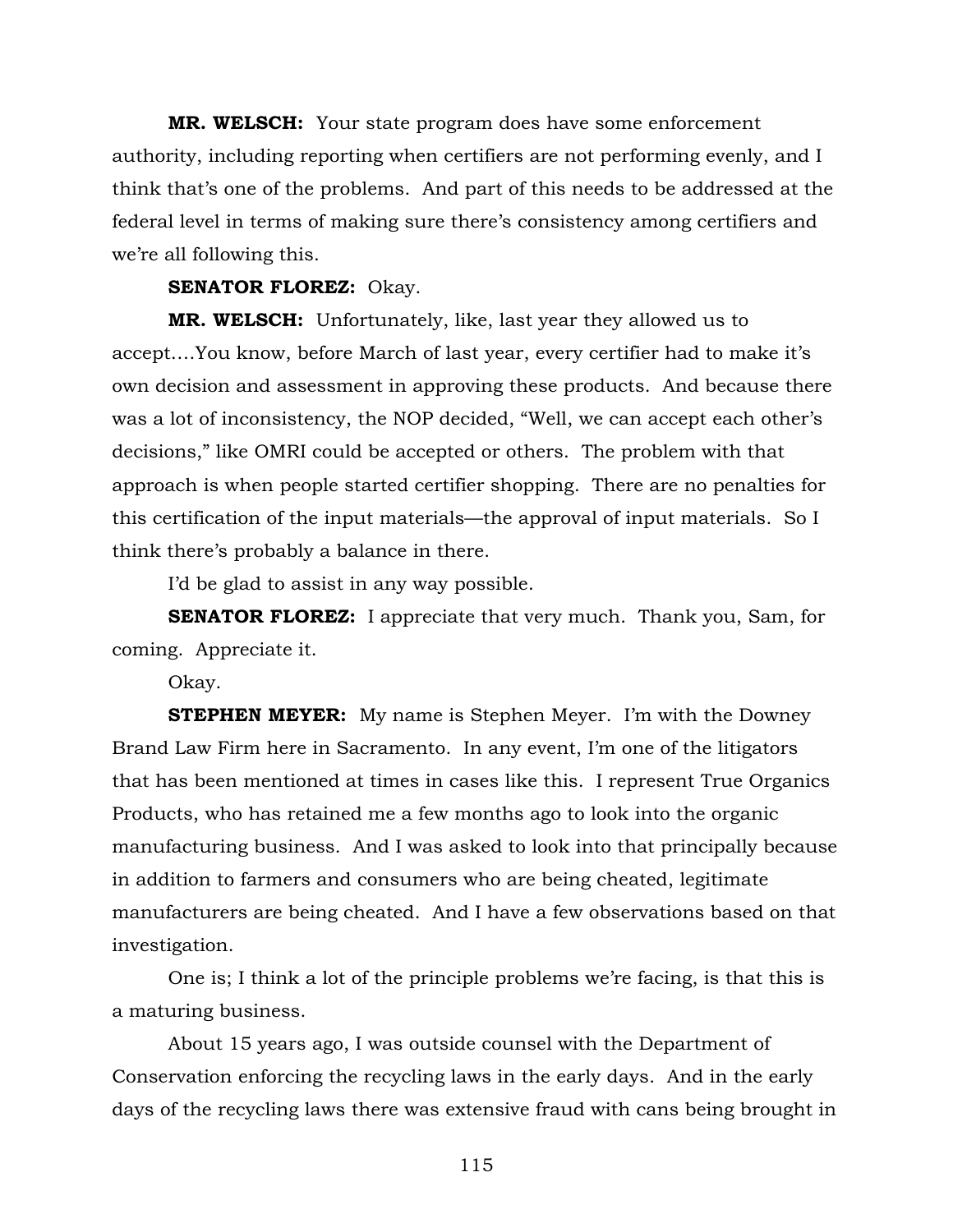from Mexico, Arizona and other places. The result of that work was that the principals of three companies went to prison and the State recovered several million dollars in redemption fees.

That's sort of, I think, the point at which you're at here in this particular area of organic agriculture. And I don't think it's just fertilizers, it is all the basic inputs that go into it. And I'll explain why fraud is so easy to commit in this area and particularly so in an area where there is, sort of, the lack of oversight.

I think everybody is, sort of, seeing the reality here, which is the certification of inputs has now fallen between the stools. I mean, there's nobody up here who has come up here who really sees that they have the responsibility to determine that an organic fertilizer is an organic fertilizer. You start with CCOF, which is a very fine organization in certifying farmers. CCOF has its authority.

Let me step back.

In many ways part of the problem with this area is not your state statute, it has a lot to do with the national statute. The national statute delegates certification to semi-private agencies and sometimes the state. In California, we're fortunate to have CCOF, which does a very fine job. But it's not done by agencies.

So CCOF gets a plan from a farmer and the farmer has to say exactly what he's going to use. And the farmer says, "Well, I've got to use Biolizer XN." And they look up, "Is it listed with OMRI or is registered with the WSDA?" And if it is, it's accepted and that farmer can use that product. And the farmer relies on that certification.

So then you shift to OMRI or WSDA, and they're really no different in the way they approach this. If you're a fertilizer manufacturer, you file an application and you say, "This is how I'm going to make it." You don't send them a sample of what you're going to make, you just say, "This is how I'm going to make it." And what they do is they do a desktop review and they determine that it complies with the National Organic Products rule. It's a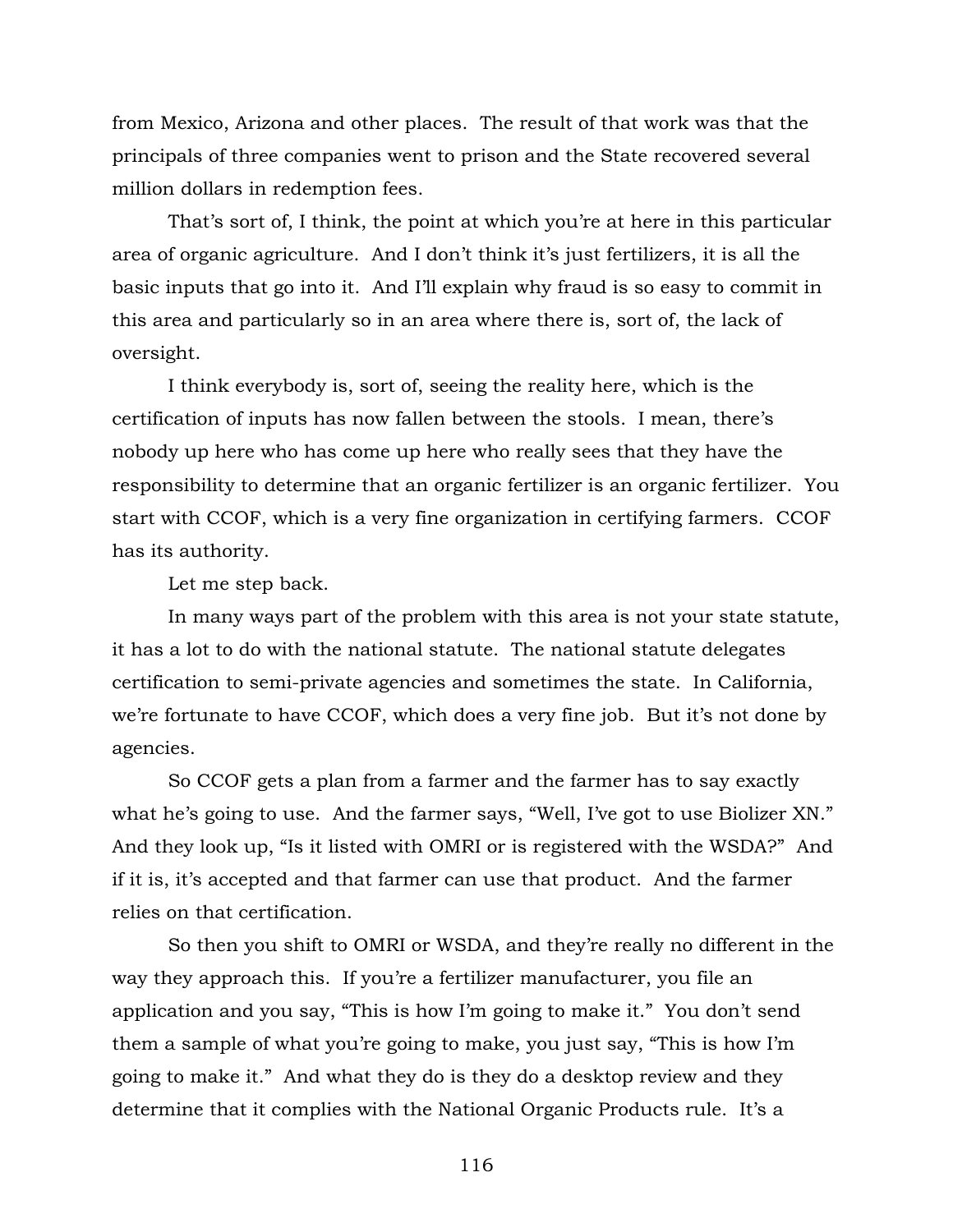desktop review. And the reason they do a desktop review is because they're paid \$300 for this—approximately. So OMRI is an entity that currently doesn't really have the funding to do, sort of, the extensive investigation they might do. And they certainly don't test the product. They don't field test the product. And you can say anything you want, and if it sounds like it's going to fit under the National Organic Products rule, you're going to get listed or registered and then certifying agencies rely upon it.

Your third leg of the stool is CDFA. Now, you heard, CDFA does fertilizer inspections. But their mindset is not that it's an organic….they're not trying to determine, is it an organic fertilizer or not, they're basically trying to determine does it meet the nitrogen potassium levels that are being represented. That's all they really do. They've never had to determine are there synthetic forms of nitrogen in here?

Now, so that CDFA is not totally blamed for screwing up the California Liquid matter; the testing protocols that were available in 2004/2005 weren't very sophisticated. It's only been in the last couple of years that you've been able to do nitrogen ratio testing, carbon/nitrogen ratio testing and other kinds of testing that will give you a fairly good idea as to whether you're dealing with an adulterated form. However, that will just simply give you an indicator. It's many times a very strong indicator that you've got a product that is adulterated. But you can't rely on that entirely.

And the second thing, if you're going to conduct oversight, is you have go and get their records. If a guy said, "I make a fish based fertilizer and I've sold 500,000 gallons of fish based fertilizer," then he should have bought a heck of a lot of fish and he should be able to look in his records and determine that. You should also be able to look at his records and determine whether he's bought urea, aqua ammonia or any other products. And if they're an organic fertilizer manufacturer there's no reason, none at all, that they should own that. And that was one of the things, I think, that tipped them off in California Liquid, was there was a tanker of synthetic nitrogen there. Well, you know, that's how this thing is operating. But you have to do both.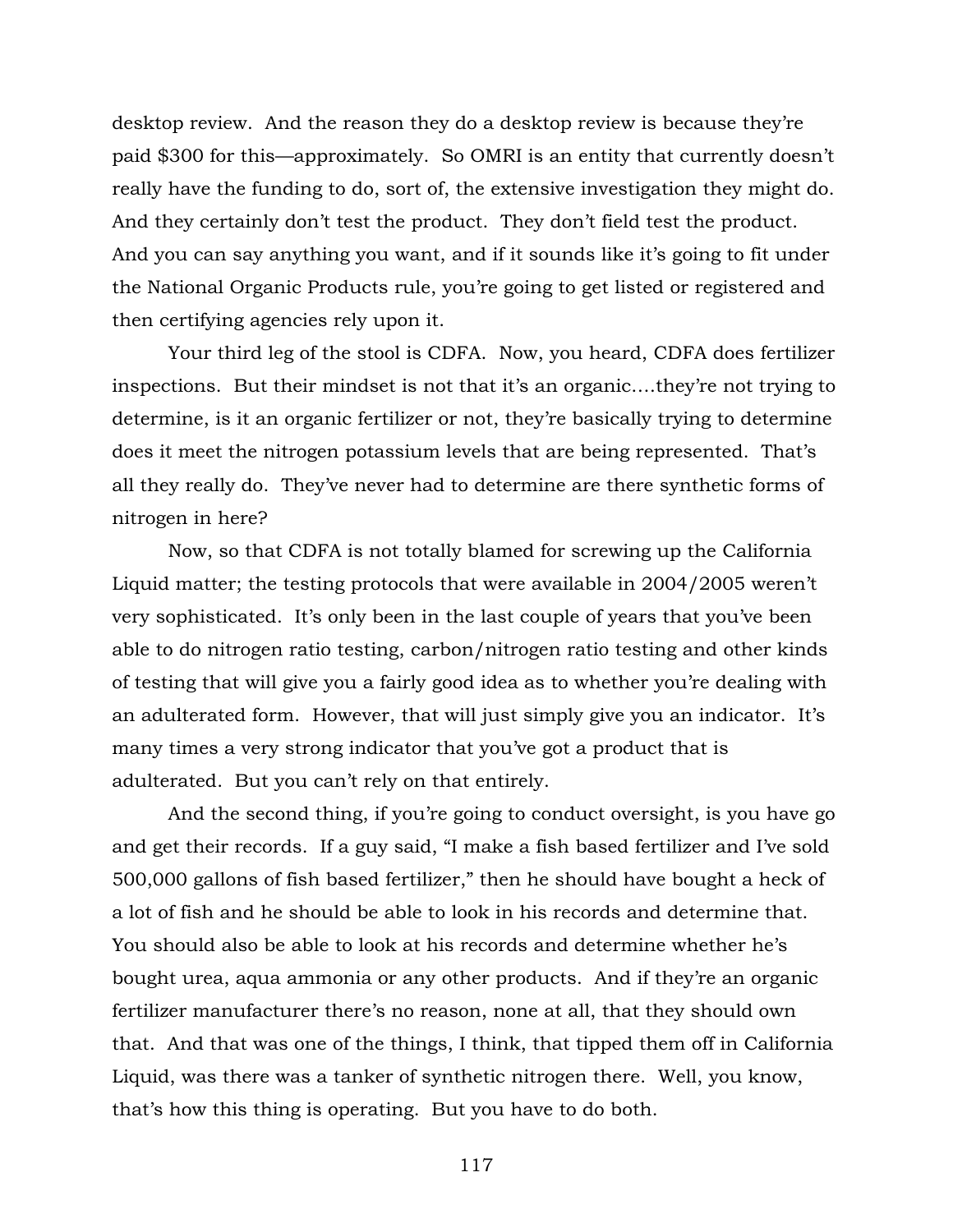And you have to have, and I think CDFA might be developing it, but you have to have more of a prosecutor's mentality here. What happened in California Liquid Fertilizer is a major crime. There's no way about it. There were millions and millions of dollars that were made. You should understand that there's a lot of money to be made in liquid fertilizers. And I would estimate, based on what I've seen on California Liquid, that the owners of California Liquid made more than ten million bucks.

Now, what happened with the California Liquid Fertilizer investigation? They did a two-year investigation (which I understand the problems) but that was an awfully long time to do. And then, they entered into a confidential settlement agreement. It wasn't in 2006 that CDFA issued a press release and said, "You know what? This is adulterated fertilizer." There was nothing made public about it. And, in fact, when California Liquid Fertilizer went out to the market and pulled products back they simply said, "We're reformulating things." They didn't say, "Oh, by the way, we've been doctoring stuff." They didn't tell the world that. And if you ask why farmers didn't sue then, it's because they weren't told.

So then, just to sort of heap irony on irony; the fellow who owns this company, who's now been apparently terminated….and converted as a different group \_\_\_\_\_\_\_\_\_\_ California Liquid, although it's interesting they hired as their executive vice president, the guy who ran California Liquid. So what does he do? He sells a product that's called Biolizer. You can look it up. The trade name "Biolizer" is still used. So that even, sort of, makes it even stranger. It's not Biolizer XN, it's Biolizer something else. But what is the market thinking? I mean, what are they led to think about that?

And then, this gentleman sold this company to this poor man who bought the company not knowing, apparently, its history, for \$2.3 million which he then kept.

But if you want to know why cheating occurs in the organic fertilizer business, it's because there has been no apparent deterrents. If all you're told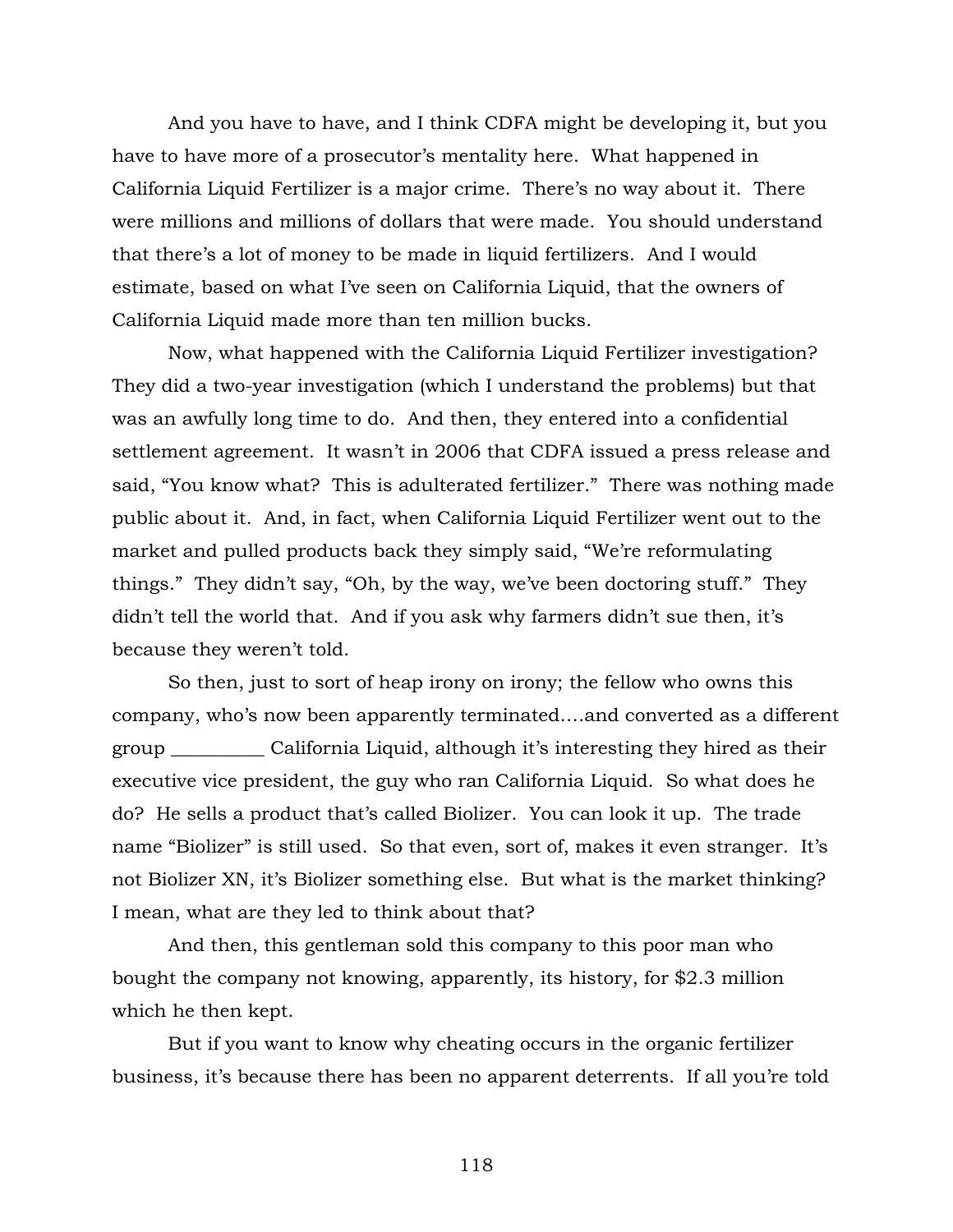is "don't do it anymore," after you've made millions of dollars, well, what's the harm?

Now, to understand why this occurs you need to understand that (I'm just pulling numbers out of the air) you sell this stuff for \$2.50 a gallon. If you make it with organic inputs, it costs you about a buck-eighty. If you make it with aqua ammonia, it costs you about 40 cents. You net, if you make it out of aqua ammonia, \$10- to \$15,000 a tanker load that goes out. That's a lot of money. There's a lot of incentive.

You and I could go set up one of these plants for \$60,000. The barriers to entry are not that high. You need six big plastic tanks. You need to rent some property. And you need somewhere to mix it.

So, in a lightly regulated industry where there are tremendous profits to be made, you're going to see fraud.

Now, you may have noticed recently that the FBI raided Port Organic Products. I don't think it's insignificant that they found a tank of….an underground storage tank of aqua ammonia there. You have to ask yourself, "What's that doing there?" And that leads me to believe there's many more shoes to drop in this scenario.

And the conduct that is occurring, and that has occurred, is criminal if you have people who are making millions and millions of dollars.

Farmers have been victimized. You know, at the moment, farmers may not have decided to file lawsuits, but they have been victimized and I think they're only beginning to realize it. Just based on my, sort of, review on this, I would suspect farmers may have been ripped off to the tune of \$40 million over the last several years. And you arrive at that figure because you ask yourself, if you paid \$2.50 a gallon for it, what would you pay for it if it were synthetic? Well, you wouldn't pay \$2.50 a gallon; you'd pay about a buck. And so, there is harm. There's harm to the consumer and there is harm to the farmers.

I just think at CDFA's level they haven't….I think CDFA could be your enforcement mechanism. But you've got to have people involved in it who have, kind of, an investigators mentality.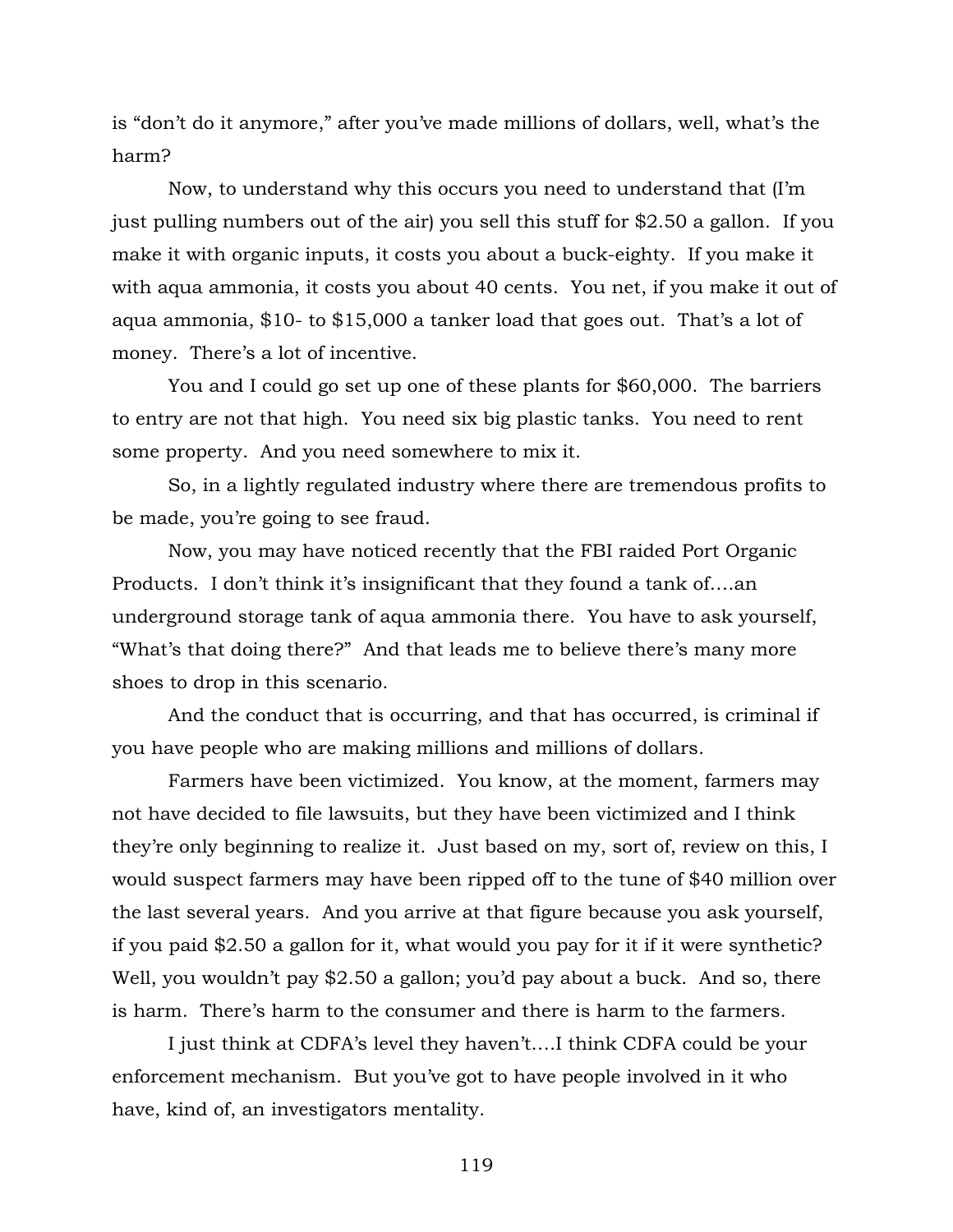One of the things that occurred at the Department of Conservation is that their investigators actually started carrying guns because they started realizing they're dealing with organized crime. I'm not suggesting that's what you have here, but a whole new crew came in and started thinking about this.

Now any time….I have to point out; in organic agriculture any time you have an input that's a liquid, you're going to have a potential....you have a potential for problems if there's a synthetic substitute that is so much cheaper than the organic stuff uses.

And so, I think it would be important for the committee, in looking at these issues, to look at herbicides and pesticides and other, sort of, liquid products that are used on farms. I'm not saying there's a rampant problem there, but there hasn't been a lot of regulation or control here. And there is a good deal of opportunity if you hit that price difference, it's worth it—it really is worth it.

So, we applaud, on behalf of my client….you know, my client has lost millions and millions of dollars in market share. And one of the reasons I was brought in, was to come look at this. And even though I'm a litigator, I'm not proposing a litigation solution. But I would say it would be important for CDFA to increase its testing capability significantly.

The nitrogen ratio test, which is not the be-all-and-end-all but it's something you need to be able to do, requires a fairly expensive piece of equipment.

It was interesting, and I'll just digress, what this machine does is it weighs nitrogen 15 molecules and nitrogen 14 molecules (can you imagine that you can do that) and then it comes up with a ratio. And if you get a number like two or one or zero it is very likely that it has synthetic forms of nitrogen.

But I would think you would want to, in looking into this issue, perhaps involve people from the attorney general's office and look more strongly at enforcement issues. You don't necessarily need to change the penalties, because what occurred in California Liquid Fertilizer is criminal fraud. I mean, you don't need to make up a new crime for that one—that is a major crime.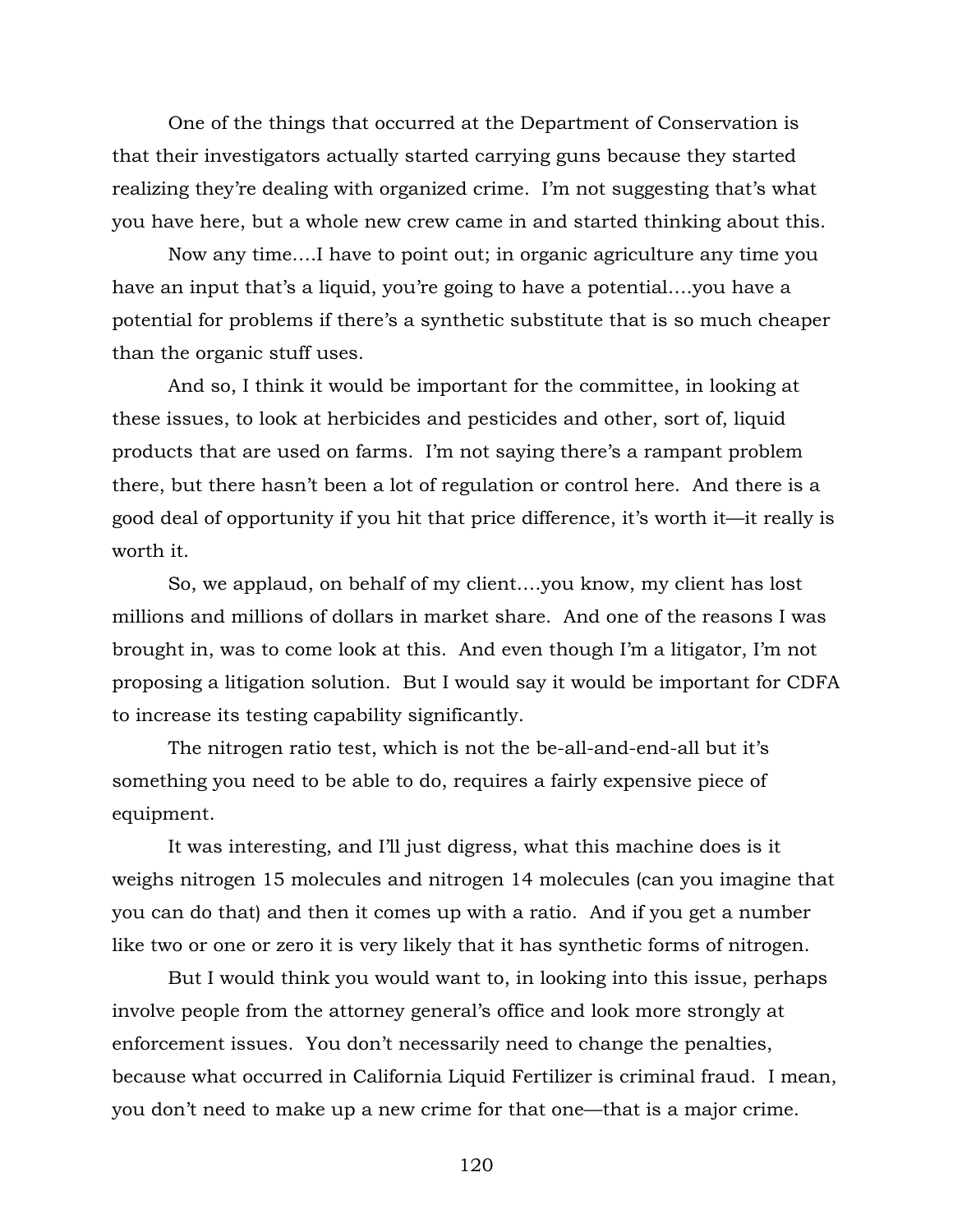I would think another thing you're going to want to do is you're going to want to come up with some kind of no doc rules so that if you've got fertilizer manufacturers who you want to investigate, you should be able to show up and look at the files. This happens, by the way, in the dairy business. If you're a dairy farmer, they could just show up. I would think that you could probably do the same thing here with manufacturers.

I think one of the difficulties that CDFA had, was that you had to call them up and say you were coming. Well, you know, if they're coming there's a lot of things you can do. If you don't know they're coming, it makes quite a difference.

So, those are my comments.

**SENATOR FLOREZ:** Thank you for your testimony. Appreciate that.

Anyone else in terms of public comment? Okay. Seeing and hearing none, members any comments before we close the informational hearing on this particular issue? Okay.

Let me just say a couple of things, if I could. I want to thank the members.

## **SENATOR MALDONADO:** (no mic)

**SENATOR FLOREZ:** Senator Maldonado mentioned that the length of the hearing in terms of the "Big 5" meeting is probably not as long.

But I will say, members, we needed to have this hearing prior to some very significant changes that are going to occur in the synthetic fertilizer/organic world. This will be one of the few times that we are going to have a long hearing like this, particularly when we don't have a bill in front of us. And I'm just a firm believer that when we have bills in front of us we are very limited. We have people who speak—three on one side and three on the other and we really never have the time to flush out the issues in terms of what we really need to be looking at.

I appreciate the time from the members. I know we'll have just as lengthy hearing when we talk about the Milk Pool soon—just to give you forewarning—in about a couple of weeks—four weeks or so.